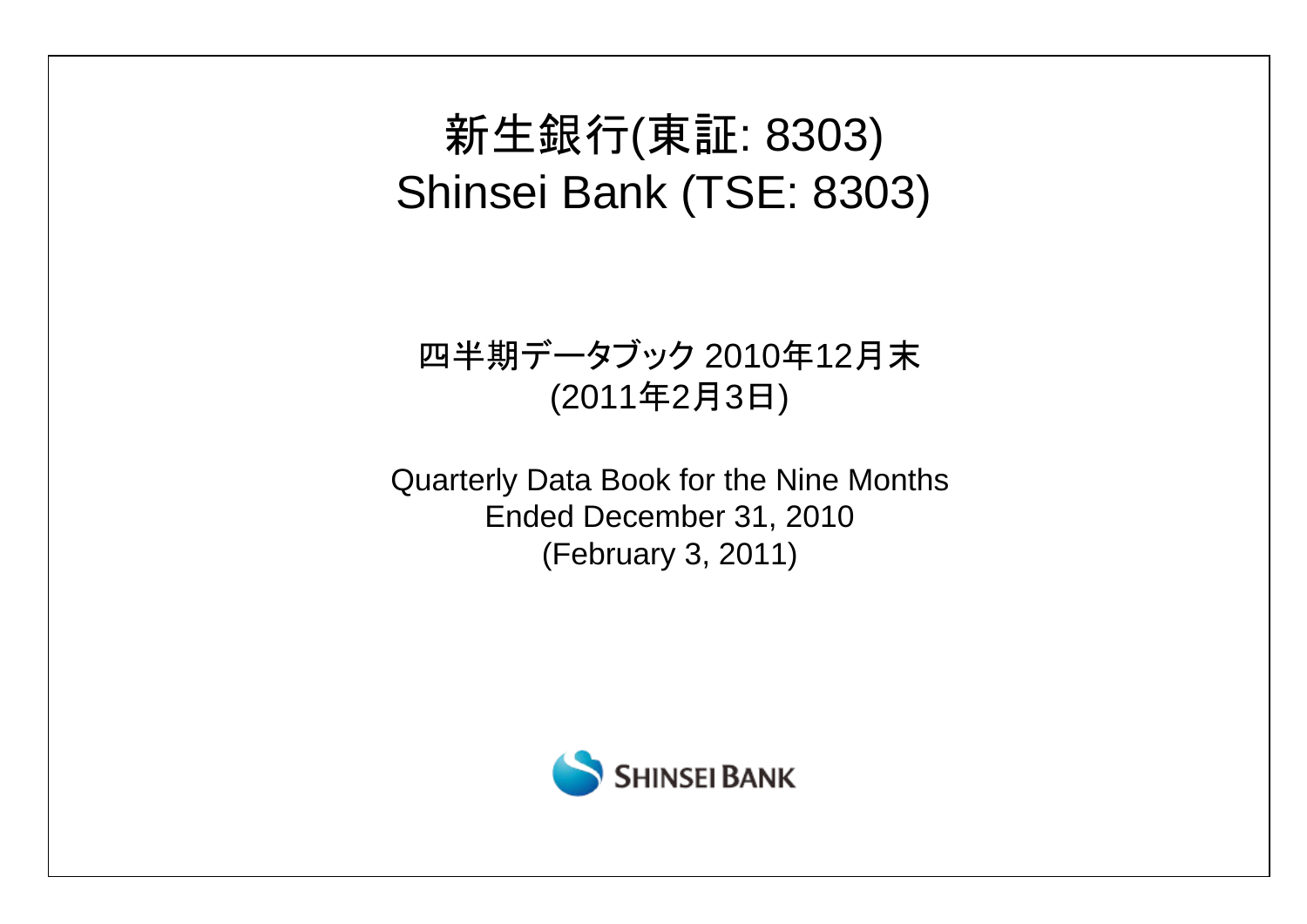| Section 1. Shinsei Bank Consolidated P/L and B/S Data<br>1<br>財務の概要<br><b>Results of Operations</b><br>連結損益計算書<br><b>Consolidated Statements of Operations</b><br>$\mathbf{1}$<br>非金利利益<br>Non-Interest Income<br>$\mathbf{1}$<br>経費<br>$\frac{2}{2}$<br>2<br>General and Administrative Expenses<br>2<br>与信関連費用<br><b>Net Credit Costs</b><br>$\sqrt{2}$<br>$\overline{c}$<br>のれん及び無形資産償却額<br>Amortization of Goodwill and Other Intangible Assets<br>$\mathbf 2$<br>$\overline{2}$<br>Minority Interests in Net Income of Subsidiaries<br>少数株主利益<br>$\mathbf{3}$<br>資金運用/調達(リース・割賦売掛金を含む)の状況 (平均残高)<br>3<br>Interest-Earning Assets and Interest-Bearing Liabilities (Average Balance)<br>資金運用/調達(リース・割賦売掛金を含む)の状況 (利息)<br>4<br>4<br>Interest-Earning Assets and Interest-Bearing Liabilities (Interest)<br>資金運用/調達(リース・割賦売掛金を含む)の状況 (利回り(%))<br>$\mathbf 5$<br>5<br>Interest-Earning Assets and Interest-Bearing Liabilities (Yield/Rate (%))<br>$\,6$<br>6<br><b>Consolidated Balance Sheets</b><br>連結貸借対照表<br>$\overline{7}$<br>買入金銭債権<br>$\overline{7}$<br>Other Monetary Claims Purchased<br>$\overline{7}$<br>金銭の信託<br>7<br>Monetary Asset Held in Trust<br>$\overline{7}$<br>有価証券<br>Securities<br>7<br>$\overline{7}$<br>有価証券保有区分別残高<br>$\overline{7}$<br>Securities by Category<br>$\bf 8$<br>8<br>有価証券満期別残高<br>Securities by Maturity<br>$\bf 8$<br>8<br>業種別貸出内訳<br>Loans by Borrower Industry<br>8<br>無形固定資産<br>8<br>Intangible Assets<br>$\bf8$<br>繰越欠損金<br>8<br>Tax Loss Carryforwards<br>1株当たり配当金(円)<br>8<br>8<br>Dividends Per Share (JPY)<br>$\boldsymbol{9}$<br>9<br><b>Risk Monitored Loans</b><br>リスク管理債権<br>$\boldsymbol{9}$<br>子会社別連結リスク管理債権<br>9<br>Risk Monitored Loans Breakdown for Large Entities<br>9<br>連結リスク管理債権に準ずる割賦売掛金<br>9<br>Risk Monitored Installment Receivables Included in Other Assets<br>$\boldsymbol{9}$<br>貸倒引当金<br>9<br><b>Reserve for Credit Losses</b><br>$\boldsymbol{9}$<br>資金調達内訳<br>9<br><b>Overall Funding Composition</b><br>$\boldsymbol{9}$<br>預金期末残高<br>9<br>Deposits and Negotiable Certificates of Deposits (NCDs)<br>9<br>定期預金の残存期間別残高<br>9<br>Time Deposits by Maturity<br>10<br>債券の残存期間別残高<br>10<br>Maturity Schedule of Debentures<br>借用金の残存期間別残高<br>10<br>10<br>Maturity Schedule of Borrowed Money<br>10<br>社債の残存期間別残高<br>10<br>Maturity Schedule of Corporate Bonds<br>Section 2. Shinsei Bank Consolidated Business Line Data<br>11<br>11<br>11<br><b>Section 2.1 Overall</b><br>11<br>Section 2.1 概要<br>概要<br>Overall<br>11<br>11<br>法人部門<br>11<br>Institutional Group<br>11<br>マーケット・投資銀行部門<br>Markets and Investment Banking Group<br>11<br>11<br>個人部門<br>11<br>11<br>Individual Group<br>経営勘定/その他<br>11<br>Corporate/Other<br>11<br>12<br><b>Section 2.2 Business Line Total Revenue</b><br>12<br>Section 2.2 部門別業務粗利益<br>Institutional Group, Markets and Investment Banking Group Total Revenue<br>12<br>12<br>法人部門、マーケット・投資銀行部門 業務粗利益<br>法人部門 業務粗利益<br>12<br>Institutional Group Total Revenue<br>12<br>13<br>13<br>Markets and Investment Banking Group Total Revenue<br>マーケット・投資銀行部門 業務粗利益<br>個人部門 業務粗利益<br>Individual Group Total Revenue<br>13<br>13<br>13<br>経営勘定/その他 業務粗利益<br>13<br>Corporate/Other Total Revenue<br>業務粗利益<br><b>Total Revenue</b><br>14<br>14<br>14<br>経費<br>14<br><b>General and Administrative Expenses</b><br>実質業務純益(損失)<br>14<br><b>Ordinary Business Profit (Loss)</b><br>14<br>与信関連費用<br>15<br>15<br><b>Net Credit Costs</b><br>与信関連費用加算後 実質業務純益(損失)<br>15<br>15<br>Ordinary Business Profit (Loss) after Net Credit Costs<br>Section 2.3 部門別主要データ<br>16<br>16<br>Section 2.3 Business Line Key Data<br>法人部門、マーケット・投資銀行部門<br>16<br>16<br>Institutional Group, Markets and Investment Banking Group<br>個人部門<br><b>Individual Group</b><br>16<br>16<br>貸出残高<br>Total Loans and Bills Discounted<br>17<br>17<br>部門別、配賦リスク資本<br>17<br><b>Risk Capital Allocation by Business</b><br>17 | 目次                        | 頁 | <b>Contents</b> | Page |
|-------------------------------------------------------------------------------------------------------------------------------------------------------------------------------------------------------------------------------------------------------------------------------------------------------------------------------------------------------------------------------------------------------------------------------------------------------------------------------------------------------------------------------------------------------------------------------------------------------------------------------------------------------------------------------------------------------------------------------------------------------------------------------------------------------------------------------------------------------------------------------------------------------------------------------------------------------------------------------------------------------------------------------------------------------------------------------------------------------------------------------------------------------------------------------------------------------------------------------------------------------------------------------------------------------------------------------------------------------------------------------------------------------------------------------------------------------------------------------------------------------------------------------------------------------------------------------------------------------------------------------------------------------------------------------------------------------------------------------------------------------------------------------------------------------------------------------------------------------------------------------------------------------------------------------------------------------------------------------------------------------------------------------------------------------------------------------------------------------------------------------------------------------------------------------------------------------------------------------------------------------------------------------------------------------------------------------------------------------------------------------------------------------------------------------------------------------------------------------------------------------------------------------------------------------------------------------------------------------------------------------------------------------------------------------------------------------------------------------------------------------------------------------------------------------------------------------------------------------------------------------------------------------------------------------------------------------------------------------------------------------------------------------------------------------------------------------------------------------------------------------------------------------------------------------------------------------------------------------------------------------------------------------------------------------------------------------------------------------------------------------------------------------------------------------------------------------------------------------------------------------------------------------------------------------------------------------------------------------------------------------------------------------------------------------------------------------------------------------------------------------------------------------------------------------------------------------------------------------------------------------------------|---------------------------|---|-----------------|------|
|                                                                                                                                                                                                                                                                                                                                                                                                                                                                                                                                                                                                                                                                                                                                                                                                                                                                                                                                                                                                                                                                                                                                                                                                                                                                                                                                                                                                                                                                                                                                                                                                                                                                                                                                                                                                                                                                                                                                                                                                                                                                                                                                                                                                                                                                                                                                                                                                                                                                                                                                                                                                                                                                                                                                                                                                                                                                                                                                                                                                                                                                                                                                                                                                                                                                                                                                                                                                                                                                                                                                                                                                                                                                                                                                                                                                                                                                                           | Section 1. 新生銀行 連結財務関連データ |   |                 |      |
|                                                                                                                                                                                                                                                                                                                                                                                                                                                                                                                                                                                                                                                                                                                                                                                                                                                                                                                                                                                                                                                                                                                                                                                                                                                                                                                                                                                                                                                                                                                                                                                                                                                                                                                                                                                                                                                                                                                                                                                                                                                                                                                                                                                                                                                                                                                                                                                                                                                                                                                                                                                                                                                                                                                                                                                                                                                                                                                                                                                                                                                                                                                                                                                                                                                                                                                                                                                                                                                                                                                                                                                                                                                                                                                                                                                                                                                                                           |                           |   |                 |      |
|                                                                                                                                                                                                                                                                                                                                                                                                                                                                                                                                                                                                                                                                                                                                                                                                                                                                                                                                                                                                                                                                                                                                                                                                                                                                                                                                                                                                                                                                                                                                                                                                                                                                                                                                                                                                                                                                                                                                                                                                                                                                                                                                                                                                                                                                                                                                                                                                                                                                                                                                                                                                                                                                                                                                                                                                                                                                                                                                                                                                                                                                                                                                                                                                                                                                                                                                                                                                                                                                                                                                                                                                                                                                                                                                                                                                                                                                                           |                           |   |                 |      |
|                                                                                                                                                                                                                                                                                                                                                                                                                                                                                                                                                                                                                                                                                                                                                                                                                                                                                                                                                                                                                                                                                                                                                                                                                                                                                                                                                                                                                                                                                                                                                                                                                                                                                                                                                                                                                                                                                                                                                                                                                                                                                                                                                                                                                                                                                                                                                                                                                                                                                                                                                                                                                                                                                                                                                                                                                                                                                                                                                                                                                                                                                                                                                                                                                                                                                                                                                                                                                                                                                                                                                                                                                                                                                                                                                                                                                                                                                           |                           |   |                 |      |
|                                                                                                                                                                                                                                                                                                                                                                                                                                                                                                                                                                                                                                                                                                                                                                                                                                                                                                                                                                                                                                                                                                                                                                                                                                                                                                                                                                                                                                                                                                                                                                                                                                                                                                                                                                                                                                                                                                                                                                                                                                                                                                                                                                                                                                                                                                                                                                                                                                                                                                                                                                                                                                                                                                                                                                                                                                                                                                                                                                                                                                                                                                                                                                                                                                                                                                                                                                                                                                                                                                                                                                                                                                                                                                                                                                                                                                                                                           |                           |   |                 |      |
|                                                                                                                                                                                                                                                                                                                                                                                                                                                                                                                                                                                                                                                                                                                                                                                                                                                                                                                                                                                                                                                                                                                                                                                                                                                                                                                                                                                                                                                                                                                                                                                                                                                                                                                                                                                                                                                                                                                                                                                                                                                                                                                                                                                                                                                                                                                                                                                                                                                                                                                                                                                                                                                                                                                                                                                                                                                                                                                                                                                                                                                                                                                                                                                                                                                                                                                                                                                                                                                                                                                                                                                                                                                                                                                                                                                                                                                                                           |                           |   |                 |      |
|                                                                                                                                                                                                                                                                                                                                                                                                                                                                                                                                                                                                                                                                                                                                                                                                                                                                                                                                                                                                                                                                                                                                                                                                                                                                                                                                                                                                                                                                                                                                                                                                                                                                                                                                                                                                                                                                                                                                                                                                                                                                                                                                                                                                                                                                                                                                                                                                                                                                                                                                                                                                                                                                                                                                                                                                                                                                                                                                                                                                                                                                                                                                                                                                                                                                                                                                                                                                                                                                                                                                                                                                                                                                                                                                                                                                                                                                                           |                           |   |                 |      |
|                                                                                                                                                                                                                                                                                                                                                                                                                                                                                                                                                                                                                                                                                                                                                                                                                                                                                                                                                                                                                                                                                                                                                                                                                                                                                                                                                                                                                                                                                                                                                                                                                                                                                                                                                                                                                                                                                                                                                                                                                                                                                                                                                                                                                                                                                                                                                                                                                                                                                                                                                                                                                                                                                                                                                                                                                                                                                                                                                                                                                                                                                                                                                                                                                                                                                                                                                                                                                                                                                                                                                                                                                                                                                                                                                                                                                                                                                           |                           |   |                 |      |
|                                                                                                                                                                                                                                                                                                                                                                                                                                                                                                                                                                                                                                                                                                                                                                                                                                                                                                                                                                                                                                                                                                                                                                                                                                                                                                                                                                                                                                                                                                                                                                                                                                                                                                                                                                                                                                                                                                                                                                                                                                                                                                                                                                                                                                                                                                                                                                                                                                                                                                                                                                                                                                                                                                                                                                                                                                                                                                                                                                                                                                                                                                                                                                                                                                                                                                                                                                                                                                                                                                                                                                                                                                                                                                                                                                                                                                                                                           |                           |   |                 |      |
|                                                                                                                                                                                                                                                                                                                                                                                                                                                                                                                                                                                                                                                                                                                                                                                                                                                                                                                                                                                                                                                                                                                                                                                                                                                                                                                                                                                                                                                                                                                                                                                                                                                                                                                                                                                                                                                                                                                                                                                                                                                                                                                                                                                                                                                                                                                                                                                                                                                                                                                                                                                                                                                                                                                                                                                                                                                                                                                                                                                                                                                                                                                                                                                                                                                                                                                                                                                                                                                                                                                                                                                                                                                                                                                                                                                                                                                                                           |                           |   |                 |      |
|                                                                                                                                                                                                                                                                                                                                                                                                                                                                                                                                                                                                                                                                                                                                                                                                                                                                                                                                                                                                                                                                                                                                                                                                                                                                                                                                                                                                                                                                                                                                                                                                                                                                                                                                                                                                                                                                                                                                                                                                                                                                                                                                                                                                                                                                                                                                                                                                                                                                                                                                                                                                                                                                                                                                                                                                                                                                                                                                                                                                                                                                                                                                                                                                                                                                                                                                                                                                                                                                                                                                                                                                                                                                                                                                                                                                                                                                                           |                           |   |                 |      |
|                                                                                                                                                                                                                                                                                                                                                                                                                                                                                                                                                                                                                                                                                                                                                                                                                                                                                                                                                                                                                                                                                                                                                                                                                                                                                                                                                                                                                                                                                                                                                                                                                                                                                                                                                                                                                                                                                                                                                                                                                                                                                                                                                                                                                                                                                                                                                                                                                                                                                                                                                                                                                                                                                                                                                                                                                                                                                                                                                                                                                                                                                                                                                                                                                                                                                                                                                                                                                                                                                                                                                                                                                                                                                                                                                                                                                                                                                           |                           |   |                 |      |
|                                                                                                                                                                                                                                                                                                                                                                                                                                                                                                                                                                                                                                                                                                                                                                                                                                                                                                                                                                                                                                                                                                                                                                                                                                                                                                                                                                                                                                                                                                                                                                                                                                                                                                                                                                                                                                                                                                                                                                                                                                                                                                                                                                                                                                                                                                                                                                                                                                                                                                                                                                                                                                                                                                                                                                                                                                                                                                                                                                                                                                                                                                                                                                                                                                                                                                                                                                                                                                                                                                                                                                                                                                                                                                                                                                                                                                                                                           |                           |   |                 |      |
|                                                                                                                                                                                                                                                                                                                                                                                                                                                                                                                                                                                                                                                                                                                                                                                                                                                                                                                                                                                                                                                                                                                                                                                                                                                                                                                                                                                                                                                                                                                                                                                                                                                                                                                                                                                                                                                                                                                                                                                                                                                                                                                                                                                                                                                                                                                                                                                                                                                                                                                                                                                                                                                                                                                                                                                                                                                                                                                                                                                                                                                                                                                                                                                                                                                                                                                                                                                                                                                                                                                                                                                                                                                                                                                                                                                                                                                                                           |                           |   |                 |      |
|                                                                                                                                                                                                                                                                                                                                                                                                                                                                                                                                                                                                                                                                                                                                                                                                                                                                                                                                                                                                                                                                                                                                                                                                                                                                                                                                                                                                                                                                                                                                                                                                                                                                                                                                                                                                                                                                                                                                                                                                                                                                                                                                                                                                                                                                                                                                                                                                                                                                                                                                                                                                                                                                                                                                                                                                                                                                                                                                                                                                                                                                                                                                                                                                                                                                                                                                                                                                                                                                                                                                                                                                                                                                                                                                                                                                                                                                                           |                           |   |                 |      |
|                                                                                                                                                                                                                                                                                                                                                                                                                                                                                                                                                                                                                                                                                                                                                                                                                                                                                                                                                                                                                                                                                                                                                                                                                                                                                                                                                                                                                                                                                                                                                                                                                                                                                                                                                                                                                                                                                                                                                                                                                                                                                                                                                                                                                                                                                                                                                                                                                                                                                                                                                                                                                                                                                                                                                                                                                                                                                                                                                                                                                                                                                                                                                                                                                                                                                                                                                                                                                                                                                                                                                                                                                                                                                                                                                                                                                                                                                           |                           |   |                 |      |
|                                                                                                                                                                                                                                                                                                                                                                                                                                                                                                                                                                                                                                                                                                                                                                                                                                                                                                                                                                                                                                                                                                                                                                                                                                                                                                                                                                                                                                                                                                                                                                                                                                                                                                                                                                                                                                                                                                                                                                                                                                                                                                                                                                                                                                                                                                                                                                                                                                                                                                                                                                                                                                                                                                                                                                                                                                                                                                                                                                                                                                                                                                                                                                                                                                                                                                                                                                                                                                                                                                                                                                                                                                                                                                                                                                                                                                                                                           |                           |   |                 |      |
|                                                                                                                                                                                                                                                                                                                                                                                                                                                                                                                                                                                                                                                                                                                                                                                                                                                                                                                                                                                                                                                                                                                                                                                                                                                                                                                                                                                                                                                                                                                                                                                                                                                                                                                                                                                                                                                                                                                                                                                                                                                                                                                                                                                                                                                                                                                                                                                                                                                                                                                                                                                                                                                                                                                                                                                                                                                                                                                                                                                                                                                                                                                                                                                                                                                                                                                                                                                                                                                                                                                                                                                                                                                                                                                                                                                                                                                                                           |                           |   |                 |      |
|                                                                                                                                                                                                                                                                                                                                                                                                                                                                                                                                                                                                                                                                                                                                                                                                                                                                                                                                                                                                                                                                                                                                                                                                                                                                                                                                                                                                                                                                                                                                                                                                                                                                                                                                                                                                                                                                                                                                                                                                                                                                                                                                                                                                                                                                                                                                                                                                                                                                                                                                                                                                                                                                                                                                                                                                                                                                                                                                                                                                                                                                                                                                                                                                                                                                                                                                                                                                                                                                                                                                                                                                                                                                                                                                                                                                                                                                                           |                           |   |                 |      |
|                                                                                                                                                                                                                                                                                                                                                                                                                                                                                                                                                                                                                                                                                                                                                                                                                                                                                                                                                                                                                                                                                                                                                                                                                                                                                                                                                                                                                                                                                                                                                                                                                                                                                                                                                                                                                                                                                                                                                                                                                                                                                                                                                                                                                                                                                                                                                                                                                                                                                                                                                                                                                                                                                                                                                                                                                                                                                                                                                                                                                                                                                                                                                                                                                                                                                                                                                                                                                                                                                                                                                                                                                                                                                                                                                                                                                                                                                           |                           |   |                 |      |
|                                                                                                                                                                                                                                                                                                                                                                                                                                                                                                                                                                                                                                                                                                                                                                                                                                                                                                                                                                                                                                                                                                                                                                                                                                                                                                                                                                                                                                                                                                                                                                                                                                                                                                                                                                                                                                                                                                                                                                                                                                                                                                                                                                                                                                                                                                                                                                                                                                                                                                                                                                                                                                                                                                                                                                                                                                                                                                                                                                                                                                                                                                                                                                                                                                                                                                                                                                                                                                                                                                                                                                                                                                                                                                                                                                                                                                                                                           |                           |   |                 |      |
|                                                                                                                                                                                                                                                                                                                                                                                                                                                                                                                                                                                                                                                                                                                                                                                                                                                                                                                                                                                                                                                                                                                                                                                                                                                                                                                                                                                                                                                                                                                                                                                                                                                                                                                                                                                                                                                                                                                                                                                                                                                                                                                                                                                                                                                                                                                                                                                                                                                                                                                                                                                                                                                                                                                                                                                                                                                                                                                                                                                                                                                                                                                                                                                                                                                                                                                                                                                                                                                                                                                                                                                                                                                                                                                                                                                                                                                                                           |                           |   |                 |      |
|                                                                                                                                                                                                                                                                                                                                                                                                                                                                                                                                                                                                                                                                                                                                                                                                                                                                                                                                                                                                                                                                                                                                                                                                                                                                                                                                                                                                                                                                                                                                                                                                                                                                                                                                                                                                                                                                                                                                                                                                                                                                                                                                                                                                                                                                                                                                                                                                                                                                                                                                                                                                                                                                                                                                                                                                                                                                                                                                                                                                                                                                                                                                                                                                                                                                                                                                                                                                                                                                                                                                                                                                                                                                                                                                                                                                                                                                                           |                           |   |                 |      |
|                                                                                                                                                                                                                                                                                                                                                                                                                                                                                                                                                                                                                                                                                                                                                                                                                                                                                                                                                                                                                                                                                                                                                                                                                                                                                                                                                                                                                                                                                                                                                                                                                                                                                                                                                                                                                                                                                                                                                                                                                                                                                                                                                                                                                                                                                                                                                                                                                                                                                                                                                                                                                                                                                                                                                                                                                                                                                                                                                                                                                                                                                                                                                                                                                                                                                                                                                                                                                                                                                                                                                                                                                                                                                                                                                                                                                                                                                           |                           |   |                 |      |
|                                                                                                                                                                                                                                                                                                                                                                                                                                                                                                                                                                                                                                                                                                                                                                                                                                                                                                                                                                                                                                                                                                                                                                                                                                                                                                                                                                                                                                                                                                                                                                                                                                                                                                                                                                                                                                                                                                                                                                                                                                                                                                                                                                                                                                                                                                                                                                                                                                                                                                                                                                                                                                                                                                                                                                                                                                                                                                                                                                                                                                                                                                                                                                                                                                                                                                                                                                                                                                                                                                                                                                                                                                                                                                                                                                                                                                                                                           |                           |   |                 |      |
|                                                                                                                                                                                                                                                                                                                                                                                                                                                                                                                                                                                                                                                                                                                                                                                                                                                                                                                                                                                                                                                                                                                                                                                                                                                                                                                                                                                                                                                                                                                                                                                                                                                                                                                                                                                                                                                                                                                                                                                                                                                                                                                                                                                                                                                                                                                                                                                                                                                                                                                                                                                                                                                                                                                                                                                                                                                                                                                                                                                                                                                                                                                                                                                                                                                                                                                                                                                                                                                                                                                                                                                                                                                                                                                                                                                                                                                                                           |                           |   |                 |      |
|                                                                                                                                                                                                                                                                                                                                                                                                                                                                                                                                                                                                                                                                                                                                                                                                                                                                                                                                                                                                                                                                                                                                                                                                                                                                                                                                                                                                                                                                                                                                                                                                                                                                                                                                                                                                                                                                                                                                                                                                                                                                                                                                                                                                                                                                                                                                                                                                                                                                                                                                                                                                                                                                                                                                                                                                                                                                                                                                                                                                                                                                                                                                                                                                                                                                                                                                                                                                                                                                                                                                                                                                                                                                                                                                                                                                                                                                                           |                           |   |                 |      |
|                                                                                                                                                                                                                                                                                                                                                                                                                                                                                                                                                                                                                                                                                                                                                                                                                                                                                                                                                                                                                                                                                                                                                                                                                                                                                                                                                                                                                                                                                                                                                                                                                                                                                                                                                                                                                                                                                                                                                                                                                                                                                                                                                                                                                                                                                                                                                                                                                                                                                                                                                                                                                                                                                                                                                                                                                                                                                                                                                                                                                                                                                                                                                                                                                                                                                                                                                                                                                                                                                                                                                                                                                                                                                                                                                                                                                                                                                           |                           |   |                 |      |
|                                                                                                                                                                                                                                                                                                                                                                                                                                                                                                                                                                                                                                                                                                                                                                                                                                                                                                                                                                                                                                                                                                                                                                                                                                                                                                                                                                                                                                                                                                                                                                                                                                                                                                                                                                                                                                                                                                                                                                                                                                                                                                                                                                                                                                                                                                                                                                                                                                                                                                                                                                                                                                                                                                                                                                                                                                                                                                                                                                                                                                                                                                                                                                                                                                                                                                                                                                                                                                                                                                                                                                                                                                                                                                                                                                                                                                                                                           |                           |   |                 |      |
|                                                                                                                                                                                                                                                                                                                                                                                                                                                                                                                                                                                                                                                                                                                                                                                                                                                                                                                                                                                                                                                                                                                                                                                                                                                                                                                                                                                                                                                                                                                                                                                                                                                                                                                                                                                                                                                                                                                                                                                                                                                                                                                                                                                                                                                                                                                                                                                                                                                                                                                                                                                                                                                                                                                                                                                                                                                                                                                                                                                                                                                                                                                                                                                                                                                                                                                                                                                                                                                                                                                                                                                                                                                                                                                                                                                                                                                                                           |                           |   |                 |      |
|                                                                                                                                                                                                                                                                                                                                                                                                                                                                                                                                                                                                                                                                                                                                                                                                                                                                                                                                                                                                                                                                                                                                                                                                                                                                                                                                                                                                                                                                                                                                                                                                                                                                                                                                                                                                                                                                                                                                                                                                                                                                                                                                                                                                                                                                                                                                                                                                                                                                                                                                                                                                                                                                                                                                                                                                                                                                                                                                                                                                                                                                                                                                                                                                                                                                                                                                                                                                                                                                                                                                                                                                                                                                                                                                                                                                                                                                                           |                           |   |                 |      |
|                                                                                                                                                                                                                                                                                                                                                                                                                                                                                                                                                                                                                                                                                                                                                                                                                                                                                                                                                                                                                                                                                                                                                                                                                                                                                                                                                                                                                                                                                                                                                                                                                                                                                                                                                                                                                                                                                                                                                                                                                                                                                                                                                                                                                                                                                                                                                                                                                                                                                                                                                                                                                                                                                                                                                                                                                                                                                                                                                                                                                                                                                                                                                                                                                                                                                                                                                                                                                                                                                                                                                                                                                                                                                                                                                                                                                                                                                           | Section 2. 新生銀行 連結部門別データ  |   |                 |      |
|                                                                                                                                                                                                                                                                                                                                                                                                                                                                                                                                                                                                                                                                                                                                                                                                                                                                                                                                                                                                                                                                                                                                                                                                                                                                                                                                                                                                                                                                                                                                                                                                                                                                                                                                                                                                                                                                                                                                                                                                                                                                                                                                                                                                                                                                                                                                                                                                                                                                                                                                                                                                                                                                                                                                                                                                                                                                                                                                                                                                                                                                                                                                                                                                                                                                                                                                                                                                                                                                                                                                                                                                                                                                                                                                                                                                                                                                                           |                           |   |                 |      |
|                                                                                                                                                                                                                                                                                                                                                                                                                                                                                                                                                                                                                                                                                                                                                                                                                                                                                                                                                                                                                                                                                                                                                                                                                                                                                                                                                                                                                                                                                                                                                                                                                                                                                                                                                                                                                                                                                                                                                                                                                                                                                                                                                                                                                                                                                                                                                                                                                                                                                                                                                                                                                                                                                                                                                                                                                                                                                                                                                                                                                                                                                                                                                                                                                                                                                                                                                                                                                                                                                                                                                                                                                                                                                                                                                                                                                                                                                           |                           |   |                 |      |
|                                                                                                                                                                                                                                                                                                                                                                                                                                                                                                                                                                                                                                                                                                                                                                                                                                                                                                                                                                                                                                                                                                                                                                                                                                                                                                                                                                                                                                                                                                                                                                                                                                                                                                                                                                                                                                                                                                                                                                                                                                                                                                                                                                                                                                                                                                                                                                                                                                                                                                                                                                                                                                                                                                                                                                                                                                                                                                                                                                                                                                                                                                                                                                                                                                                                                                                                                                                                                                                                                                                                                                                                                                                                                                                                                                                                                                                                                           |                           |   |                 |      |
|                                                                                                                                                                                                                                                                                                                                                                                                                                                                                                                                                                                                                                                                                                                                                                                                                                                                                                                                                                                                                                                                                                                                                                                                                                                                                                                                                                                                                                                                                                                                                                                                                                                                                                                                                                                                                                                                                                                                                                                                                                                                                                                                                                                                                                                                                                                                                                                                                                                                                                                                                                                                                                                                                                                                                                                                                                                                                                                                                                                                                                                                                                                                                                                                                                                                                                                                                                                                                                                                                                                                                                                                                                                                                                                                                                                                                                                                                           |                           |   |                 |      |
|                                                                                                                                                                                                                                                                                                                                                                                                                                                                                                                                                                                                                                                                                                                                                                                                                                                                                                                                                                                                                                                                                                                                                                                                                                                                                                                                                                                                                                                                                                                                                                                                                                                                                                                                                                                                                                                                                                                                                                                                                                                                                                                                                                                                                                                                                                                                                                                                                                                                                                                                                                                                                                                                                                                                                                                                                                                                                                                                                                                                                                                                                                                                                                                                                                                                                                                                                                                                                                                                                                                                                                                                                                                                                                                                                                                                                                                                                           |                           |   |                 |      |
|                                                                                                                                                                                                                                                                                                                                                                                                                                                                                                                                                                                                                                                                                                                                                                                                                                                                                                                                                                                                                                                                                                                                                                                                                                                                                                                                                                                                                                                                                                                                                                                                                                                                                                                                                                                                                                                                                                                                                                                                                                                                                                                                                                                                                                                                                                                                                                                                                                                                                                                                                                                                                                                                                                                                                                                                                                                                                                                                                                                                                                                                                                                                                                                                                                                                                                                                                                                                                                                                                                                                                                                                                                                                                                                                                                                                                                                                                           |                           |   |                 |      |
|                                                                                                                                                                                                                                                                                                                                                                                                                                                                                                                                                                                                                                                                                                                                                                                                                                                                                                                                                                                                                                                                                                                                                                                                                                                                                                                                                                                                                                                                                                                                                                                                                                                                                                                                                                                                                                                                                                                                                                                                                                                                                                                                                                                                                                                                                                                                                                                                                                                                                                                                                                                                                                                                                                                                                                                                                                                                                                                                                                                                                                                                                                                                                                                                                                                                                                                                                                                                                                                                                                                                                                                                                                                                                                                                                                                                                                                                                           |                           |   |                 |      |
|                                                                                                                                                                                                                                                                                                                                                                                                                                                                                                                                                                                                                                                                                                                                                                                                                                                                                                                                                                                                                                                                                                                                                                                                                                                                                                                                                                                                                                                                                                                                                                                                                                                                                                                                                                                                                                                                                                                                                                                                                                                                                                                                                                                                                                                                                                                                                                                                                                                                                                                                                                                                                                                                                                                                                                                                                                                                                                                                                                                                                                                                                                                                                                                                                                                                                                                                                                                                                                                                                                                                                                                                                                                                                                                                                                                                                                                                                           |                           |   |                 |      |
|                                                                                                                                                                                                                                                                                                                                                                                                                                                                                                                                                                                                                                                                                                                                                                                                                                                                                                                                                                                                                                                                                                                                                                                                                                                                                                                                                                                                                                                                                                                                                                                                                                                                                                                                                                                                                                                                                                                                                                                                                                                                                                                                                                                                                                                                                                                                                                                                                                                                                                                                                                                                                                                                                                                                                                                                                                                                                                                                                                                                                                                                                                                                                                                                                                                                                                                                                                                                                                                                                                                                                                                                                                                                                                                                                                                                                                                                                           |                           |   |                 |      |
|                                                                                                                                                                                                                                                                                                                                                                                                                                                                                                                                                                                                                                                                                                                                                                                                                                                                                                                                                                                                                                                                                                                                                                                                                                                                                                                                                                                                                                                                                                                                                                                                                                                                                                                                                                                                                                                                                                                                                                                                                                                                                                                                                                                                                                                                                                                                                                                                                                                                                                                                                                                                                                                                                                                                                                                                                                                                                                                                                                                                                                                                                                                                                                                                                                                                                                                                                                                                                                                                                                                                                                                                                                                                                                                                                                                                                                                                                           |                           |   |                 |      |
|                                                                                                                                                                                                                                                                                                                                                                                                                                                                                                                                                                                                                                                                                                                                                                                                                                                                                                                                                                                                                                                                                                                                                                                                                                                                                                                                                                                                                                                                                                                                                                                                                                                                                                                                                                                                                                                                                                                                                                                                                                                                                                                                                                                                                                                                                                                                                                                                                                                                                                                                                                                                                                                                                                                                                                                                                                                                                                                                                                                                                                                                                                                                                                                                                                                                                                                                                                                                                                                                                                                                                                                                                                                                                                                                                                                                                                                                                           |                           |   |                 |      |
|                                                                                                                                                                                                                                                                                                                                                                                                                                                                                                                                                                                                                                                                                                                                                                                                                                                                                                                                                                                                                                                                                                                                                                                                                                                                                                                                                                                                                                                                                                                                                                                                                                                                                                                                                                                                                                                                                                                                                                                                                                                                                                                                                                                                                                                                                                                                                                                                                                                                                                                                                                                                                                                                                                                                                                                                                                                                                                                                                                                                                                                                                                                                                                                                                                                                                                                                                                                                                                                                                                                                                                                                                                                                                                                                                                                                                                                                                           |                           |   |                 |      |
|                                                                                                                                                                                                                                                                                                                                                                                                                                                                                                                                                                                                                                                                                                                                                                                                                                                                                                                                                                                                                                                                                                                                                                                                                                                                                                                                                                                                                                                                                                                                                                                                                                                                                                                                                                                                                                                                                                                                                                                                                                                                                                                                                                                                                                                                                                                                                                                                                                                                                                                                                                                                                                                                                                                                                                                                                                                                                                                                                                                                                                                                                                                                                                                                                                                                                                                                                                                                                                                                                                                                                                                                                                                                                                                                                                                                                                                                                           |                           |   |                 |      |
|                                                                                                                                                                                                                                                                                                                                                                                                                                                                                                                                                                                                                                                                                                                                                                                                                                                                                                                                                                                                                                                                                                                                                                                                                                                                                                                                                                                                                                                                                                                                                                                                                                                                                                                                                                                                                                                                                                                                                                                                                                                                                                                                                                                                                                                                                                                                                                                                                                                                                                                                                                                                                                                                                                                                                                                                                                                                                                                                                                                                                                                                                                                                                                                                                                                                                                                                                                                                                                                                                                                                                                                                                                                                                                                                                                                                                                                                                           |                           |   |                 |      |
|                                                                                                                                                                                                                                                                                                                                                                                                                                                                                                                                                                                                                                                                                                                                                                                                                                                                                                                                                                                                                                                                                                                                                                                                                                                                                                                                                                                                                                                                                                                                                                                                                                                                                                                                                                                                                                                                                                                                                                                                                                                                                                                                                                                                                                                                                                                                                                                                                                                                                                                                                                                                                                                                                                                                                                                                                                                                                                                                                                                                                                                                                                                                                                                                                                                                                                                                                                                                                                                                                                                                                                                                                                                                                                                                                                                                                                                                                           |                           |   |                 |      |
|                                                                                                                                                                                                                                                                                                                                                                                                                                                                                                                                                                                                                                                                                                                                                                                                                                                                                                                                                                                                                                                                                                                                                                                                                                                                                                                                                                                                                                                                                                                                                                                                                                                                                                                                                                                                                                                                                                                                                                                                                                                                                                                                                                                                                                                                                                                                                                                                                                                                                                                                                                                                                                                                                                                                                                                                                                                                                                                                                                                                                                                                                                                                                                                                                                                                                                                                                                                                                                                                                                                                                                                                                                                                                                                                                                                                                                                                                           |                           |   |                 |      |
|                                                                                                                                                                                                                                                                                                                                                                                                                                                                                                                                                                                                                                                                                                                                                                                                                                                                                                                                                                                                                                                                                                                                                                                                                                                                                                                                                                                                                                                                                                                                                                                                                                                                                                                                                                                                                                                                                                                                                                                                                                                                                                                                                                                                                                                                                                                                                                                                                                                                                                                                                                                                                                                                                                                                                                                                                                                                                                                                                                                                                                                                                                                                                                                                                                                                                                                                                                                                                                                                                                                                                                                                                                                                                                                                                                                                                                                                                           |                           |   |                 |      |
|                                                                                                                                                                                                                                                                                                                                                                                                                                                                                                                                                                                                                                                                                                                                                                                                                                                                                                                                                                                                                                                                                                                                                                                                                                                                                                                                                                                                                                                                                                                                                                                                                                                                                                                                                                                                                                                                                                                                                                                                                                                                                                                                                                                                                                                                                                                                                                                                                                                                                                                                                                                                                                                                                                                                                                                                                                                                                                                                                                                                                                                                                                                                                                                                                                                                                                                                                                                                                                                                                                                                                                                                                                                                                                                                                                                                                                                                                           |                           |   |                 |      |
|                                                                                                                                                                                                                                                                                                                                                                                                                                                                                                                                                                                                                                                                                                                                                                                                                                                                                                                                                                                                                                                                                                                                                                                                                                                                                                                                                                                                                                                                                                                                                                                                                                                                                                                                                                                                                                                                                                                                                                                                                                                                                                                                                                                                                                                                                                                                                                                                                                                                                                                                                                                                                                                                                                                                                                                                                                                                                                                                                                                                                                                                                                                                                                                                                                                                                                                                                                                                                                                                                                                                                                                                                                                                                                                                                                                                                                                                                           |                           |   |                 |      |
|                                                                                                                                                                                                                                                                                                                                                                                                                                                                                                                                                                                                                                                                                                                                                                                                                                                                                                                                                                                                                                                                                                                                                                                                                                                                                                                                                                                                                                                                                                                                                                                                                                                                                                                                                                                                                                                                                                                                                                                                                                                                                                                                                                                                                                                                                                                                                                                                                                                                                                                                                                                                                                                                                                                                                                                                                                                                                                                                                                                                                                                                                                                                                                                                                                                                                                                                                                                                                                                                                                                                                                                                                                                                                                                                                                                                                                                                                           |                           |   |                 |      |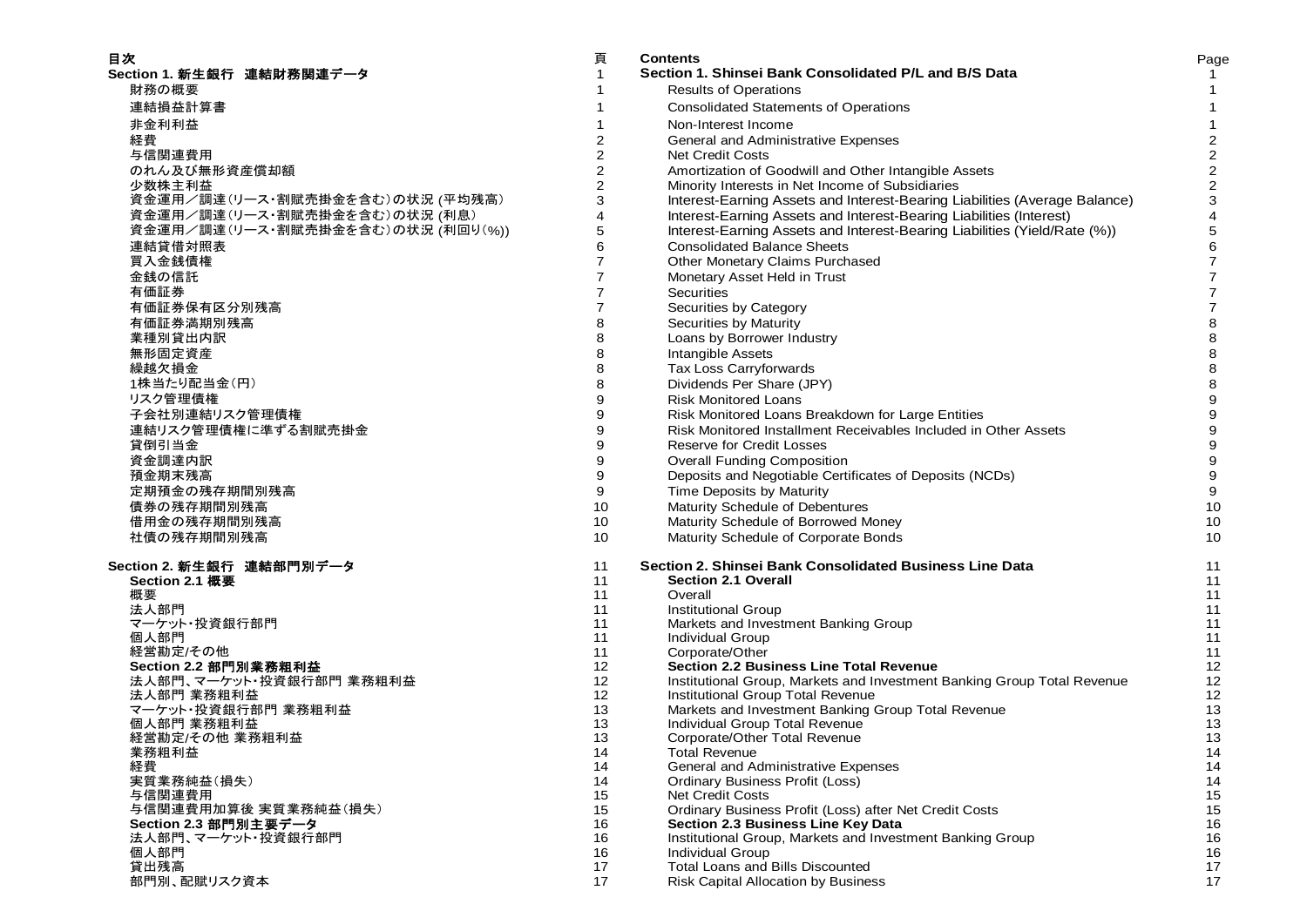| Section 3. 連結財務諸比率、自己資本、1株当たり数値、格付け情報他                      | 18       | Section 3. Shinsel Bank Consolidated Financial Ratios, Capital Adequacy and<br>Per Share Data, and Credit Ratings                               | 18       |
|-------------------------------------------------------------|----------|-------------------------------------------------------------------------------------------------------------------------------------------------|----------|
| 財務比率                                                        | 18       | <b>Financial Ratios</b>                                                                                                                         | 18       |
| リスク分類別リスク資本の配賦                                              | 18       | Risk Capital Allocation by Risk Categories                                                                                                      | 18       |
| 自己資本関連情報                                                    | 18       | Capital Adequacy Data                                                                                                                           | 18       |
| 1株当たり数値(円)                                                  | 18       | Per Share Data (JPY)                                                                                                                            | 18       |
| 株式数                                                         | 18       | Share Data                                                                                                                                      | 18       |
| 格付け(新生銀行)                                                   | 19       | Credit Ratings (Shinsei Bank)                                                                                                                   | 19       |
| 格付け(シンキ)                                                    | 19       | Credit Ratings (Shinki)                                                                                                                         | 19       |
| 格付け(アプラスフィナンシャル)                                            | 19       | Credit Ratings (APLUS FINANCIAL)                                                                                                                | 19       |
| 格付け(昭和リース)                                                  | 19       | Credit Ratings (Showa Leasing)                                                                                                                  | 19       |
| 連結対象会社数                                                     | 20       | Subsidiaries and Affiliates Data                                                                                                                | 20       |
| その他主要データ                                                    | 20       | Other Key Data                                                                                                                                  | 20       |
| Section 4. 主要子会社の財務データ他                                     | 21       | Section 4. Subsidiaries' Financial and Business Data                                                                                            | 21       |
| 新生フィナンシャルの、銀行の勘定科目体系に組替後の、連結損益計算書、                          | 21       | Shinsei Financial Consolidated P/L and B/S Data, after reclassification to                                                                      | 21       |
| 貸借対照表データ(新生銀行への連結会計処理前)                                     | 21       | conform to Bank's Financial Statements, before Consolidating to Shinsei Bank                                                                    | 21       |
| 連結損益計算書                                                     | 21       | <b>Consolidated Statements of Income</b>                                                                                                        | 21       |
| 連結貸借対照表                                                     | 21       | <b>Consolidated Balance Sheets</b>                                                                                                              | 21       |
| 利息返還関連                                                      | 21       | Grey Zone Related Information                                                                                                                   | 21       |
| 新生フィナンシャル主要係数                                               | 22       | Shinsei Financial Summary of Major Business Information                                                                                         | 22       |
| 営業債権残高                                                      | 22       | <b>Principal Balance</b>                                                                                                                        | 22       |
| 顧客数(千人)                                                     | 22       | Number of Customers (Thousands)                                                                                                                 | 22       |
| 店舗・チャネル                                                     | 22       | Number of Branches and Channels                                                                                                                 | 22       |
| 新生フィナンシャル 無担保パーソナルローンビジネス計数                                 | 22       | Shinsei Financial Unsecured Personal Loans (UPL) Business Information                                                                           | 22       |
| 新規獲得顧客数(千人)                                                 | 22       | Number of Newly Acquired Customers (Thousands)                                                                                                  | 22       |
| 成約率                                                         | 22       | Approval Rate                                                                                                                                   | 22       |
| 平均貸出金利                                                      | 22       | Average Lending Rates                                                                                                                           | 22       |
| 貸出金利帯別残高                                                    | 23       | Breakdown of Loans by Lending Rates                                                                                                             | 23       |
| 延滞残高、比率                                                     | 23       | Balance and Ratio of Delinquent Unsecured Personal Loans                                                                                        | 23       |
| 年齢別残高構成比                                                    | 23       | Balance by Age                                                                                                                                  | 23       |
| 性別、既婚·未婚別残高構成比                                              | 23       | Balance by Gender and Marital Status                                                                                                            | 23       |
| 実行残高別残高構成比                                                  | 23       | Balance by Amount of Origination                                                                                                                | 23       |
| 年収別残高構成比                                                    | 23       | Balance by Annual Income                                                                                                                        | 23       |
| シンキ株式会社の、銀行の勘定科目体系に組替後の、連結損益計算書、<br>貸借対照表データ(新生銀行への連結会計処理前) | 24       | Shinki Consolidated P/L and B/S Data, after Reclassification to Conform to<br>Bank's Financial Statements, before Consolidating to Shinsei Bank | 24       |
| 連結損益計算書                                                     | 24       | <b>Consolidated Statements of Income</b>                                                                                                        | 24       |
| 連結貸借対照表                                                     | 24       | <b>Consolidated Balance Sheets</b>                                                                                                              | 24       |
| 利息返還関連                                                      | 24       | Grey Zone Related Information                                                                                                                   | 24       |
| シンキ開示のデータ                                                   | 25       | Shinki Data Disclosed by Shinki                                                                                                                 | 25       |
| 貸付金残高                                                       | 25       | Loan Receivables                                                                                                                                | 25       |
| 顧客数(千人)                                                     | 25       | Number of Customers (Thousands)                                                                                                                 | 25       |
| 店舗・チャネル                                                     | 25       | Number of Branches and Channels                                                                                                                 | 25       |
| 成約率                                                         | 25       | Approval Rate                                                                                                                                   | 25       |
| 加重平均約定金利 (単体)                                               | 25       | Weighted Average Loan Interest Rate (Non-Consolidated)                                                                                          | 25       |
| 貸出金利帯別残高                                                    | 25       | Breakdown of Loans by Lending Rates                                                                                                             | 25       |
| 延滞残高、比率                                                     | 25       | Balance and Ratio of Delinquent Unsecured Personal Loans                                                                                        | 25       |
| 加重平均借入金利 (単体)                                               | 26       | Weighted Average Funding Rate (Non-Consolidated)                                                                                                | 26       |
| 年齢別残高構成比                                                    | 26       | Balance by Age<br>Balance by Gender and Marital Status                                                                                          | 26       |
| 性別、既婚·未婚別残高構成比<br>実行残高別残高構成比                                | 26<br>26 | Balance by Amount of Origination                                                                                                                | 26<br>26 |
| 年収別残高構成比                                                    | 26       | Balance by Annual Income                                                                                                                        | 26       |
|                                                             |          |                                                                                                                                                 |          |

| §諸比率、自己資本、1株当たり数値、格付け情報他                         | 18       | Section 3. Shinsei Bank Consolidated Financial Ratios, Capital Adequacy and<br>Per Share Data, and Credit Ratings                               | 18       |
|--------------------------------------------------|----------|-------------------------------------------------------------------------------------------------------------------------------------------------|----------|
|                                                  | 18       | <b>Financial Ratios</b>                                                                                                                         | 18       |
| ク資本の配賦                                           | 18       | Risk Capital Allocation by Risk Categories                                                                                                      | 18       |
| 報                                                | 18       | Capital Adequacy Data                                                                                                                           | 18       |
| 9)                                               | 18       | Per Share Data (JPY)                                                                                                                            | 18       |
|                                                  | 18       | Share Data                                                                                                                                      | 18       |
| Ī)                                               | 19       | Credit Ratings (Shinsei Bank)                                                                                                                   | 19       |
|                                                  | 19       | Credit Ratings (Shinki)                                                                                                                         | 19       |
| フィナンシャル)                                         | 19       | Credit Ratings (APLUS FINANCIAL)                                                                                                                | 19       |
| ・ス)                                              | 19       | Credit Ratings (Showa Leasing)                                                                                                                  | 19       |
|                                                  | 20       | Subsidiaries and Affiliates Data                                                                                                                | 20       |
| タ                                                | 20       | Other Key Data                                                                                                                                  | 20       |
| ミ社の財務データ他                                        | 21       | Section 4. Subsidiaries' Financial and Business Data                                                                                            | 21       |
| 0、銀行の勘定科目体系に組替後の、連結損益計算書、                        | 21       | Shinsei Financial Consolidated P/L and B/S Data, after reclassification to                                                                      | 21       |
| <b>新生銀行への連結会計処理前)</b>                            | 21       | conform to Bank's Financial Statements, before Consolidating to Shinsei Bank                                                                    | 21       |
|                                                  | 21       | <b>Consolidated Statements of Income</b>                                                                                                        | 21       |
|                                                  | 21       | <b>Consolidated Balance Sheets</b>                                                                                                              | 21       |
|                                                  | 21       | Grey Zone Related Information                                                                                                                   | 21       |
| 'ル主要係数                                           | 22       | Shinsei Financial Summary of Major Business Information                                                                                         | 22       |
|                                                  | 22       | <b>Principal Balance</b>                                                                                                                        | 22       |
|                                                  | 22       | Number of Customers (Thousands)                                                                                                                 | 22       |
|                                                  | 22       | Number of Branches and Channels                                                                                                                 | 22       |
| ・ル 無担保パーソナルローンビジネス計数                             | 22       | Shinsei Financial Unsecured Personal Loans (UPL) Business Information                                                                           | 22       |
| (千人)                                             | 22       | Number of Newly Acquired Customers (Thousands)                                                                                                  | 22       |
|                                                  | 22       | Approval Rate                                                                                                                                   | 22       |
|                                                  | 22<br>23 | Average Lending Rates                                                                                                                           | 22<br>23 |
| 高                                                | 23       | Breakdown of Loans by Lending Rates<br>Balance and Ratio of Delinquent Unsecured Personal Loans                                                 | 23       |
|                                                  | 23       | Balance by Age                                                                                                                                  | 23       |
| 比<br>·別残高構成比                                     | 23       | Balance by Gender and Marital Status                                                                                                            | 23       |
| 構成比                                              | 23       | Balance by Amount of Origination                                                                                                                | 23       |
| 比                                                | 23       | Balance by Annual Income                                                                                                                        | 23       |
|                                                  |          |                                                                                                                                                 |          |
| 銀行の勘定科目体系に組替後の、連結損益計算書、<br><b>新生銀行への連結会計処理前)</b> | 24       | Shinki Consolidated P/L and B/S Data, after Reclassification to Conform to<br>Bank's Financial Statements, before Consolidating to Shinsei Bank | 24       |
|                                                  | 24       | Consolidated Statements of Income                                                                                                               | 24       |
|                                                  | 24       | <b>Consolidated Balance Sheets</b>                                                                                                              | 24       |
|                                                  | 24       | Grey Zone Related Information                                                                                                                   | 24       |
| ータ                                               | 25       | Shinki Data Disclosed by Shinki                                                                                                                 | 25       |
|                                                  | 25       | Loan Receivables                                                                                                                                | 25       |
|                                                  | 25       | Number of Customers (Thousands)                                                                                                                 | 25       |
|                                                  | 25       | Number of Branches and Channels                                                                                                                 | 25       |
|                                                  | 25       | Approval Rate                                                                                                                                   | 25       |
| 利 (単体)                                           | 25       | Weighted Average Loan Interest Rate (Non-Consolidated)                                                                                          | 25       |
| 高                                                | 25<br>25 | Breakdown of Loans by Lending Rates<br>Balance and Ratio of Delinquent Unsecured Personal Loans                                                 | 25<br>25 |
| 利(単体)                                            | 26       | Weighted Average Funding Rate (Non-Consolidated)                                                                                                | 26       |
| 比                                                | 26       | Balance by Age                                                                                                                                  | 26       |
| 別残高構成比                                           | 26       | <b>Balance by Gender and Marital Status</b>                                                                                                     | 26       |
| 構成比                                              | 26       | Balance by Amount of Origination                                                                                                                | 26       |
| 比                                                | 26       | Balance by Annual Income                                                                                                                        | 26       |
|                                                  |          |                                                                                                                                                 |          |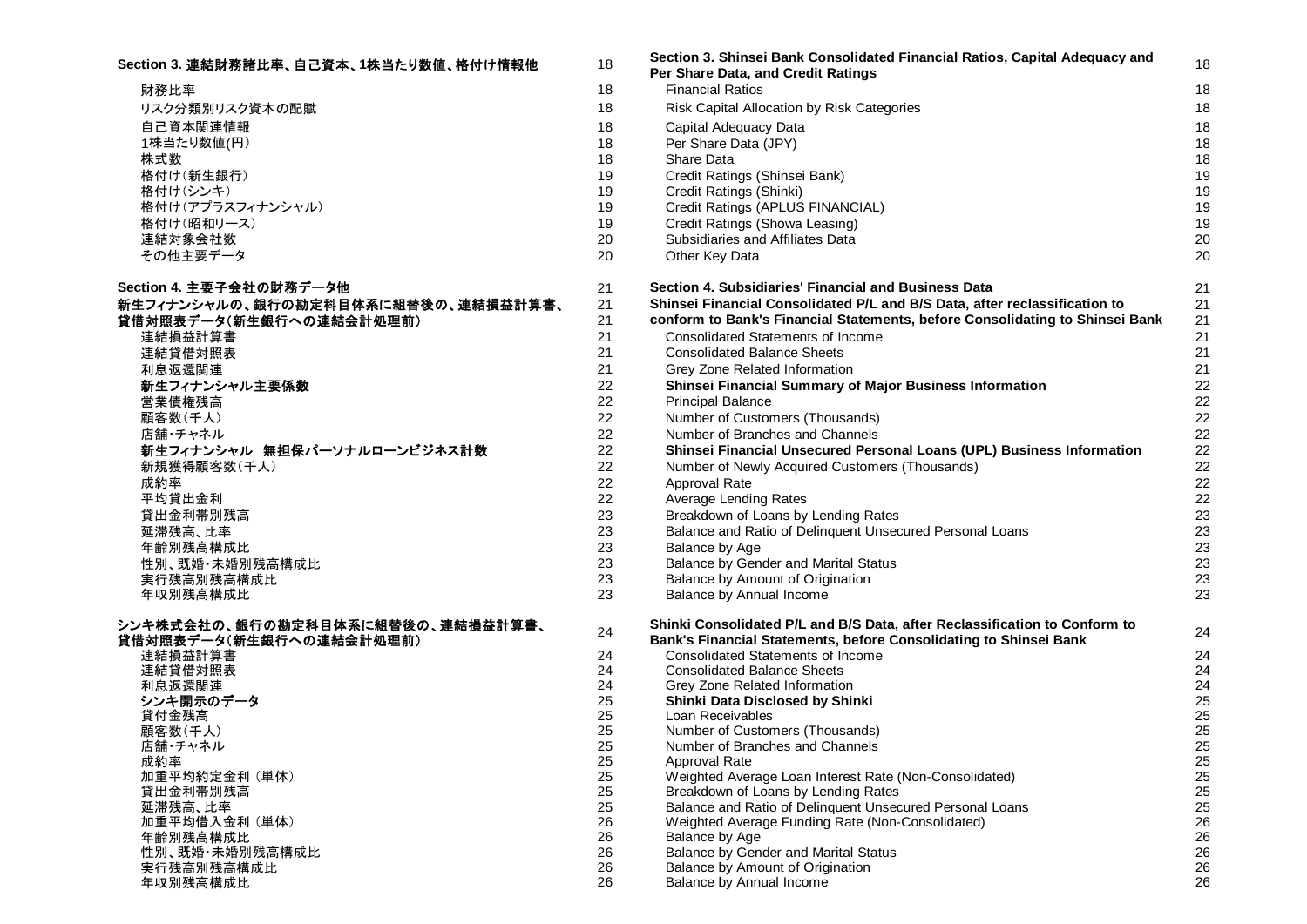### 株式会社アプラスフィナンシャルの、銀行の勘定科目体系に組替後の、

連結損益計算書、貸借対照表データ(新生銀行への連結会計処理前) 連結損益計算書

| 进炉照亚叶并育             | $\epsilon$ |
|---------------------|------------|
| 連結貸借対照表             | 27         |
| アプラスフィナンシャル開示の連結データ | 28         |
| 連結損益の概要             | 28         |
| 利息返還関連              | 28         |
| 営業債権残高              | 29         |
| 顧客数(千人)             | 29         |
| 店舗・チャネル             | 29         |
| 平均貸出金利              | 29         |
| 融資残高内訳              | 30         |
| 延滞残高、比率             | 30         |
| 加重平均借入金利            | 30         |
| 1口座あたり残高(千円)        | 30         |
| 年齢別残高構成比            | 30         |
| 性別残高構成比             | 30         |
| 実行残高別残高構成比          | 30         |
|                     |            |

#### **昭和リース株式会社の、銀行の勘定科目体系に組替後の、連結損益計算書、** 貸借対照表データ(新生銀行への連結会計処理前)

#### **Section 5.** 新生銀行 単体財務関連データ

- 与信関連費用
- 
- 資金運用/調達の状況(利回り(%))(単体)

- 
- 
- 
- 

#### 金融再生法の開示債権の保全率(単体) 38

#### **Section 6.** 米国住宅ローン市場関連投融資および証券化商品などのエクスポージャー

米国住宅ローン市場関連エクスポージャーLBO、モノライン、SIV、ABCP(単体)

| 会社アプラスフィナンシャルの、銀行の勘定科目体系に組替後の、                         | 27       | APLUS FINANCIAL Consolidated P/L and B/S Data, after reclassification to                                                                               | 27       |
|--------------------------------------------------------|----------|--------------------------------------------------------------------------------------------------------------------------------------------------------|----------|
| 損益計算書、貸借対照表データ(新生銀行への連結会計処理前)                          |          | conform to Bank's Financial Statements, before Consolidating to Shinsei Bank                                                                           |          |
| 連結損益計算書                                                | 27       | <b>Consolidated Statements of Operations</b>                                                                                                           | 27       |
| 連結貸借対照表                                                | 27       | <b>Consolidated Balance Sheets</b>                                                                                                                     | 27       |
| アプラスフィナンシャル開示の連結データ                                    | 28       | APLUS FINANCIAL Consolidated Data Disclosed by APLUS                                                                                                   | 28       |
| 連結損益の概要                                                | 28       | Summary of Income Statement                                                                                                                            | 28       |
| 利息返還関連                                                 | 28       | Grey Zone Related Information                                                                                                                          | 28       |
| 営業債権残高                                                 | 29       | <b>Account Receivables</b>                                                                                                                             | 29       |
| 顧客数(千人)                                                | 29       | Number of Customers (Thousands)                                                                                                                        | 29       |
| 店舗・チャネル                                                | 29       | Number of Branches and Channels                                                                                                                        | 29       |
| 平均貸出金利                                                 | 29       | Average Lending Rates                                                                                                                                  | 29       |
| 融資残高内訳                                                 | 30       | Breakdown of Loan Receivables                                                                                                                          | 30       |
| 延滞残高、比率                                                | 30       | Balance and Ratio of Delinquent Unsecured Personal Loans                                                                                               | $30\,$   |
| 加重平均借入金利                                               | 30       | Weighted Average Funding Rate                                                                                                                          | 30       |
| 1口座あたり残高(千円)                                           | 30       | Credit Outstanding Per Account (Thousands of Yen)                                                                                                      | 30       |
| 年齡別残高構成比                                               | 30       | Balance by Age                                                                                                                                         | 30       |
| 性別残高構成比                                                | 30       | <b>Balance by Gender</b>                                                                                                                               | 30       |
| 実行残高別残高構成比                                             | 30       | Balance by Amount of Origination                                                                                                                       | 30       |
| リース株式会社の、銀行の勘定科目体系に組替後の、連結損益計算書、                       | 31       | Showa Leasing Consolidated P/L and B/S Data, after reclassification to                                                                                 | 31       |
| 対照表データ(新生銀行への連結会計処理前)                                  |          | conform to Bank's Financial Statements, before Consolidating to Shinsei Bank                                                                           |          |
| 連結損益計算書                                                | 31       | Consolidated Statements of Income                                                                                                                      | 31       |
| 連結貸借対照表                                                | 31       | <b>Consolidated Balance Sheets</b>                                                                                                                     | 31       |
| tion 5. 新生銀行 単体財務関連データ                                 | 32       | Section 5. Shinsei Bank Non-Consolidated P/L and B/S Data                                                                                              | 32       |
| 単体損益の概要                                                | 32       | Results of Operations (Non-Consolidated)                                                                                                               | 32       |
| 単体損益計算書                                                | 32       | Non-Consolidated Statements of Operations                                                                                                              | 32       |
| 与信関連費用 (単体)                                            | 32       | Net Credit Costs (Non-Consolidated)                                                                                                                    | 32       |
| 資金運用/調達の状況(平均残高)(単体)                                   | 33       | Interest-Earning Assets and Interest-Bearing Liabilities (Average Balance) (Non-Consolidated)                                                          | 33       |
| 資金運用/調達の状況(利息)(単体)                                     | 33       | Interest-Earning Assets and Interest-Bearing Liabilities (Interest) (Non-Consolidated)                                                                 | 33       |
| 資金運用/調達の状況(利回り(%))(単体)                                 | 34       | Interest-Earning Assets and Interest-Bearing Liabilities (Yield/Rate (%)) (Non-Consolidated)                                                           | 34       |
| 単体貸借対照表                                                | 35       | Non-Consolidated Balance Sheets                                                                                                                        | 35       |
| 貸出金の残存期間別残高(単体)                                        | 36       | Loan Maturity (Non-consolidated)                                                                                                                       | 36       |
| リスク管理債権(単体)                                            | 36       | Risk Monitored Loans (Non-Consolidated)                                                                                                                | 36       |
| 業種別貸出残高(単体)                                            | 36       | Loans by Borrower Industry (Non-Consolidated)                                                                                                          | 36       |
| 業種別リスク管理債権残高(単体)                                       | 37       | Risk Monitored Loans by Borrower Industry (Non-Consolidated)                                                                                           | 37       |
| 地域別 海外・オフショアローン残高(単体)<br>地域別 海外・オフショアローン リスク管理債権残高(単体) | 37<br>37 | Overseas and Offshore Loans by Region (Non-Consolidated)                                                                                               | 37<br>37 |
| 金融再生法の開示基準に基づく債権(単体)                                   | 38       | Risk Monitored Overseas and Offshore Loans by Region (Non-Consolidated)<br>Claims Classified under the Financial Revitalization Law (Non-Consolidated) | 38       |
|                                                        |          | Coverage Ratios for Non-Performing Claims Disclosed                                                                                                    |          |
| 金融再生法の開示債権の保全率(単体)                                     | 38       | under the Financial Revitalization Law (Non-Consolidated)                                                                                              | 38       |
| 貸倒引当金(単体)                                              | 38       | Reserve for Credit Losses (Non-Consolidated)                                                                                                           | 38       |
| 債務者区分別の引当率(単体)                                         | 38       | Reserve Ratios for Borrowers' Category (Non-Consolidated)                                                                                              | 38       |
| 住宅ローン残高(単体)                                            | 38       | Housing Loans (Non-Consolidated)                                                                                                                       | 38       |
| 中小企業等に対する貸出金及び比率(単体)                                   | 38       | Loans to Small- and Medium-Sized Entities (Non-Consolidated)                                                                                           | 38       |
| 預金残高(単体)                                               | 38       | Balance of Deposits (Non-Consolidated)                                                                                                                 | 38       |
| tion 6. 米国住宅ローン市場関連投融資および                              | 39       | Section 6. Exposure to U.S. Residential Mortgage, Securitized Products                                                                                 | 39       |
| <b>:化商品などのエクスポージャー</b>                                 |          | and Related Investments                                                                                                                                |          |
| 米国住宅ローン市場関連エクスポージャー                                    | 39       | U.S. Residential Mortgage Exposure                                                                                                                     | 39       |
| 証券化商品の商品別、地域別残高(単体)                                    | 39       | Balance of Securitized Products (Non-Consolidated)                                                                                                     | 39       |
| LBO、モノライン、SIV、ABCP(単体)                                 | 39       | LBO, Monoline, SIV, ABCP (Non-Consolidated)                                                                                                            | 39       |
| (参考)                                                   | 39<br>39 | (Reference)<br>Exchange Rate Information                                                                                                               | 39       |
| 換算為替レート                                                |          |                                                                                                                                                        | 39       |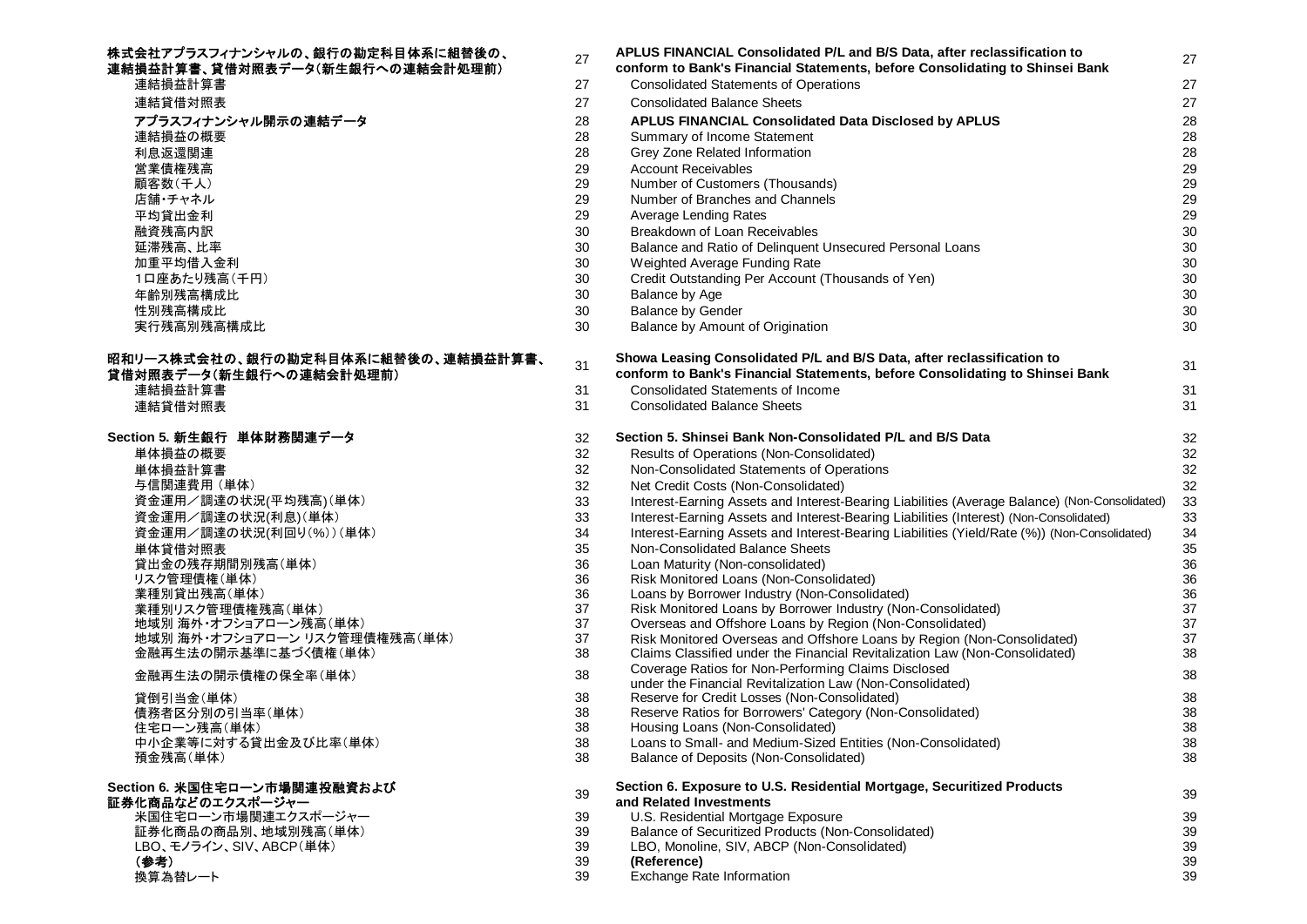#### 本データブックは、四半期財務情報に基づいて作成されています。通期、中間期の財務情報や、より詳細な四半期財務情報、また、その他の財務関連情報については、以下のサイトをご覧下さい: http://www.shinseibank.com/investors/ir/index.html

The Data Book has been prepared using quarterly financial information. For other financial information including annual and interim reports, quarterly financial results, and other selected financial information please see our IR website at: http://www.shinseibank.com/investors/en/ir/index.html

| 株式会社 新生銀行                            |
|--------------------------------------|
| 〒103-8303 東京都中央区日本橋室町2-4-3 日本橋室町野村ビル |
| 電話番号: 03-6880-8303                   |
| Fax番号: 03-4560-1706                  |
|                                      |

**IR**・広報部

 レイモンド・スペンサー 部長 チーフIR ・PRオフィサー Raymond.Spencer@shinseibank.com 大高英二 部長 (特命) Eiji.Ootaka@shinseibank.com 藤木康寛 次長 Yasuhiro.Fujiki@shinseibank.com 石井博司 次長 Hiroshi.Ishii02@shinseibank.com高松由依 次長 Yui.Takamatsu@shinseibank.com江口静代 次長 Shizuyo.Eguchi@shinseibank.com James Seddon 部長代理James.Seddon@shinseibank.com

#### **Shinsei Bank, Limited** Nihonbashi Muromachi Nomura Building 4-3, Nihonbashi-muromachi 2-chome, Chuo-ku, Tokyo 103-8303 Tel: +81-3-6880-8303Fax: +81-3-4560-1706

#### **Investor Relations & Corporate Communications Division**

Raymond Spencer, GM and Chief IR & PR Officer Raymond.Spencer@shinseibank.com Eiji Ootaka, GM (S.A.) Eiji.Ootaka@shinseibank.com Yasuhiro Fujiki, Deputy General Manager Yasuhiro.Fujiki@shinseibank.com Hiroshi Ishii, Deputy General Manager Hiroshi.Ishii02@shinseibank.comYui Takamatsu, Deputy General Manager Yui.Takamatsu@shinseibank.comShizuyo Eguchi, Deputy General Manager Shizuyo.Eguchi@shinseibank.com James Seddon, Manager James.Seddon@shinseibank.com

本資料には、当行および当行の子会社に関連する見通し、将来に関する計画、経営目標などが記載されています。これらの将来の見通しに関する記述は、将来の事象や動向に関する現時点での仮定に基づくものであり、 当該仮定は不正確であることがあり得ます。様々な要因により、実際の業績が本書の記載と著しく異なる可能性があります。 別段の記載がない限り、本資料に記載されている財務データは日本において一般に認められている会計原則に従って表示されています。当行は、将来の事象などの発生にかかわらず、必ずしも今後の見通しに関する発表を修正するとは限りません。尚、特別な注記がない場合、財務データは連結ベースで表示して おります。 当行以外の金融機関とその子会社に関する情報は、一般に公知の情報に依拠しています。

免責条項Disclaimer

本資料はいかなる有価証券の申込みもしくは購入の案内、あるいは勧誘を含むものではなく、本資料および本資料に含まれる内容のいずれも、いかなる契約、義務の根拠となり得るものではありません。

This databook contains statements that constitute forward-looking statements, plans for the future, management targets, etc. relating to the Company and its subsidiaries. These forward-looking statements are based on current assumptions of future events and trends, which may be incorrect and are subject to risks and uncertainties. Actual results may differ materially from those in such forward-looking statements as a result of various factors. Unless otherwise noted, the financial data contained in these materials are presented under Japanese GAAP. The Company disclaims any obligation to update or to announce any revision to forward-looking statements to reflect future events or developments. Unless otherwise specified, all the financial information is shown on a consolidated basis.

Information concerning financial institutions other than the Company and its subsidiaries are based on publicly available information.

These materials do not constitute an invitation or solicitation of an offer to subscribe for or purchase any securities and neither this document nor anything contained herein shall form the basis for any contract or commitment whatsoever.

> 本資料の財務データ、記述における単位は、1億円未満切捨て、パーセンテージは小数点第2位以下、四捨五入で記載しております。 Financial and operational data that are stated in multiples of 0.1 billion yen have been truncated. All percentages have been rounded to the nearest 0.1%.

> > 本資料の財務データは決算発表時において開示可能な数字を記載しております。

This data book contains financial and operational data that are available at the time of financial results announcement.

\* の項目は経営管理ベースで表示をしております。

\* Management accounting basis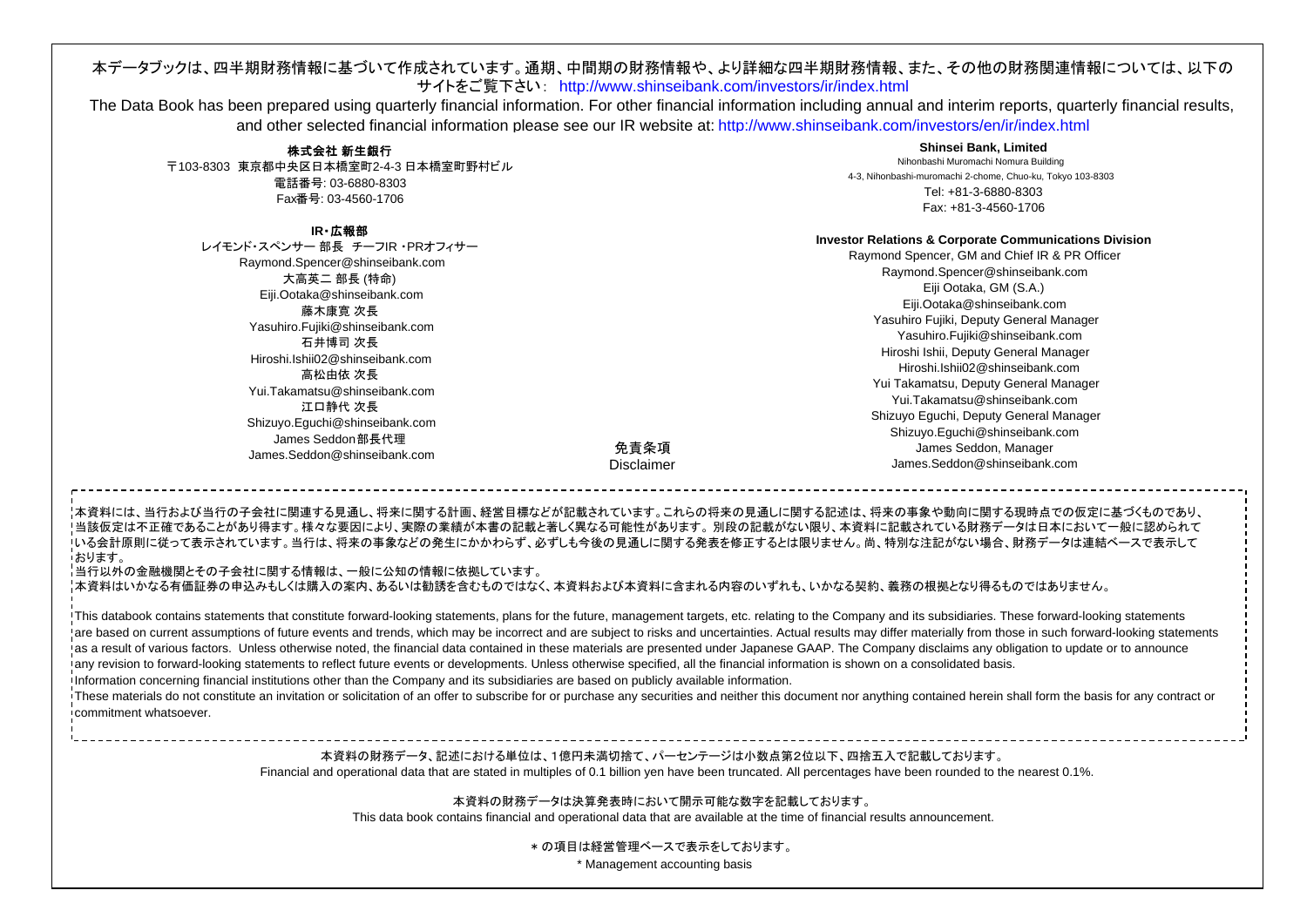| Section 1. 新生銀行 連結財務関連データ | Section 1. Shinsei Bank Consolidated P/L and B/S Data         |          |          |       |                     |              |              | 未監査(単位: 10億円) Unaudited (Billions of Yen) |                     |
|---------------------------|---------------------------------------------------------------|----------|----------|-------|---------------------|--------------|--------------|-------------------------------------------|---------------------|
| 財務の概要*                    | <b>Results of Operations*</b>                                 | 2009.1-3 | 2009.4-6 |       | 2009.7-9 2009.10-12 | $2010.1 - 3$ | 2010.4-6     |                                           | 2010.7-9 2010.10-12 |
| 資金利益                      | Net Interest Income                                           | 65.5     | 57.4     | 51.9  | 52.9                | 45.5         | 44.6         | 41.5                                      | 36.6                |
| 非資金利益                     | Non-Interest Income                                           | 2.2      | 30.0     | 26.4  | 30.3                | (9.3)        | 25.8         | 43.5                                      | 49.8                |
| 役務取引等利益                   | Net Fees and Commissions                                      | 4.6      | 4.9      | 5.9   | 6.3                 | 7.8          | 6.0          | 6.2                                       | 6.0                 |
| 特定取引利益                    | Net Trading Income                                            | (2.3)    | (0.3)    | 3.5   | 2.3                 | 3.5          | 3.8          | 3.3                                       | 0.7                 |
| その他業務利益                   | Net Other Business Income                                     | 0.0      | 25.4     | 16.9  | 21.7                | (20.7)       | 16.0         | 33.9                                      | 43.0                |
| 業務粗利益                     | <b>Total Revenue</b>                                          | 67.8     | 87.5     | 78.3  | 83.3                | 36.2         | 70.4         | 85.1                                      | 86.4                |
| 経費                        | <b>General and Administrative Expenses</b>                    | 51.5     | 44.5     | 42.0  | 41.0                | 40.7         | 36.4         | 36.3                                      | 35.6                |
| 実質業務純益                    | <b>Ordinary Business Profit</b>                               | 16.2     | 43.0     | 36.3  | 42.3                | (4.4)        | 34.0         | 48.8                                      | 50.8                |
| 与信関連費用                    | <b>Net Credit Costs</b>                                       | 49.3     | 26.0     | 13.1  | 23.1                | 49.9         | 13.8         | 38.5                                      | (3.0)               |
| 与信関連費用加算後実質業務純益(損失)       | <b>Ordinary Business Profit (Loss) after Net Credit Costs</b> | (33.0)   | 16.9     | 23.1  | 19.1                | (54.4)       | 20.1         | 10.2                                      | 53.8                |
| のれん及び無形資産償却額(グロス)         | Amortization of Goodwill and Other Intangible Assets          |          | 5.3      | 5.4   | 5.0                 | 5.0          | 3.4          | 3.4                                       | 3.1                 |
|                           |                                                               | 7.1      |          |       |                     |              |              |                                           |                     |
| その他利益(損失)                 | <b>Other Gains (Losses)</b>                                   | (59.5)   | (4.1)    | (4.9) | (0.0)               | (97.8)       | (0.6)        | 1.7                                       | 0.8                 |
| 税金等調整前四半期純利益(損失)          | Income (Loss) before Income Taxes and Minority Interests      | (99.8)   | 7.4      | 12.7  | 14.0                | (157.3)      | 16.1         | 8.5                                       | 51.5                |
| 法人税、住民税及び事業税              | <b>Current Income Tax (Benefit)</b>                           | 0.6      | 0.3      | 0.1   | 0.4                 | 0.5          | 0.2          | 0.9                                       | 0.4                 |
| 法人税等調整額                   | Deferred Income Tax (Benefit)                                 | 7.8      | (0.8)    | 4.2   | (0.5)               | 3.8          | (0.5)        | 2.2                                       | 1.6                 |
| 少数株主利益                    | Minority Interests in Net Income of Subsidiaries              | 2.6      | 2.7      | 2.4   | 2.9                 | 0.6          | 2.5          | 2.3                                       | 2.3                 |
| 四半期純利益(損失)                | <b>Net Income (Loss)</b>                                      | (110.9)  | 5.1      | 5.8   | 11.1                | (162.4)      | 13.8         | 3.0                                       | 47.2                |
| キャッシュベース四半期純利益(損失)        | Cash Basis Net Income (Loss)                                  | (73.6)   | 9.7      | 10.5  | 15.5                | (89.5)       | 16.7         | 5.9                                       | 49.8                |
|                           |                                                               |          |          |       |                     |              |              |                                           |                     |
| 連結損益計算書                   | <b>Consolidated Statements of Operations</b>                  | 2009.1-3 | 2009.4-6 |       | 2009.7-9 2009.10-12 | $2010.1 - 3$ | 2010.4-6     |                                           | 2010.7-9 2010.10-12 |
| 資金運用収益                    | Total Interest Income                                         | 85.8     | 79.3     | 72.1  | 71.1                | 61.0         | 58.3         | 54.4                                      | 48.6                |
| 貸出金利息                     | Interest on Loans and Bills Discounted                        | 76.6     | 68.3     | 61.8  | 60.5                | 54.5         | 50.0         | 46.5                                      | 42.1                |
| 有価証券利息配当金                 | Interest and Dividends on Securities                          | 7.9      | 8.8      | 7.9   | 8.3                 | 5.3          | 6.6          | 6.0                                       | 5.1                 |
| その他の資金運用収益                | Other Interest Income                                         | 1.2      | 2.1      | 2.2   | $\overline{2.2}$    | 1.1          | 1.6          | 1.8                                       | 1.4                 |
| 役務取引等収益                   | Fees and Commissions Income                                   | 12.0     | 12.4     | 12.4  | 12.3                | 13.9         | 12.3         | 12.0                                      | 11.3                |
| 特定取引収益                    | <b>Trading Profits</b>                                        | (3.8)    | 4.3      | (0.1) | 3.8                 | 1.0          | 8.0          | 4.5                                       | (0.4)               |
| その他業務収益                   | Other Business Income                                         | 46.8     | 56.1     | 52.1  | 52.6                | 47.1         | 40.7         | 56.3                                      | 40.6                |
| その他経常収益                   | Other Ordinary Income                                         | (22.4)   | 3.3      | 5.6   | 3.8                 | 1.5          | 3.5          | 4.2                                       | 6.0                 |
| 経常収益                      | <b>Ordinary Income</b>                                        | 118.4    | 155.6    | 142.1 | 143.8               | 124.7        | 123.1        | 131.6                                     | 106.3               |
| 資金調達費用                    | <b>Total Interest Expenses</b>                                | 20.2     | 21.8     | 20.1  | 18.1                | 15.4         | 13.7         | 12.8                                      | 12.0                |
| 預金利息                      | <b>Interest on Deposits</b>                                   | 12.6     | 13.9     | 13.9  | 12.8                | 10.8         | 9.7          | 8.5                                       | 8.1                 |
| 借用金利息                     | <b>Interest on Borrowings</b>                                 | 4.1      | 3.2      | 2.7   | 2.2                 | 1.9          | 1.8          | 1.9                                       | 1.5                 |
| 社債利息                      | Interest on Corporate Bonds                                   | 1.9      | 2.0      | 1.6   | 1.5                 | 1.2          | 1.1          | 1.3                                       | 1.3                 |
| その他の資金調達費用                | <b>Other Interest Expenses</b>                                | 1.4      | 2.5      | 1.8   | 1.5                 | 1.3          | 1.1          | 1.0                                       | 0.9                 |
| 役務取引等費用                   | Fees and Commissions Expenses                                 | 7.4      | 7.5      | 6.5   | 5.9                 | 6.0          | 6.3          | 5.7                                       | 5.3                 |
| 特定取引費用                    | <b>Trading Losses</b>                                         | (1.4)    | 4.7      | (3.7) | 1.5                 | (2.5)        | 4.2          | 1.2                                       | (1.1)               |
| その他業務費用                   | Other Business Expenses                                       | 92.8     | 35.2     | 37.6  | 34.5                | 62.8         | 26.7         | 29.0                                      | 26.0                |
| 営業経費                      | <b>Total General and Administrative Expenses</b>              | 60.5     | 50.5     | 48.2  | 46.8                | 46.1         | 40.5         | 40.4                                      | 39.4                |
| 営業経費(のれん及び無形資産償却を除く)      | General and Administrative Expenses                           | 53.4     | 45.1     | 42.8  | 41.7                | 41.0         | 37.1         | 36.9                                      | 36.2                |
| のれん償却額                    | <b>Amortization of Goodwill</b>                               | 5.1      | 3.3      | 3.4   | 3.2                 | 3.2          | 2.1          | 2.1                                       | 2.0                 |
| 無形資産償却額                   | Amortization of Intangible Assets                             | 1.9      | 2.0      | 2.0   | $\overline{1.8}$    | 1.8          | 1.2          | 1.2                                       | 1.1                 |
| その他経常費用                   | <b>Other Ordinary Expenses</b>                                | 69.2     | 39.8     | 23.7  | 26.4                | 85.1         | 15.3         | 40.2                                      | 0.0                 |
| 貸倒引当金繰入額                  | Provision of Reserve for Loan Losses                          | 47.9     | 24.5     | 10.6  | 19.4                | 40.7         | 10.7         | 34.4                                      | (2.3)               |
|                           | <b>Others</b>                                                 | 21.2     | 15.2     | 13.0  | 7.0                 | 44.4         |              | 5.7                                       |                     |
| その他                       |                                                               | 249.0    | 159.7    | 132.6 | 133.5               | 213.0        | 4.5<br>106.9 | 129.6                                     | 2.3<br>81.7         |
| 経常費用                      | <b>Ordinary Expenses</b>                                      |          |          | 9.5   |                     |              |              |                                           |                     |
| 経常利益(損失)                  | <b>Net Ordinary Income (Loss)</b>                             | (130.5)  | (4.1)    |       | 10.2                | (88.3)       | 16.1         | 2.0                                       | 24.5                |
| 特別利益                      | <b>Special Gains</b>                                          | 77.5     | 12.6     | 5.0   | 6.4                 | 10.5         | 4.0          | 7.8                                       | 28.1                |
| 特別損失                      | <b>Special Losses</b>                                         | 46.9     | 1.0      | 1.8   | 2.6                 | 79.5         | 4.0          | 1.3                                       | 1.1                 |
| 税金等調整前四半期純利益(損失)          | Income (Loss) before Income Taxes and Minority Interests      | (99.8)   | 7.4      | 12.7  | 14.0                | (157.3)      | 16.1         | 8.5                                       | 51.5                |
| 税金                        | Income Taxes (Benefit):                                       |          |          |       |                     |              |              |                                           |                     |
| 法人税、住民税及び事業税              | Current                                                       | 0.6      | 0.3      | 0.1   | 0.4                 | 0.5          | 0.2          | 0.9                                       | 0.4                 |
| 法人税等調整額                   | Deferred                                                      | 7.8      | (0.8)    | 4.2   | (0.5)               | 3.8          | (0.5)        | 2.2                                       | 16                  |
| 少数株主利益                    | Minority Interests in Net Income of Subsidiaries              | 2.6      | 2.7      | 2.4   | 2.9                 | 0.6          | 2.5          | 2.3                                       | 2.3                 |
| 四半期純利益(損失)                | <b>Net Income (Loss)</b>                                      | (110.9)  | 5.1      | 5.8   | 11.1                | (162.4)      | 13.8         | 3.0                                       | 47.2                |
|                           |                                                               |          |          |       |                     |              |              |                                           |                     |
| 非金利利益*                    | Non-Interest Income*                                          | 2009.1-3 | 2009.4-6 |       | 2009.7-9 2009.10-12 | $2010.1 - 3$ | 2010.4-6     |                                           | 2010.7-9 2010.10-12 |
| 役務取引等利益                   | Net Fees and Commissions                                      | 4.6      | 4.9      | 5.9   | 6.3                 | 7.8          | 6.0          | 6.2                                       | 6.0                 |
| 特定取引利益                    | Net Trading Income                                            | (2.3)    | (0.3)    | 3.5   | 2.3                 | 3.5          | 3.8          | 3.3                                       | 0.7                 |
| その他業務利益                   | Net Other Business Income                                     | 0.0      | 25.4     | 16.9  | 21.7                | (20.7)       | 16.0         | 33.9                                      | 43.0                |
| うちリース収益・割賦収益              | Income on Leased Assets and Installment Receivables, Net      | 12.9     | 11.4     | 10.7  | 10.6                | 10.0         | 9.8          | 9.8                                       | 9.7                 |
| 非資金利益                     | <b>Non-Interest Income</b>                                    | 2.2      | 30.0     | 26.4  | 30.3                | (9.3)        | 25.8         | 43.5                                      | 49.8                |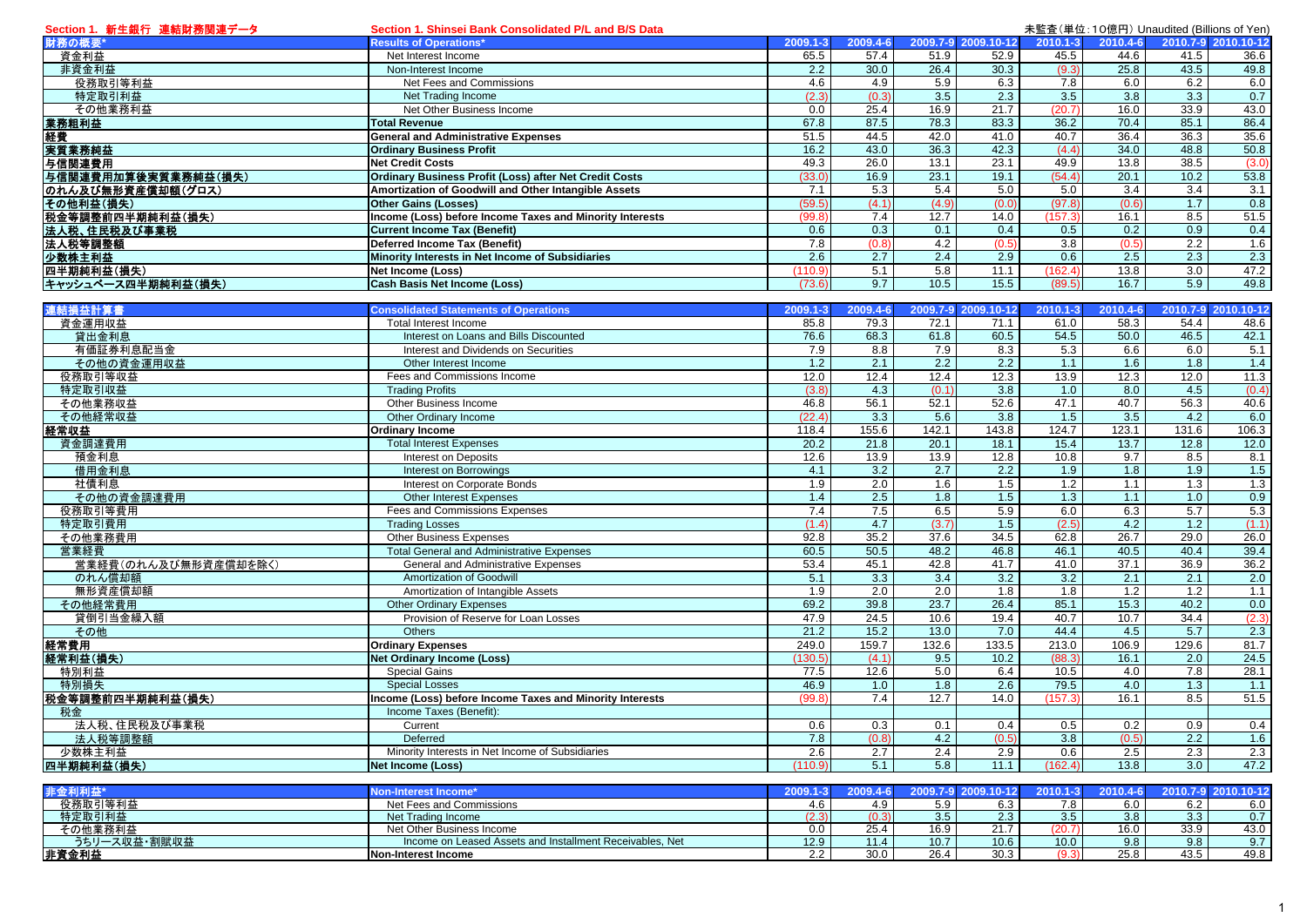| 経費            | <b>General and Administrative Expenses*</b> |             | $2009.4 - 6$ |           | 2009.7-9 2009.10-12 | $2010.1 - 3$ | 2010.4-6 |      | 2010.7-9 2010.10-12 |
|---------------|---------------------------------------------|-------------|--------------|-----------|---------------------|--------------|----------|------|---------------------|
| 人件費           | <b>Personnel Expenses</b>                   | 18.6        | 171          | 15.8      | 15.9                | 13.6         | 13.4     | 14.2 | 13.7                |
| 店舗関連費用        | <b>Premises Expenses</b>                    | <u> გ.კ</u> |              |           | 6.5                 | 6.9          | 5.8      | 5.7  | 6.0                 |
| 通信・データ費、システム費 | Technology and Data Processing Expenses     | ხ.ნ         |              |           |                     | 5.9          | 5.1      |      | 4.6                 |
| 広告費           | <b>Advertising Expenses</b>                 |             |              |           | 3.1                 | 2.9          | 2.5      | 2.6  | 2.4                 |
| 消費税·固定資産税等    | Consumption and Property Taxes              |             | 2.3          | າາ<br>د.ء | 2.0                 | 2.3          | 2.3      | 1.8  | 1.9 <sub>1</sub>    |
| 預金保険料         | Deposit Insurance Premium                   | 0.9         |              |           |                     |              | 1.3      | 1.3  | 1.3                 |
| その他           | Other General and Administrative Expenses   | 10.7        |              |           | 6.5                 | 7.9          | 5.7      | 5.6  | 5.3                 |
| 経費            | <b>General and Administrative Expenses</b>  | 51.5        | 44.5         | 42.0      | 41.0                | 40.7         | 36.4     | 36.3 | 35.6                |

注記: 連結損益計算書における営業経費と経営管理ベースの経費(上記テーブル並びに以下の頁)の差は、退職給付費用の一部やその他で臨時費用等とみなされるものによる。

Note: The difference between "General and Administrative Expenses" in Consolidated Statements of Operations and "General and Administrative Expenses" under management accounting basis,

which is used in the table above and following pages, is mainly related to expenses associated with a portion of retirement and other lump-sum compensation expenses.

| 与信関連費用            | <b>Net Credit Costs</b>                                              | $2009.1 - 3$ | $2009.4 - 6$ |       | 2009.7-9 2009.10-12 | $2010.1 - 3$ |      |       | 2010.4-6 2010.7-9 2010.10-12 |
|-------------------|----------------------------------------------------------------------|--------------|--------------|-------|---------------------|--------------|------|-------|------------------------------|
| 貸出金償却·債権処分損       | Losses on Write-Off of Loans / Losses on Sale of Loans               | 0.3          |              |       |                     | 9.7          | 3.0  | 4.4   | (0.1)                        |
| 貸倒引当金繰入           | Net (Reversal) Provision of Reserve for Loan Losses                  | 50.4         | 24.7         | 10.6  | 19.3                | 40.7         | 10.7 | 34.4  | (2.3)                        |
| 一般貸倒引当金繰入         | Net (Reversal) Provision of General Reserve for Loan Losses          | 25.7         | 2.6          |       | 18.0                | 9.6          | 3.2  | 24.7  | (3.1)                        |
| 個別貸倒引当金繰入         | Net (Reversal) Provision of Specific Reserve for Loan Losses         | 24.7         | 22.1         |       | $\overline{3}$      | 31.0         | 7.5  | 9.6   | 0.7                          |
| 特定海外債権引当勘定繰入      | Net (Reversal) Provision of Reserve for Loan Losses to               | (0.0)        |              | (0.0) |                     | (0.0)        |      | (0.0) | (0.0)                        |
|                   | <b>Restructuring Countries</b>                                       |              |              |       |                     |              |      |       |                              |
| その他貸倒引当金繰入        | Net (Reversal) Provision of Specific Reserve for Other Credit Losses | (2.4)        |              |       | 0.0                 |              | 0.0  |       |                              |
| リース業務関連のその他与信関連費用 | Other Credit Costs Relating to Leasing Business                      | 1.0          | 0.0          |       |                     | (0.5)        | 0.0  | (0.3) | (0.5)                        |
| 与信関連費用            | Net Credit Costs                                                     | 49.3         | 26.0         | 13.1  | 23.1                | 49.9         | 13.8 | 38.5  | (3.0)                        |

| のれん及び無形資産作   | Amortization of Goodwill and Other Intangible Assets | $2009.1 - 3$ |                  | 2009.7-9 2009.10- |       |       | 2010.4-6 |                      |                          |
|--------------|------------------------------------------------------|--------------|------------------|-------------------|-------|-------|----------|----------------------|--------------------------|
| 新生フィナンシャル    | Shinsei Financial                                    | 4.0          | $\mathcal{L}$ .C | 2.8               | 2.5   | 2.5   | 2.5      | 2.5                  | 2.2                      |
| シンキ          | Shinki                                               |              |                  |                   | 0.1   | 0.1   | (0.0)    |                      | (0.0)                    |
| アプラスフィナンシャル  | <b>APLUS FINANCIAL</b>                               |              |                  | l.6               | ں. ا  | 1.6   | 0.2      | U.Z                  | 0.2                      |
| 昭和リース        | Showa Leasing                                        |              |                  |                   | 0.7   | 0.7   | 0.7      |                      | 0.7                      |
| その他          | <b>Others</b>                                        | 0.0          |                  |                   | (0.0) | (0.0) | 0.0)     |                      | (0.0)                    |
| のれん及び無形資産償却額 | Amortization of Goodwill and Other Intangible Assets |              | v.u              | Ю.,               | 5.0   | 5.0   | 3.4      | $\overline{ }$<br>◡- | $\Omega$ $\Lambda$<br>ິ. |

|                          | hority Interests in Net Income of Subsidiaries                                |     |     |                  |         |     | 2010.4-61 | <b>VOHD 749N</b> |                  |
|--------------------------|-------------------------------------------------------------------------------|-----|-----|------------------|---------|-----|-----------|------------------|------------------|
| 当行子会社SPCが発行する優先出資証券への利払い | Dividends on Perpetual Preferred Securities (Hybrid Tier I Capital) issued by | 3.0 | 1.6 |                  | 2.6     |     | 2.4       | 2.2              | $\sim$ $\lambda$ |
|                          | Foreign SPCs                                                                  |     |     |                  |         |     |           |                  |                  |
| アプラスフィナンシャル発行の優先株への配当金   | Dividends on APLUS FINANCIAL's Preferred Stock                                | 0.8 |     | 0.0 <sub>1</sub> |         |     |           |                  |                  |
| その他                      | <b>Others</b>                                                                 |     |     |                  |         |     |           | 0.1              | 0.2              |
| 少数株主利益                   | Minority Interests in Net Income of Subsidiaries                              | 2.6 |     |                  | 20<br>ت | 0.6 | 2.5       | 2.3              | 2.3              |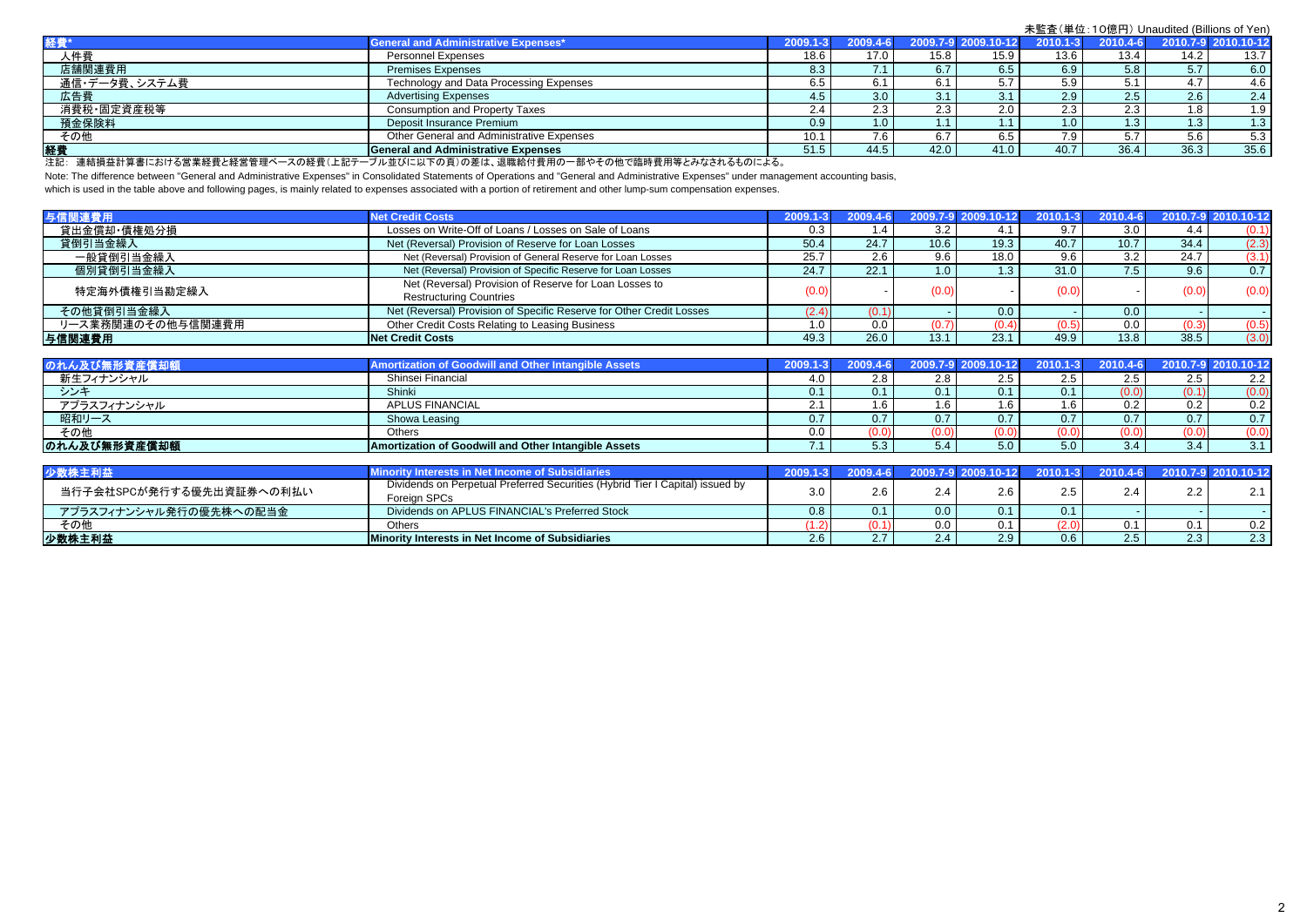|                                    |                                                                |          |          |          |                     |              | 木血宜\芈位. TO隐门/ Urlaudited (Dillions of Terr) |         |                     |
|------------------------------------|----------------------------------------------------------------|----------|----------|----------|---------------------|--------------|---------------------------------------------|---------|---------------------|
| 資金運用/調達(リース・割賦売掛金を含む)の状況           | Interest-Earning Assets and Interest-Bearing Liabilities       | 2009.1-3 | 2009.4-6 |          | 2009.7-9 2009.10-12 | $2010.1 - 3$ | 2010.4-6                                    |         | 2010.7-9 2010.10-12 |
| (平均残高)*                            | <b>Average Balance)*</b>                                       |          |          |          |                     |              |                                             |         |                     |
| 資金運用勘定:                            | <b>Interest-Earning Assets:</b>                                |          |          |          |                     |              |                                             |         |                     |
| 貸出金                                | Loans and Bills Discounted                                     | 5,938.7  | 5.683.9  | 5,432.8  | 5,410.2             | 5,303.4      | 5,036.7                                     | 4,705.1 | 4,534.3             |
| リース·割賦売掛金                          | Leased Assets and Installment Receivables                      | 630.7    | 649.1    | 632.7    | 613.1               | 581.3        | 591.4                                       | 559.8   | 566.1               |
| 有価証券                               | <b>Securities</b>                                              | 2,455.2  | 2,968.8  | 3,425.9  | 3,235.7             | 3,220.1      | 3,139.7                                     | 2,744.0 | 2,768.4             |
| その他資金運用勘定                          | Other Interest-Earning Assets                                  | 932.1    | 702.0    | 747.5    | 695.1               | 513.7        | 513.7                                       | 760.8   | 448.2               |
| 資金運用勘定合計                           | Total Revenue on Interest-Earning Assets                       | 9,956.8  | 10,003.9 | 10,239.0 | 9,954.1             | 9,618.7      | 9,281.5                                     | 8,769.8 | 8,317.2             |
| 資金調達勘定:                            | <b>Interest-Bearing Liabilities:</b>                           |          |          |          |                     |              |                                             |         |                     |
| 預金·讓渡性預金                           | Deposits, including Negotiable Certificates of Deposit         | 6.360.7  | 6.690.5  | 6,993.9  | 6,776.1             | 6,751.5      | 6,329.7                                     | 5,925.0 | 5,791.1             |
| 債券                                 | Debentures                                                     | 708.2    | 656.3    | 580.6    | 515.5               | 497.7        | 476.0                                       | 444.1   | 411.2               |
| 借用金                                | <b>Borrowed Money</b>                                          | ,156.1   | 982.0    | 883.9    | 852.4               | 1.016.2      | 1,238.9                                     | .364.1  | 1,316.9             |
| 劣後借入                               | Subordinated Debt                                              | 107.8    | 102.0    | 102.0    | 102.0               | 102.0        | 102.0                                       | 102.0   | 102.0               |
| その他借用金                             | Other Borrowed Money                                           | 1,048.2  | 880.0    | 781.9    | 750.4               | 914.2        | 1,136.9                                     | 1,262.1 | 1,214.9             |
| 社債                                 | Corporate Bonds                                                | 328.9    | 261.8    | 242.3    | 205.0               | 208.1        | 196.0                                       | 178.3   | 166.8               |
| 劣後社債                               | <b>Subordinated Bonds</b>                                      | 251.1    | 187.2    | 168.9    | 152.2               | 159.0        | 152.9                                       | 158.2   | 129.8               |
| その他社債                              | Other Corporate Bonds                                          | 77.7     | 74.6     | 73.3     | 52.8                | 49.1         | 43.0                                        | 20.0    | 37.0                |
| その他資金調達勘定                          | Other Interest-Bearing Liabilities                             | 418.8    | 715.9    | 929.4    | 867.1               | 791.0        | 699.7                                       | 386.6   | 389.9               |
|                                    | Total Expense on Interest-Bearing Liabilities                  | 8,972.8  | 9,306.6  | 9,630.3  | 9,216.4             | 9,264.7      | 8,940.5                                     | 8,298.3 | 8,076.2             |
| <b>THE TABLE TO STATE</b><br>非金利負債 | Non Interest-Bearing Sources of Funds:                         |          |          |          |                     |              |                                             |         |                     |
| ネット非金利負債(非金利資産)                    | Non Interest-Bearing (Assets) Liabilities, Net                 | 371.5    | 120.5    | 5.4      | 119.2               | (186.7)      | (121.6)                                     | 9.0     | (237.8)             |
| 純資産の部合計ー少数株主持分                     | Total Equity Excluding Minority Interest in Subsidiaries       | 612.5    | 576.7    | 603.2    | 618.5               | 540.6        | 462.7                                       | 462.5   | 478.8               |
| 資金調達及び非金利負債合計                      | <b>Total Interest-Bearing Liabilities and</b>                  | 9,956.8  | 10,003.9 | 10,239.0 | 9,954.1             | 9,618.7      | 9,281.5                                     | 8,769.8 | 8,317.2             |
|                                    | Non Interest-Bearing Sources of Funds:                         |          |          |          |                     |              |                                             |         |                     |
| 純資金利鞘(ネットインタレストマージン)               | Net Interest Margin                                            |          |          |          |                     |              |                                             |         |                     |
| 非金利負債の影響                           | Impact of Non Interest-Bearing Sources                         |          |          |          |                     |              |                                             |         |                     |
| 資金利益/資金運用利回り(リース・割賦売掛金を含む)         | Net Revenue/Yield on Interest-Earning Assets                   |          |          |          |                     |              |                                             |         |                     |
| 経常収益ベース資金運用勘定/収益への組み替え             | Reconciliation of Total Revenue on Interest-Earning Assets to  |          |          |          |                     |              |                                             |         |                     |
|                                    | Total Interest Income                                          |          |          |          |                     |              |                                             |         |                     |
| 資金運用勘定合計                           | Total Revenue on Interest-Earning Assets                       | 9,956.8  | 10,003.9 | 10,239.0 | 9,954.1             | 9,618.7      | 9,281.5                                     | 8,769.8 | 8,317.2             |
| 差引:リース・割賦売掛金                       | Less: Income on Leased Assets and Installment Receivables. Net | 630.7    | 649.1    | 632.7    | 613.1               | 581.3        | 591.4                                       | 559.8   | 566.1               |
| 経常収益ベース資金運用勘定                      | Total Interest Income                                          | 9,326.1  | 9,354.7  | 9,606.3  | 9,341.0             | 9,037.4      | 8,690.1                                     | 8,210.0 | 7,751.0             |
| 資金調達費用                             | <b>Total Interest Expenses</b>                                 |          |          |          |                     |              |                                             |         |                     |
| 資金利益                               | Net Interest Income                                            |          |          |          |                     |              |                                             |         |                     |
|                                    |                                                                |          |          |          |                     |              |                                             |         |                     |

注記:前期の数値については、有価証券の平均残高と利回りの訂正による修正を行っております。

:前期の数字は今期の表記に調整されています。

Note: Previous period figures for average balance and yield are adjusted to conform to recalculation of the average balance of securities.

: Previous periods have been adjusted to conform to current period presentation.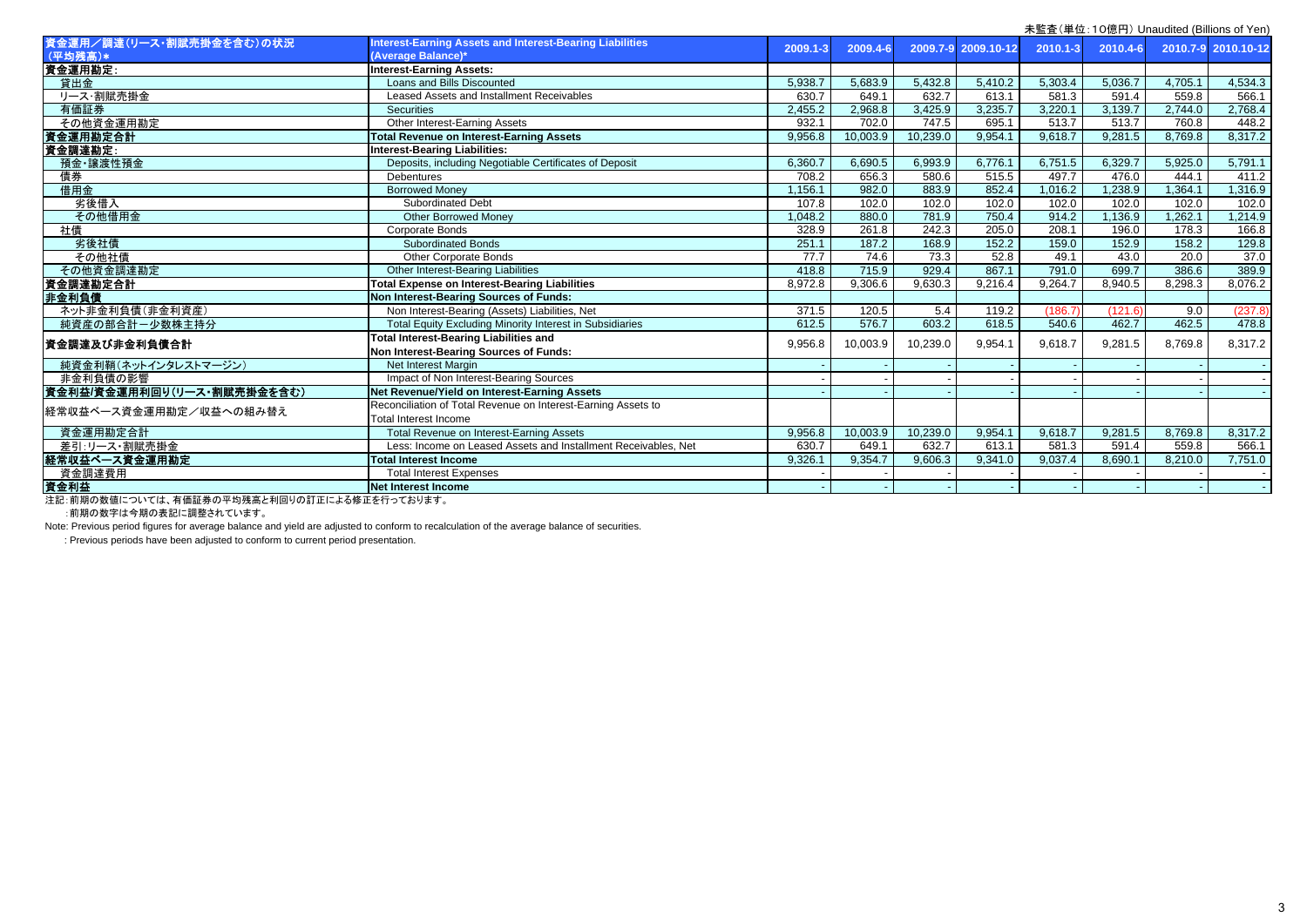|                            |                                                                 |                   |                  |                  |                     | 木氩宜\芈位. TO混口/ Urlaudited (Dillions of Terr) |                  |      |                     |
|----------------------------|-----------------------------------------------------------------|-------------------|------------------|------------------|---------------------|---------------------------------------------|------------------|------|---------------------|
| 資金運用/調達(リース·割賦売掛金を含む)の状況   | <b>Interest-Earning Assets and Interest-Bearing Liabilities</b> | 2009.1-3          | 2009.4-6         |                  | 2009.7-9 2009.10-12 | $2010.1 - 3$                                | 2010.4-6         |      | 2010.7-9 2010.10-12 |
| (利息)*/                     | (Interest)*                                                     |                   |                  |                  |                     |                                             |                  |      |                     |
| 資金運用勘定:                    | <b>Interest-Earning Assets:</b>                                 |                   |                  |                  |                     |                                             |                  |      |                     |
| 貸出金                        | Loans and Bills Discounted                                      | 76.6              | 68.3             | 61.8             | 60.5                | 54.5                                        | 50.0             | 46.5 | 42.1                |
| リース・割賦売掛金                  | Leased Assets and Installment Receivables                       | 12.9              | 11.4             | 10.7             | 10.6                | 10.0                                        | 9.8              | 9.8  | 9.7                 |
| 有価証券                       | <b>Securities</b>                                               | 7.9               | 8.8              | 7.9              | 8.3                 | 5.3                                         | 6.6              | 6.0  | 5.1                 |
| その他資金運用勘定                  | Other Interest-Earning Assets                                   | 1.2               | 2.1              | $\overline{2.2}$ | 2.2                 | 1.1                                         | 1.6              | 1.8  | 1.4                 |
| 資金運用勘定合計                   | <b>Total Revenue on Interest-Earning Assets</b>                 | 98.8              | 90.8             | 82.8             | 81.8                | 71.0                                        | 68.2             | 64.3 | 58.4                |
| 資金調達勘定:                    | <b>Interest-Bearing Liabilities:</b>                            |                   |                  |                  |                     |                                             |                  |      |                     |
| 預金·讓渡性預金                   | Deposits, including Negotiable Certificates of Deposit          | 13.4              | 14.4             | 14.3             | 13.1                | 11.0                                        | 9.8              | 8.7  | 8.2                 |
| 債券                         | <b>Debentures</b>                                               | 1.3               | 1.2              | 1.0              | 0.8                 | $\overline{0.7}$                            | $\overline{0.7}$ | 0.6  | 0.5                 |
| 借用金                        | <b>Borrowed Money</b>                                           | 4.1               | 3.2              | $\overline{2.7}$ | 2.2                 | 1.9                                         | 1.8              | 1.9  | 1.5                 |
| 劣後借入                       | <b>Subordinated Debt</b>                                        | 0.2               | $\overline{0.3}$ | 0.2              | 0.2                 | 0.2                                         | 0.2              | 0.2  | 0.2                 |
| その他借用金                     | <b>Other Borrowed Money</b>                                     | 3.8               | 2.9              | 2.4              | 1.9                 | $\overline{1.7}$                            | 1.5              | 1.7  | 1.3                 |
| 社債                         | Corporate Bonds                                                 | 1.9               | 2.0              | 1.6              | 1.5                 | 1.2                                         | 1.1              | 1.3  | 1.3                 |
| 劣後社債                       | <b>Subordinated Bonds</b>                                       | 1.5               | 1.7              | 1.4              | 1.3                 | 1.2                                         | 1.0              | 1.3  | 1.2                 |
| その他社債                      | <b>Other Corporate Bonds</b>                                    | 0.3               | 0.3              | 0.2              | 0.1                 | 0.0                                         | 0.0              | 0.0  | 0.1                 |
| その他資金調達勘定                  | Other Interest-Bearing Liabilities                              | (0.6)             | 0.8              | 0.4              | 0.4                 | 0.3                                         | 0.2              | 0.2  | 0.2                 |
| 資金調達勘定合計                   | <b>Total Expense on Interest-Bearing Liabilities</b>            | $\overline{20.2}$ | 21.8             | 20.1             | 18.1                | 15.4                                        | 13.7             | 12.8 | 12.0                |
| 非金利負債                      | Non Interest-Bearing Sources of Funds:                          |                   |                  |                  |                     |                                             |                  |      |                     |
| ネット非金利負債(非金利資産)            | Non Interest-Bearing (Assets) Liabilities, Net                  |                   |                  |                  |                     |                                             |                  |      |                     |
| 純資産の部合計ー少数株主持分             | Total Equity Excluding Minority Interest in Subsidiaries        |                   |                  |                  |                     |                                             |                  |      |                     |
| 資金調達及び非金利負債合計              | Total Interest-Bearing Liabilities and                          |                   |                  |                  |                     |                                             |                  |      |                     |
|                            | Non Interest-Bearing Sources of Funds:                          |                   |                  |                  |                     |                                             |                  |      |                     |
| 純資金利鞘(ネットインタレストマージン)       | Net Interest Margin                                             |                   |                  |                  |                     |                                             |                  |      |                     |
| 非金利負債の影響                   | Impact of Non Interest-Bearing Sources                          |                   |                  |                  |                     |                                             |                  |      |                     |
| 資金利益/資金運用利回り(リース・割賦売掛金を含む) | Net Revenue/Yield on Interest-Earning Assets                    | 78.5              | 68.9             | 62.6             | 63.6                | 55.6                                        | 54.4             | 51.4 | 46.4                |
|                            | Reconciliation of Total Revenue on Interest-Earning Assets to   |                   |                  |                  |                     |                                             |                  |      |                     |
| 経常収益ベース資金運用勘定/収益への組み替え     | <b>Total Interest Income</b>                                    |                   |                  |                  |                     |                                             |                  |      |                     |
| 資金運用勘定合計                   | <b>Total Revenue on Interest-Earning Assets</b>                 | 98.8              | 90.8             | 82.8             | 81.8                | 71.0                                        | 68.2             | 64.3 | 58.4                |
| 差引:リース・割賦売掛金               | Less: Income on Leased Assets and Installment Receivables, Net  | 12.9              | 11.4             | 10.7             | 10.6                | 10.0                                        | 9.8              | 9.8  | 9.7                 |
| 経常収益ベース資金運用勘定              | <b>Total Interest Income</b>                                    | 85.8              | 79.3             | 72.1             | 71.1                | 61.0                                        | 58.3             | 54.4 | 48.6                |
| 資金調達費用                     | <b>Total Interest Expenses</b>                                  | 20.2              | 21.8             | 20.1             | 18.1                | 15.4                                        | 13.7             | 12.8 | 12.0                |
| 資金利益                       | Net Interest Income                                             | 65.5              | 57.4             | 51.9             | 52.9                | 45.5                                        | 44.6             | 41.5 | 36.6                |
|                            |                                                                 |                   |                  |                  |                     |                                             |                  |      |                     |

注記:前期の数値については、有価証券の平均残高と利回りの訂正による修正を行っております。

:前期の数字は今期の表記に調整されています。

Note: Previous period figures for average balance and yield are adjusted to conform to recalculation of the average balance of securities.

: Previous periods have been adjusted to conform to current period presentation.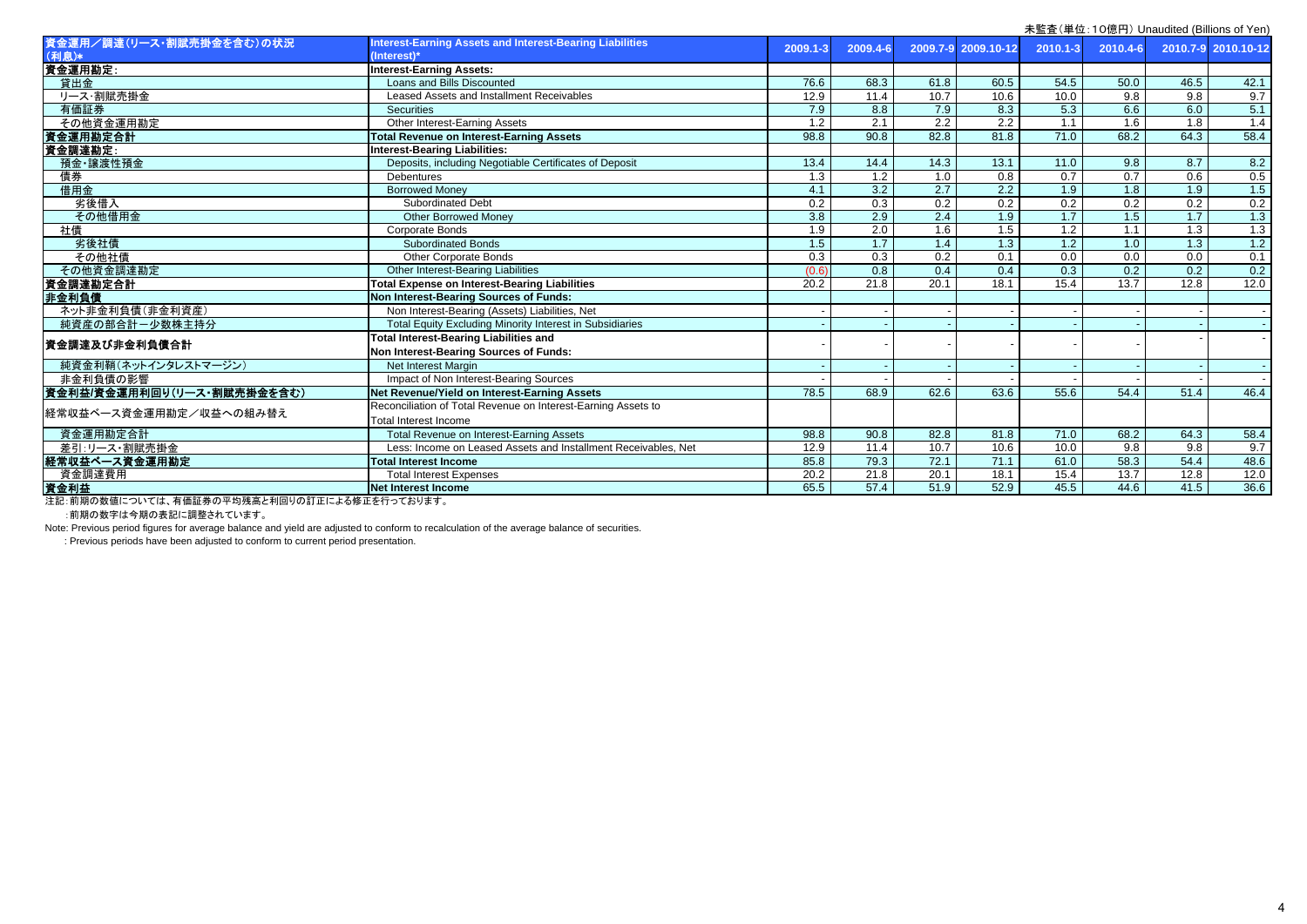|                            |                                                                 |          |          |       |                     |              |          |                   | 木盖宜\芈位. TO混口/ Urlaudited (Dillions of Terr) |
|----------------------------|-----------------------------------------------------------------|----------|----------|-------|---------------------|--------------|----------|-------------------|---------------------------------------------|
| 資金運用/調達(リース・割賦売掛金を含む)の状況   | <b>Interest-Earning Assets and Interest-Bearing Liabilities</b> | 2009.1-3 | 2009.4-6 |       | 2009.7-9 2009.10-12 | $2010.1 - 3$ | 2010.4-6 |                   | 2010.7-9 2010.10-12                         |
| (利回り(%))*                  | (Yield/Rate (%))*                                               |          |          |       |                     |              |          |                   |                                             |
| 資金運用勘定:                    | <b>Interest-Earning Assets:</b>                                 |          |          |       |                     |              |          |                   |                                             |
| 貸出金                        | Loans and Bills Discounted                                      | 5.24     | 4.83     | 4.52  | 4.44                | 4.17         | 3.99     | 3.92              | 3.68                                        |
| リース·割賦売掛金                  | Leased Assets and Installment Receivables                       | 8.35     | 7.10     | 6.75  | 6.92                | 7.02         | 6.71     | 6.97              | 6.85                                        |
| 有価証券                       | <b>Securities</b>                                               | 1.31     | 1.20     | 0.92  | 1.03                | 0.67         | 0.86     | 0.88              | 0.74                                        |
| その他資金運用勘定                  | Other Interest-Earning Assets                                   | $***$    | $***$    | $***$ | $***$               | $***$        | $***$    | $***$             | $***$                                       |
| 資金運用勘定合計                   | <b>Total Revenue on Interest-Earning Assets</b>                 | 4.03     | 3.64     | 3.21  | 3.26                | 3.00         | 2.95     | 2.91              | 2.79                                        |
| 資金調達勘定:                    | Interest-Bearing Liabilities:                                   |          |          |       |                     |              |          |                   |                                             |
| 預金·讓渡性預金                   | Deposits, including Negotiable Certificates of Deposit          | 0.86     | 0.87     | 0.81  | 0.77                | 0.67         | 0.63     | 0.58              | 0.57                                        |
| 債券                         | <b>Debentures</b>                                               | 0.78     | 0.77     | 0.70  | 0.64                | 0.62         | 0.61     | 0.57              | 0.54                                        |
| 借用金                        | <b>Borrowed Monev</b>                                           | 1.46     | 1.34     | 1.23  | 1.04                | 0.78         | 0.58     | 0.57              | 0.48                                        |
| 劣後借入                       | <b>Subordinated Debt</b>                                        | 1.05     | 1.30     | 1.03  | 1.07                | 0.96         | 0.92     | 0.90              | 0.88                                        |
| その他借用金                     | Other Borrowed Money                                            | 1.50     | 1.34     | 1.26  | 1.04                | 0.76         | 0.56     | 0.54              | 0.45                                        |
| 社債                         | <b>Corporate Bonds</b>                                          | 2.38     | 3.15     | 2.71  | 2.91                | 2.53         | 2.26     | 3.07              | 3.26                                        |
| 劣後社債                       | <b>Subordinated Bonds</b>                                       | 2.47     | 3.67     | 3.36  | 3.62                | 3.13         | 2.72     | 3.37              | 3.80                                        |
| その他社債                      | <b>Other Corporate Bonds</b>                                    | 2.08     | 1.85     | 1.21  | 0.86                | 0.60         | 0.62     | 0.71              | 1.35                                        |
| その他資金調達勘定                  | <b>Other Interest-Bearing Liabilities</b>                       | $***$    | $***$    | $***$ | $***$               | $***$        | $***$    | $\star\star\star$ | $\star\star\star$                           |
| 資金調達勘定合計                   | Total Expense on Interest-Bearing Liabilities                   | 0.92     | 0.94     | 0.83  | 0.78                | 0.67         | 0.62     | 0.62              | 0.59                                        |
| 非金利負債                      | Non Interest-Bearing Sources of Funds:                          |          |          |       |                     |              |          |                   |                                             |
| ネット非金利負債(非金利資産)            | Non Interest-Bearing (Assets) Liabilities, Net                  |          |          |       |                     |              |          |                   |                                             |
| 純資産の部合計ー少数株主持分             | <b>Total Equity Excluding Minority Interest in Subsidiaries</b> |          |          |       |                     |              |          |                   |                                             |
|                            | <b>Total Interest-Bearing Liabilities and</b>                   |          |          |       |                     |              |          |                   |                                             |
| 資金調達及び非金利負債合計              | Non Interest-Bearing Sources of Funds:                          |          |          |       |                     |              |          |                   |                                             |
| 純資金利鞘(ネットインタレストマージン)       | Net Interest Margin                                             | 3.11     | 2.65     | 2.38  | 2.48                | 2.32         | 2.33     | 2.29              | 2.20                                        |
| 非金利負債の影響                   | Impact of Non Interest-Bearing Sources                          | 0.09     | 0.07     | 0.05  | 0.06                | 0.02         | 0.02     | 0.03              | 0.02                                        |
| 資金利益/資金運用利回り(リース・割賦売掛金を含む) | Net Revenue/Yield on Interest-Earning Assets                    | 3.20     | 2.76     | 2.43  | 2.54                | 2.35         | 2.36     | 2.33              | 0.22                                        |
|                            | Reconciliation of Total Revenue on Interest-Earning Assets to   |          |          |       |                     |              |          |                   |                                             |
| 経常収益ベース資金運用勘定/収益への組み替え     | Total Interest Income                                           |          |          |       |                     |              |          |                   |                                             |
| 資金運用勘定合計                   | Total Revenue on Interest-Earning Assets                        | 4.03     | 3.64     | 3.21  | 3.26                | 3.00         | 2.95     | 2.91              | 2.79                                        |
| 差引:リース・割賦売掛金               | Less: Income on Leased Assets and Installment Receivables, Net  | 8.35     | 7.10     | 6.75  | 6.92                | 7.02         | 6.71     | 6.97              | 6.85                                        |
| 経常収益ベース資金運用勘定              | Total Interest Income                                           | 3.73     | 3.40     | 2.98  | 3.02                | 2.74         | 2.69     | 2.63              | 2.49                                        |
| 資金調達費用                     | <b>Total Interest Expenses</b>                                  |          |          |       |                     |              |          |                   |                                             |
| 資金利益                       | Net Interest Income                                             |          |          |       |                     |              |          |                   |                                             |
|                            |                                                                 |          |          |       |                     |              |          |                   |                                             |

注記:前期の数値については、有価証券の平均残高と利回りの訂正による修正を行っております。

:前期の数字は今期の表記に調整されています。

Note: Previous period figures for average balance and yield are adjusted to conform to recalculation of the average balance of securities.

: Previous periods have been adjusted to conform to current period presentation.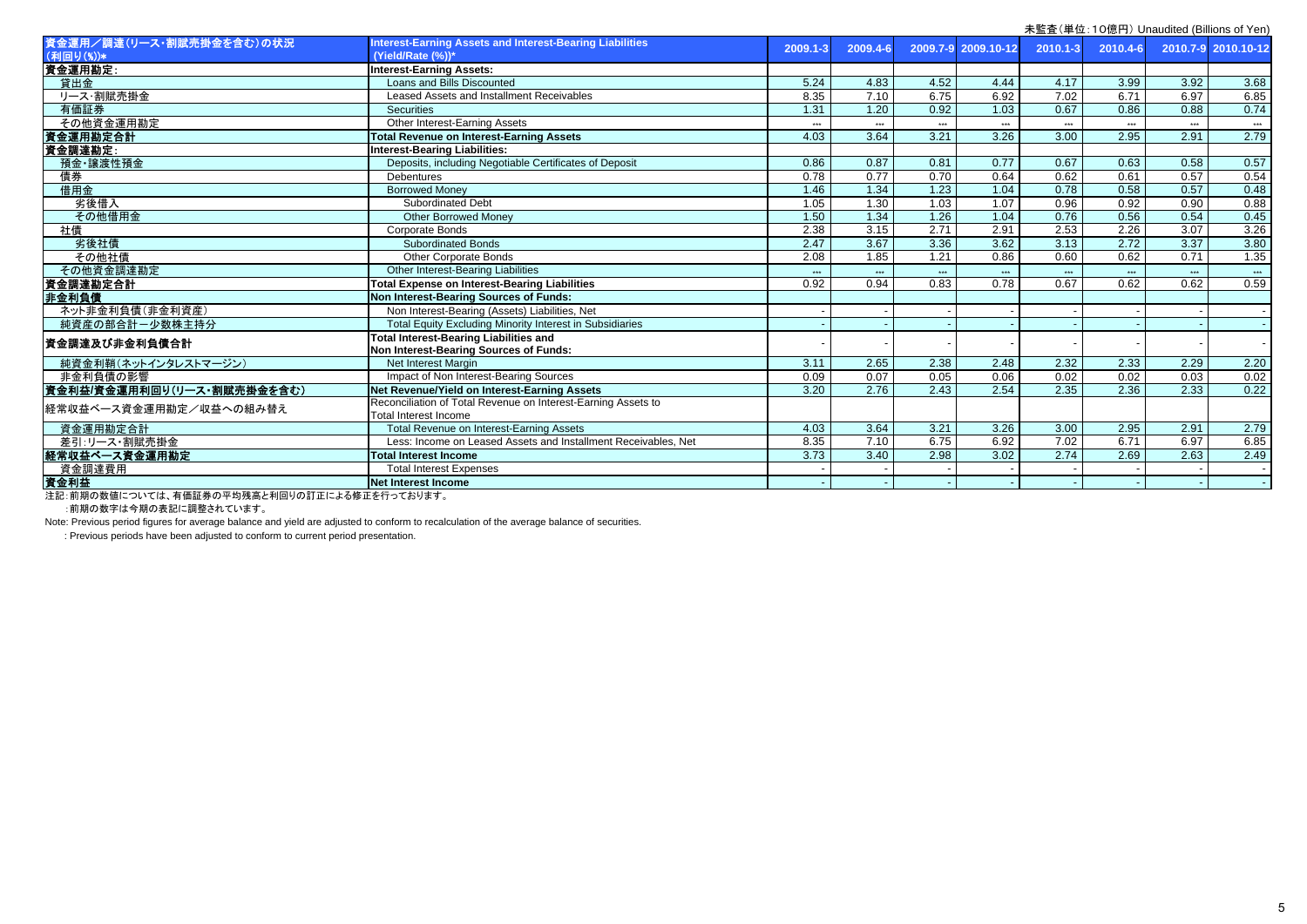| 連結貸借対照表                             | <b>Consolidated Balance Sheets</b>                             | 2009.3                   | 2009.6   | 2009.9   | 2009.12  | 2010.3   | 2010.6   | 2010.9                   | 2010.12              |
|-------------------------------------|----------------------------------------------------------------|--------------------------|----------|----------|----------|----------|----------|--------------------------|----------------------|
| 資産の部:                               | Assets:                                                        |                          |          |          |          |          |          |                          |                      |
| 現金預け金                               | Cash and Due from Banks                                        | 605.0                    | 294.9    | 476.0    | 430.4    | 493.1    | 655.4    | 469.8                    | 519.0                |
| コールローン及び買入手形                        | Call Loans                                                     | $\overline{\phantom{a}}$ | 19.6     | 19.5     | 25.9     | 19.1     | 13.9     | 31.5                     | 8.6                  |
| 買現先勘定                               | Receivables under Resale Agreements                            |                          |          |          |          |          |          |                          |                      |
| 債券貸借取引支払保証金                         | <b>Collateral Related to Securities Borrowing Transactions</b> | 0.2                      | 235.3    | 4.4      | 4.9      | 2.8      | 5.1      | 33.3                     | 33.5                 |
| 買入金銭債権                              | Other Monetary Claims Purchased                                | 408.0                    | 415.3    | 361.5    | 320.6    | 252.7    | 228.8    | 178.4                    | 163.7                |
| 特定取引資産                              | <b>Trading Assets</b>                                          | 375.1                    | 287.8    | 253.0    | 239.2    | 223.2    | 217.9    | 246.9                    | 210.6                |
| 金銭の信託                               | Monetary Assets Held in Trust                                  | 348.8                    | 339.4    | 329.1    | 317.8    | 292.2    | 281.9    | 278.6                    | 262.0                |
| 有価証券                                | Securities                                                     | 2.174.1                  | 3,262.3  | 3,282.2  | 3,147.8  | 3,233.3  | 2,832.9  | 2,639.9                  | 3,153.8              |
| 貸出金                                 | Loans and Bills Discounted                                     | 5,876.9                  | 5,341.5  | 5,469.9  | 5,134.6  | 5,163.7  | 4,772.5  | 4,604.4                  | 4,411.3              |
| 外国為替                                | Foreign Exchanges                                              | 37.1                     | 11.9     | 12.7     | 13.1     | 10.9     | 17.4     | 12.3                     | 15.0                 |
| リース債権及びリース投資資産                      | Lease Receivables and Leased Investment Assets                 | 232.5                    | 228.1    | 224.0    | 217.2    | 213.7    | 208.8    | 204.7                    | 203.5                |
| その他資産                               | <b>Other Assets</b>                                            | 1.125.7                  | 1.070.5  | 1,023.7  | 936.4    | 863.2    | 1.124.9  | 1,204.8                  | 869.4                |
| 割賦売掛金                               | <b>Installment Receivables</b>                                 | 404.7                    | 393.3    | 376.7    | 362.7    | 347.8    | 344.8    | 347.7                    | 340.8                |
|                                     | Premises and Equipment                                         | 50.9                     | 49.6     |          |          |          | 51.5     | 51.2                     |                      |
| 有形固定資産                              |                                                                |                          |          | 55.8     | 53.9     | 52.1     |          |                          | 54.5                 |
| 有形リース資産                             | <b>Tangible Leased Assets</b>                                  | 10.8                     | 9.6      | 17.5     | 16.2     | 15.4     | 17.3     | 17.2                     | 16.7                 |
| 無形固定資産                              | Intangible Assets                                              | 209.1                    | 203.5    | 197.4    | 186.8    | 109.9    | 106.0    | 102.9                    | 98.8                 |
| のれん                                 | Goodwill, Net                                                  | 132.9                    | 129.5    | 125.3    | 117.0    | 57.8     | 55.6     | 53.5                     | 51.5                 |
| 無形資産                                | Other Intangible Assets                                        | 44.7                     | 42.7     | 40.7     | 38.9     | 25.2     | 24.0     | 22.7                     | 21.6                 |
| 債券繰延資産                              | Deferred Issuance Expenses for Debentures                      | 0.1                      | 0.1      | 0.1      | 0.1      | 0.1      | 0.1      | 0.1                      | 0.1                  |
| 繰延税金資産                              | <b>Deferred Tax Assets</b>                                     | 22.2                     | 25.3     | 19.8     | 21.3     | 18.9     | 17.2     | 16.4                     | 20.3                 |
| 支払承諾見返                              | Customers' Liabilities for Acceptances and Guarantees          | 675.2                    | 666.0    | 652.4    | 650.4    | 623.7    | 609.7    | 606.1                    | 593.9                |
| 貸倒引当金                               | <b>Reserve for Credit Losses</b>                               | (192.5                   | (202.5   | (198.6   | (194.8   | (196.6)  | (197.7   | (218.1)                  | (190.7)              |
| <u>資産の部合計</u><br>負債及び純資産の部<br>負債の部: | <b>Total Assets</b>                                            | 11.949.1                 | 12.249.3 | 12.183.5 | 11.506.3 | 11.376.7 | 10.947.0 | 10,464.0                 | 10.428.2             |
|                                     | <b>Liabilities and Equity</b>                                  |                          |          |          |          |          |          |                          |                      |
|                                     | Liabilities:                                                   |                          |          |          |          |          |          |                          |                      |
| 預金                                  | <b>Deposits</b>                                                | 6.012.4                  | 6,599.2  | 6,667.8  | 6,463.5  | 6,190.4  | 5,812.3  | 5,570.5                  | 5,451.7              |
| 讓渡性預金                               | Negotiable Certificates of Deposit                             | 259.6                    | 395.4    | 378.6    | 240.4    | 284.9    | 284.1    | 319.6                    | 232.7                |
| 債券                                  | <b>Debentures</b>                                              | 675.5                    | 621.5    | 527.5    | 503.1    | 483.7    | 457.8    | 425.2                    | 384.4                |
| コールマネー及び売渡手形                        | <b>Call Monev</b>                                              | 281.5                    | 155.5    | 100.4    | 310.4    | 310.4    | 180.4    | 160.4                    | 165.4                |
| 売現先勘定                               | Payables under Repurchase Agreements                           | 53.8                     | 60.9     | 156.3    |          | 8.4      |          |                          |                      |
| 债券貸借取引受入担保金                         | <b>Collateral Related to Securities Lending Transactions</b>   | 569.5                    | 598.8    | 764.3    | 504.8    | 548.4    | 399.8    | 140.8                    | 315.4                |
| コマーシャル・ペーパー                         | <b>Commercial Paper</b>                                        | 0.1                      | 0.0      | 0.0      | 0.0      |          | 0.0      |                          |                      |
| 特定取引負債                              | <b>Trading Liabilities</b>                                     | 307.5                    | 217.0    | 194.2    | 195.3    | 177.8    | 180.2    | 196.9                    | 167.4                |
| 借用金                                 | <b>Borrowed Monev</b>                                          | 1,012.3                  | 879.5    | 800.2    | 783.0    | 1,186.8  | 1,234.3  | 1,336.1                  | 1,291.2              |
| 外国為替                                | Foreign Exchanges                                              | 0.0                      | 0.0      | 0.0      | 0.0      | 0.0      | 0.1      | 0.0                      | 0.0                  |
| 短期社債                                | Short-Term Corporate Bonds                                     | 11.5                     | 23.5     | 42.3     | 30.5     | 17.7     | 25.5     | 20.4                     | 28.1                 |
| 社債                                  | <b>Corporate Bonds</b>                                         | 266.4                    | 236.4    | 205.2    | 194.8    | 188.2    | 163.4    | 180.8                    | 176.9                |
|                                     | Other Liabilities                                              | 819.9                    |          |          | 707.4    | 619.2    | 894.0    |                          | 1,002.6              |
| その他負債                               |                                                                |                          | 805.0    | 745.8    |          |          |          | 830.5                    |                      |
| 賞与引当金                               | <b>Accrued Employees' Bonuses</b>                              | 10.4                     | 3.8      | 6.1      | 7.4      | 8.8      | 3.0      | 4.9                      | 5.8                  |
| 役員賞与引当金                             | <b>Accrued Directors' Bonuses</b>                              | 0.3                      | 0.0      | 0.0      | 0.1      | 0.1      | 0.0      | 0.0                      | 0.0                  |
| 退職給付引当金                             | Reserve for Employees' Retirement Benefits                     | 18.2                     | 17.9     | 9.9      | 7.6      | 7.7      | 7.0      | 7.4                      | 7.2                  |
| 役員退職慰労引当金                           | Reserve for Directors' Retirement Benefits                     | 0.2                      | 0.2      | 0.1      | 0.1      | 0.2      | 0.2      | 0.2                      | 0.2                  |
| 利息返還損失引当金                           | Reserve for Losses on Interest Repayments                      | 193.8                    | 157.9    | 119.5    | 81.7     | 70.0     | 54.3     | 46.7                     | 39.4                 |
| 固定資産処分損失引当金                         | Reserve for Losses on Disposal of Premises and Equipment       | 7.5                      | 7.3      | 6.9      | 6.9      | 7.2      | 0.0      | $\overline{\phantom{a}}$ | $\frac{1}{\sqrt{2}}$ |
| 訴訟損失引当金                             | Reserve for Losses on Litigation                               | 3.6                      | 3.6      | 3.6      | 5.4      | 5.8      |          | $\sim$                   |                      |
| 特別法上の引当金                            | Reserve under Special Law                                      | 0.0                      | 0.0      | 0.0      | 0.0      | 0.0      | 0.0      | 0.0                      | 0.0                  |
| 繰延税金負債                              | <b>Deferred Tax Liabilities</b>                                | 1.6                      | 1.4      | 1.4      | 1.2      | 1.5      | 0.5      | 2.6                      | 0.5                  |
| 支払承諾                                | <b>Acceptances and Guarantees</b>                              | 675.2                    | 666.0    | 652.4    | 650.4    | 623.7    | 609.7    | 606.1                    | 593.9                |
| 負債の部合計                              | <b>Total Liabilities</b>                                       | 11.181.7                 | 11.451.8 | 11,383.5 | 10,695.3 | 10.741.8 | 10.307.5 | 9.849.8                  | 9,863.5              |
| 純資産の部                               | Equity:                                                        |                          |          |          |          |          |          |                          |                      |
| 株主資本合計                              | <b>Total Shareholders' Equity</b>                              | 600.1                    | 605.0    | 610.9    | 622.1    | 459.7    | 473.6    | 476.6                    | 523.8                |
| 資本金                                 | <b>Capital Stock</b>                                           | 476.2                    | 476.2    | 476.2    | 476.2    | 476.2    | 476.2    | 476.2                    | 476.2                |
| 資本剰余金                               | <b>Capital Surplus</b>                                         | 43.5                     | 43.5     | 43.5     | 43.5     | 43.5     | 43.5     | 43.5                     | 43.5                 |
| 利益剰余金                               | <b>Retained Earnings</b>                                       | 152.8                    | 157.7    | 163.6    | 174.8    | 12.4     | 26.3     | 29.3                     | 76.5                 |
| 自己株式                                | Treasury Stock, at Cost                                        | (72.5)                   | (72.5)   | (72.5)   | (72.5)   | (72.5)   | (72.5)   | (72.5)                   | (72.5)               |
| 評価・換算差額等合計                          | Total Net Unrealized Gain (Loss) and Translation Adjustments   | (40.5)                   | (14.6)   | 1.9      | (1.1)    | (2.6)    | (8.5)    | (19.9)                   | (25.9)               |
| その他有価証券評価差額金                        | Unrealized Gain (Loss) on Available-for-Sale Securities        | (38.8)                   | (12.8)   | 3.1      | 4.9      | 1.3      | 0.8      | (8.2)                    | (10.4)               |
| 繰延ヘッジ損益                             | Deferred Gain (Loss) on Derivatives under Hedge Accounting     | (2.9)                    | (3.5)    | (2.0)    | (4.9)    | (3.3)    | (6.4)    | (7.9)                    | (12.6)               |
| 為替換算調整勘定                            | Foreign Currency Translation Adjustments                       | 1.2                      | 1.7      | 0.8      | (1.0)    | (0.7)    | (2.9)    | (3.6)                    | (2.8)                |
| 新株予約権                               | <b>Stock Acquisition Rights</b>                                | 1.8                      | 1.6      | 1.5      | 1.6      | 1.6      | 1.5      | 1.6                      | 1.5                  |
| 少数株主持分                              | Minority Interests in Subsidiaries                             | 206.0                    | 205.4    | 185.5    | 188.3    | 176.2    | 172.8    | 155.8                    | 65.2                 |
|                                     | <b>Total Equity</b>                                            | 767.4                    | 797.4    | 799.9    | 811.0    | 634.9    | 639.5    | 614.1                    | 564.6                |
| - ジック<br>- 純資産の部合計<br>- 負債及び純資産の部合計 | <b>Total Liabilities and Equity</b>                            | 11,949.1                 | 12,249.3 |          |          | 11,376.7 | 10,947.0 |                          |                      |
|                                     |                                                                |                          |          | 12,183.5 | 11,506.3 |          |          | 10,464.0                 | 10,428.2             |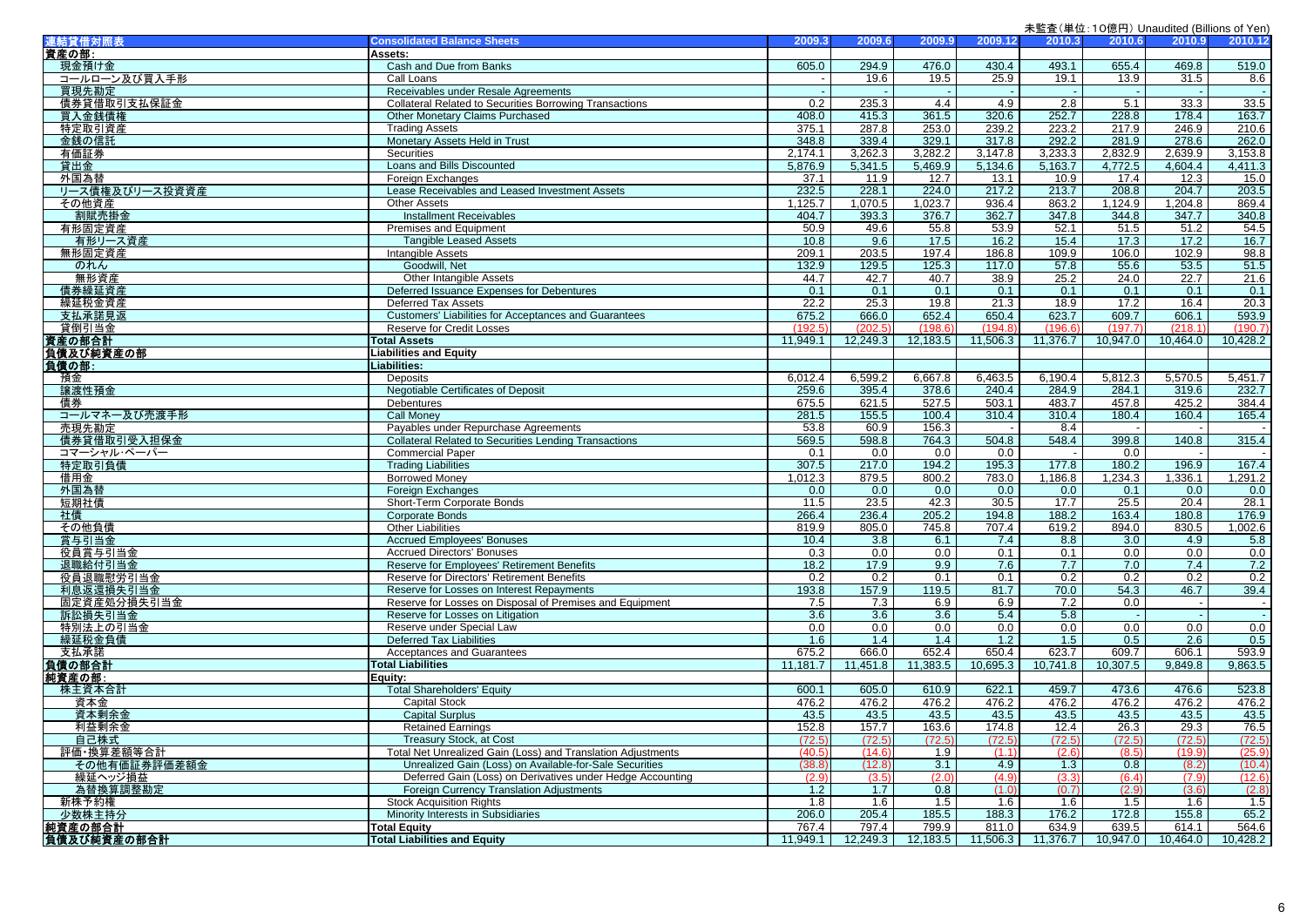|                        |                                                                    |                 |                  |                 |                |                 | 未監査(単位: 10億円) Unaudited (Billions of Yen) |                 |                                                                             |
|------------------------|--------------------------------------------------------------------|-----------------|------------------|-----------------|----------------|-----------------|-------------------------------------------|-----------------|-----------------------------------------------------------------------------|
| 冒入金錢僧権                 | <b>Other Monetary Claims Purchased</b>                             | 2009.3          | 2009.6           | 2009.9          | 2009.12        | 2010.3          | 2010.6                                    | 2010.9          | 2010.12                                                                     |
| 売買目的の買入金銭債権            | <b>Trading Purpose</b>                                             | 212.1           | n/a              | 202.4           | n/a            | 157.9           | n/a                                       | 120.6           | n/a                                                                         |
| その他の買入金銭債権             | Other                                                              | 195.9           | n/a              | 159.0           | n/a            | 94.8            | n/a                                       | 57.7            | n/a                                                                         |
| 買入金銭債権                 | <b>Total Other Monetary Claims Purchased</b>                       | 408.0           | 415.3            | 361.5           | 320.6          | 252.7           | 228.8                                     | 178.4           | 163.7                                                                       |
|                        |                                                                    |                 |                  |                 |                |                 |                                           |                 |                                                                             |
| 金銭の信託                  | <b>Monetary Assets Held in Trust</b>                               | 2009.3          | 2009.6           | 2009.9          | 2009.12        | 2010.3          | 2010.6                                    | 2010.9          | 2010.12                                                                     |
| 運用目的の金銭の信託             | <b>Trading Purpose</b>                                             | 235.7           | n/a              | 220.0           | n/a            | 200.2           | n/a                                       | 188.3           | n/a                                                                         |
| その他の金銭の信託              | Other                                                              | 113.0           | n/a              | 109.0           | n/a            | 92.0            | n/a                                       | 90.3            | n/a                                                                         |
| 金銭の信託                  | <b>Total Monetary Assets Held in Trust</b>                         | 348.8           | 339.4            | 329.1           | 317.8          | 292.2           | 281.9                                     | 278.6           | 262.0                                                                       |
|                        |                                                                    |                 |                  |                 |                |                 |                                           |                 |                                                                             |
| 有価証券                   | <b>Securities</b>                                                  | 2009.3          | 2009.6           | 2009.9          | 2009.12        | 2010.3          | 2010.6                                    | 2010.9          | 2010.12                                                                     |
| 国債                     | Japanese National Government Bonds                                 | 1.204.2         | n/a              | 2.339.0         | n/a            | 2,361.6         | n/a                                       | 1.778.0         | n/a                                                                         |
| 地方債                    | Japanese Local Government Bonds                                    | 1.7             | n/a              | 1.7             | n/a            | 1.7             | n/a                                       | 1.8             | n/a                                                                         |
| 社債                     | Japanese Corporate Bonds                                           | 442.9           | n/a              | 409.6           | n/a            | 392.3           |                                           | 388.7           |                                                                             |
| 株式                     |                                                                    |                 |                  |                 |                | 27.2            | n/a                                       |                 | n/a                                                                         |
|                        | Japanese Equity Securities                                         | 26.9            | n/a              | 28.1            | n/a            |                 | n/a                                       | 25.1            | n/a                                                                         |
| その他の証券                 | Foreign Bonds and Other                                            | 498.2           | n/a              | 503.6           | n/a            | 450.3           | n/a                                       | 446.2           | n/a                                                                         |
| 有価証券                   | <b>Total Securities</b>                                            | 2,174.1         | 3,262.3          | 3,282.2         | 3,147.8        | 3,233.3         | 2,832.9                                   | 2,639.9         | 3,153.8                                                                     |
|                        |                                                                    |                 |                  |                 |                |                 |                                           |                 |                                                                             |
| 有価証券保有区分別残高            | <b>Securities by Category</b>                                      | 2009.3          | 2009.6           | 2009.9          | 2009.12        | 2010.3          | 2010.6                                    | 2010.9          | 2010.12                                                                     |
| 売買目的有価証券のうち有価証券に含まれるもの | <b>Trading Securities</b>                                          | 17.3            | n/a              | 6.8             | n/a            | 2.9             | n/a                                       | 2.4             | n/a                                                                         |
| 満期保有目的の債券              | Securities Being Held to Maturity                                  | 362.7           | n/a              | 498.2           | n/a            | 479.5           | n/a                                       | 413.0           | n/a                                                                         |
| 満期保有目的の債券で時価のあるもの      | Securities Being Held to Maturity with Readily Determinable        | 362.6           | 560.3            | 498.2           | 499.4          | 479.5           | 434.9                                     | 413.0           | 411.7                                                                       |
|                        | Fair Value                                                         |                 |                  |                 |                |                 |                                           |                 |                                                                             |
| 国債                     | Japanese National Government Bonds                                 | 229.1           | 427.3            | 373.3           | 373.3          | 353.3           | 313.2                                     | 293.2           | 293.2                                                                       |
| 社債                     | Japanese Corporate Bonds                                           | 75.2            | 75.3             | 70.3            | 70.4           | 70.4            | 69.4                                      | 69.4            | 69.5                                                                        |
| その他                    | Other                                                              | 58.2            | 57.6             | 54.4            | 55.7           | 55.7            | 52.2                                      | 50.3            | 49.0                                                                        |
|                        |                                                                    |                 |                  |                 |                |                 |                                           |                 |                                                                             |
|                        | Securities Being Held to Maturity whose Fair Value                 | 0.0             | n/a              |                 | n/a            |                 |                                           |                 |                                                                             |
| 満期保有目的の債券で時価のないもの      | is not Readily Determinable                                        |                 |                  |                 |                |                 |                                           |                 |                                                                             |
| 社債                     | Japanese Corporate Bonds                                           | 0.0             | n/a              |                 | n/a            |                 |                                           |                 |                                                                             |
| その他有価証券                | Securities Available-for-Sale                                      | 1,760.9         | n/a              | 2,741.9         | n/a            | 2,714.2         | n/a                                       | 2,224.5         |                                                                             |
| その他有価証券で時価評価されているもの    | Marketable Securities, at Fair Value                               | 1,300.0         | 2,203.3          | 2,300.8         | 2,178.2        | 2,617.5         | 2,271.3                                   | 2,099.0         |                                                                             |
| 株式                     | <b>Equity Securities</b>                                           | 15.0            | 16.0             | 16.4            | 16.0           | 15.7            | 14.1                                      | 13.7            | 15.1                                                                        |
| 国債                     | Japanese National Government Bonds                                 | 975.0           | 1.872.0          | 1.965.6         | 1.822.1        | 2.008.2         | 1,676.5                                   | 1.484.8         | 1,985.3                                                                     |
| 地方債                    | Japanese Local Government Bonds                                    | 1.7             | 1.7              | 1.7             | 1.7            | 1.7             | 1.8                                       | 1.8             | 1.7                                                                         |
| 社債                     | Japanese Corporate Bonds                                           | 35.0            | 16.8             | 17.3            | 17.6           | 321.8           | 320.8                                     | 319.2           |                                                                             |
| その他                    | Other, Mainly Foreign Debt Securities                              | 273.1           | 296.5            | 299.5           | 320.6          | 269.8           | 258.0                                     | 279.5           | 286.7                                                                       |
| 外国証券                   | <b>Foreign Securities</b>                                          | 272.2           | 295.6            | 298.5           | 319.4          | 267.5           | 255.8                                     | 277.3           | 284.5                                                                       |
|                        | Foreign Currency Denominated Foreign Corporate                     |                 |                  |                 |                |                 |                                           |                 |                                                                             |
| 外貨外国公社債                | and Government Bonds                                               | 136.3           | 161.3            | 158.4           | 187.5          | 145.4           | 138.9                                     | 161.7           |                                                                             |
|                        | Yen-Denominated Foreign Corporate                                  |                 |                  |                 |                |                 |                                           |                 |                                                                             |
| 邦貨外国公社債                | and Government Bonds                                               | 123.7           | 121.1            | 129.1           | 121.8          | 111.7           | 109.4                                     | 107.8           |                                                                             |
| 外国株式・その他               | Foreign Equity Securities                                          | 6.6             | 9.1              | 7.9             | 7.4            | 7.5             | 7.4                                       | 7.7             |                                                                             |
| その他証券                  | <b>Other Securities</b>                                            | 0.9             | 0.9 <sup>°</sup> | 0.9             | 1.1            | 2.3             | 2.1                                       | 2.1             |                                                                             |
|                        | Book Value of Securities whose Fair Value                          |                 |                  |                 |                |                 |                                           |                 |                                                                             |
| 時価評価されていない有価証券         | is not Readily Determinable                                        | 460.8           | n/a              | 441.1           | n/a            | 96.6            | n/a                                       | 87.8            |                                                                             |
| 非上場株式                  | <b>Equity Securities</b>                                           | 11.7            | n/a              | 11.5            | n/a            | 11.3            | n/a                                       | 11.3            |                                                                             |
| 非上場地方債                 | Japanese Local Government Bonds                                    |                 | n/a              |                 | n/a            |                 |                                           |                 |                                                                             |
| 非上場社債                  | Japanese Corporate Bonds                                           | 332.5           | n/a              | 321.8           | n/a            |                 |                                           |                 |                                                                             |
| 非上場外国証券                | <b>Foreign Securities</b>                                          | 57.6            | n/a              | 53.7            | n/a            | 52.2            | n/a                                       | 45.7            | n/a<br>2,607.8<br>318.7<br>183.0<br>94.7<br>6.7<br>2.2<br>n/a<br>n/a<br>n/a |
| その他                    | Other                                                              | 58.9            | n/a              | 54.0            | n/a            | 33.0            | n/a                                       | 30.7            | n/a                                                                         |
|                        | Investments in Unconsolidated Subsidiaries, at Cost and Affiliates |                 |                  |                 |                |                 |                                           |                 |                                                                             |
| 非連結子会社·関連会社株式<br>有価証券  | Using the Equity Method<br><b>Total Securities</b>                 | 33.1<br>2,174.1 | n/a<br>3,262.3   | 35.1<br>3,282.2 | n/a<br>3.147.8 | 36.5<br>3,233.3 | n/a<br>2,832.9                            | 37.6<br>2,639.9 | n/a<br>3,153.8                                                              |

注記: 1. 「金融商品に関する会計基準」(平成20年3月10日改正)の適用に伴い、2010.3から、従来「時価評価されていない有価証券」に含まれていた非上場社債および非上場外国証券の一部を時価評価しております。

2. 「時価評価されていない有価証券」には、時価を把握することが極めて困難と認められる有価証券が含まれております。

Note: 1. In accordance with "Accounting for Financial Instruments" (amended in March 10, 2010), "Japanese Corporate Bonds" and "Foreign Securities", which were previously included in "Book Value of Securities whose Fair Value is not Readily Determinable", are measured at fair value since March 2010.

2. "Book Value of Securities whose Fair Value is not Readily Determinable" includes securities whose fair value cannot be reliably determine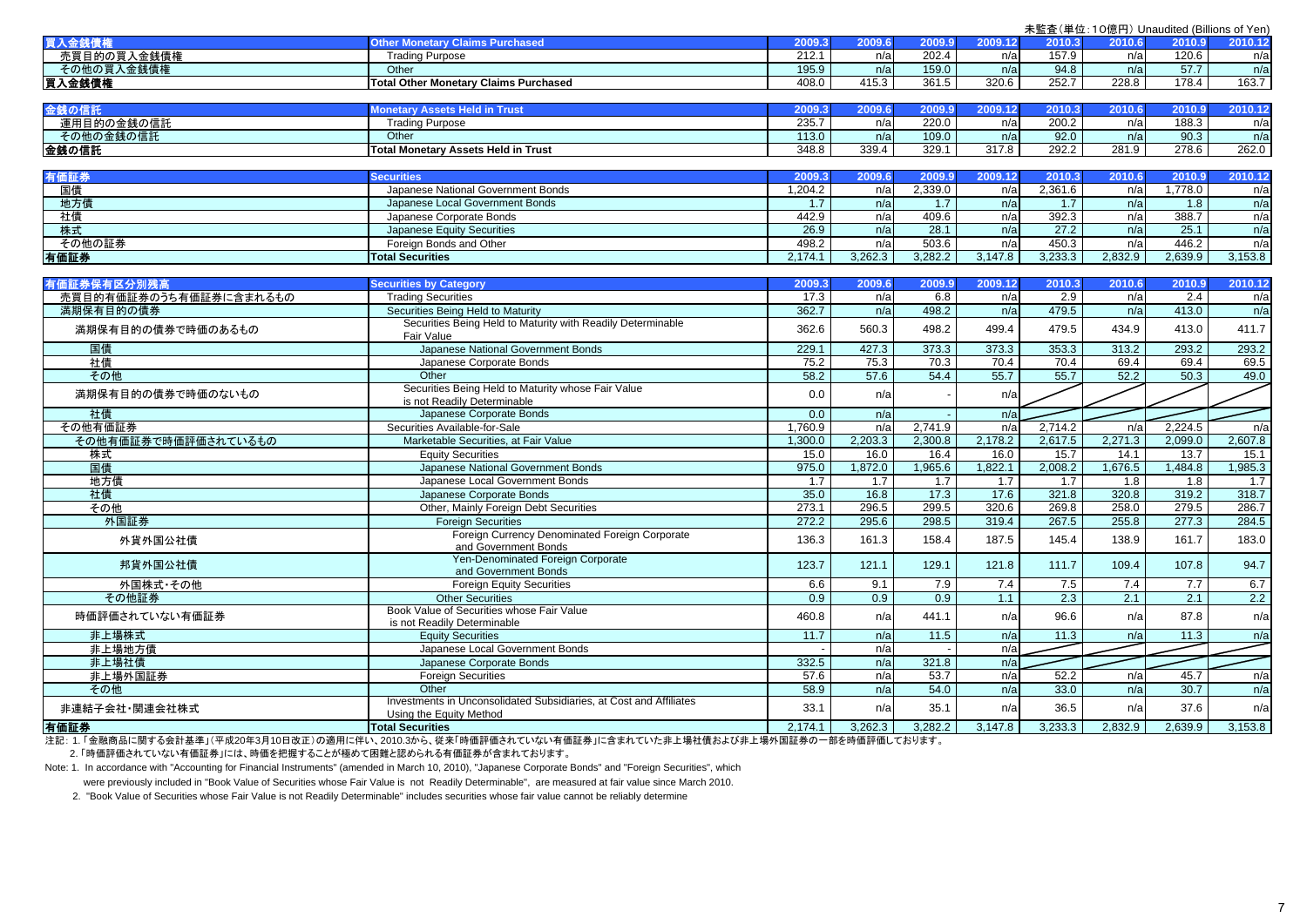| 有価証券満        | <b>Securities by Maturity</b>  | 2009.3  | 2009.6  | 2009.5  |         | 2010.3  | 2010.6  | 2010.9  | 2010.12 |
|--------------|--------------------------------|---------|---------|---------|---------|---------|---------|---------|---------|
| 1年以内         | One Year or Less               | 562.7   |         |         | n/a     | 327.4   | n/a     | n/al    | n/a     |
| 1~3年         | Over One Year to Three Years   | 953.7   |         |         | n/a     | 1,812.0 | n/al    | n/a     | n/a     |
| 3~5年         | Over Three Years to Five Years | 244.0   |         |         | n/al    | 731.1   | n/a     | n/a     | n/a     |
| 5~7年         | Over Five Years to Seven Years | 40.9    |         | n/a     | n/a     | 63.4    | n/al    | n/a     | n/a     |
| 7~10年        | Over Seven Years to Ten Years  | 120.5   |         |         | n/al    | 67.3    | n/a     | n/al    | n/a     |
|              | Over Ten Years                 | 113.5   |         |         | n/al    | 98.4    | n/a     | n/a     | n/a     |
| 10年超<br>期限なし | <b>Unspecified Term</b>        | 138.5   |         |         | n/a     | 133.5   | n/a     | n/al    | n/a     |
| 有価証券         | <b>Total Securities</b>        | 2.174.1 | 3,262.3 | 3,282.2 | 3.147.8 | 3,233.3 | 2,832.9 | 2,639.9 | 3,153.8 |

| 業種別貸出内訳                                          | <b>Loans by Borrower Industry</b>                                                                 | 2009.3  | 2009.6  | 2009.9  | 2009.12 | 2010.3           | 2010.6  | 2010.9  | 2010.12 |
|--------------------------------------------------|---------------------------------------------------------------------------------------------------|---------|---------|---------|---------|------------------|---------|---------|---------|
| 国内(除く特別国際金融取引勘定分)                                | Domestic Offices (excluding Japan Offshore Market Account):                                       |         |         |         |         |                  |         |         |         |
| 製造業                                              | Manufacturing                                                                                     | 243.1   | 252.0   | 257.2   | 262.7   | 249.0            | 248.7   | 252.0   | 233.4   |
| 農業、林業                                            | Agriculture and Forestry                                                                          | 0.0     | 0.0     | 0.0     | 0.0     | 0.0              | 0.0     | 0.0     | 0.0     |
| 漁業                                               | Fisherv                                                                                           | 2.7     | 2.6     | 2.6     | 2.5     | 2.5              | 2.4     | 2.4     | 2.2     |
| 鉱業、砕石業、砂利採取業                                     | Mining, Quarrying and Gravel Extraction                                                           | 3.6     | 3.5     | 3.2     | 2.9     | $\overline{2.7}$ | 2.4     | 2.2     | 2.0     |
| 建設業                                              | Construction                                                                                      | 13.0    | 8.7     | 9.3     | 9.8     | 8.7              | 5.8     | 5.6     | 5.2     |
| 電気・ガス・熱供給・水道業                                    | Electric Power, Gas, Heat Supply and Water Supply                                                 | 45.4    | 43.7    | 39.6    | 39.2    | 32.3             | 30.1    | 25.9    | 24.6    |
| 情報通信業                                            | Information and Communications                                                                    | 48.1    | 30.2    | 20.1    | 19.1    | 17.0             | 11.1    | 16.1    | 11.7    |
| 運輸業、郵便業                                          | <b>Transportation and Postal Service</b>                                                          | 336.9   | 324.7   | 313.9   | 298.5   | 293.6            | 282.7   | 272.7   | 299.2   |
| 卸売業、小売業                                          | <b>Wholesale and Retail</b>                                                                       | 132.1   | 127.7   | 126.0   | 115.9   | 109.6            | 97.6    | 99.0    | 93.1    |
| 金融業、保険業                                          | Finance and Insurance                                                                             | .152.7  | 782.9   | ,107.8  | 836.4   | 1,095.9          | 922.7   | 892.6   | 785.6   |
| 不動産業                                             | <b>Real Estate</b>                                                                                | 1,011.3 | 992.3   | 929.8   | 946.0   | 875.6            | 766.2   | 722.2   | 623.6   |
| 各種サービス業                                          | Services                                                                                          | 332.7   | 301.3   | 266.6   | 273.9   | 262.7            | 261.4   | 255.5   | 339.3   |
| 地方公共団体                                           | <b>Local Government</b>                                                                           | 156.5   | 172.4   | 168.3   | 170.8   | 171.3            | 166.7   | 164.1   | 163.2   |
| その他                                              | Others                                                                                            | 2,280.8 | 2,191.0 | 2,124.8 | 2,063.5 | 1,956.2          | 1,896.4 | 1,820.8 | 1,767.4 |
| 個人向け貸出(リテールバンキング、<br>新生フィナンシャル、シンキ及びアプラスフィナンシャル) | Loans to Individual Customers in Retail Banking,<br>Shinsei Financial, Shinki and APLUS FINANCIAL | 1,887.6 | 1,808.8 | ,752.9  | 1,707.7 | 1,667.0          | 1,630.3 | 1,577.5 | 1,543.2 |
| 国内合計 (A)                                         | Total Domestic (A)                                                                                | 5,759.5 | 5,233.4 | 5,369.7 | 5,041.7 | 5,077.6          | 4,694.9 | 4,531.7 | 4,351.1 |
| 海外及び特別国際金融取引勘定分                                  | Overseas Offices (including Japan Offshore Market Account):                                       |         |         |         |         |                  |         |         |         |
| 政府等                                              | Governments                                                                                       | 1.4     | 1.6     | 1.5     | 1.7     | 1.9              | 2.2     | 2.2     | 2.3     |
| 金融機関                                             | <b>Financial Institutions</b>                                                                     |         |         |         |         | 1.8              | 2.2     | 2.1     | 1.6     |
| その他                                              | Others                                                                                            | 115.8   | 106.4   | 98.6    | 91.2    | 82.2             | 73.1    | 68.4    | 56.2    |
| 海外合計 (B)                                         | Total Overseas (B)                                                                                | 117.3   | 108.0   | 100.1   | 92.9    | 86.0             | 77.5    | 72.7    | 60.2    |
| 合計 (A) + (B)                                     | Total $(A)+(B)$                                                                                   | 5,876.9 | 5,341.5 | 5,469.9 | 5,134.6 | 5,163.7          | 4,772.5 | 4,604.4 | 4,411.3 |

注記:項目名については2009.6の表示区分の変更に沿って表示しておりますが、重要性に鑑み、2009.3以前につきましては、従来の開示計数を表示しております。

Note: While names of items reflect changes made for the 2009.6 period, figures for periods before 2009.3 are disclosed under the previous format from a view of materiality.

| <b>無形固定資産</b> | <b>Intangible Assets</b>                    | 2009.3 | 2009.6 | 2009.9 | 2009<br>12. | 2010.3 | 2010.6            | 2010.9 | 2010.12 |
|---------------|---------------------------------------------|--------|--------|--------|-------------|--------|-------------------|--------|---------|
| のれん           | Goodwill, Net                               | 132.9  | 129.5  | 125.3  | 117.0       | 57.8   | 55.6              | 53.5   | 51.5    |
| 新生フィナンシャル     | Shinsei Financial                           | 32.7   | 31.1   | 29.5   | 28.0        | 26.5   | 25.0              | 23.6   | 22.2    |
| シンキ           | Shinki                                      |        | (6.6)  | (6.5)  | (6.4)       | (6.3)  | (6.2)             | (6.1)  | (6.0)   |
| アプラスフィナンシャル   | <b>APLUS FINANCIAL</b>                      | 72.0   | 70.7   | 68.6   | 67.4        | 5.0    | 4.8               | 4.6    | 4.4     |
| 昭和リース         | Showa Leasing                               | 34.8   | 34.2   | 33.7   | 33.1        | 32.5   | 32.0              | 31.4   | 30.8    |
| その他           | <b>Others</b>                               | 0.01   | (0.0)  | (0.0)  | (5.1)       | (0.0)  | (0.0)             | (0.0)  | (0.0)   |
| 連結に伴う無形資産     | Intangible Assets Related with Acquisitions | 44.7   | 42.7   | 40.7   | 38.9        | 25.2   | 24.0              | 22.7   | 21.6    |
| 新生フィナンシャル     | Shinsei Financial                           | 24.7   | 23.5   | 22.3   | 21.3        | 20.2   | 19.2 <sub>1</sub> | 18.1   | 17.1    |
| シンキ           | Shinki                                      | 5.2    | 5.0    | 4.7    | 4.4         |        |                   |        |         |
| アプラスフィナンシャル   | <b>APLUS FINANCIAL</b>                      | 9.0    | 8.6    | 8.3    | 7.9         |        |                   |        |         |
| 昭和リース         | Showa Leasing                               |        | 5.5    | 5.3    | 5.1         | 4.9    | 4.8               | 4.6    | 4.4     |
| その他           | Other                                       | 31.4   | 31.2   | 31.3   | 30.9        | 26.8   | 26.3              | 26.6   | 25.7    |
| 無形固定資産        | <b>Intangible Assets</b>                    | 209.1  | 203.5  | 197.4  | 186.8       | 109.9  | 106.0             | 102.9  | 98.8    |
|               |                                             |        |        |        |             |        |                   |        |         |

| <mark>繰越欠損金</mark><br>新生銀行 | <b>Tax Loss Carryforwards</b>    | 2009.3 | 2009. |     | 2009.12         | 2010.3 | 2010.6 |      | 2010.12                  |
|----------------------------|----------------------------------|--------|-------|-----|-----------------|--------|--------|------|--------------------------|
|                            | Shinsei Bank                     | 127.0  | n/a   | n/a | n/a             | 108.0  | n/al   | n/al | n/a                      |
| 新生フィナンシャル                  | Shinsei Financial                | 92.9   | n/a   | n/a | n/a             | 263.6  | n/a    | n/a  | n/a                      |
| シンキ                        | Shinki                           | 28.3   | n/a   |     | n/a             | 33.8   | n/a    | n/a  | n/a                      |
| アプラスフィナンシャル                | <b>APLUS FINANCIAL</b>           | 198.7  | n/a   | n/a | n/a             | 192.6  | n/a    | n/a  | n/a                      |
| 昭和リース                      | Showa Leasing                    | 33.6   | n/a   | n/a | $n/\varepsilon$ | 14.6   | n/a    | n/a  | n/a                      |
|                            |                                  |        |       |     |                 |        |        |      |                          |
| 1株当たり配当金(円)                | <b>Dividends Per Share (JPY)</b> | 2009.3 | 2009. |     |                 |        | 2010.6 |      | 2010.12                  |
| 普通株                        | <b>Common Share</b>              |        |       |     |                 |        |        |      | $\overline{\phantom{a}}$ |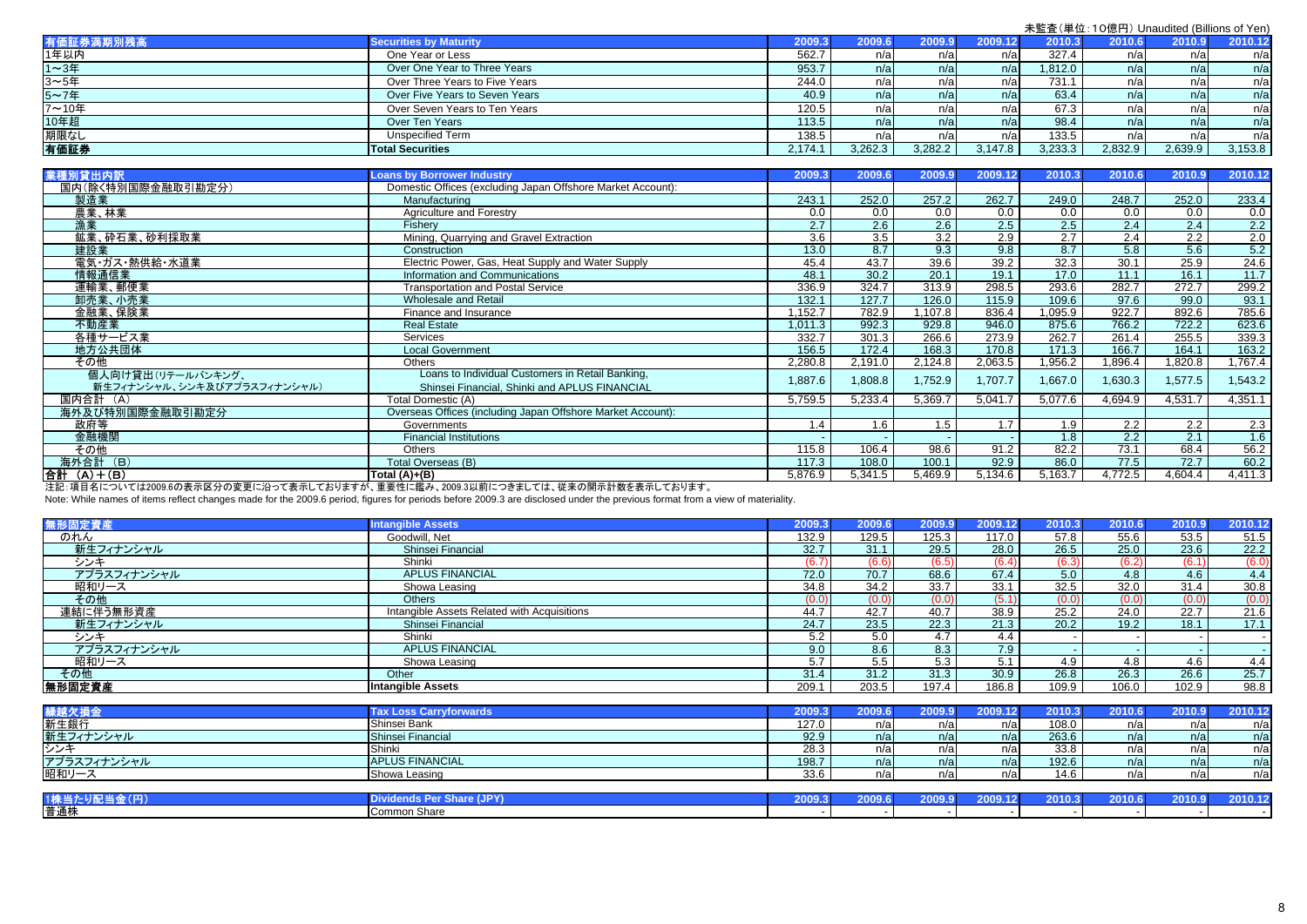|                           |                                                                                      |                  |                |                |                  |                         | 未監査(単位:10億円) Unaudited (Billions of Yen) |                |                |
|---------------------------|--------------------------------------------------------------------------------------|------------------|----------------|----------------|------------------|-------------------------|------------------------------------------|----------------|----------------|
| リスク管理債権                   | <b>Risk Monitored Loans</b>                                                          | 2009.3           | 2009.6         | 2009.9         | 2009.12          | 2010.3                  | 2010.6                                   | 2010.9         | 2010.12        |
| 破綻先債権額                    | Loans to Bankrupt Obligors                                                           | 39.5             | 39.5           | 33.7           | 32.1             | 21.5                    | 20.4                                     | 18.5           | 16.9           |
| 延滞債権額                     | Non-Accrual Delinquent Loans                                                         | 178.5            | 213.2          | 192.2          | 196.2            | 346.7                   | 334.4                                    | 357.2          | 330.2          |
| 3ヵ月以上延滞債権額                | Loans Past Due Three Months or More                                                  | 5.9              | 13.8           | 26.4           | 15.6             | 2.7                     | 2.9                                      | 2.2            | 3.7            |
| 貸出条件緩和債権額                 | <b>Restructured Loans</b>                                                            | 59.6             | 61.6           | 62.5           | 61.9             | 61.3                    | 61.0                                     | 61.5           | 59.9           |
| 合計 (A)                    | Total (A)                                                                            | 283.6            | 328.3          | 315.0          | 306.0            | 432.3                   | 418.9                                    | 439.5          | 410.7          |
| 貸出金残高 (B)                 | Loans and Bills Discounted (B)                                                       | 5,876.9          | 5,341.5        | 5,469.9        | 5,134.6          | 5,163.7                 | 4,772.5                                  | 4,604.4        | 4,411.3        |
| 貸出残高比 (A)/(B)             | (A)/(B)                                                                              | 4.83%            | 6.15%          | 5.76%          | 5.96%            | 8.37%                   | 8.78%                                    | 9.55%          | 9.31%          |
| 貸倒引当金 (C)                 | Reserve for Credit Losses (C)                                                        | 192.5            | 202.5          | 198.6          | 194.8            | 196.6                   | 197.7                                    | 218.1          | 190.7          |
| 引当率 (C)/(A)               | Reserve Ratios (C)/(A)                                                               | 67.9%            | 61.7%          | 63.1%          | 63.7%            | 45.5%                   | 47.2%                                    | 49.6%          | 46.4%          |
| 子会社別連結リスク管理債権             | <b>Risk Monitored Loans Breakdown for Large Entities</b>                             | 2009.3           | 2009.6         | 2009.9         | 2009.12          | 2010.3                  | 2010.6                                   | 2010.9         | 2010.12        |
| 新生銀行単体                    | Shinsei Bank                                                                         | 141.0            | n/a            | 177.3          | n/a              | 306.2                   | n/a                                      | 289.6          | n/a            |
| 新生フィナンシャル                 | Shinsei Financial                                                                    | 66.6             | n/a            | 67.2           | n/a              | 62.1                    | n/a                                      | 59.6           | n/a            |
| シンキ                       | Shinki                                                                               | 11.2             | n/a            | 10.6           | n/a              | 9.4                     | n/a                                      | 8.5            | n/a            |
| アプラスフィナンシャル               | <b>APLUS FINANCIAL</b>                                                               | 30.2             | n/a            | 28.9           | n/a              | 27.4                    | n/a                                      | 25.0           | n/a            |
|                           | <b>Other Subsidiaries</b>                                                            | 34.4             |                | 30.8           | n/a              | 26.9                    | n/a                                      | 56.7           |                |
| その他子会社                    |                                                                                      | 283.6            | n/a<br>328.3   | 315.0          | 306.0            | 432.3                   | 418.9                                    | 439.5          | n/a<br>410.7   |
| 合計                        | Risk-Monitored Loans Breakdown For Large Entities                                    |                  |                |                |                  |                         |                                          |                |                |
|                           | <b>Risk Monitored Installment Receivables Included in Other Assets</b>               | 2009.3           | 2009.6         | 2009.9         | 2009.12          |                         | 2010.6                                   |                |                |
| 連結リスク管理債権に準ずる割賦売掛金        | Shinsei Financial                                                                    | 0.4              | n/a            | 0.5            | n/a              | 2010.3<br>0.3           | n/a                                      | 2010.9<br>0.1  | 2010.12        |
| 新生フィナンシャル                 | <b>APLUS FINANCIAL</b>                                                               | 5.3              | n/a            | 4.2            | n/a              |                         | n/a                                      | 3.4            | n/a            |
| アプラスフィナンシャル               |                                                                                      |                  |                | 9.7            |                  | 3.9<br>$\overline{3.7}$ |                                          | 3.5            | n/a            |
| 昭和リース                     | Showa Leasing                                                                        | 8.2              | n/a            |                | n/a              |                         | n/a                                      |                | n/a            |
| その他子会社                    | <b>Other Subsidiaries</b>                                                            | 1.4              | n/a            | 1.1            | n/a              | 1.6                     | n/a                                      | 1.0            | n/a            |
| 合計                        | Risk-Monitored Installment Receivables Included in Other Assets                      | 15.5             | n/a            | 15.6           | n/a              | 9.5                     | n/a                                      | 8.2            | n/a            |
|                           |                                                                                      |                  |                |                |                  |                         |                                          |                |                |
| 貸倒引当金                     | <b>Reserve for Credit Losses</b>                                                     | 2009.3           | 2009.6         | 2009.9         | 2009.12          | 2010.3                  | 2010.6                                   | 2010.9         | 2010.12        |
| 一般貸倒引当金                   | General Reserve for Loan Losses                                                      | 105.6            | 109.8          | 120.4          | 127.2            | 110.0                   | 109.4                                    | 124.3          | 101.5          |
| 個別貸倒引当金                   | Specific Reserve for Loan Losses                                                     | 86.8             | 92.6           | 78.2           | 67.6             | 86.5                    | 88.2                                     | 93.8           | 89.2           |
| 特定海外債権引当勘定                | Reserve for Loans to Restructuring Countries                                         | 0.0              | 0.0            | 0.0            | 0.0              | 0.0                     | 0.0                                      | 0.0            | 0.0            |
| 貸倒引当金合計                   | <b>Total</b>                                                                         | 192.5            | 202.5          | 198.6          | 194.8            | 196.6                   | 197.7                                    | 218.1          | 190.7          |
|                           |                                                                                      |                  |                |                |                  |                         |                                          |                |                |
| 資金調達内訳*                   | <b>Overall Funding Composition*</b>                                                  | 2009.3           | 2009.6         | 2009.9         | 2009.12          | 2010.3                  | 2010.6                                   | 2010.9         | 2010.12        |
| 顧客からの資金調達                 | <b>Total Customer Based Funding</b>                                                  | 6,947.6          | 7,616.1        | 7,574.0        | 7,207.1          | 6,959.1                 | 6,554.3                                  | 6,315.4        | 6,068.8        |
| 法人預金                      | <b>Institutional Deposits</b>                                                        | 1,249.0          | 1,337.8        | 1,489.4        | 1,197.7          | 1,170.3                 | 1,033.8                                  | 1,083.5        | 901.7          |
| 法人債券                      | <b>Institutional Debentures</b>                                                      | 355.7            | 306.6          | 218.3          | 195.5            | 183.5                   | 162.5                                    | 135.7          | 97.8           |
| リテール預金                    | <b>Retail Deposits</b>                                                               | 5,023.0          | 5,656.7        | 5,557.0        | 5,506.2          | 5,305.0                 | 5,062.6                                  | 4,806.7        | 4,782.6        |
| 仕組預金                      | <b>Structured Deposits</b>                                                           | 1,616.8          | 1,610.1        | 1,501.1        | 1,427.7          | 1,324.8                 | 1,172.4                                  | 971.6          | 888.7          |
| リテール債券                    | <b>Retail Debentures</b>                                                             | 319.8            | 314.8          | 309.2          | 307.6            | 300.1                   | 295.3                                    | 289.5          | 286.5          |
| コールマネー及び売渡手形              | Call Money                                                                           | 281.5            | 155.5          | 100.4          | 310.4            | 310.4                   | 180.4                                    | 160.5          | 165.4          |
| 売現先勘定                     | Payables under Repurchase Agreements                                                 | 53.8             | 60.9           | 156.3          |                  | 8.4                     |                                          |                |                |
| 債券貸借取引受入担保金               | <b>Collateral Related Securities Lending Transactions</b>                            | 569.5            | 598.8          | 764.3          | 504.8            | 548.4                   | 399.8                                    | 140.8          | 315.4          |
| コマーシャル・ペーパー               | <b>Commercial Paper</b>                                                              | 0.1              | 0.0            | 0.0            | 0.1              |                         |                                          |                |                |
| 借用金                       | <b>Borrowed Money</b>                                                                | 1,012.3          | 879.5          | 800.2          | 783.0            | 1,186.8                 | 1,234.3                                  | 1,336.2        | 1,291.2        |
| 社債及び短期社債                  | Corporate Bonds and Short-Term Corporate Bonds                                       | 277.9            | 259.9          | 247.5          | 225.3            | 205.9                   | 188.9                                    | 201.2          | 205.0          |
| 合計                        | <b>Total</b>                                                                         | 9,143.0          | 9,571.1        | 9,643.1        | 9,031.0          | 9,219.3                 | 8,558.0                                  | 8,154.2        | 8,046.2        |
| 注記: 前期の数字は今期の表記に調整されています。 | Note: Previous periods have been adjusted to conform to current period presentation. |                  |                |                |                  |                         |                                          |                |                |
|                           |                                                                                      |                  |                |                |                  |                         |                                          |                |                |
| 預金期末残高                    | <b>Deposits and Negotiable Certificates of Deposits (NCDs)</b>                       | 2009.3           | 2009.6         | 2009.9         | 2009.12          | 2010.3                  | 2010.6                                   | 2010.9         | 2010.12        |
| 預金                        | Deposits                                                                             | 6.012.4          | 6.599.2        | 6,667.8        | 6,463.5          | 6,190.4                 | 5,812.3                                  | 5,570.5        | 5,451.7        |
| 流動性預金                     | Liquid (Current, Ordinary, Note) Deposits                                            | 1,315.0          | 1,304.9        | 1,376.4        | 1,446.9          | 1,490.1                 | 1,555.5                                  | 1,496.5        | 1,481.3        |
| <u>定期性預金</u><br>その他       | <b>Time Deposits</b><br>Other                                                        | 4,435.7          | 5,043.2        | 5,028.0        | 4,747.2<br>269.3 | 4,420.7                 | 3,971.8                                  | 3,743.2        | 3,625.8        |
| 讓渡性預金                     | Negotiable Certificates of Deposits (NCDs)                                           | 261.6<br>259.6   | 251.0<br>395.4 | 263.3<br>378.6 | 240.4            | 279.5<br>284.9          | 284.9<br>284.1                           | 330.7<br>319.6 | 344.5<br>232.7 |
| 合計                        | <b>Total</b>                                                                         | 6,272.1          | 6,994.6        | 7,046.5        | 6,704.0          | 6,475.3                 | 6,096.4                                  | 5,890.1        | 5,684.4        |
|                           |                                                                                      |                  |                |                |                  |                         |                                          |                |                |
|                           |                                                                                      |                  |                |                |                  |                         |                                          |                | 2010.12        |
|                           |                                                                                      |                  |                |                |                  |                         |                                          |                |                |
| 定期預金の残存期間別残高<br>3カ月未満     | <b>Time Deposits by Maturity</b><br>Less than Three Months                           | 2009.3<br>710.1  | 2009.6<br>n/a  | 2009.9<br>n/a  | 2009.12<br>n/a   | 2010.3                  | 2010.6<br>n/a                            | 2010.9<br>n/a  |                |
| 3カ月以上6カ月未満                | Three Months or More, but Less than Six Months                                       | 636.8            | n/a            | n/a            | n/a              | 1,430.6<br>590.7        | n/a                                      | n/a            | n/a            |
| 6カ月以上1年未満                 | Six Months or More, but Less than One Year                                           | 995.2            | n/a            | n/a            | n/a              | 452.8                   | n/a                                      | n/a            | n/a<br>n/a     |
| 1年以上2年未満                  | One Year or More, but Less than Two Years                                            | 884.7            | n/a            | n/a            | n/a              | 515.4                   | n/a                                      | n/a            | n/a            |
| 2年以上3年未満                  | Two Years or More, but Less than Three Years                                         | 487.9            | n/a            | n/a            | n/a              | 452.1                   | n/a                                      | n/a            | n/a            |
| 3年以上<br>合計                | Three Years or More                                                                  | 720.7<br>4,435.7 | n/a<br>5,043.2 | n/a<br>5,028.0 | n/a<br>4,747.2   | 978.9<br>4,420.7        | n/a<br>3,971.8                           | n/a<br>3,743.2 | n/a<br>3,625.8 |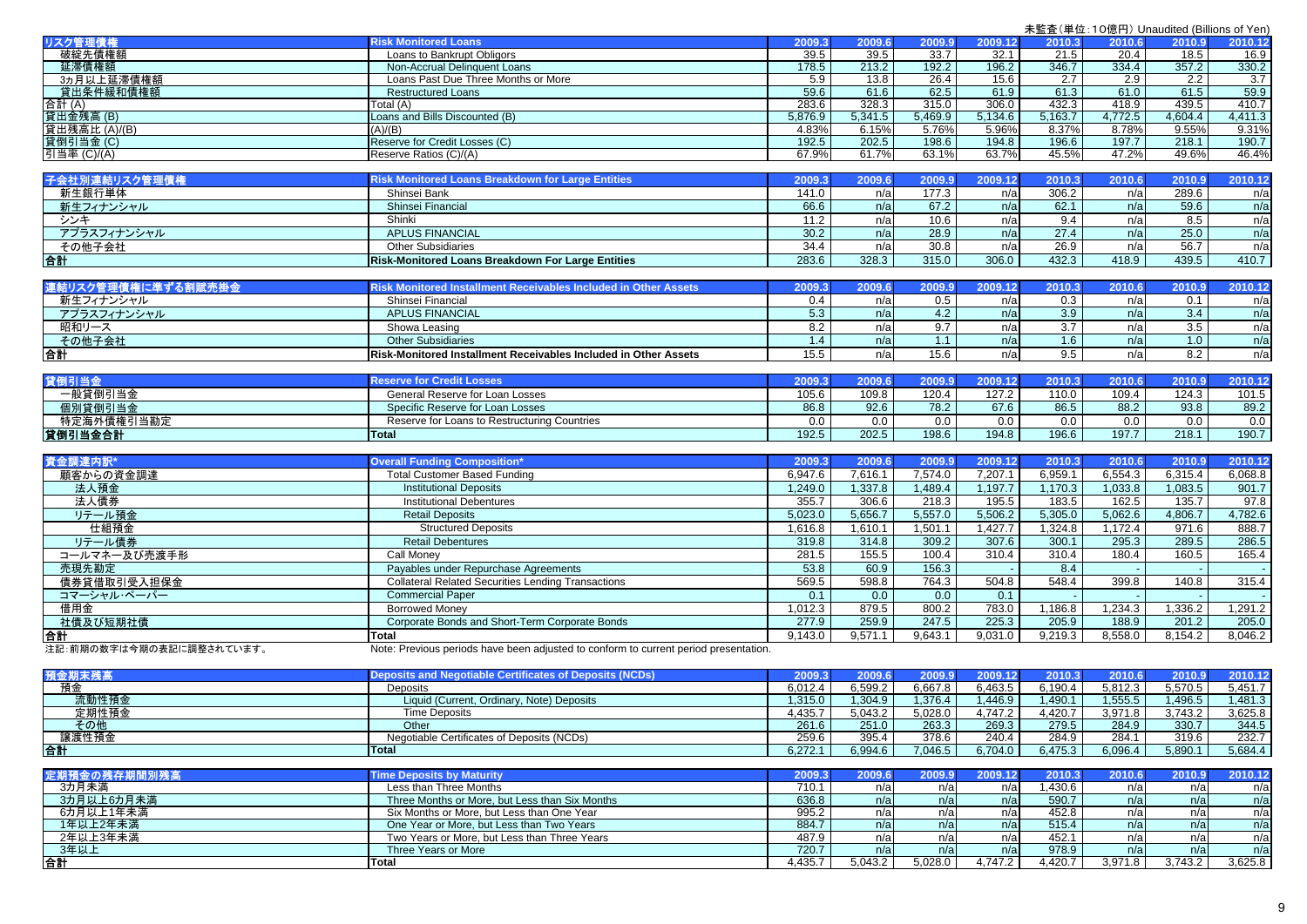|             |                                             |         |        |         |         | 未監査(単位:10億円) Unaudited (Billions of Yen) |         |        |         |
|-------------|---------------------------------------------|---------|--------|---------|---------|------------------------------------------|---------|--------|---------|
| 債券の残存期間別残高  | <b>Maturity Schedule of Debentures</b>      | 2009.3  | 2009.6 | 2.009.9 | 2009.12 | 2010.3                                   | 2010.6  | 2010.9 | 2010.12 |
| 1年以下        | One Year or Less                            | 201.4   | n/a    | 128.9   | n/a     | 173.4                                    | n/a     | 152.4  | n/a     |
| 1年超2年以下     | Over One Year to Two Years                  | 186.1   | n/a    | 163.1   | n/a     | 100.9                                    | n/a     | 74.7   | n/a     |
| 2年超3年以下     | Over Two Years to Three Years               | 115.1   | n/a    | 83.1    | n/a     | 74.7                                     | n/a     | 71.3   | n/a     |
| 3年超4年以下     | Over Three Years to Four Years              | 85.8    | n/a    | 83.1    | n/a     | 66.9                                     | n/a     | 56.5   | n/a     |
| 4年超         | Over Four Years                             | 86.9    | n/a    | 69.1    | n/a     | 67.6                                     | n/a     | 70.1   | n/a     |
| 合計          | Total                                       | 675.5   | 621.5  | 527.5   | 503.1   | 483.7                                    | 457.8   | 425.2  | 384.4   |
|             |                                             |         |        |         |         |                                          |         |        |         |
| 借用金の残存期間別残高 | <b>Maturity Schedule of Borrowed Money</b>  | 2009.3  | 2009.6 | 2009.9  | 2009.12 | 2010.3                                   | 2010.6  | 2010.9 | 2010.12 |
| 1年以下        | One Year or Less                            | 534.8   | n/a    | 461.9   | n/a     | 878.6                                    | n/a     | .060.1 | n/a     |
| 1年超2年以下     | Over One Year to Two Years                  | 174.9   | n/a    | 87.4    | n/a     | 89.7                                     | n/a     | 84.0   | n/a     |
| 2年超3年以下     | Over Two Years to Three Years               | 77.8    | n/a    | 73.2    | n/a     | 49.5                                     | n/a     | 38.5   | n/a     |
| 3年超4年以下     | Over Three Years to Four Years              | 48.6    | n/a    | 24.9    | n/a     | 17.7                                     | n/a     | 6.9    | n/a     |
| 4年超         | Over Four Years                             | 176.0   | n/a    | 152.6   | n/a     | 151.1                                    | n/a     | 146.3  | n/a     |
| 合計          | <b>Total</b>                                | 1,012.3 | 879.5  | 800.2   | 783.0   | .186.8                                   | 1,234.3 | ,336.1 | 1,291.2 |
|             |                                             |         |        |         |         |                                          |         |        |         |
| 社債の残存期間別残高  | <b>Maturity Schedule of Corporate Bonds</b> | 2009.3  | 2009.6 | 2009.9  | 2009.12 | 2010.3                                   | 2010.6  | 2010.9 | 2010.12 |
| 1年以下        | One Year or Less                            | 17.2    | n/a    | 18.5    | n/a     | 13.1                                     | n/a     | 4.7    | n/a     |
| 1年超2年以下     | Over One Year to Two Years                  | 25.2    | n/a    | 2.8     | n/a     | 0.3                                      | n/a     | 2.0    | n/a     |
| 2年超3年以下     | Over Two Years to Three Years               | 1.2     | n/a    | 0.5     | n/a     | 0.1                                      | n/a     | 1.7    | n/a     |
| 3年超4年以下     | Over Three Years to Four Years              | 4.9     | n/a    | 0.4     | n/a     |                                          | n/a     | 1.7    | n/a     |
| 4年超         | Over Four Years                             | 217.7   | n/a    | 182.6   | n/a     | 174.7                                    | n/a     | 170.4  | n/a     |
| 合計          | Total                                       | 266.4   | 236.4  | 205.2   | 194.8   | 188.2                                    | 163.4   | 180.8  | 176.9   |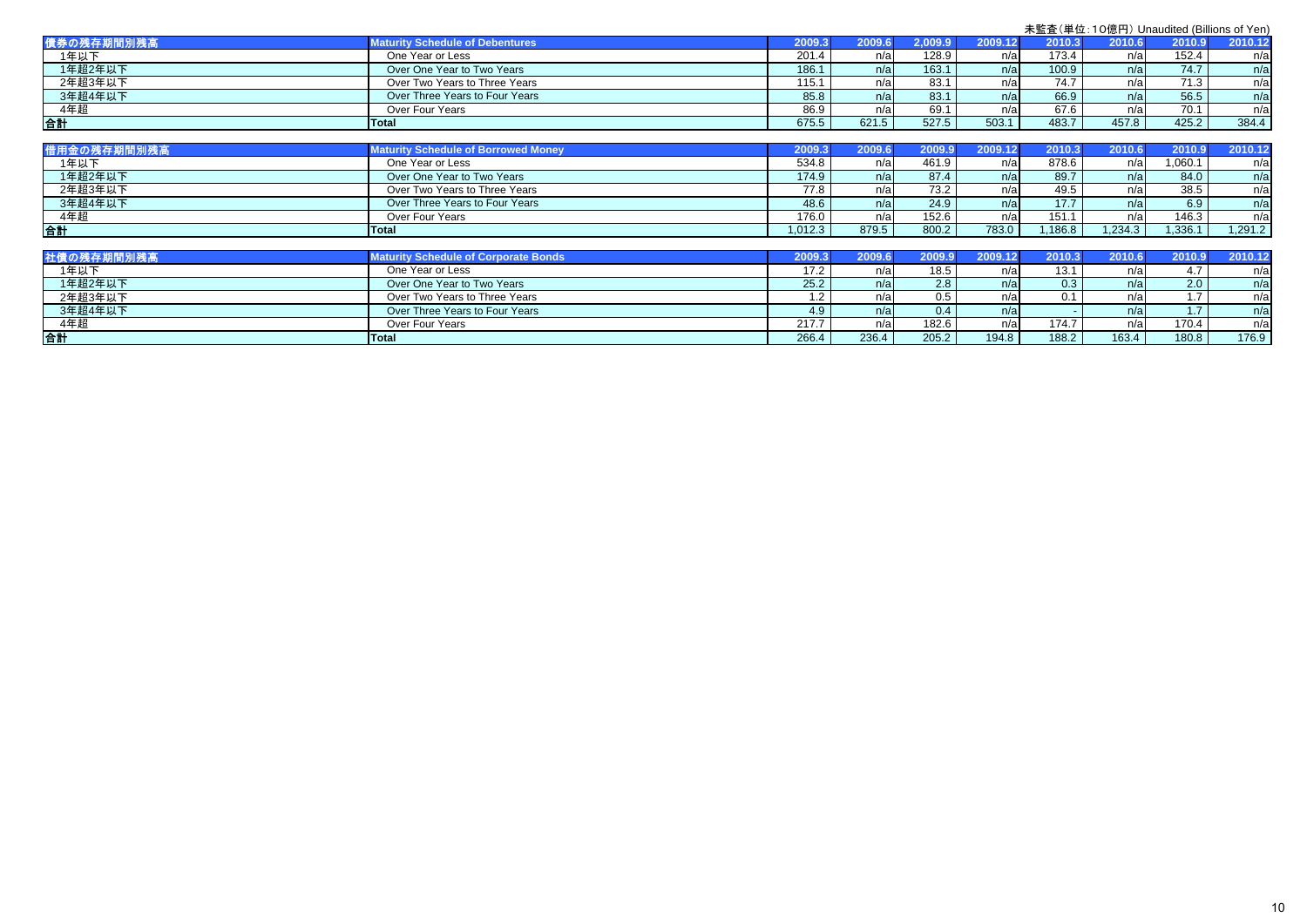**Section 2.** 新生銀行 連結部門別データ

**Section 2. Shinsei Bank Consolidated Business Line Data**

| Section 2.1 概要      | <b>Section 2.1 Overall</b>                                    |          |          |       |                     | 未監査(単位: 10億円) Unaudited (Billions of Yen) |              |      |                     |
|---------------------|---------------------------------------------------------------|----------|----------|-------|---------------------|-------------------------------------------|--------------|------|---------------------|
|                     | Overall*                                                      | 2009.1-3 | 2009.4-6 |       | 2009.7-9 2009.10-12 | $2010.1 - 3$                              | $2010.4 - 6$ |      | 2010.7-9 2010.10-12 |
| 業務粗利益               | Total Revenue                                                 | 67.8     | 87.5     | 78.3  | 83.3                | 36.2                                      | 70.4         | 85.1 | 86.4                |
| 経費                  | <b>General and Administrative Expenses</b>                    | 51.5     | 44.5     | 42.0  | 41.0                | 40.7                                      | 36.4         | 36.3 | 35.6                |
| 実質業務純益              | <b>Ordinary Business Profit</b>                               | 16.2     | 43.0     | 36.3  | 42.3                | (4.4)                                     | 34.0         | 48.8 | 50.8                |
| 与信関連費用              | <b>Net Credit Costs</b>                                       | 49.3     | 26.0     | 13.1  | 23.1                | 49.9                                      | 13.8         | 38.5 | (3.0)               |
| 与信関連費用加算後実質業務純益(損失) | <b>Ordinary Business Profit (Loss) after Net Credit Costs</b> | (33.0)   | 16.9     | 23.1  | 19.1                | (54.4)                                    | 20.1         | 10.2 | 53.8                |
| のれん及び無形資産償却額(グロス)   | Amortization of Goodwill and Other Intangible Assets          |          | 5.3      | 5.4   | 5.0                 | 5.0                                       | 3.4          | 3.4  | 3.1                 |
| その他利益(損失)           | <b>Other Gains (Losses)</b>                                   | (59.5)   |          | (4.9) | (0.0)               | (97.8)                                    | (0.6)        | ۱.7  | 0.8                 |
| 法人税、住民税及び事業税        | Current Income Tax (Benefit)                                  | 0.6      | 0.3      | 0.1   | 0.4                 | 0.5                                       | 0.2          | 0.9  | 0.4                 |
| 法人税等調整額             | Deferred Income Tax (Benefit)                                 | 7.8      |          | 4.2   | (0.5)               | 3.8                                       | (0.5)        | 2.2  | 1.6                 |
| 少数株主利益              | Minority Interests in Net Income of Subsidiaries              | 2.6      | 2.7      | 2.4   | 2.9                 | 0.6                                       | 2.5          | 2.3  | 2.3                 |
| 四半期純利益(損失)          | Net Income (Loss)                                             | 110.9    | 5.1      | 5.8   | 11.1                | (162.4)                                   | 13.8         | 3.0  | 47.2                |
| キャッシュベース四半期純利益(損失)  | <b>Cash Basis Net Income (Loss)</b>                           | (73.6)   | 9.7      | 10.5  | 15.5                | (89.5)                                    | 16.7         | 5.9  | 49.8                |

| 法人部門                     | Institutional Group'                                                                 | $2009.1 - 3$ |  | 2009.7-9 2009.10-12 | $2010.1 - 3$ | $2010 4 - 6$ |     |       |
|--------------------------|--------------------------------------------------------------------------------------|--------------|--|---------------------|--------------|--------------|-----|-------|
| 業務粗利益                    | <b>Total Revenue</b>                                                                 | n/a          |  |                     |              | 6.9          | 7.5 | 6.7   |
| 経費                       | <b>General and Administrative Expenses</b>                                           | n/a          |  |                     | 4.0          | 4.2          | 4.3 | 4.2   |
| 実質業務純益                   | <b>Ordinary Business Profit</b>                                                      | n/a          |  | ، ـ                 |              | 2.6          | 3.2 | 2.5   |
| 与信関連費用                   | <b>Net Credit Costs</b>                                                              | n/a          |  |                     | 1.0          |              | 1.4 | (2.8) |
| 与信関連費用加算後実質業務純益          | <b>Ordinary Business Profit after Net Credit Costs</b>                               | n/a          |  |                     | 2.0          |              | 1.8 | 5.3   |
| 注記:前期の数字は今期の表記に調整されています。 | Note: Previous periods have been adjusted to conform to current period presentation. |              |  |                     |              |              |     |       |

| マーケット・投資銀行部              | <b>Markets and Investment Banking Group*</b>                                         |       |          | 2009.7-9 2009.10-12 | 2010.1 |                   | 2010.7-912 |       |
|--------------------------|--------------------------------------------------------------------------------------|-------|----------|---------------------|--------|-------------------|------------|-------|
| 業務粗利益                    | <b>Total Revenue</b>                                                                 | n/all | 17.6     | 24.0                | .23.1` | 15.8 <sub>1</sub> | 31.9       | 18.8  |
| 経費                       | <b>General and Administrative Expenses</b>                                           | n/a   | 6.9      | 6.8                 | 6.2    | 5.7               | 5.5        | 5.4   |
| 実質業務純益(損失)               | <b>Ordinary Business Profit (Loss)</b>                                               | า/al  | 10.7     | 17.2                | (29.4  | 10.1              | 26.4       | 13.3  |
| 与信関連費用                   | <b>Net Credit Costs</b>                                                              | n/al  | <u>.</u> | 13.4                | 41.3   | 3.7               | 26.8       | (0.7) |
| 与信関連費用加算後実質業務純益(損失)      | <b>Ordinary Business Profit (Loss) after Net Credit Costs</b>                        | n/a   | 70.      |                     | (70.8  | 6.3               | (0.4)      | 14.1  |
| 注記:前期の数字は今期の表記に調整されています。 | Note: Previous periods have been adjusted to conform to current period presentation. |       |          |                     |        |                   |            |       |

| / 79J V-2 3X ロ니 〜 ロハリ 工E C 1 じ 乀 い ^ 6 、 フ 。 | TWW. I TUTURU DUNUU NUU DUUN QURUUU WUNDHII W UUNUN DUNUU DUURUMI. |
|----------------------------------------------|--------------------------------------------------------------------|
|                                              |                                                                    |
|                                              |                                                                    |

| 個人部門*                    | <b>Individual Group</b> *                                                            | $2009.1 - 3$ |      |      | 2009.7-9 2009.10-12 | $2010.1 - 3$ | $2010.4 - 6$ |      | 2010.7-9 2010.10-12 |
|--------------------------|--------------------------------------------------------------------------------------|--------------|------|------|---------------------|--------------|--------------|------|---------------------|
| 業務粗利益                    | <b>Total Revenue</b>                                                                 |              | 58.0 | 52.4 | 51.0                | 45.9         | 45.6         | 42.6 | 36.4                |
| 経費                       | <b>General and Administrative Expenses</b>                                           |              | 33.3 | 30.6 | 29.9                | 30.3         | 27.2         | 26.0 | 25.8                |
| 実質業務純益                   | <b>Ordinary Business Profit</b>                                                      | 26.1         | 25.6 | 21.7 | 21.0                | 15.5         | 18.4         | 16.5 | 10.5                |
| 与信関連費用                   | Net Credit Costs                                                                     | 14.9         |      |      | 12.0                | 8.1          | 11.5         | 10.2 | 0.4                 |
| <b>与信関連費用加算後実質業務純益</b>   | Ordinary Business Profit after Net Credit Costs                                      |              |      | 12.6 | 9.0                 | 7.4          | 6.8          | 6.2  | 10.1                |
| 注記:前期の数字は今期の表記に調整されています。 | Note: Previous periods have been adjusted to conform to current period presentation. |              |      |      |                     |              |              |      |                     |

| 経営勘定/その他*       | Corporate/Other*                                       |        |     |     |       |       |       |      |
|-----------------|--------------------------------------------------------|--------|-----|-----|-------|-------|-------|------|
| 業務粗利益           | <b>Total Revenue</b>                                   | 52.6   |     |     | 6.3   | 2.0   | 3.0   | 24.4 |
| 経費              | <b>General and Administrative Expenses</b>             |        | 0.4 | 0.3 | 0.0   | (0.7) | 0.3   | 0.1  |
| 実質業務純益          | <b>Ordinary Business Profit</b>                        | $\sim$ |     |     | 6.3   | 2.8   | 2.6   | 24.3 |
| 与信関連費用          | <b>Net Credit Costs</b>                                |        |     | 0.0 | (0.5) | 0.1   | (0.0) | 0.1  |
| 与信関連費用加算後実質業務純益 | <b>Ordinary Business Profit after Net Credit Costs</b> |        | ົດ. |     | 6.8   | 2.6   | 2.6   | 24.2 |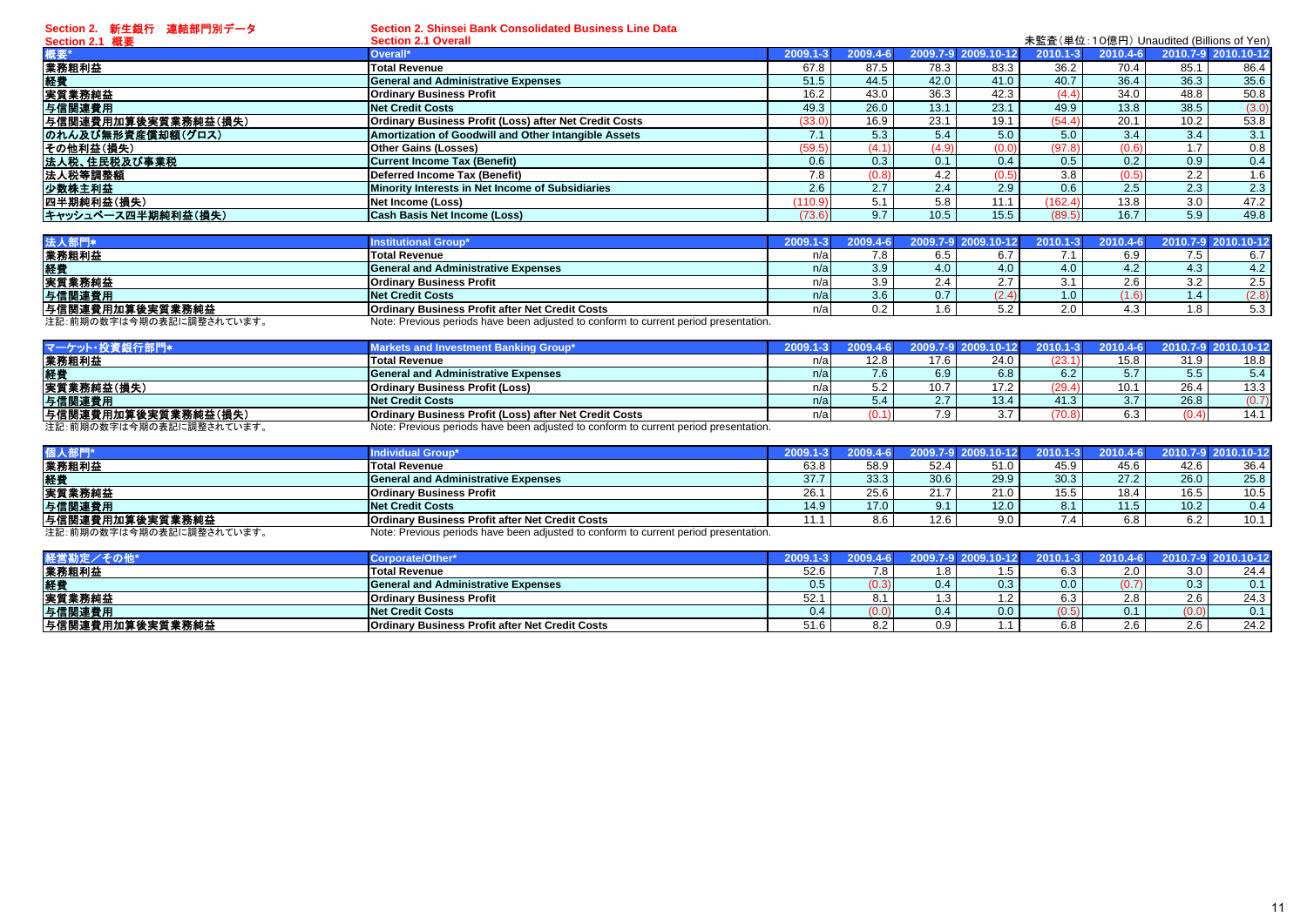| Section 2.2 部門別業務粗利益        | <b>Section 2.2 Business Line Total Revenue</b>                                           |          |          |      |                     | 未監査(単位:10億円) Unaudited (Billions of Yen) |          |       |                     |
|-----------------------------|------------------------------------------------------------------------------------------|----------|----------|------|---------------------|------------------------------------------|----------|-------|---------------------|
| 法人部門、マーケット・投資銀行部門 業務粗利益*    | Institutional Group, Markets and Investment Banking Group<br><b>Total Revenue*</b>       | 2009.1-3 | 2009.4-6 |      | 2009.7-9 2009.10-12 | $2010.1 - 3$                             | 2010.4-6 |       | 2010.7-9 2010.10-12 |
| 資金利益                        | Net Interest Income                                                                      | 11.6     | 8.7      | 11.4 | 14.3                | 8.8                                      | 8.5      | 9.6   |                     |
| 法人向け銀行業務                    | Institutional Banking                                                                    | 12.9     | 9.8      | 12.5 | 15.4                | 9.5                                      | 9.3      | 10.6  |                     |
| 昭和リース                       | Showa Leasing                                                                            | (1.2)    |          |      |                     | (0.6)                                    | (0.7)    | (0.9) |                     |
| 非資金利益                       | Non-Interest Income                                                                      | (60.3)   | 12.0     | 12.6 | 16.4                | (24.9)                                   | 14.2     | 29.8  |                     |
| 法人向け銀行業務                    | Institutional Banking                                                                    | (67.3)   | 6.3      | 8.0  | 11.6                | (29.5)                                   | 9.7      | 25.1  |                     |
| 昭和リース                       | Showa Leasing                                                                            | 7.0      | 5.7      | 4.6  | 4.8                 | 4.6                                      | 4.5      | 4.7   |                     |
| 法人部門、マーケット・投資銀行部門 業務粗利益(損失) | Institutional Group, Markets and Investment Banking Group<br><b>Total Revenue (Loss)</b> | (48.6)   | 20.7     | 24.1 | 30.8                | (16.0)                                   | 22.8     | 39.5  |                     |
| ベーシック・バンキング                 | <b>Basic Banking</b>                                                                     | 3.0      | 3.3      | 3.0  | 3.0                 | 3.1                                      | 2.7      | 3.0   |                     |
| 不動産ファイナンス                   | <b>Real Estate Finance</b>                                                               | 6.2      | 4.9      | 5.4  | 8.4                 | 5.0                                      | 4.9      | 2.7   |                     |
| クレジット・トレーディング               | <b>Credit Trading</b>                                                                    | (3.1)    | 1.3      | 0.1  | 1.9                 | (13.4)                                   | 2.7      | 5.4   |                     |
| プリンシパル・インベストメンツ             | <b>Principal Investments</b>                                                             | 6.8      | (5.2)    | ro c | 2.7                 | (23.1)                                   | 1.5      | 2.4   |                     |
| 為替、デリバティブ、株式関連              | Foreign Exchange, Derivatives, Equity-Related                                            | (5.4)    | 2.8      | 3.7  | 2.9                 | 1.9                                      | 2.1      | 2.5   |                     |
| 証券化                         | Securitization                                                                           | 1.7      |          | 2.5  | 1.6                 | 2.0                                      | 1.8      | 7.0   |                     |
| その他キャピタル・マーケッツ              | <b>Other Capital Markets</b>                                                             | (52.4)   | 9.3      | 4.3  | 3.7                 | 2.8                                      | 1.0      | 5.1   |                     |
| ALM業務関連取引                   | <b>ALM Activities</b>                                                                    | 0.3      |          | 0.5  | 1.3                 | (0.0)                                    | 1.1      | 6.2   |                     |
| リース(昭和リース)                  | Leasing (Showa Leasing)                                                                  | 5.7      | 4.5      | 3.4  | 3.7                 | 4.0                                      | 3.7      | 3.7   |                     |
| その他                         | Others                                                                                   | 1.8      |          | 0.7  |                     | 1.6                                      | 0.9      | 1.0   |                     |
| 法人部門、マーケット・投資銀行部門 業務粗利益(損失) | Institutional Group, Markets and Investment Banking Group<br>Total Revenue (Loss).       | (48.6)   | 20.7     | 24.1 | 30.8                | (16.0)                                   | 22.8     | 39.5  |                     |

注記: 1. 前期の数字は今期の標記に調整されています。主な修正として具体的には、2009.4-6より、従来「不動産ノンリコースローン」としていた項目を「不動産ファイナンス」に変更し、**Total Revenue (Loss)**

従来「ベーシック・バンキング」に含まれていた不動産ファイナンス関連収益を「不動産ファイナンス」に含めて開示しております。

2. 2010.10-12よりセグメント情報の修正に伴い、開示項目を変更しております。詳細は決算概要 p.28をご参照ください。

Note: 1. Previous periods have been adjusted to conform to current period presentation. "Non-Recourse Real Estate Finance" has been changed to "Real Estate Finance" from 2009.4-6, and revenue related to Real Estate Finance, previously disclosed under "Basic Banking," is now disclosed under "Real Estate Finance."

2. We have changed disclosure items due to the change of segment information from 2010.10-12. For more details, please refer to p.28 of Financial Summary.

| 法人部門 業務粗利益* | Institutional Group Total Revenue*       | $2009.1 - 3$ |                  |     | 2009.4-6 2009.7-9 2009.10-12 2010.1-3 2010.4-6 2010.7-9 2010.10-12 |       |       |                  |       |
|-------------|------------------------------------------|--------------|------------------|-----|--------------------------------------------------------------------|-------|-------|------------------|-------|
| 資金利益        | Net Interest Income                      | n/a          |                  |     |                                                                    | 2.0   | 1.8   | 1.6              | 1.8   |
| 法人営業        | <b>Institutional Banking</b>             | n/a          | 2.8              | 2.6 | 2.8                                                                | 2.7   | 2.6   | 2.6              | 2.6   |
| 昭和リース       | Showa Leasing                            | n/a          |                  |     |                                                                    | (0.6) | (0.7) | (0.9)            | (0.8) |
| 非資金利益       | Non-Interest Income                      | n/a          |                  | 4.9 | 5.0                                                                | 5.1   | 5.1   | 5.8              | 4.9   |
| 法人営業        | Institutional Banking                    | n/a          |                  | 0.3 | $0.2^{\circ}$                                                      | 0.4   | 0.5   |                  | 0.3   |
| 昭和リース       | Showa Leasing                            | n/a          |                  | 4.6 | 4.8                                                                | 4.6   | 4.5   | 4.7              | 4.5   |
| 法人部門 業務粗利益  | <b>Institutional Group Total Revenue</b> | n/a          |                  | 6.5 |                                                                    | 7.1   | 6.9   | 7.5 <sub>1</sub> | 6.7   |
| 法人営業        | <b>Institutional Banking</b>             | n/a          | 3.3 <sub>2</sub> | 3.0 | 3.0                                                                | 3.1   | 3.1   | 3.8              | 2.9   |
| 昭和リース       | Showa Leasing                            | n/a          |                  | 3.4 | 3.7                                                                | 4.0   | 3.7   | 3.7              | 3.7   |
| 法人部門 業務粗利益  | Institutional Group Total Revenue        | n/al         | ' 8              | 6.5 | 67                                                                 | 7.1   | 6.9   | 7.5 <sub>1</sub> | 6.7   |
|             |                                          |              |                  |     |                                                                    |       |       |                  |       |

注記:前期の数字は今期の表記に調整されています。 Note: Previous periods have been adjusted to conform to current period presentation.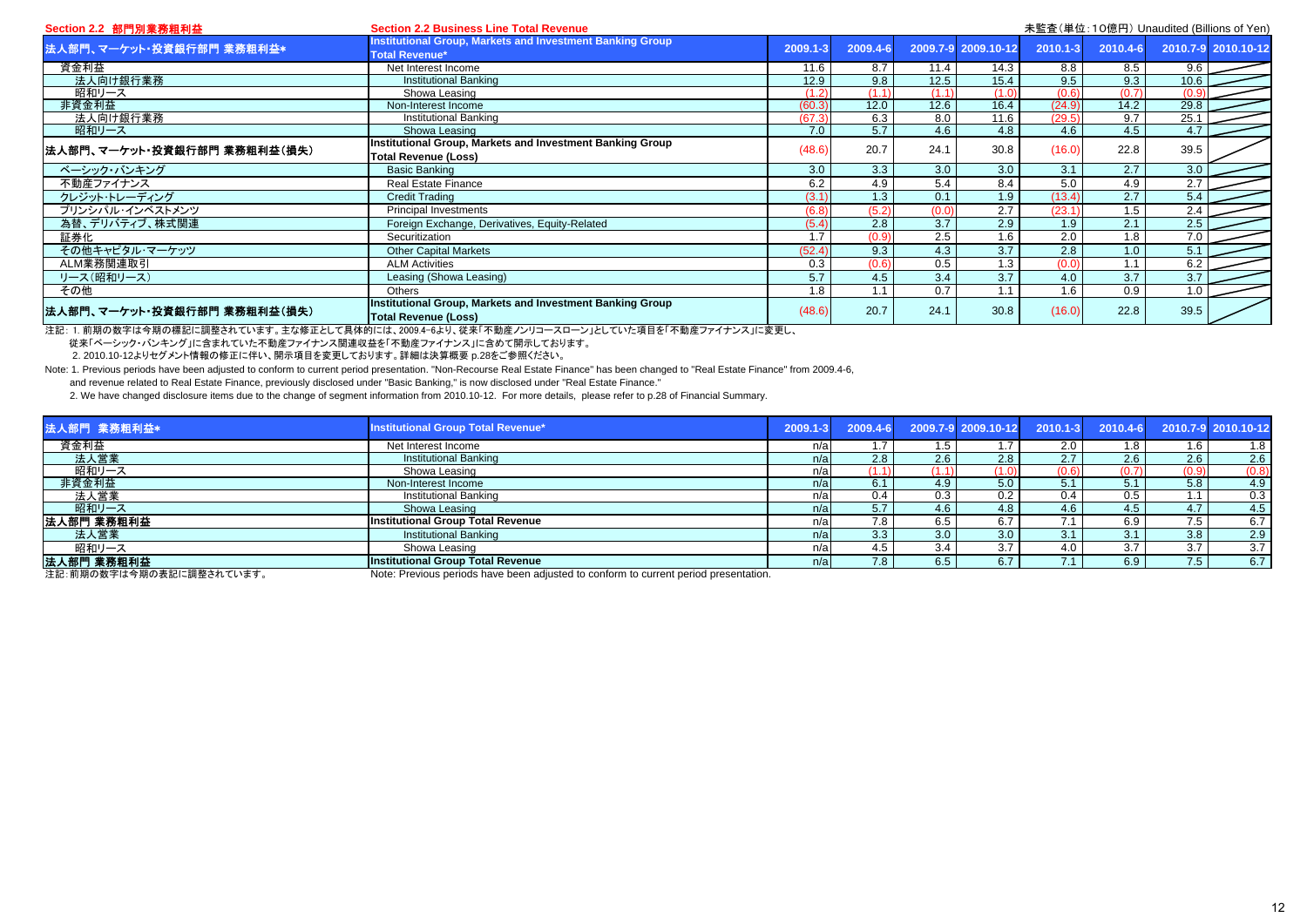|                                                                                                                                                                                                                                                                                                |                                                                                                       |          |          |       |                     | $\frac{1}{2}$ and $\frac{1}{2}$ and $\frac{1}{2}$ are $\frac{1}{2}$ and $\frac{1}{2}$ and $\frac{1}{2}$ and $\frac{1}{2}$ and $\frac{1}{2}$ and $\frac{1}{2}$ and $\frac{1}{2}$ and $\frac{1}{2}$ and $\frac{1}{2}$ and $\frac{1}{2}$ and $\frac{1}{2}$ and $\frac{1}{2}$ and $\frac{1}{2}$ a |          |       |                     |
|------------------------------------------------------------------------------------------------------------------------------------------------------------------------------------------------------------------------------------------------------------------------------------------------|-------------------------------------------------------------------------------------------------------|----------|----------|-------|---------------------|-----------------------------------------------------------------------------------------------------------------------------------------------------------------------------------------------------------------------------------------------------------------------------------------------|----------|-------|---------------------|
| マーケット・投資銀行部門 業務粗利益*                                                                                                                                                                                                                                                                            | Markets and Investment Banking Group<br><b>Total Revenue*</b>                                         | 2009.1-3 | 2009.4-6 |       | 2009.7-9 2009.10-12 | $2010.1 - 3$                                                                                                                                                                                                                                                                                  | 2010.4-6 |       | 2010.7-9 2010.10-12 |
| 資金利益                                                                                                                                                                                                                                                                                           | Net Interest Income                                                                                   | n/a      | 6.9      | 9.8   | 12.6                | 6.8                                                                                                                                                                                                                                                                                           | 6.7      | 7.9   | 10.0                |
| 不動産ファイナンス                                                                                                                                                                                                                                                                                      | <b>Real Estate Finance</b>                                                                            | n/a      | 4.6      | 4.8   | 9.2                 | 4.2                                                                                                                                                                                                                                                                                           | 4.4      | 4.3   | 3.6                 |
| プリンシパルトランザクションズ                                                                                                                                                                                                                                                                                | <b>Principal Transactions</b>                                                                         | n/a      | 1.0      | 1.7   | 1.6                 | 1.7                                                                                                                                                                                                                                                                                           | 1.0      | 2.4   | 1.3                 |
| 市場営業                                                                                                                                                                                                                                                                                           | <b>Markets</b>                                                                                        | n/a      | 0.3      | 0.5   | 0.5                 | 0.4                                                                                                                                                                                                                                                                                           | 2.1      | 2.4   | 0.5                 |
| トレジャリー                                                                                                                                                                                                                                                                                         | Treasury                                                                                              | n/a      | (1.4)    | (1.6) | (0.9)               | (1.1)                                                                                                                                                                                                                                                                                         | (1.0)    | (1.4) | 3.5                 |
| その他                                                                                                                                                                                                                                                                                            | <b>Others</b>                                                                                         | n/a      | 2.3      | 4.3   | 2.1                 | 1.6                                                                                                                                                                                                                                                                                           | 0.1      | 0.1   | 1.0                 |
| 非資金利益                                                                                                                                                                                                                                                                                          | Non-Interest Income                                                                                   | n/a      | 5.9      | 7.7   | 11.3                | (30.0)                                                                                                                                                                                                                                                                                        | 9.1      | 23.9  | 8.7                 |
| 不動産ファイナンス                                                                                                                                                                                                                                                                                      | <b>Real Estate Finance</b>                                                                            | n/a      | (1.5)    | (3.0) | (1.7)               | (26.2)                                                                                                                                                                                                                                                                                        | 0.3      | (1.6) | 0.1                 |
| プリンシパルトランザクションズ                                                                                                                                                                                                                                                                                | <b>Principal Transactions</b>                                                                         | n/a      | (3.2)    | 5.9   | 6.7                 | 2.7                                                                                                                                                                                                                                                                                           | 2.2      | 5.2   | 6.3                 |
| 市場営業                                                                                                                                                                                                                                                                                           | <b>Markets</b>                                                                                        | n/a      | 12.1     | 7.9   | 6.2                 | 4.8                                                                                                                                                                                                                                                                                           | 0.9      | 5.1   | 1.3                 |
| トレジャリー                                                                                                                                                                                                                                                                                         | Treasury                                                                                              | n/a      | 0.7      | 2.1   | 2.2                 | 1.1                                                                                                                                                                                                                                                                                           | 2.1      | 7.7   | 0.6                 |
| その他                                                                                                                                                                                                                                                                                            | <b>Others</b>                                                                                         | n/a      | (2.2)    | (5.3) | (2.1)               | (12.4)                                                                                                                                                                                                                                                                                        | 3.4      | 7.4   | 0.3                 |
| マーケット・投資銀行部門 業務粗利益(損失)                                                                                                                                                                                                                                                                         | <b>Markets and Investment Banking Group</b><br><b>Total Revenue (Loss)</b>                            |          | 12.8     | 17.6  | 24.0                | (23.1)                                                                                                                                                                                                                                                                                        | 15.8     | 31.9  | 18.8                |
| 不動産ファイナンス                                                                                                                                                                                                                                                                                      | <b>Real Estate Finance</b>                                                                            | n/a      | 3.0      | 1.8   | 7.5                 | (22.0)                                                                                                                                                                                                                                                                                        | 4.7      | 2.7   | 3.7                 |
| プリンシパルトランザクションズ                                                                                                                                                                                                                                                                                | <b>Principal Transactions</b>                                                                         | n/a      | (2.1)    | 7.7   | 8.4                 | 4.4                                                                                                                                                                                                                                                                                           | 3.3      | 7.6   | 7.7                 |
| 市場営業                                                                                                                                                                                                                                                                                           | <b>Markets</b>                                                                                        | n/a      | 12.5     | 8.4   | 6.7                 | 5.2                                                                                                                                                                                                                                                                                           | 3.0      | 7.5   | 1.8                 |
| トレジャリー                                                                                                                                                                                                                                                                                         | Treasury                                                                                              | n/a      | (0.6)    | 0.5   | 1.3                 | (0.0)                                                                                                                                                                                                                                                                                         | 1.1      | 6.2   | 4.1                 |
| その他                                                                                                                                                                                                                                                                                            | <b>Others</b>                                                                                         | n/a      | 0.1      | (0.9) | (0.0)               | (10.7)                                                                                                                                                                                                                                                                                        | 3.6      | 7.6   | 1.3                 |
| マーケット・投資銀行部門 業務粗利益(損失)<br>$\mathbf{A} \mathbf{A} = \mathbf{A} \mathbf{A} + \mathbf{A} \mathbf{B}$ , and $\mathbf{A} = \mathbf{A} \mathbf{A} + \mathbf{A} \mathbf{A}$ , and $\mathbf{A} \mathbf{A} = \mathbf{A} \mathbf{A} + \mathbf{A} \mathbf{A}$ , and in the set of $\mathbf{A} \mathbf{A}$ | <b>Markets and Investment Banking Group</b><br><b>Total Revenue (Loss)</b><br>$\cdot$ $\cdot$ $\cdot$ | n/a      | 12.8     | 17.6  | 24.0                | (23.1)                                                                                                                                                                                                                                                                                        | 15.8     | 31.9  | 18.8                |
|                                                                                                                                                                                                                                                                                                |                                                                                                       |          |          |       |                     |                                                                                                                                                                                                                                                                                               |          |       |                     |

注記:前期の数字は今期の表記に調整されています。 Note: Previous periods have been adjusted to conform to current period presentation.

| 個人部門 業務粗利益*             | Individual Group Total Revenue*                                                     | 2009.1-3         | 2009.4-6 |       | 2009.7-9 2009.10-12 | $2010.1 - 3$ | 2010.4-6 |       | 2010.7-9 2010.10-12 |
|-------------------------|-------------------------------------------------------------------------------------|------------------|----------|-------|---------------------|--------------|----------|-------|---------------------|
| 資金利益                    | Net Interest Income                                                                 | 52.2             | 48.4     | 41.4  | 40.2                | 37.0         | 35.7     | 32.5  | 26.1                |
| リテールバンキング               | Retail Banking                                                                      | 8.0              | 7.9      | 8.1   | 8.0                 | 7.8          | 8.5      | 8.7   | 8.3                 |
| 新生フィナンシャル               | Shinsei Financial                                                                   | 31.2             | 28.4     | 22.6  | 21.3                | 20.1         | 18.3     | 16.5  | 15.2                |
| シンキ                     | Shinki                                                                              | 4.5              | 4.3      | 3.9   | 3.6                 | 3.3          | 3.3      | 3.1   | 2.8                 |
| アプラスフィナンシャル             | <b>APLUS FINANCIAL</b>                                                              | 7.6              | 7.4      | 6.5   | 6.6                 | 5.2          | 5.0      | 3.7   | 3.2                 |
| 非資金利益                   | Non-Interest Income                                                                 | 11.6             | 10.4     | 10.9  | 10.7                | 8.9          | 9.9      | 10.0  | 10.3                |
| リテールバンキング               | Retail Banking                                                                      | 2.3              | 2.7      | 2.9   | 2.1                 | 1.6          | 2.4      | 2.4   | 2.3                 |
| 新生フィナンシャル               | Shinsei Financial                                                                   | (0.9)            | (0.8)    | (1.3) | (0.5)               | (1.2)        | (1.2)    | (1.2) | (1.1)               |
| シンキ                     | Shinki                                                                              | (0.2)            | (0.2)    | (0.2) | (0.3)               | (0.3)        | (0.3)    | (0.2) | (0.2)               |
| アプラスフィナンシャル             | <b>APLUS FINANCIAL</b>                                                              | 10.2             | 8.7      | 9.5   | 9.4                 | 8.8          | 9.0      | 9.1   | 9.3                 |
| 個人部門 業務粗利益              | Individual Group Total Revenue                                                      | 63.8             | 58.9     | 52.4  | 51.0                | 45.9         | 45.6     | 42.6  | 36.4                |
| リテールバンキング               | Retail Banking                                                                      | 10.4             | 10.7     | 11.0  | 10.2                | 9.5          | 11.0     | 11.1  | 10.6                |
| 預金·債券関連金利収益             | Deposits and Debentures Net Interest Income                                         | 6.3              | 6.3      | 6.5   | 6.3                 | 6.1          | 6.4      | 6.5   | 6.0                 |
| 預金·債券関連非金利収益            | Deposits and Debentures Non-Interest Income                                         | 1.7              | 1.8      | 1.6   | 1.0                 | 0.6          | 1.4      | 1.4   | 1.4                 |
| アセットマネージメント             | Asset Management                                                                    | 0.8              | 1.1      | 1.3   | 1.3                 | 1.1          | 1.2      | 1.2   | 1.0                 |
| 貸出                      | Loans                                                                               | $\overline{1.4}$ | 1.3      | 1.4   | 1.5                 | 1.5          | 1.9      | 1.9   | 2.0                 |
| (参考)仕組預金関連収益            | (Ref) Revenue from Structured Deposits                                              | 2.1              | 2.3      | 1.6   |                     | 1.0          | 1.5      | 1.4   | 1.5                 |
| 新生フィナンシャル               | Shinsei Financial                                                                   | 30.3             | 27.5     | 21.3  | 20.8                | 18.9         | 17.1     | 15.2  | 14.0                |
| シンキ                     | Shinki                                                                              | 4.2              | 4.1      | 3.6   | 3.3                 | 2.9          | 3.0      | 2.8   | 2.5                 |
| アプラスフィナンシャル             | <b>APLUS FINANCIAL</b>                                                              | 17.8             | 16.2     | 16.1  | 16.1                | 14.1         | 14.1     | 12.8  | 12.6                |
| 個人部門 業務粗利益              | Individual Group Total Revenue                                                      | 63.8             | 58.9     | 52.4  | 51.0                | 45.9         | 45.6     | 42.6  | 36.4                |
| 注記、前期の粉字は今期の実記に調整されています | Note: Provious periods have been adjusted to conferm to current period prosentation |                  |          |       |                     |              |          |       |                     |

注記: 前期の数字は今期の表記に調整されています。 Note: Previous periods have been adjusted to conform to current period presentation.

| 経1                 |                                      | ____              |                          |     |    |               |                      |     |      |
|--------------------|--------------------------------------|-------------------|--------------------------|-----|----|---------------|----------------------|-----|------|
| 資金利益               | Net Interest Income                  |                   | $\sim$<br>U.J            |     |    | $\sim$ $\sim$ | $\sim$ $\sim$<br>J.J |     |      |
| 非資金利益              | Non-Interest Income                  | <b>FA</b><br>51.U |                          | 2.0 |    | 6.6           | .                    | 3.O | 25.8 |
| /その他 業務粗利益<br>経営勘定 | <b>Corporate/Other Total Revenue</b> | $ -$              | $\overline{\phantom{a}}$ |     | ن. | $\sim$<br>U.J | $\sim$<br>z.u        | J.U | 24.4 |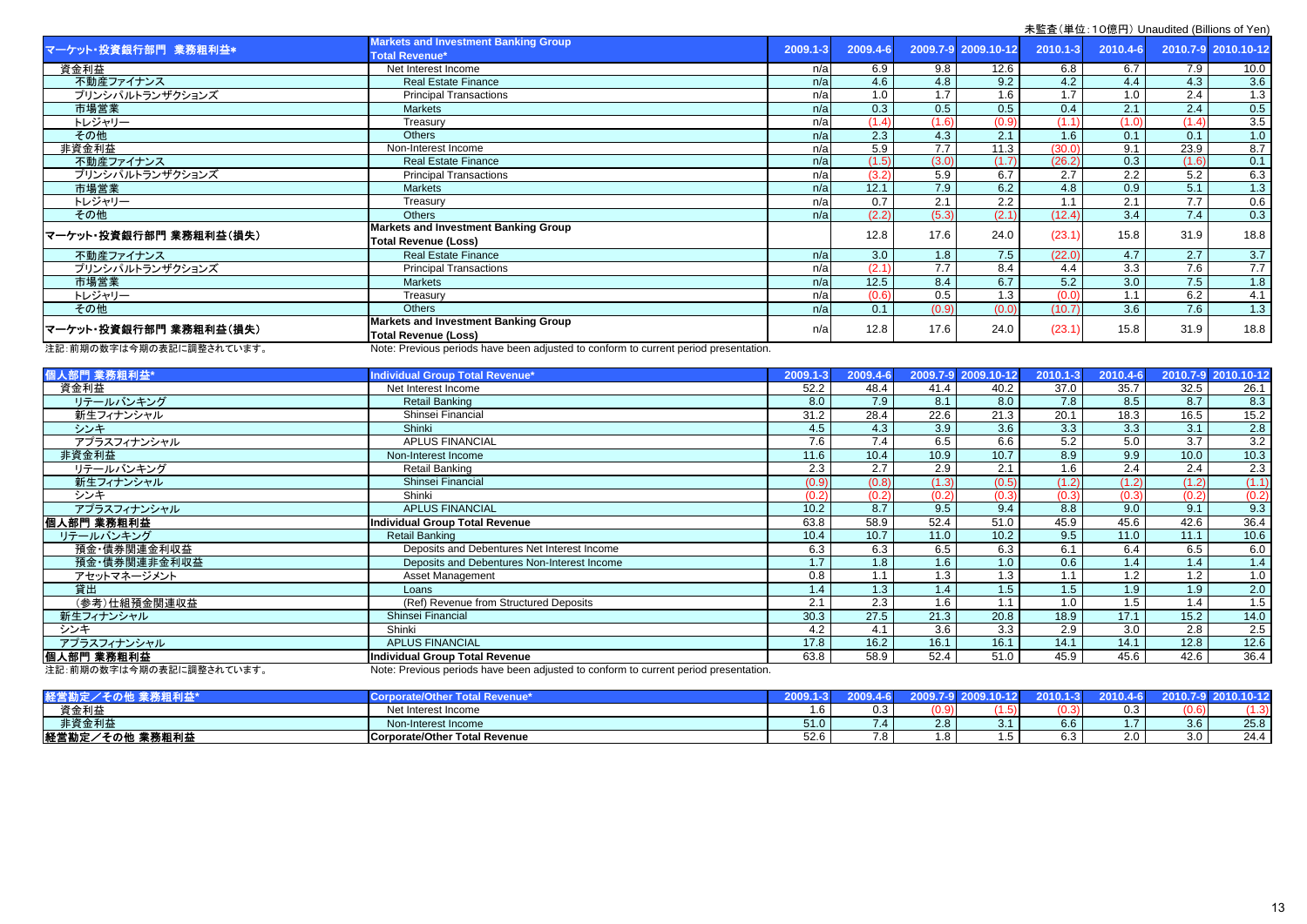|                          |                                                                                      |          |          |       |                     |              |          | <b>木血直 / 半位. TO 版I I/ Onduuted (Dillions of Ten</b> |                     |
|--------------------------|--------------------------------------------------------------------------------------|----------|----------|-------|---------------------|--------------|----------|-----------------------------------------------------|---------------------|
| 業務粗利益*                   | <b>Total Revenue*</b>                                                                | 2009.1-3 | 2009.4-6 |       | 2009.7-9 2009.10-12 | $2010.1 - 3$ | 2010.4-6 |                                                     | 2010.7-9 2010.10-12 |
| 資金利益                     | Net Interest Income                                                                  | 65.5     | 57.4     | 51.9  | 52.9                | 45.5         | 44.6     | 41.5                                                | 36.6                |
| 非資金利益                    | Non-Interest Income                                                                  | 2.2      | 30.0     | 26.4  | 30.3                | (9.3)        | 25.8     | 43.5                                                | 49.8                |
| 業務粗利益                    | <b>Total Revenue</b>                                                                 | 67.8     | 87.5     | 78.3  | 83.3                | 36.2         | 70.4     | 85.1                                                | 86.4                |
| 法人部門                     | <b>Institutional Group</b>                                                           | n/a      | 7.8      | 6.5   | 6.7                 | 7.1          | 6.9      | 7.5                                                 | 6.7                 |
| 法人営業                     | <b>Institutional Banking</b>                                                         | n/a      | 3.3      | 3.0   | 3.0                 | 3.1          | 3.1      | 3.8                                                 | 2.9                 |
| 昭和リース                    | Showa Leasing                                                                        | n/a      | 4.5      | 3.4   | 3.7                 | 4.0          | 3.7      | 3.7                                                 | 3.7                 |
| マーケット・投資銀行部門             | Markets and Investment Banking Group                                                 | n/a      | 12.8     | 17.6  | 24.0                | (23.1)       | 15.8     | 31.9                                                | 18.8                |
| 不動産ファイナンス                | <b>Real Estate Finance</b>                                                           | n/a      | 3.0      | 1.8   | 7.5                 | (22.0)       | 4.7      | 2.7                                                 | $\overline{3.7}$    |
| プリンシパルトランザクションズ          | <b>Principal Transactions</b>                                                        | n/a      |          | 7.7   | 8.4                 | 4.4          | 3.3      | 7.6                                                 | 7.7                 |
| 市場営業                     | <b>Markets</b>                                                                       | n/a      | 12.5     | 8.4   | 6.7                 | 5.2          | 3.0      | 7.5                                                 | 1.8                 |
| トレジャリー                   | Treasury                                                                             | n/a      |          | 0.5   | 1.3                 | (0.0)        | 1.1      | 6.2                                                 | 4.1                 |
| その他                      | <b>Others</b>                                                                        | n/a      | 0.1      | (0.9) | (0.0)               | (10.7)       | 3.6      | 7.6                                                 | 1.3                 |
| 個人部門                     | Individual Group                                                                     | 63.8     | 58.9     | 52.4  | 51.0                | 45.9         | 45.6     | 42.6                                                | 36.4                |
| リテールバンキング                | Retail Banking                                                                       | 10.4     | 10.7     | 11.0  | 10.2                | 9.5          | 11.0     | 11.1                                                | 10.6                |
| 新生フィナンシャル                | Shinsei Financial                                                                    | 30.3     | 27.5     | 21.3  | 20.8                | 18.9         | 17.1     | 15.2                                                | 14.0                |
| シンキ                      | Shinki                                                                               | 4.2      | 4.1      | 3.6   | 3.3                 | 2.9          | 3.0      | 2.8                                                 | 2.5                 |
| アプラスフィナンシャル              | <b>APLUS FINANCIAL</b>                                                               | 17.8     | 16.2     | 16.1  | 16.1                | 14.1         | 14.1     | 12.8                                                | 12.6                |
| 経営勘定/その他                 | Corporate/Other Total Revenue                                                        | 52.6     | 7.8      | 1.8   | 1.5                 | 6.3          | 2.0      | 3.0                                                 | 24.4                |
| 業務粗利益                    | <b>Total Revenue</b>                                                                 | 67.8     | 87.5     | 78.3  | 83.3                | 36.2         | 70.4     | 85.1                                                | 86.4                |
| 注記:前期の数字は今期の表記に調整されています。 | Note: Previous periods have been adjusted to conform to current period presentation. |          |          |       |                     |              |          |                                                     |                     |

| 経費*                                                                                                                                                                                                                                                                                                                                                                                                                           | <b>General and Administrative Expenses*</b>                                                                                                                                         | $2009.1 - 3$ | 2009.4-6 |      | 2009.7-9 2009.10-12 | $2010.1 - 3$ | 2010.4-6 |                  | 2010.7-9 2010.10-12 |
|-------------------------------------------------------------------------------------------------------------------------------------------------------------------------------------------------------------------------------------------------------------------------------------------------------------------------------------------------------------------------------------------------------------------------------|-------------------------------------------------------------------------------------------------------------------------------------------------------------------------------------|--------------|----------|------|---------------------|--------------|----------|------------------|---------------------|
| 法人部門                                                                                                                                                                                                                                                                                                                                                                                                                          | <b>Institutional Group</b>                                                                                                                                                          | n/al         | 3.9      | 4.0  | 4.0                 | 4.0          | 4.2      | 4.3              | 4.2                 |
| 法人営業                                                                                                                                                                                                                                                                                                                                                                                                                          | <b>Institutional Banking</b>                                                                                                                                                        | n/al         | 9. ا     | 1.9  | 1.9                 | 1.9          | 2.2      | 2.3              | 2.2                 |
| 昭和リース                                                                                                                                                                                                                                                                                                                                                                                                                         | Showa Leasing                                                                                                                                                                       | n/a          | ∣.9      | 2.0  | 2.0                 | 2.1          | 2.0      | 1.9              | 2.0                 |
| マーケット・投資銀行部門                                                                                                                                                                                                                                                                                                                                                                                                                  | Markets and Investment Banking Group                                                                                                                                                | n/a          | 7.6      | 6.9  | 6.8                 | 6.2          | 5.7      | 5.5              | 5.4                 |
| 不動産ファイナンス                                                                                                                                                                                                                                                                                                                                                                                                                     | <b>Real Estate Finance</b>                                                                                                                                                          | n/a          | 1.2      | 1.2  | 1.2                 | 1.1          | 1.0      | 0.9              | 0.8                 |
| プリンシパルトランザクションズ                                                                                                                                                                                                                                                                                                                                                                                                               | <b>Principal Transactions</b>                                                                                                                                                       | n/a          | 1.3      |      | 1.2                 | 1.3          | 1.0      | 1.1              | 1.1                 |
| 市場営業                                                                                                                                                                                                                                                                                                                                                                                                                          | Markets                                                                                                                                                                             | n/a          | 2.6      | 2.5  | 2.5                 | 2.5          | 1.8      | 1.6              | 1.7                 |
| トレジャリー                                                                                                                                                                                                                                                                                                                                                                                                                        | Treasury                                                                                                                                                                            | n/a          | 0.2      | 0.2  | 0.2                 | 0.2          | 0.2      | 0.2              | 0.2                 |
| その他                                                                                                                                                                                                                                                                                                                                                                                                                           | Others                                                                                                                                                                              | n/al         | 2.1      | 1.7  | 1.5                 | 0.9          | 1.6      | 1.5              | 1.4                 |
| 個人部門                                                                                                                                                                                                                                                                                                                                                                                                                          | <b>Individual Group</b>                                                                                                                                                             | 37.7         | 33.3     | 30.6 | 29.9                | 30.3         | 27.2     | 26.0             | 25.8                |
| リテールバンキング                                                                                                                                                                                                                                                                                                                                                                                                                     | Retail Banking                                                                                                                                                                      | 9.2          | 8.9      | 8.8  | 8.8                 | 8.6          | 8.0      | 8.1              | 8.3                 |
| 新生フィナンシャル                                                                                                                                                                                                                                                                                                                                                                                                                     | Shinsei Financial                                                                                                                                                                   | 14.4         | 12.0     | 10.2 | 9.8                 | 10.4         | 8.7      | 8.6              | 8.1                 |
| シンキ                                                                                                                                                                                                                                                                                                                                                                                                                           | Shinki                                                                                                                                                                              | 2.6          | 2.3      | 2.1  | 1.9                 | 1.6          | 1.4      | 1.2 <sub>1</sub> | 1.1                 |
| アプラスフィナンシャル                                                                                                                                                                                                                                                                                                                                                                                                                   | <b>APLUS FINANCIAL</b>                                                                                                                                                              | 10.9         | 9.9      | 9.2  | 9.2                 | 9.6          | 8.9      | 8.0              | 7.9                 |
| 経営勘定/その他                                                                                                                                                                                                                                                                                                                                                                                                                      | Corporate/Other                                                                                                                                                                     | 0.5          |          | 0.4  | 0.3                 | 0.0          | (0.7)    | 0.3              | 0.1                 |
| 経費<br>$\mathbf{A} \mathbf{A} = \mathbf{A} \mathbf{A} + \mathbf{A} \mathbf{B} + \mathbf{A} \mathbf{A} + \mathbf{A} \mathbf{A} + \mathbf{A} \mathbf{A} + \mathbf{A} \mathbf{A} + \mathbf{A} \mathbf{A} + \mathbf{A} \mathbf{A} + \mathbf{A} \mathbf{A} + \mathbf{A} \mathbf{A} + \mathbf{A} \mathbf{A} + \mathbf{A} \mathbf{A} + \mathbf{A} \mathbf{A} + \mathbf{A} \mathbf{A} + \mathbf{A} \mathbf{A} + \mathbf{A} \mathbf{A}$ | General and Administrative Expenses<br>$\mathbf{r}$ , and the state of the state of the state $\mathbf{r}$ , and the state of the state $\mathbf{r}$<br>$\sim$ $\sim$ $\sim$ $\sim$ | 51.5         | 44.5     | 42.0 | 41.0                | 40.7         | 36.4     | 36.3             | 35.6                |

注記:前期の数字は今期の表記に調整されています。 Note: Previous periods have been adjusted to conform to current period presentation.

| 実質業務純益(損失)*              | <b>Ordinary Business Profit (Loss)*</b>                                              | $2009.1 - 3$ | 2009.4-6 |       | 2009.7-9 2009.10-12 | $2010.1 - 3$ | 2010.4-6 |                  | 2010.7-9 2010.10-12 |
|--------------------------|--------------------------------------------------------------------------------------|--------------|----------|-------|---------------------|--------------|----------|------------------|---------------------|
| 法人部門                     | <b>Institutional Group</b>                                                           | n/a          | 3.9      | 2.4   | 2.7                 | 3.1          | 2.6      | 3.2 <sub>1</sub> | 2.5                 |
| 法人営業                     | <b>Institutional Banking</b>                                                         | n/a          | 1.3      | 1.0   | 1.0                 | 1.2          | 0.8      | 1.5              | 0.7                 |
| 昭和リース                    | Showa Leasing                                                                        | n/a          | 2.5      | 1.4   | 1.7                 | 1.8          | 1.7      | 1.7              | 1.7                 |
| マーケット・投資銀行部門             | Markets and Investment Banking Group                                                 | n/a          | 5.2      | 10.7  | 17.2                | (29.4)       | 10.1     | 26.4             | 13.3                |
| 不動産ファイナンス                | <b>Real Estate Finance</b>                                                           | n/a          | 1.8      | 0.6   | 6.3                 | (23.2)       | 3.7      | 1.8 <sub>1</sub> | $2.\overline{8}$    |
| プリンシパルトランザクションズ          | <b>Principal Transactions</b>                                                        | n/a          | (3.4)    | 6.5   | 7.2                 | 3.0          | 2.2      | 6.5              | 6.5                 |
| 市場営業                     | Markets                                                                              | n/al         | 9.9      | 5.9   | 4.1                 | 2.7          | 1.1      | 5.8              | 0.1                 |
| トレジャリー                   | Treasury                                                                             | n/a          | (0.9)    | 0.3   | 1.1                 | (0.2)        | 0.9      | 6.0              | 3.9                 |
| その他                      | Others                                                                               | n/al         | (2.0)    | (2.7) | (1.6)               | (11.7)       | 2.0      | 6.0              | (0.1)               |
| 個人部門                     | <b>Individual Group</b>                                                              | 26.1         | 25.6     | 21.7  | 21.0                | 15.5         | 18.4     | 16.5             | $10.5$              |
| リテールバンキング                | Retail Banking                                                                       | 1.2          | 1.7      | 2.2   | 1.4                 | 0.8          | 2.9      | 3.0              | 2.2                 |
| 新生フィナンシャル                | Shinsei Financial                                                                    | 15.8         | 15.4     | 11.0  | 10.9                | 8.4          | 8.3      | 6.6              | 5.8                 |
| シンキ                      | Shinki                                                                               | 1.6          | 1.7      | 1.4   | 1.4                 | 1.3          | 1.6      | 1.6              | 1.4                 |
| アプラスフィナンシャル              | <b>APLUS FINANCIAL</b>                                                               | 6.8          | 6.3      | 6.8   | 6.8                 | 4.5          | 5.2      | 4.8              | 4.6                 |
| 経営勘定/その他                 | Corporate/Other                                                                      | 52.1         | 8.1      | 1.3   | 1.2                 | 6.3          | 2.8      | 2.6              | 24.3                |
| 実質業務純益(損失)               | <b>Ordinary Business Profit (Loss)</b>                                               | 16.2         | 43.0     | 36.3  | 42.3                | (4.4)        | 34.0     | 48.8             | 50.8                |
| 注記:前期の数字は今期の表記に調整されています。 | Note: Previous periods have been adjusted to conform to current period presentation. |              |          |       |                     |              |          |                  |                     |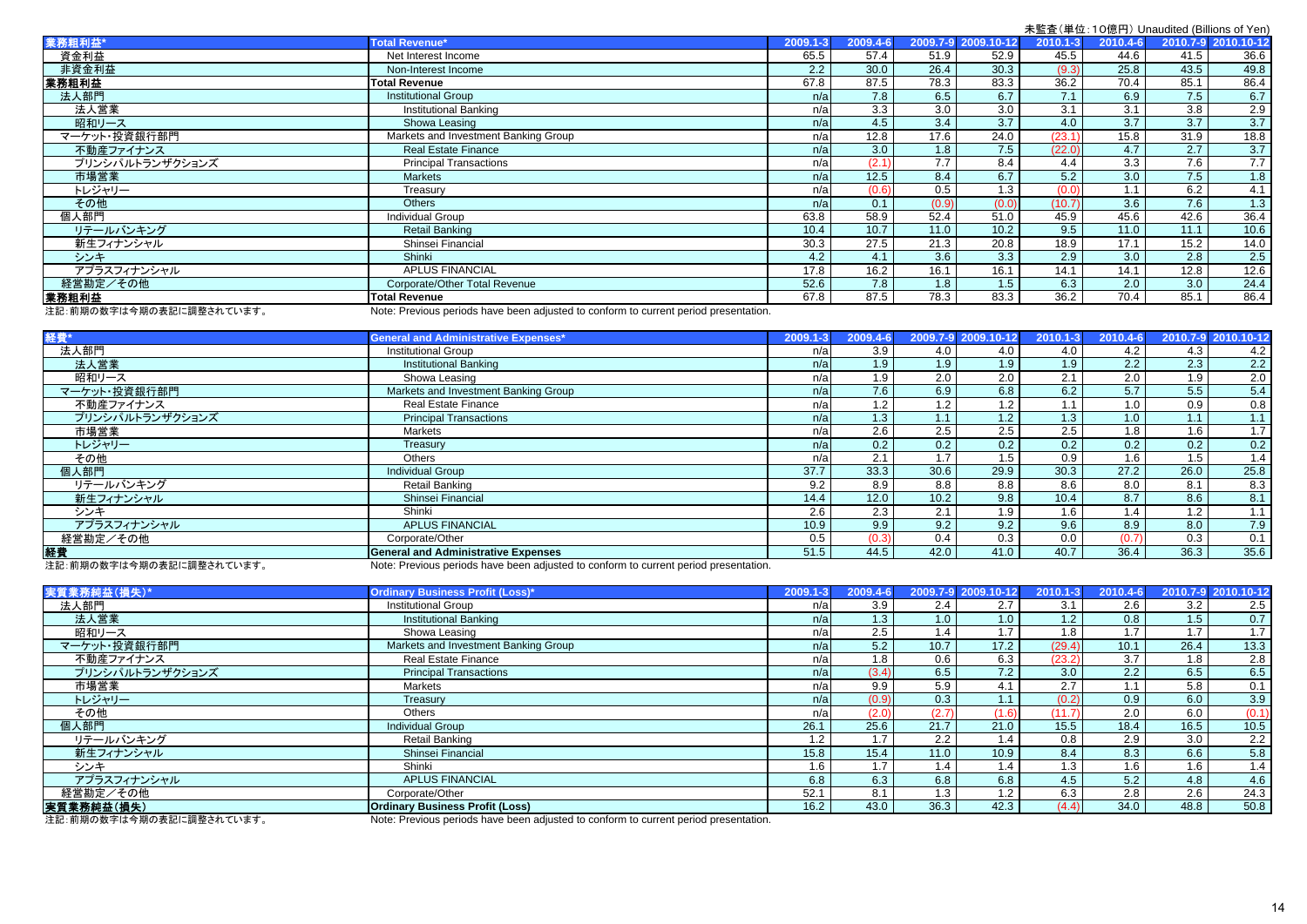|                         | $\lambda$ and $\lambda$ is the set of $\omega$ is the conduction of $\lambda$ in $\alpha$ is the set of $\lambda$ |               |          |       |                     |              |              |                     |       |  |  |  |
|-------------------------|-------------------------------------------------------------------------------------------------------------------|---------------|----------|-------|---------------------|--------------|--------------|---------------------|-------|--|--|--|
| 与信関連費用*                 | <b>Net Credit Costs*</b>                                                                                          | $2009.1 - 3$  | 2009.4-6 |       | 2009.7-9 2009.10-12 | $2010.1 - 3$ | $2010.4 - 6$ | 2010.7-9 2010.10-12 |       |  |  |  |
| 法人部門                    | <b>Institutional Group</b>                                                                                        | n/a           | 3.6      |       | (2.4)               | 1.0          | (1.6)        | 1.4                 | (2.8) |  |  |  |
| 法人営業                    | <b>Institutional Banking</b>                                                                                      | n/a           | 1.5      | 0.1   | (2.7)               | (1.0)        | (2.1)        | 0.4                 | (1.1) |  |  |  |
| 昭和リース                   | Showa Leasing                                                                                                     | n/a           | 2.0      | 0.6   | 0.2                 | 2.1          | 0.5          | 1.0                 | (1.6) |  |  |  |
| マーケット・投資銀行部門            | Markets and Investment Banking Group                                                                              | n/a           | 5.4      | 2.7   | 13.4                | 41.3         | 3.7          | 26.8                | (0.7) |  |  |  |
| 不動産ファイナンス               | <b>Real Estate Finance</b>                                                                                        | n/a           | 3.3      |       | 4.2                 | 28.1         | 4.9          | 9.1                 | 0.7   |  |  |  |
| プリンシパルトランザクションズ         | <b>Principal Transactions</b>                                                                                     | n/a           | 0.2      | 0.5   | 4.2                 | 2.3          | 0.7          | 16.9                | (1.0) |  |  |  |
| 市場営業                    | Markets                                                                                                           | n/a           |          |       | 0.0                 | 0.2          | (0.3)        | (0.3)               | (0.1) |  |  |  |
| トレジャリー                  | Treasury                                                                                                          | n/a           | 0.0      | 0.0   | 0.0                 | 0.0          | 0.0          | 0.0                 | 0.0   |  |  |  |
| その他                     | Others                                                                                                            | n/a           | 2.0      | 2.8   | 4.9                 | 10.6         | (1.5)        | 1.0                 | (0.2) |  |  |  |
| 個人部門                    | <b>Individual Group</b>                                                                                           | 14.9          | 17.0     | 9.1   | 12.0                | 8.1          | 11.5         | 10.2                | 0.4   |  |  |  |
| リテールバンキング               | Retail Banking                                                                                                    | $0.0^{\circ}$ |          | (0.C  | (0.C                | 0.0          | 0.7          | 0.4                 | 0.0   |  |  |  |
| 新生フィナンシャル               | Shinsei Financial                                                                                                 | 4.3           | 8.9      | 8.4   | 6.4                 | 1.3          | 5.7          | 4.6                 | (2.3) |  |  |  |
| シンキ                     | Shinki                                                                                                            | 1.4           | 1.6      | (5.1) | 1.3                 | 1.2          | 0.8          | 1.0                 | 0.6   |  |  |  |
| アプラスフィナンシャル             | <b>APLUS FINANCIAL</b>                                                                                            | 6.0           | 6.2      | 5.5   | 4.4                 | 4.8          | 3.9          | 3.9                 | 1.8   |  |  |  |
| 経営勘定/その他                | Corporate/Other                                                                                                   | 0.4           | (0.0)    | 0.4   | 0.0                 | (0.5)        | 0.1          | (0.0)               | 0.1   |  |  |  |
| 与信関連費用                  | <b>Net Credit Costs</b>                                                                                           | 49.3          | 26.0     | 13.1  | 23.1                | 49.9         | 13.8         | 38.5                | (3.0) |  |  |  |
| 注記,前期の粉字は今期の実記に調整されています | Note: Provious periods have been adjusted to conferm to current period presentation                               |               |          |       |                     |              |              |                     |       |  |  |  |

注記: 前期の数字は今期の表記に調整されています。 Note: Previous periods have been adjusted to conform to current period presentation.

| 与信関連費用加算後実質業務純益(損失)* | Ordinary Business Profit (Loss) after Net Credit Costs*       | $2009.1 - 3$ | 2009.4-6 |       | 2009.7-9 2009.10-12 | $2010.1 - 3$ | 2010.4-6 |        | 2010.7-9 2010.10-12 |
|----------------------|---------------------------------------------------------------|--------------|----------|-------|---------------------|--------------|----------|--------|---------------------|
| 法人部門                 | <b>Institutional Group</b>                                    | n/a          | 0.2      | 1.6   | 5.2                 | 2.0          | 4.3      | 1.8    | 5.3                 |
| 法人営業                 | <b>Institutional Banking</b>                                  | n/a          |          | 0.9   | 3.7                 | 2.3          | 3.0      | 1.0    | 1.9                 |
| 昭和リース                | Showa Leasing                                                 | n/a          | 0.4      | 0.7   | 1.4                 | (0.2)        | 1.2      | 0.7    | 3.3                 |
| マーケット・投資銀行部門         | Markets and Investment Banking Group                          | n/a          | (0.1     | 7.9   | 3.7                 | (70.8)       | 6.3      | (0.4)  | 14.1                |
| 不動産ファイナンス            | <b>Real Estate Finance</b>                                    | n/a          |          | 1.9   | 2.0                 | (51.4)       | (1.1)    | (7.3)  | 2.1                 |
| プリンシパルトランザクションズ      | <b>Principal Transactions</b>                                 | n/a          | (3.6)    | 6.0   | 2.9                 | 0.7          | 1.5      | (10.4) | 7.5                 |
| 市場営業                 | Markets                                                       | n/a          | 10.1     | 5.1   | 4.1                 | 2.4          | 1.5      | 6.2    | 0.3                 |
| トレジャリー               | Treasury                                                      | n/a          | (0.9     | 0.3   |                     | (0.2)        | 0.9      | 6.0    | 3.9                 |
| その他                  | Others                                                        | n/a          | (4.1)    | (5.5) | (6.5)               | (22.3)       | 3.5      | 5.0    | 0.1                 |
| 個人部門                 | <b>Individual Group</b>                                       | 11.1         | 8.6      | 12.6  | 9.0                 | 7.4          | 6.8      | 6.2    | 10.1                |
| リテールバンキング            | Retail Banking                                                | 12           | 17       | 2.2   | 1.4                 | 0.8          | 2.1      | 2.5    | 2.2                 |
| 新生フィナンシャル            | Shinsei Financial                                             | 11.5         | 6.4      | 2.5   | 4.5                 | 7.0          | 2.5      | 2.0    | 8.2                 |
| シンキ                  | Shinki                                                        |              | 0.1      | 6.5   | 0.0                 | 0.1          | 0.7      | 0.6    | 0.8                 |
| アプラスフィナンシャル          | <b>APLUS FINANCIAL</b>                                        | 0.8          | 0.0      | 1.3   | 2.4                 | (0.3)        | 1.2      | 0.8    | 2.8                 |
| 経営勘定/その他             | Corporate/Other                                               | 51.6         | 8.2      | 0.9   |                     | 6.8          | 2.6      | 2.6    | 24.2                |
| 与信関連費用加算後実質業務純益(損失)  | <b>Ordinary Business Profit (Loss) after Net Credit Costs</b> | (33.0)       | 16.9     | 23.1  | 19.1                | (54.4)       | 20.1     | 10.2   | 53.8                |

<u>注記:前期の数字は今期の表記に調整されています。</u> Note: Previous periods have been adjusted to conform to current period presentation.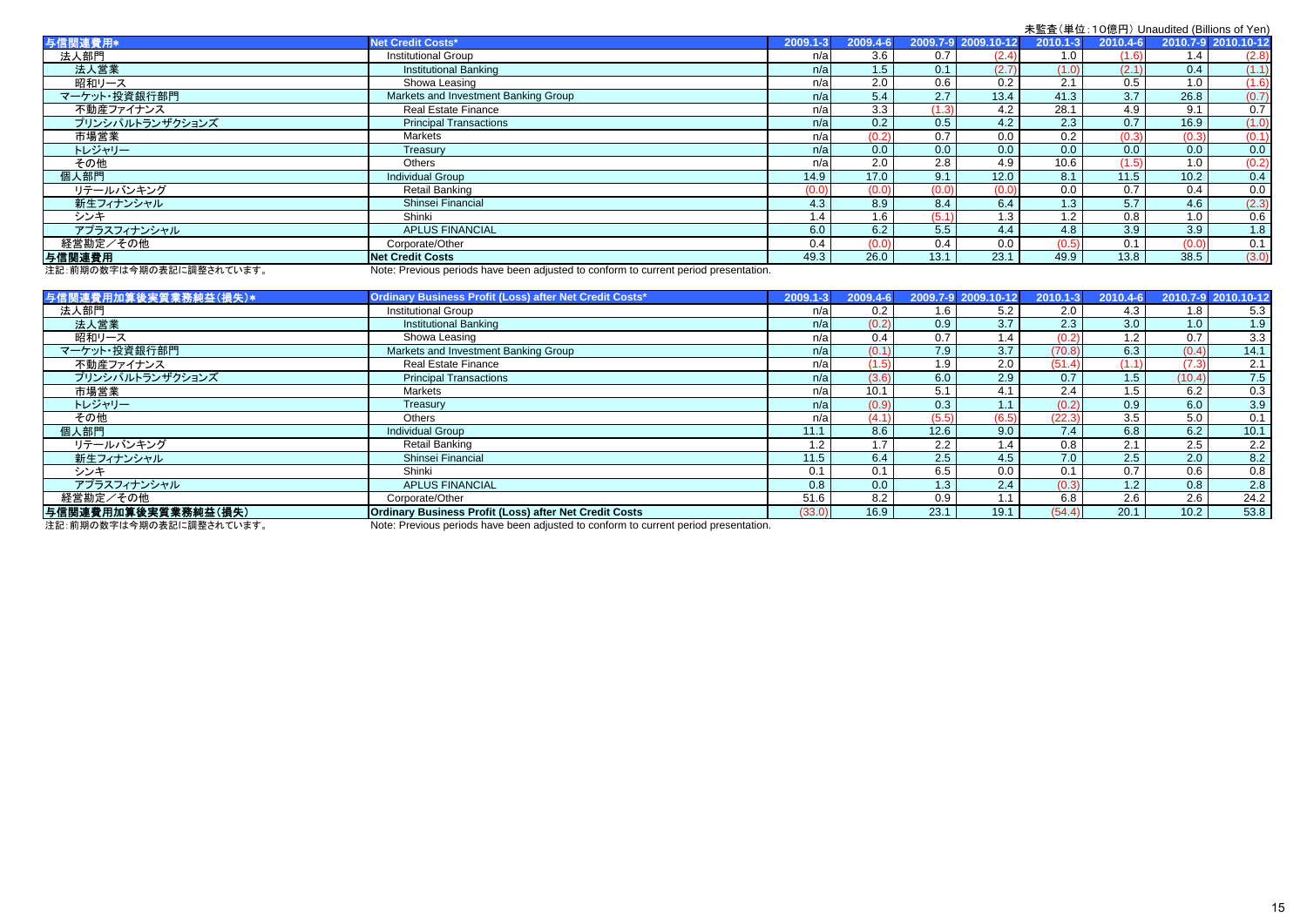| Section 2.3 部門別主要データ                                                                                                                                                                                                                                                                                                                                                                                                                                                  | <b>Section 2.3 Business Line Key Data</b>                     | 未監査(単位: 10億円) Unaudited (Billions of Yen) |         |         |         |         |         |         |         |  |  |
|-----------------------------------------------------------------------------------------------------------------------------------------------------------------------------------------------------------------------------------------------------------------------------------------------------------------------------------------------------------------------------------------------------------------------------------------------------------------------|---------------------------------------------------------------|-------------------------------------------|---------|---------|---------|---------|---------|---------|---------|--|--|
| 法人部門、マーケット・投資銀行部門*                                                                                                                                                                                                                                                                                                                                                                                                                                                    | Institutional Group, Markets and Investment Banking Group*    | 2009.3                                    | 2009.6  | 2009.9  | 2009.12 | 2010.3  | 2010.6  | 2010.9  | 2010.12 |  |  |
| 企業向け一般貸出(ベーシックバンキング貸出)                                                                                                                                                                                                                                                                                                                                                                                                                                                | Corporate Loans (Basic Banking)                               | 2.409.8                                   | 2.004.9 | 2.280.8 | 1.988.8 | 2.141.1 | 1.901.6 | .870.2  | 1.849.7 |  |  |
| 不動産ファイナンス                                                                                                                                                                                                                                                                                                                                                                                                                                                             | <b>Real Estate Finance</b>                                    | ,154.0                                    | ,129.7  | 1,063.2 | 1,076.1 | 1.048.9 | 937.6   | 890.9   | 796.6   |  |  |
| 不動産ノンリコースファイナンス(ローン形態)                                                                                                                                                                                                                                                                                                                                                                                                                                                | Real Estate Non-Recourse Loans                                | 644.8                                     | 631.8   | 610.4   | 653.5   | 651.4   | 552.8   | 512.5   | 432.5   |  |  |
| 不動産ノンリコースファイナンス(私募債形態)                                                                                                                                                                                                                                                                                                                                                                                                                                                | Real Estate Non-Recourse Bonds                                | 328.2                                     | 324.5   | 318.0   | 308.9   | 298.6   | 290.5   | 281.1   | 282.0   |  |  |
| その他不動産ファイナンスローン                                                                                                                                                                                                                                                                                                                                                                                                                                                       | Other Real Estate Finance Loans                               | 180.9                                     | 173.3   | 134.7   | 113.6   | 98.9    | 94.2    | 97.2    | 82.0    |  |  |
| その他プロダクトローン                                                                                                                                                                                                                                                                                                                                                                                                                                                           | <b>Other Product Loans</b>                                    | 697.7                                     | 666.6   | 634.8   | 614.7   | 520.3   | 514.1   | 468.9   | 428.4   |  |  |
| CLO(貸出債権証券化)                                                                                                                                                                                                                                                                                                                                                                                                                                                          | CLO (Off Balance)                                             |                                           |         |         |         |         |         |         |         |  |  |
| コマーシャルファイナンス子会社顧客向け貸出                                                                                                                                                                                                                                                                                                                                                                                                                                                 | Loans to Commercial Finance Subsidiaries' Customers           | 35.7                                      | 35.3    | 33.7    | 34.8    | 38.9    | 36.2    | 36.2    | 34.3    |  |  |
| 貸出及び私募債形態ノンリコースファイナンス                                                                                                                                                                                                                                                                                                                                                                                                                                                 | <b>Total Loans and Non-Recourse Bonds</b>                     | 4.297.3                                   | 3,836.7 | 4,012.0 | 3.714.6 | 3,749.3 | 3,389.6 | 3,266.4 | 3,109.2 |  |  |
| リース債権及びリース投資資産                                                                                                                                                                                                                                                                                                                                                                                                                                                        | Lease Receivables and Leased Investment Assets                | 232.5                                     | 228.1   | 224.0   | 217.2   | 213.7   | 208.9   | 204.7   | 203.5   |  |  |
| 割賦売掛金(コマーシャルファイナンス)                                                                                                                                                                                                                                                                                                                                                                                                                                                   | Installment Receivables (Commercial Finance)                  | 145.3                                     | 132.2   | 127.8   | 119.7   | 116.6   | 108.1   | 111.7   | 108.1   |  |  |
| 法人預金(含む讓渡性預金)                                                                                                                                                                                                                                                                                                                                                                                                                                                         | Institutional Deposits and Negotiable Certificates of Deposit | ,249.0                                    | 0.337.8 | .489.4  | 1.197.7 | 1.170.3 | 1,033.8 | 1,083.5 | 901.7   |  |  |
| 法人債券                                                                                                                                                                                                                                                                                                                                                                                                                                                                  | <b>Institutional Debentures</b>                               | 355.7                                     | 306.6   | 218.3   | 195.5   | 183.5   | 162.5   | 135.7   | 97.8    |  |  |
| 預金·債券<br>$\mathbf{A} \cdot \mathbf{A} = \mathbf{A} \cdot \mathbf{A} + \mathbf{A} \cdot \mathbf{A} + \mathbf{A} \cdot \mathbf{A} + \mathbf{A} \cdot \mathbf{A} + \mathbf{A} \cdot \mathbf{A} + \mathbf{A} \cdot \mathbf{A} + \mathbf{A} \cdot \mathbf{A} + \mathbf{A} \cdot \mathbf{A} + \mathbf{A} \cdot \mathbf{A} + \mathbf{A} \cdot \mathbf{A} + \mathbf{A} \cdot \mathbf{A} + \mathbf{A} \cdot \mathbf{A} + \mathbf{A} \cdot \mathbf{A} + \mathbf{A} \cdot \math$ | <b>Total Deposits and Debentures</b>                          | .604.8                                    | .644.5  | .707.7  | 1.393.2 | 1,353.9 | .196.3  | 1.219.2 | 999.6   |  |  |

注記:1. 前期の数字は今期の表記に調整されています。

2. 2009.6より、従来「ノンリコースファイナンス」としていた項目を「不動産ファイナンス」に変更し、その他不動産ファイナンスローンを含めて開示をしております。

3. 2009.6より、従来「スペシャルティファイナンスローン」、「その他プロダクトローン」と表示していたものを、ウェルスマネジメントローンと合算して「その他プロダクトローン」として開示をしております。

Note: 1. Previous periods have been adjusted to conform to current period presentation.

2. "Non-Recourse Real Estate Finance" has been renamed "Real Estate Finance" and includes figures of "Other Real Estate Finance Loans" from 2009.6.

3. "Specialty Finance Loans" and "Other Product Loans" are disclosed under "Other Product Loans" and include wealth management loans from 2009.6.

| 個人部門*                      | <b>Individual Group*</b>                                        | 2009.3  | 2009.6  | 2009.9  | 2009.12 | 2010.3  | 2010.6  | 2010.9  | 2010.12 |
|----------------------------|-----------------------------------------------------------------|---------|---------|---------|---------|---------|---------|---------|---------|
| リテール顧客向け貸出                 | Retail Banking Loans Outstanding                                | 891.0   | 844.0   | 825.2   | 821.4   | 890.7   | 891.1   | 889.1   | 893.9   |
| 住宅ローン                      | <b>Housing Loan Balance</b>                                     | 882.6   | 835.7   | 816.7   | 813.4   | 882.3   | 883.3   | 881.3   | 886.9   |
| コンシューマーファイナンス子会社顧客向け貸出     | Loans to Consumer Finance Subsidiaries' Customers               | 1.016.7 | 985.3   | 950.7   | 907.4   | 822.2   | 782.2   | 730.0   | 690.3   |
| 新生フィナンシャル顧客向け              | <b>Shinsei Financial Customers</b>                              | 673.6   | 657.7   | 632.3   | 607.1   | 512.1   | 485.1   | 447.8   | 414.1   |
| シンキ顧客向け                    | <b>Shinki Customers</b>                                         | 89.3    | 84.6    | 87.3    | 82.7    | 79.5    | 74.9    | 69.6    | 63.1    |
| アプラスフィナンシャル顧客向け            | <b>APLUS FINANCIAL Customers</b>                                | 198.1   | 191.0   | 183.7   | 174.2   | 166.6   | 159.2   | 152.5   | 143.8   |
| 新生銀行との提携によるアプラスフィナンシャル顧客向け | Loans to APLUS FINANCIAL Customers affiliated with Shinsei Bank |         |         |         |         |         |         |         | 11.5    |
| その他顧客向け                    | <b>Other Customers</b>                                          | 55.5    | 51.8    | 47.3    | 43.2    | 63.9    | 62.8    | 59.9    | 57.5    |
| 貸出                         | <b>Total Loans</b>                                              | 1,907.8 | ,829.3  | 1,776.0 | 1,728.9 | 1,713.0 | ,673.3  | 1,619.1 | 1,584.2 |
| 割賦売掛金(コンシューマーファイナンス)       | <b>Installment Receivables (Consumer Finance)</b>               | 259.3   | 261.0   | 248.9   | 243.0   | 231.1   | 236.6   | 236.0   | 232.6   |
| 支払承諾見返                     | <b>Customers' Liabilities for Acceptances and Guarantees</b>    | 666.3   | 656.1   | 645.9   | 638.5   | 614.4   | 600.6   | 594.3   | 578.8   |
| 預り総資産                      | <b>Assets under Management (AUM)</b>                            | 6,058.9 | 6,696.2 | 6,597.5 | 6,549.8 | 6,339.8 | 6,091.3 | 5,829.7 | 5,797.0 |
| リテール預金                     | <b>Retail Deposits</b>                                          | 5,023.0 | 5,656.7 | 5,557.0 | 5,506.2 | 5,305.0 | 5,062.6 | 4,806.6 | 4,782.6 |
| 仕組預金                       | <b>Structured Deposits</b>                                      | 1,616.8 | 1,610.1 | 1,501.1 | 1,427.7 | 1,324.8 | 1,172.4 | 971.6   | 888.7   |
| リテール債券                     | <b>Retail Debentures</b>                                        | 319.8   | 314.8   | 309.2   | 307.6   | 300.1   | 295.3   | 289.5   | 286.5   |
| 投信/年金                      | Mutual Funds and Variable Annuities                             | 692.6   | 702.9   | 710.0   | 715.3   | 715.0   | 714.3   | 715.4   | 710.8   |
| 投資信託                       | <b>Mutual Funds</b>                                             | 436.0   | 443.4   | 448.1   | 451.0   | 449.8   | 447.7   | 444.7   | 438.8   |
| 変額年金                       | Variable Annuities                                              | 256.5   | 259.5   | 261.9   | 264.3   | 265.1   | 266.6   | 270.6   | 271.9   |
| 支払承諾                       | <b>Acceptances and Guarantees</b>                               | 666.3   | 656.1   | 645.9   | 638.5   | 614.4   | 600.6   | 594.3   | 578.8   |
| リテールロ座数(千口座)               | <b>Total Number of Retail Accounts (Thousands)</b>              | 2,401.9 | 2,475.3 | 2,488.2 | 2,503.8 | 2,524.3 | 2,533.6 | 2,543.1 | 2,554.3 |
| パワースマート住宅ローン顧客数(千人)        | Total Number of PowerSmart Housing Loan Customers (Thousands)   | 41.3    | 40.6    | 40.2    | 40.4    | 40.8    | 41.4    | 41.8    | 42.4    |
| 新生フィナンシャル顧客数(千人)           | Shinsei Financial's Number of Customers (Thousands)             | ,599.0  | ,446.0  | ,297.6  | .106.7  | 907.0   | 871.9   | 830.0   | 789.6   |
| 無担保パーソナルローン(千人)            | Unsecured Personal Loans (Thousands)                            | 996.9   | 966.4   | 936.5   | 902.1   | 877.2   | 846.7   | 810.0   | 774.0   |
| クレジットカード(有効会員数)            | Credit Card (valid customer)                                    | 553.9   | 427.9   | 316.9   | 165.3   |         |         |         |         |
| クレジットカード(残あり顧客数)           | Credit Card (on book customer)                                  | 206.8   | 185.6   | 154.0   | 127.0   | 91.5    | 77.8    | 70.0    | 64.0    |
| 信販事業(残あり顧客数)               | Installment Sales Finance (valid customer)                      | 35.5    | 39.3    | 32.2    | 27.6    | 22.3    | 18.0    | 13.0    | 9.0     |
| 住宅ローン(HPL)                 | Mortgage (Home Property Loans)                                  | 4.1     | 4.0     | 4.0     | 3.9     |         |         |         |         |
| 不動産担保ローン(HEL)              | Mortgage (Home Equity Loans)                                    | 8.5     | 8.1     | 7.9     | 7.6     | 7.3     | 7.0     | 7.0     | 6.6     |
| シンキ 顧客数(千人)                | Shinki's Number of Customers (Thousands)                        | 221.8   | 212.9   | 203.8   | 192.3   | 181.1   | 170.0   | 160.0   | 149.4   |
| アプラスフィナンシャル 有効カード会員数(千人)   | APLUS FINANCIAL's Total Available Cardholders (Thousands)       | 8,366.3 | 8,332.1 | 8,238.9 | 8,171.8 | 8,165.6 | 8,072.3 | 7,962.9 | 7,830.1 |

注記:1. 預り総資産残高には未償還債券残高を含んでおります。

2. 前期の数字は今期の表記に調整されています。

3. 2010.1-3期中に新生フィナンシャルにおける個人向け住宅ローンは当行リテールバンキングへ譲渡されております。

Note: 1. AUM includes unclaimed debentures

2. Previous periods have been adjusted to conform to current period presentation.

3. Housing loans at Shinsei Financial were transferred to Retail Banking during 2010.1-3.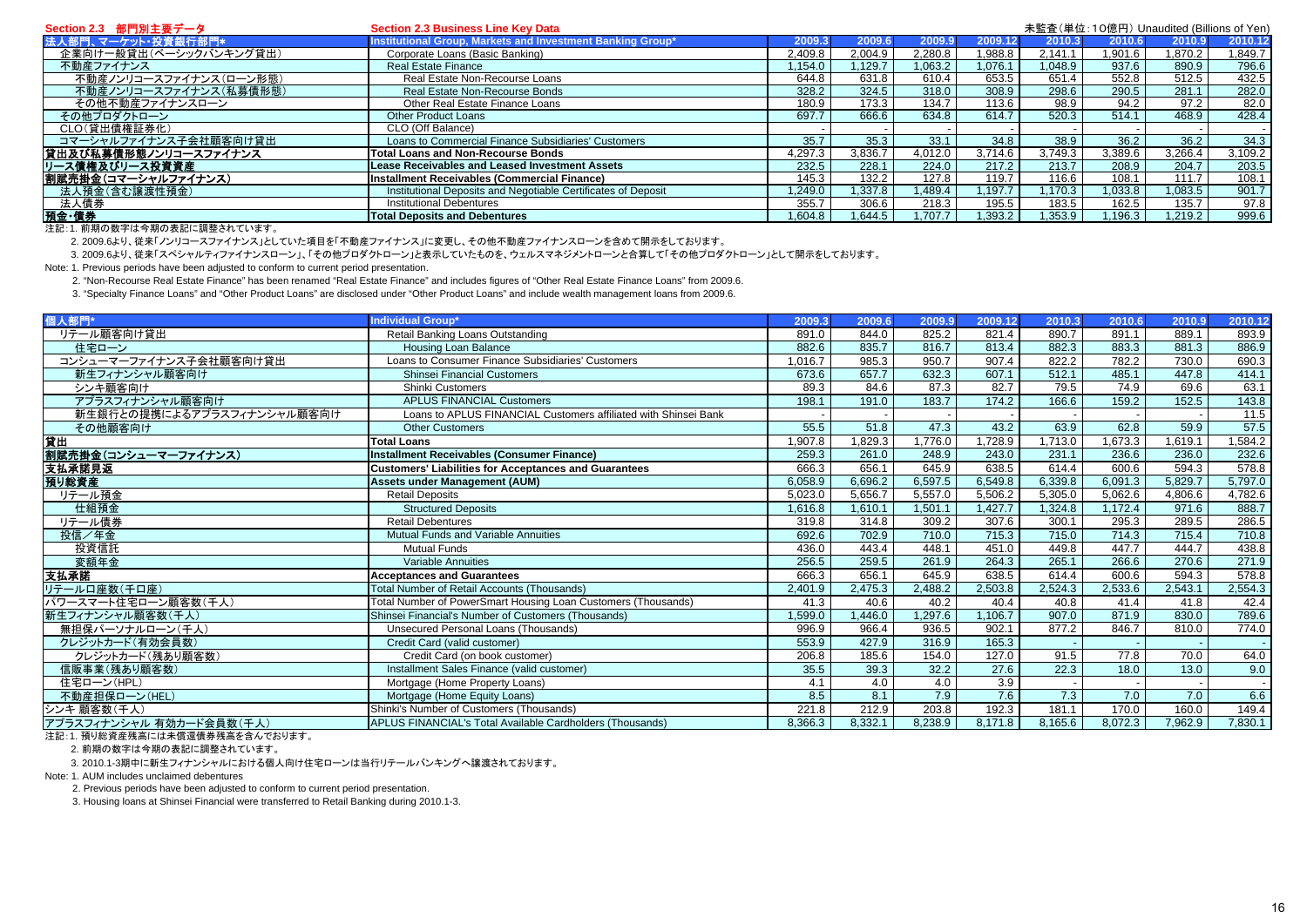|                            |                                                                    |         |         |         |         |         | 未監査(単位: 10億円) Unaudited (Billions of Yen) |         |         |
|----------------------------|--------------------------------------------------------------------|---------|---------|---------|---------|---------|-------------------------------------------|---------|---------|
| 貸出残高                       | <b>Total Loans and Bills Discounted</b>                            | 2009.3  | 2009.6  | 2009.9  | 2009.12 | 2010.3  | 2010.6                                    | 2010.9  | 2010.12 |
| 法人部門、マーケット・投資銀行部門          | Loans in Institutional Group, Markets and Investment Banking Group | 3,969.0 | 3.512.1 | 3,693.9 | 3,405.7 | 3,450.6 | 3,099.1                                   | 2,985.3 | 2,827.1 |
| 企業向け一般貸出(ベーシックバンキング貸出)     | Corporate Loans (Basic Banking)                                    | 2.409.8 | 2,004.9 | 2,280.8 | 1,988.8 | 2,141.1 | 1,901.6                                   | 1.870.2 | .849.7  |
| 不動産ノンリコースファイナンス(ローン形態)     | Real Estate Non-Recourse Loans                                     | 644.8   | 631.8   | 610.4   | 653.5   | 651.4   | 552.8                                     | 512.5   | 432.5   |
| その他不動産ファイナンスローン            | Other Real Estate Finance Loans                                    | 180.9   | 173.3   | 134.7   | 113.6   | 98.9    | 94.2                                      | 97.2    | 82.0    |
| その他プロダクトローン                | <b>Other Product Loans</b>                                         | 697.7   | 666.6   | 634.8   | 614.7   | 520.3   | 514.1                                     | 468.9   | 428.4   |
| CLO(貸出債権証券化)               | CLO (Off Balance)                                                  |         |         |         |         |         |                                           |         |         |
| コマーシャルファイナンス子会社顧客向け貸出      | Loans to Commercial Finance Subsidiaries' Customers                | 35.7    | 35.3    | 33.1    | 34.8    | 38.9    | 36.2                                      | 36.2    | 34.3    |
| 個人部門                       | Loans in Individual Group                                          | .907.8  | ,829.3  | ,776.0  | 1,728.9 | 1,713.0 | 1,673.3                                   | 1,619.1 | .584.2  |
| リテール顧客向け貸出                 | Retail Banking Loans Outstanding                                   | 891.0   | 844.0   | 825.2   | 821.4   | 890.7   | 891.1                                     | 889.1   | 893.9   |
| 住宅ローン                      | Housing Loan Balance                                               | 882.6   | 835.7   | 816.7   | 813.4   | 882.3   | 883.3                                     | 881.3   | 886.9   |
| コンシューマーファイナンス子会社顧客向け貸出     | Loans to Consumer Finance Subsidiaries' Customers                  | .016.7  | 985.3   | 950.7   | 907.4   | 822.2   | 782.2                                     | 730.0   | 690.3   |
| 新生フィナンシャル顧客向け              | <b>Shinsei Financial's Customers</b>                               | 673.6   | 657.7   | 632.3   | 607.1   | 512.1   | 485.                                      | 447.8   | 414.1   |
| シンキ顧客向け                    | <b>Shinki's Customers</b>                                          | 89.3    | 84.6    | 87.3    | 82.7    | 79.5    | 74.9                                      | 69.6    | 63.1    |
| アプラスフィナンシャル顧客向け            | <b>APLUS FINANCIAL's Customers</b>                                 | 198.1   | 191.0   | 183.7   | 174.2   | 166.6   | 159.2                                     | 152.5   | 143.8   |
| 新生銀行との提携によるアプラスフィナンシャル顧客向け | Loans to APLUS FINANCIAL Customers affiliated with Shinsei Bank    |         |         |         |         |         |                                           |         | 11.5    |
| その他顧客向け                    | <b>Other's Customers</b>                                           | 55.5    | 51.8    | 47.3    | 43.2    | 63.9    | 62.8                                      | 59.9    | 57.5    |
| 貸出残高                       | <b>Total Loans and Bills Discounted</b>                            | 5,876.9 | 5,341.5 | 5,469.9 | 5,134.6 | 5,163.7 | 4,772.5                                   | 4,604.4 | 4,411.3 |

注記:1. 前期の数字は今期の表記に調整されています。

2. 2009.6より、従来「ノンリコースファイナンス」としていた項目を「不動産ファイナンス」に変更し、その他不動産ファイナンスローンを含めて開示をしております。<br>3. 2009.6より、従来「スペシャルティファイナンスローン」、「その他プロダクトローン」と表示していたものを、ウェルスマネジメントローンと合算して「その他プロダクトローン」として開示をしております。

Note: 1. Previous periods have been adjusted to conform to current period presentation.

2. "Non-Recourse Real Estate Finance" has been renamed "Real Estate Finance" and includes figures of "Other Real Estate Finance Loans" from 2009.6.

3. "Specialty Finance Loans" and "Other Product Loans" are disclosed under "Other Product Loans" and include wealth management loans from 2009.6.

| 部門別、配賦リスク資本                                                                                                                                                                                                                                                                                                                   | <b>Risk Capital Allocation by Business</b>                                                                                                                                                                                          | 2009.3 |       | 2009.9 | 2009.12 | 2010.3 | 2010.6 | 2010.9 | 2010.12 |
|-------------------------------------------------------------------------------------------------------------------------------------------------------------------------------------------------------------------------------------------------------------------------------------------------------------------------------|-------------------------------------------------------------------------------------------------------------------------------------------------------------------------------------------------------------------------------------|--------|-------|--------|---------|--------|--------|--------|---------|
| 法人部門                                                                                                                                                                                                                                                                                                                          | <b>Institutional Group</b>                                                                                                                                                                                                          | 485    | n/a   |        |         | 491    | n/a    | 355    | n/a     |
| マーケット・投資銀行部門                                                                                                                                                                                                                                                                                                                  | Markets and Investment Banking Group                                                                                                                                                                                                |        |       |        |         |        |        |        |         |
| 個人部門                                                                                                                                                                                                                                                                                                                          | <b>Individual Group</b>                                                                                                                                                                                                             | 229    | n/al  | 190    | n/a     | 172    | n/a    | 178    | n/a     |
| 経営勘定/その他                                                                                                                                                                                                                                                                                                                      | Corporate/Other                                                                                                                                                                                                                     |        | n/a   |        | n/a     |        | n/a    |        | n/a     |
| 配賦可能資本                                                                                                                                                                                                                                                                                                                        | <b>Excess Capital</b>                                                                                                                                                                                                               |        | n/ai  |        |         |        |        |        | n/a     |
| Tier I 資本                                                                                                                                                                                                                                                                                                                     | <b>Tier I Capital</b>                                                                                                                                                                                                               | 580.0  | 581.3 | 591.5  | 619.4   | 490.7  | 506.4  | 500.5  | 464.0   |
| $\lambda$ $\lambda$ $=$ $\pi$ $\lambda$ $=$ $\lambda$ $=$ $\mu$ $=$ $\pi$ $\lambda$ $=$ $\pi$ $\lambda$ $=$ $\pi$ $\lambda$ $=$ $\pi$ $\lambda$ $=$ $\mu$ $\lambda$ $=$ $\mu$ $\lambda$ $=$ $\mu$ $\lambda$ $=$ $\mu$ $\lambda$ $=$ $\mu$ $\lambda$ $=$ $\mu$ $\lambda$ $=$ $\mu$ $\lambda$ $=$ $\mu$ $\lambda$ $=$ $\mu$ $\$ | <b>All the compact of the second contract of the second contract of the contract of the second contract of the second second contract of the second second second second second second second second second second second secon</b> |        |       |        |         |        |        |        |         |

注記:前期の数字は今期の表記に調整されています。 Note: Previous periods have been adjusted to conform to current period presentation.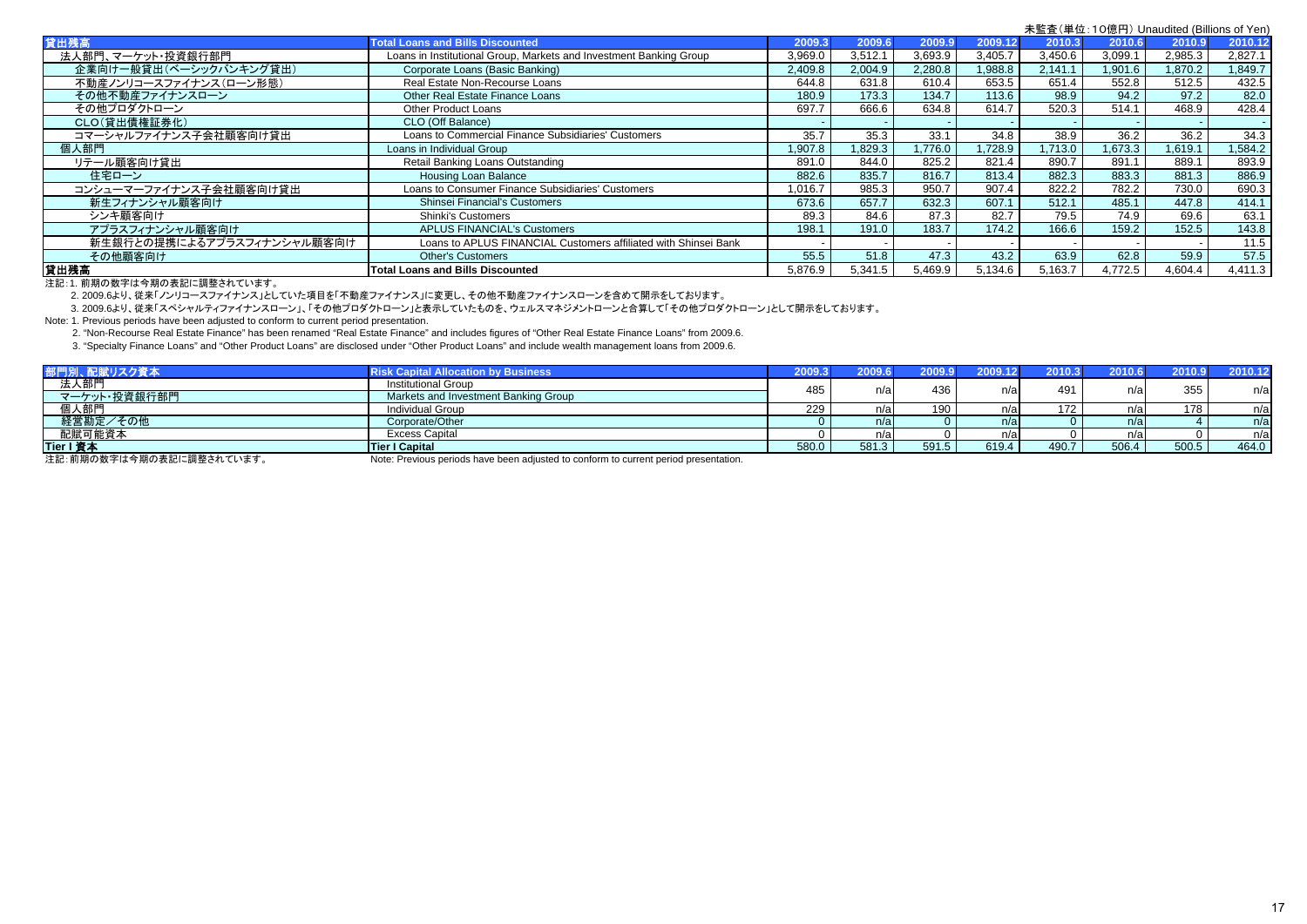| Section 3. 連結財務諸比率、自己資本、<br>1株当たり数値、格付け情報他 | Section 3. Shinsei Bank Consolidated Financial Ratios, Capital Adequacy and<br>Per Share Data, and Credit Ratings |              |              |       |                     |              |              |         | 未監査(単位: 10億円) Unaudited (Billions of Yen) |
|--------------------------------------------|-------------------------------------------------------------------------------------------------------------------|--------------|--------------|-------|---------------------|--------------|--------------|---------|-------------------------------------------|
| 財務比率                                       | <b>Financial Ratios</b>                                                                                           | $2009.1 - 3$ | $2009.4 - 6$ |       | 2009.7-9 2009.10-12 | $2010.1 - 3$ | $2010.4 - 6$ |         | 2010.7-9 2010.10-12                       |
| ROA(年換算後)                                  | Return on Assets (Annualized)                                                                                     | $(3.8\%)$    | 0.2%         | 0.2%  | 0.4%                | (5.6%)       | 0.5%         | $0.1\%$ | 1.7%                                      |
| ROE(潜在株式調整後)(年換算後)                         | Return on Equity (Fully Diluted) (Annualized)                                                                     | $(72.1\%)$   | 3.6%         | 3.9%  | 7.5%                | $(127.1\%)$  | 12.1%        | 2.7%    | 38.6%                                     |
| ROA(キャッシュベース四半期純利益) (年換算後)                 | Cash Basis Return on Assets (Annualized)                                                                          | $(2.6\%)$    | 0.3%         | 0.4%  | 0.6%                | (3.1%        | 0.6%         | 0.2%    | 1.8%                                      |
| ROE(潜在株式調整後)<br>(キャッシュベース四半期純利益) (年換算後)    | Cash Basis Return on Equity (Fully Diluted) (Annualized)                                                          | $(48.0\%)$   | 6.8%         | 7.0%  | 10.3%               | (67.5%)      | 14.6%        | 5.3%    | 40.6%                                     |
| 経費率                                        | Expense-to-Revenue Ratio                                                                                          | 76.0%        | 50.9%        | 53.7% | 49.2%               | 112.5%       | 51.8%        | 42.7%   | 41.2%                                     |

| リスク分類別リスク資本の配賦         | <b>Risk Capital Allocation by Risk Categories</b> | 2009.3 | 2009. | 2009.9 | 2009.12 | 2010.3 | 2010.6 | 2010.9 | 2010.12 |
|------------------------|---------------------------------------------------|--------|-------|--------|---------|--------|--------|--------|---------|
| 信用リスク                  | <b>Credit Risk</b>                                | 388    | n/a   | 361    | n/al    | 394    | n/a    | 460    | n/a     |
| ストラクチャードクレジット/その他投資リスク | Structured Credit and Other Investment Risk       | 231    | n/al  | 197    | n/a     | 195    | n/a    | n/a    | n/a     |
| 市場リスク                  | <b>Market Risk</b>                                |        | n/a   |        | n/a     |        | n/a    | ∠⊥     | n/a     |
| 金利リスク                  | <b>Interest Rate Risk</b>                         |        | n/a   |        | n/a     | 28     | n/a    | 18     | n/a     |
| 流動性リスク                 | Liquidity Risk                                    | 24     | n/a   |        | n/a     | n/a    | n/a    | n/a    | n/a     |
| オペレーショナル・リスク           | <b>Operational Risk</b>                           | 50     | n/a   | 39     | n/a     | 38     | n/a    | 36     | n/a     |
| 配賦可能資本                 | <b>Excess Capital</b>                             |        | n/a   |        | n/a     |        | n/a    |        | n/a     |
| Tier I 資本              | <b>Tier I Capital</b>                             | 580.0  | 581.3 | 591.5  | 619.4   | 490.7  | 506.4  | 500.5  | 464.0   |

注記: 1. 流動性リスクは2009.11よりリスク資本計測対象外としております。

2. ストラクチャードクレジット/その他投資リスクは2010.9より信用リスクに含まれております。

Note: 1. Liquidity Risk has been excluded from calculation of Risk Capital from 2009.11.

2. Structured Credit and Other Investment Risk have been included in Credit Risk from 2010.9.

| <b>Capital Adequacy Data</b>                       | 2009.3  | 2009.6  | 2009.9  | 2009.12 | 2010.3  | 2010.6  | 2010.9  | 2010.12 |
|----------------------------------------------------|---------|---------|---------|---------|---------|---------|---------|---------|
| Basic Items (Tier I)                               | 580.0   | 581.3   | 591.5   | 619.4   | 490.7   | 506.4   | 500.5   | 464.0   |
| Amount Eligible for Inclusion in Capital (Tier II) | 327.3   | 310.5   | 289.6   | 291.3   | 268.7   | 254.8   | 251.2   | 239.7   |
| <b>Deduction</b>                                   | (103.9) | '102.4  | (89.6   | (82.9)  | (114.0) | (108.1) | (109.6) | (104.1) |
| <b>Total Capital</b>                               | 803.4   | 789.4   | 791.5   | 827.8   | 645.4   | 653.0   | 642.7   | 599.7   |
| <b>Risk Assets</b>                                 | 9,621.0 | 8.491.2 | 8.449.2 | 7,911.5 | 7,722.1 | 7.276.3 | .180.8  | 6,770.2 |
| Capital Adequacy Ratio                             | 8.35%   | 9.29%   | 9.36%   | 10.46%  | 8.35%   | 8.97%   | 8.94%   | 8.85%   |
| <b>Tier I Capital Ratio</b>                        | 6.02%   | 6.84%   | 7.00%   | 7.83%   | 6.35%   | 6.95%   | 6.97%   | 6.85%   |
| <b>Risk Capital</b>                                | 714     |         | 627     | n/a     | 664     | n/a     | 536     | n/a     |
| Risk Capital as a Percentage of Tier I Capital     | 123.1%  | n/a     | 106.1%  | n/al    | 135.3%  | n/a     | 107.1%  | n/a     |
|                                                    |         |         |         |         |         |         |         |         |

| 1株当たり数値(円)         | Per Share Data (JPY)                  | 2009.3 | 2009.6 | 2009.9 | 2009.12 | 2010.3  | 2010.6 | 2010.9 | 2010.12 |
|--------------------|---------------------------------------|--------|--------|--------|---------|---------|--------|--------|---------|
| 1株当たり純資産           | Common Equity Per Share               | 284.95 | 300.62 | 312.05 | 316.20  | 232.72  | 236.82 | 232.54 | 253.49  |
| 潜在株式調整後1株当たり純資産    | <b>Fully Diluted Equity Per Share</b> | 284.95 | 300.62 | 312.05 | 316.20  | 232.72  | 236.82 | 232.54 | 253.49  |
| 1株当たり四半期純利益        | Basic Net Income (Loss) Per Share     | '56.4  | 2.63   | 2.99   | 5.69    | (82.69) | 7.06   | 1.53   | 24.03   |
| 潜在株式調整後1株当たり四半期純利益 | Diluted Net Income Per Share          | (56.4) | 2.63   | 2.99   | 5.69    | (82.69) | 7.06   | 1.53   | 24.03   |
| キャッシュベース:          | Cash Basis:                           |        |        |        |         |         |        |        |         |
| 1株当たり四半期純利益        | Basic Net Income (Loss) Per Share     | (37.5  | 4.96   | 5.34   | 7.90    | (45.59) | 8.55   | 3.02   | 25.39   |
| 潜在株式調整後1株当たり四半期純利益 | Diluted Net Income (Loss) Per Share   | 37.51  | 4.96   | 5.34   | 7.90    | (45.59) | 8.55   | 3.02   | 25.39   |

| 株式数               | <b>Share Data</b>                                                  | 2009.3                                                                                                          | 2009.6     |            | $\begin{array}{ c c c }\n 2009.9 & 2009.12 \\ \end{array}$ | 2010.3     |            | $2010.6$ 2010.9 2010.12 |            |
|-------------------|--------------------------------------------------------------------|-----------------------------------------------------------------------------------------------------------------|------------|------------|------------------------------------------------------------|------------|------------|-------------------------|------------|
| 潜在株式調整後期末発行済普通株式数 | Fully Diluted Number of Shares Outstanding at End of Period        | 1,963,919,853 1,963,919,453 1,963,919,453 1,963,919,247 1,963,919,247 1,963,919,247 1,963,919,247 1,963,919,247 |            |            |                                                            |            |            |                         |            |
| 期末発行済普通株式数        | Number of Common Shares                                            | 1,963,919,853 1,963,919,453 1,963,919,453 1,963,919,247 1,963,919,247 1,963,919,247 1,963,919,247 1,963,919,247 |            |            |                                                            |            |            |                         |            |
| ストックオプションによる潜在株式数 | Number of Fully Diluted Stock Options                              |                                                                                                                 |            |            |                                                            |            |            |                         |            |
| (参考)期末自己株式数       | (Ref) Treasury Shares at End of Period (not included in the above) | 96.427.038                                                                                                      | 96,427,438 | 96,427,438 | 96,427,644                                                 | 96,427,644 | 96,427,644 | 96,427,644              | 96,427,644 |
| 潜在株式調整後期中平均普通株式数  | Weighted Average Fully Diluted Number of Shares Outstanding        | 1,963,916,133 1,963,919,704 1,963,919,578 1,963,919,535 1,963,919,464 1,963,919,247 1,963,919,247 1,963,919,247 |            |            |                                                            |            |            |                         |            |
| 期中平均普通株式数         | Weighted Average Number of Common Shares Outstanding               | 1,963,916,133 1,963,919,704 1,963,919,578 1,963,919,535 1,963,919,464 1,963,919,247 1,963,919,247 1,963,919,247 |            |            |                                                            |            |            |                         |            |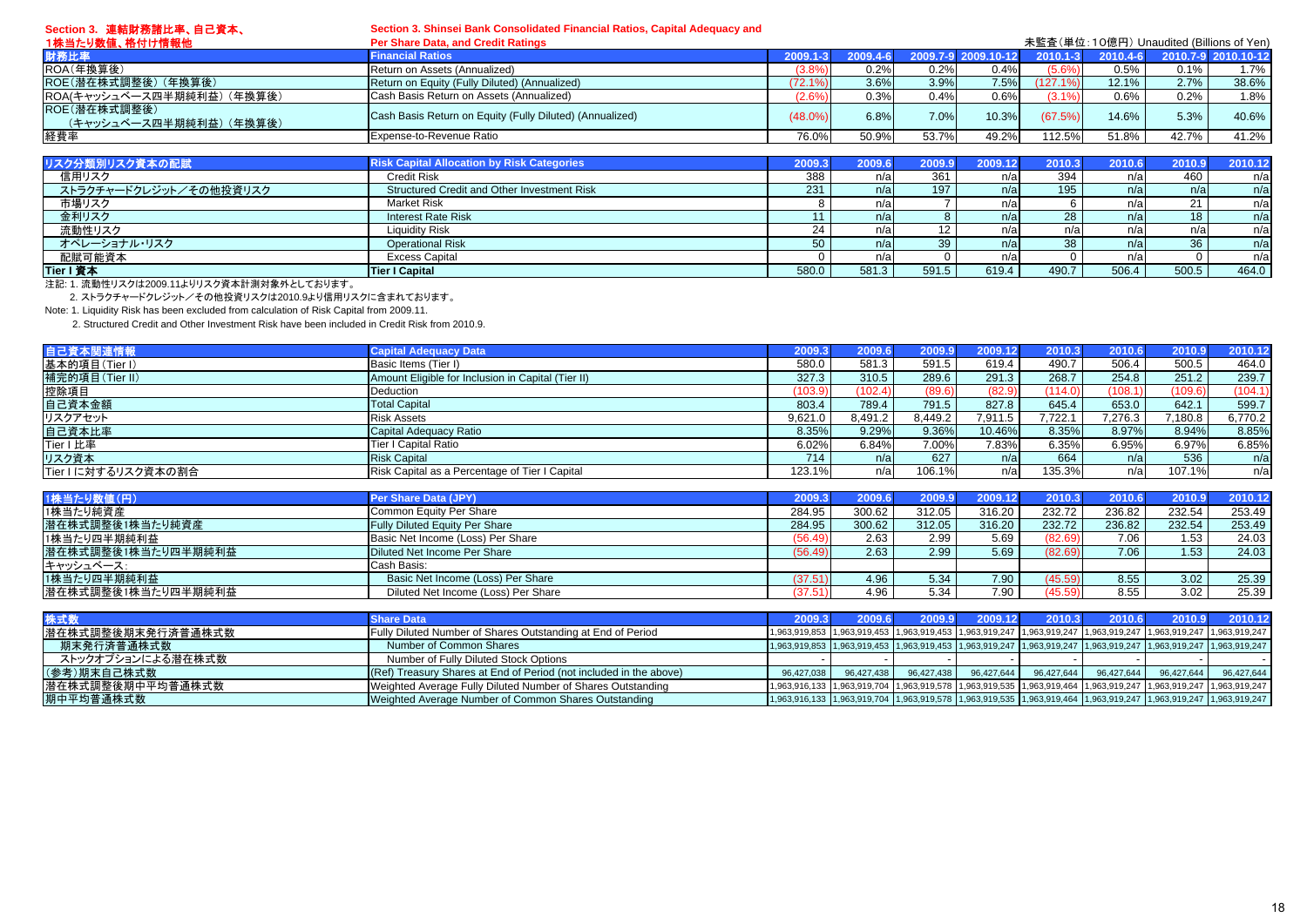| Moody's                                       |          |          |                                  |          |                         |                                                                |                                                        |                                                |
|-----------------------------------------------|----------|----------|----------------------------------|----------|-------------------------|----------------------------------------------------------------|--------------------------------------------------------|------------------------------------------------|
|                                               |          |          |                                  |          |                         |                                                                |                                                        |                                                |
| Short-Term                                    | $P-2$    | $P-2$    | $P-2$                            | $P-2$    | $P-2$                   | $P-2$                                                          | $P-2$                                                  | $P-3$                                          |
|                                               | A3       | A3       | A3                               | A3       | A <sub>3</sub>          | Baa1                                                           | Baa1                                                   | Baa3                                           |
| Long-Term                                     | (ネガティブ)  |          | (ネガティブ)                          | (ネガティブ)  | (ネガティブ)                 | (Under                                                         | (Under                                                 | (安定的)                                          |
|                                               |          |          |                                  |          |                         | Review)                                                        | Review)                                                | (Stable)                                       |
| <b>Standard and Poor's (S&amp;P)</b>          |          |          |                                  |          |                         |                                                                |                                                        |                                                |
| Short-Term                                    | $A-2$    | $A-2$    | $A-2$                            | $A-2$    | $A-2$                   | $A-2$                                                          | $A-2$                                                  | $A-2$                                          |
|                                               | BBB+     | BBB+     | $(BBB+)$                         | $(BBB+)$ | BBB+                    | BBB+                                                           | BBB+                                                   | BBB+                                           |
| Long-Term                                     | (安定的)    | (安定的)    |                                  |          | (安定的)                   | (安定的)                                                          |                                                        | (ネガティブ)                                        |
|                                               | (Stable) | (Stable) |                                  |          | (Stable)                | (Stable)                                                       |                                                        | (Negative)                                     |
| Japan Credit Rating Agency, Ltd. (JCR)        |          |          |                                  |          |                         |                                                                |                                                        |                                                |
| Short-Term                                    | $J-1$    | $J-2$    | $J-2$                            | $J-2$    | $J-2$                   | $J-2$                                                          | $J-2$                                                  | $J-2$                                          |
|                                               | А-       | BBB+     | BBB+                             | BBB+     | BBB+                    | BBB+                                                           | BBB+                                                   | BBB                                            |
| Long-Term                                     | (ネガティブ)  | (ネガティブ)  | (ネガティブ)                          | (ネガティブ)  | (ネガティブ)                 | (ネガティブ)                                                        | (ネガティブ)                                                | (安定的)                                          |
|                                               |          |          |                                  |          |                         |                                                                |                                                        | (Stable)                                       |
| Rating and Investment Information, Inc. (R&I) |          |          |                                  |          |                         |                                                                |                                                        |                                                |
| Short-Term                                    | $a-1$    | a-1      | $(a-1)$                          | $(a-1)$  | $(a-1)$                 | $a-2$                                                          | $a-2$                                                  | $a-2$                                          |
|                                               | А-       | А-       | $(A-)$                           | $(A-)$   | $(A-)$                  | BBB+                                                           | BBB+                                                   | BBB+                                           |
| Long-Term                                     | (ネガティブ)  | (ネガティブ)  | Rating                           | Rating   | Rating                  | (安定的)                                                          | (安定的)                                                  | (ネガティブ)                                        |
|                                               |          |          | Monitor                          | Monitor  | Monitor                 | (Stable)                                                       | (Stable)                                               | (Negative)                                     |
|                                               |          |          | (ネガティブ)<br>(Negative) (Negative) |          | CreditWatch CreditWatch | (Negative)   (Negative)   (Negative)   (Negative)   (Negative) | (Negative) (Negative) (Negative) (Negative) (Negative) | (ネガティブ)<br>(Negative)<br>(Negative) (Negative) |

| 格付け(シンキ)        | <b>Credit Ratings (Shinki)</b>                | 2009.3 | 2009.6                                                 | 2009.9 | 2009.12 | 2010.3 | 2010.6 | 2010.9 | 2010.12 |
|-----------------|-----------------------------------------------|--------|--------------------------------------------------------|--------|---------|--------|--------|--------|---------|
| 日本格付研究所(JCR)    | Japan Credit Rating Agency, Ltd. (JCR)        |        |                                                        |        |         |        |        |        |         |
| 短期              | Short-Term                                    | J-2    | $J-2$                                                  |        |         |        |        |        |         |
| 長期              | Long-Term                                     | BBB+   | <b>BBB</b><br>(ネガティブ) (ネガティブ)<br>(Negative) (Negative) |        |         |        |        |        |         |
| 格付投資情報センター(R&I) | Rating and Investment Information, Inc. (R&I) |        |                                                        |        |         |        |        |        |         |
| 短期              | Short-Term                                    | $a-2$  | a-2                                                    |        |         |        |        |        |         |
| 長期              | Long-Term                                     | BBB+   | BBB+<br>(ネガティブ)  (ネガティブ) <br>(Negative) (Negative)     |        |         |        |        |        |         |

注記: シンキは2009年7月21日に格付けを取り下げ。 Note: Shinki withdrew credit ratings on July 21, 2009.

| 格付け(アプラスフィナンシャル) | Credit Ratings (APLUS FINANCIAL)              | 2009.3                |        |         | 2009.   | 2010.3  | 2010.6   | 2010.9   | 2010.12    |
|------------------|-----------------------------------------------|-----------------------|--------|---------|---------|---------|----------|----------|------------|
| 格付投資情報センター(R&I)  | Rating and Investment Information, Inc. (R&I) |                       |        |         |         |         |          |          |            |
| 短期               | Short-Term                                    | a-1                   | a-1    | (a-1)   | $(a-1)$ | (a-1)   |          | a-2      | $a-2$      |
|                  |                                               | А-                    |        | $(A-)$  | $(A-)$  | (A-     | BBB+     | BBB+     | BBB+       |
| 長期               | Long-Term                                     | (ネガティブ)               | (ネガティブ | Rating  | Rating  | Rating  | (安定的)    | (安定的     | (ネガティブ)    |
|                  |                                               | (Negative) (Negative) |        | Monitor | Monitor | Monitor | (Stable) | (Stable) | (Negative) |

| 格付け(H        | <b>Credit Ratings (Showa Leasing)</b>  | 2009.3          | 2009.      | 2009.9     | 2009.12                                                        | 2010.3     | 2010.6     | 2010.9                | 2010.12    |
|--------------|----------------------------------------|-----------------|------------|------------|----------------------------------------------------------------|------------|------------|-----------------------|------------|
| 日本格付研究所(JCR) | Japan Credit Rating Agency, Ltd. (JCR) |                 |            |            |                                                                |            |            |                       |            |
| 短期           | Short-Term                             | J-2             | ے-ں        | -J-2       | J-2                                                            | J-2        | U-Z.       |                       |            |
|              |                                        | BBB+            | <b>BBB</b> | <b>BBB</b> | <b>BBB</b>                                                     | <b>BBB</b> | <b>BBB</b> | <b>BBB</b>            | <b>BBB</b> |
| 長期           | Long-Term                              | (ネガティブ)▎(ネガティブ) |            |            | (ネガティブ)│ (ネガティブ) │ (ネガティブ)                                     |            | (ネガティブ)    | (ネガティブ)               | (安定的)      |
|              |                                        |                 |            |            | (Negative)   (Negative)   (Negative)   (Negative)   (Negative) |            |            | (Negative) (Negative) | (Stable)   |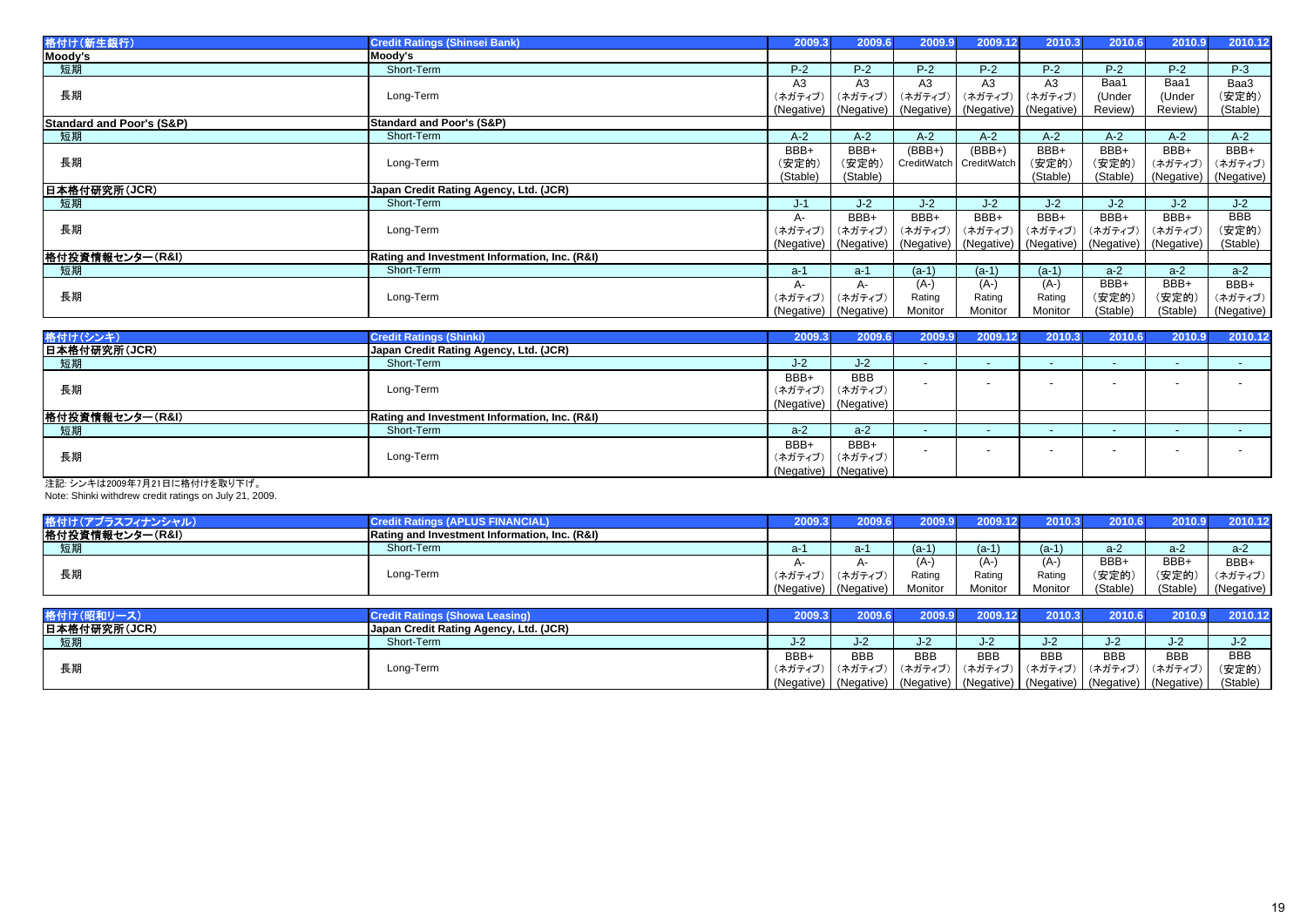|          |                                                          |     | -----<br>.                     |     |     |             | 2010.6 |     |          |
|----------|----------------------------------------------------------|-----|--------------------------------|-----|-----|-------------|--------|-----|----------|
| 連結子会社数   | <b>Consolidated Subsidiaries</b>                         | 126 | $\overline{\phantom{a}}$<br>ںے | ⊺∠ວ | 125 | 125         | 125    | 127 | 124      |
| 持分法適用会社数 | Affiliates Accounted for Using the Equity Method         | 30  |                                |     | --- | $\sim$<br>ᅩ | 22     | 21  |          |
| 連結対象会社数  | Total Number of Consolidated Subsidiaries and Affiliates | 156 |                                |     | 147 | 147         | 117    | 148 | 444<br>4 |

| その他主要データ            | <b>Other Key Data</b>                                     | 2009.3 | 2009.6 | 2009.9 | 2009.12 | 2010.3       | 2010.6 | 2010.9 | 2010.12 |
|---------------------|-----------------------------------------------------------|--------|--------|--------|---------|--------------|--------|--------|---------|
| ATM台数               | Number of ATMs                                            | 355    | 312    | 317    | 322     | 321          | 321    | 318    | 317     |
| 店舗数(本支店·出張所数)       | <b>Total Number of Outlets</b>                            | 33     | 32     | 37     | 39      | 40           | 42     | 41     | 42      |
| 本支店                 | <b>Head Office and Branches</b>                           | 31     | 30     | 31     | 31      | 31           | 31     | 30     | 30      |
| うち新生フィナンシャルセンター     | <b>Shinsei Financial Centers</b>                          | 31     | 30     | 31     | 31      | 31           | 30     | 29     | 29      |
| 出張所 *(コンサルティングスポット) | Annexes * (Consulting Spots)                              |        |        | 6      | 8       | $\mathbf{q}$ | 11     | 11     | 12      |
| 従業員数(連結)            | Number of Employees (Consolidated Basis)                  | 7,006  | 6.970  | 6,254  | 6.118   | 6,116        | 6,066  | 5,969  | 5,806   |
| 法人部門、マーケット・投資銀行部門   | Institutional Group, Markets and Investment Banking Group | 1.937  | 1,895  | 1.820  | 1,814   | 1,903        | 1,925  | 1,877  | 1,820   |
| 新生証券                | <b>Shinsei Securities</b>                                 | 116    | 98     | 77     | 77      | 77           | 75     | 72     | 70      |
| 新生信託銀行              | Shinsei Trust & Banking                                   | 72     | 74     | 70     | 68      | 68           | 68     | 68     | 67      |
| 昭和リース               | Showa Leasing                                             | 531    | 531    | 529    | 528     | 521          | 525    | 518    | 509     |
| その他                 | Others                                                    | 1.218  | 1,192  | 1,144  | 1.141   | 1.237        | 1.257  | 1,219  | 1,174   |
| 個人部門                | <b>Individual Group</b>                                   | 4,318  | 4,311  | 3,698  | 3,561   | 3,480        | 3,377  | 3,326  | 3,270   |
| リテールバンキング           | Retail Banking                                            | 633    | 660    | 636    | 628     | 620          | 636    | 621    | 621     |
| 新生フィナンシャル           | Shinsei Financial                                         | 1,889  | 1,894  | 1,338  | 1,223   | 1,218        | 1,160  | 1,149  | 1,092   |
| シンキ                 | Shinki                                                    | 326    | 311    | 309    | 299     | 245          | 201    | 187    | 185     |
| アプラスフィナンシャル         | <b>APLUS FINANCIAL</b>                                    | 1,374  | 1,390  | 1,376  | 1,374   | 1,360        | 1,345  | 1,334  | .337    |
| その他子会社・関連会社         | <b>Other Subsidiaries</b>                                 | 96     | 56     | 39     | 37      | 37           | 35     | 35     | 35      |
| 金融インフラグループ          | <b>Banking Infrastructure Group</b>                       | 327    | 333    | 336    | 356     | 350          | 373    | 369    | 334     |
| 経営勘定/その他            | Corporate/Other                                           | 424    | 431    | 400    | 387     | 383          | 391    | 397    | 382     |
| 従業員数(単体)            | Number of Employees (Non-Consolidated Basis)              | 2,259  | 2,233  | 2,067  | 2,041   | 2,011        | 2,034  | 1,997  | 1,958   |
| 男性                  | Male                                                      | 1,208  | 1,190  | 1,115  | 1,103   | 1,085        | 1,105  | 1,086  | 1,067   |
| 女性                  | Female                                                    | 1,051  | 1,043  | 952    | 938     | 926          | 929    | 911    | 891     |

\* 2009年9月以前の「出張所」の店舗形態にはフィナンシャルセンター、プラチナセンター、バンクスポットが含まれます。<br>\* Prior to September 2009, Platinum Centers, BankSpots and certain Financial Centers were included in the "annex" category.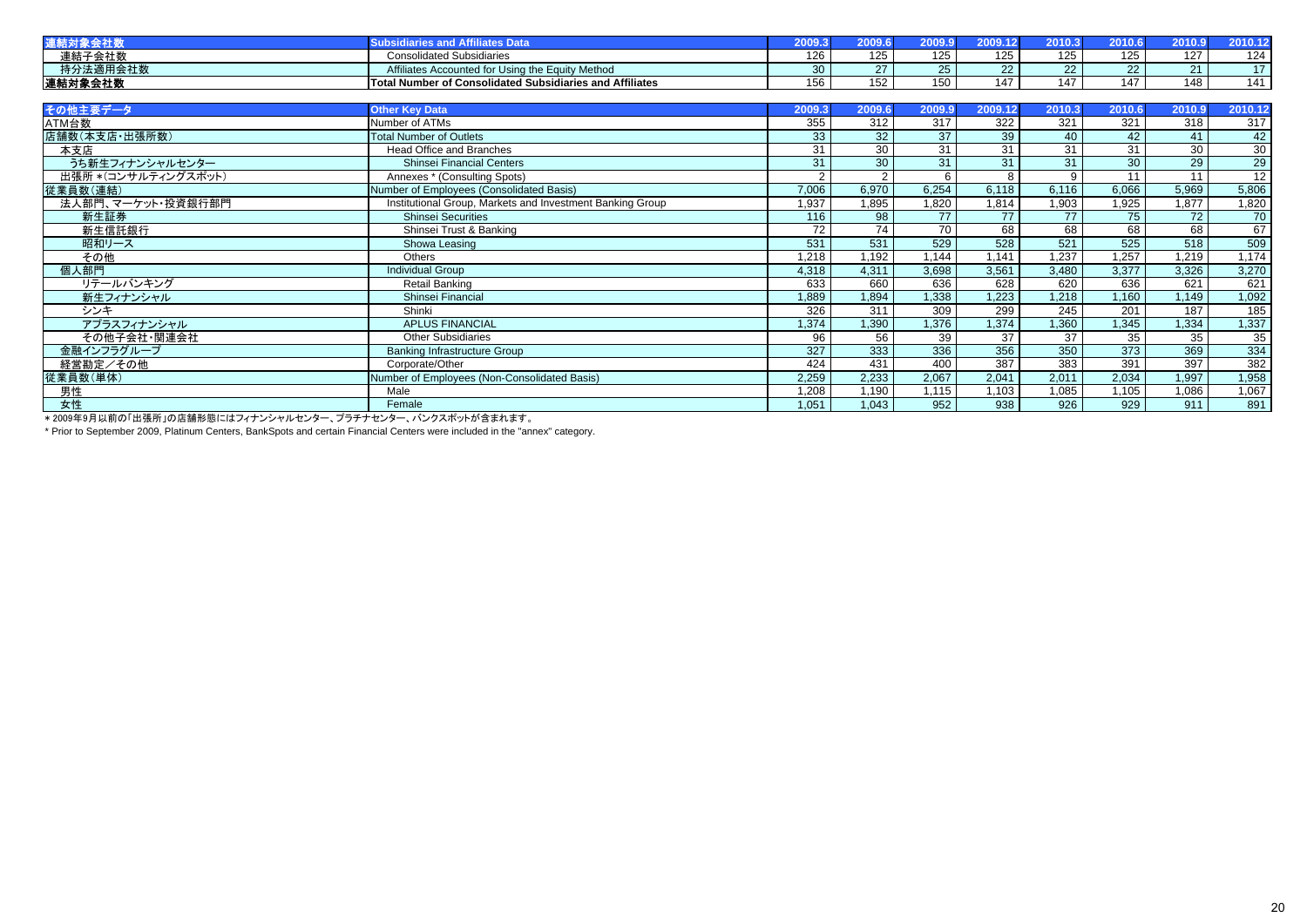| Section 4.主要子会社の財務データ他     |  |
|----------------------------|--|
| 新生フィナンシャルの、銀行の勘定科目体系に組替後の、 |  |
| 連結損益計算書、貸借対照表データ           |  |

 **Section 4. Subsidiaries' Financial and Business Data Shinsei Financial Consolidated P/L and B/S Data, after Reclassification to**

**Conform to Bank's Financial Statements, before Consolidating to Shinsei**

|  |  | 未監査(単位:10億円) Unaudited (Billions of Yen) |
|--|--|------------------------------------------|
|  |  |                                          |

| (新生銀行への連結会計処理前) | <b>Bank</b>                                            |                | 未監査(単位: 10億円) Unaudited (Billions of Yen) |                          |                     |              |          |        |                     |
|-----------------|--------------------------------------------------------|----------------|-------------------------------------------|--------------------------|---------------------|--------------|----------|--------|---------------------|
| 連結損益計算書         | <b>Consolidated Statements of Income</b>               | 2009.1-3       | 2009.4-6                                  |                          | 2009.7-9 2009.10-12 | $2010.1 - 3$ | 2010.4-6 |        | 2010.7-9 2010.10-12 |
| 資金運用収益          | <b>Total Interest Income</b>                           | 31.6           | 29.1                                      | 23.5                     | 22.4                | 20.6         | 19.1     | 17.2   | 15.3                |
| 役務取引等収益         | Fees and Commissions Income                            | 0.2            | 0.1                                       | 0.1                      | 0.1                 | 0.1          | 0.1      | 0.1    | 0.1                 |
| その他業務収益         | <b>Other Business Income</b>                           | 0.7            | 0.7                                       | 0.5                      | 0.4                 | 0.3          | 0.2      | 0.1    | 0.1                 |
| その他経常収益         | Other Ordinary Income                                  | 0.2            | 0.3                                       | 0.2                      | 0.1                 | 0.1          | 1.1      | (0.7)  | 0.1                 |
| 経常収益            | <b>Ordinary Income</b>                                 | 32.9           | 30.3                                      | 24.4                     | 23.1                | 21.3         | 20.6     | 16.8   | 15.8                |
| 資金調達費用          | <b>Total Interest Expenses</b>                         | 0.3            | 0.3                                       | 0.5                      | 0.8                 | 0.9          | 0.8      | 0.7    | 0.6                 |
| 役務取引等費用         | Fees and Commissions Expenses                          | 1.6            | 1.5                                       | 1.6                      | 0.6                 | 1.2          | 1.0      | 1.0    | 0.6                 |
| その他業務費用         | <b>Other Business Expenses</b>                         |                | 0.0                                       | 0.0                      |                     |              | 0.0      | 0.0    | $\overline{0.0}$    |
| 営業経費            | <b>Total General and Administrative Expenses</b>       | 13.9           | 11.7                                      | 10.0                     | 9.5                 | 10.1         | 8.5      | 8.3    | 7.9                 |
| その他経常費用         | <b>Other Ordinary Expenses</b>                         | 2.5            | 10.1                                      | 8.3                      | 6.0                 | 0.2          | 5.7      | 4.6    | (2.3)               |
| 貸倒引当金繰入額        | Provision of Reserve for Loan Losses                   | 4.3            | 8.9                                       | 8.4                      | 6.4                 | (0.2)        | 5.7      | 4.6    | (2.3)               |
| その他             | Others                                                 | (1.8)          | 1.1                                       | 0.0                      | (0.4)               | 0.5          | 0.0      | 0.0    | 0.0                 |
| 経常費用            | <b>Ordinary Expenses</b>                               | 18.4           | 23.7                                      | 20.6                     | 16.9                | 12.5         | 16.1     | 14.8   | 6.9                 |
| 経常利益            | <b>Net Ordinary Income</b>                             | 14.4           | 6.5                                       | 3.8                      | 6.1                 | 8.8          | 4.4      | 2.0    | 8.9                 |
| 特別利益            | <b>Special Gains</b>                                   | 1.7            | 2.4                                       | 2.1                      | 2.5                 | 1.8          | 1.8      | 2.6    | 2.0                 |
| 特別損失            | <b>Special Losses</b>                                  | 64.3           | 0.0                                       | 0.2                      | 0.0                 | 5.3          | 2.2      | 0.3    | 0.5                 |
| 税引前四半期純利益       | Income before Income Taxes and Minority Interests      | (48.1)         | 9.0                                       | 5.7                      | 8.6                 | 5.4          | 4.0      | 4.2    | 10.4                |
|                 | Income Taxes (Benefit)                                 | 15.9           | 0.0                                       | 0.1                      | 0.2                 | 0.9          | 0.0      | 0.5    | 2.1                 |
| 税金              |                                                        |                |                                           |                          |                     |              |          |        |                     |
| 少数株主利益          | Minority Interests in Net Income of Subsidiaries       | $\overline{a}$ | $\sim$<br>9.0                             | $\overline{\phantom{a}}$ |                     |              | $\sim$   |        | $\sim$<br>8.2       |
| 四半期純利益          | <b>Net Income</b>                                      | (32.2)         |                                           | 5.5                      | 8.3                 | 4.4          | 4.0      | 3.7    |                     |
| 連結貸借対照表         | <b>Consolidated Balance Sheets</b>                     | 2009.3         | 2009.6                                    | 2009.9                   | 2009.12             | 2010.3       | 2010.6   | 2010.9 | 2010.12             |
| 資産の部:           | Assets:                                                |                |                                           |                          |                     |              |          |        |                     |
| 現金預け金           | Cash and Due from Banks                                | 25.6           | 25.7                                      | 28.0                     | 25.7                | 25.8         | 21.7     | 23.3   | 20.5                |
| 有価証券            | Securities                                             | 2.1            | 2.1                                       | 2.0                      | 2.0                 | 3.7          | 18.5     | 18.5   | 84.6                |
| 貸出金             | Loans and Bills Discounted                             | 387.6          | 425.9                                     | 397.4                    | 428.2               | 317.1        | 339.6    | 262.3  | 274.8               |
| その他資産           | Other Assets                                           | 40.9           | 37.1                                      | 30.3                     | 31.1                | 21.5         | 34.8     | 37.1   | 37.6                |
| 割賦売掛金           | <b>Installment Sales Credit</b>                        | 18.7           | 16.8                                      | 13.6                     | 11.4                | 8.2          | 6.4      | 4.9    | 3.8                 |
| 有形固定資産          | Premises and Equipment                                 | 15.3           | 15.4                                      | 15.2                     | 15.1                | 12.9         | 13.7     | 13.5   | 13.0                |
| 無形固定資産          | <b>Intangible Assets</b>                               | 1.5            | 1.5                                       | 1.5                      | 1.5                 | 1.5          | 1.3      | 1.2    | 1.1                 |
| 繰延税金資産          | <b>Deferred Tax Assets</b>                             | 15.8           | 15.8                                      | 15.7                     | 15.5                | 14.6         | 14.5     | 13.9   | 11.7                |
| 貸倒引当金           | <b>Reserve for Credit Losses</b>                       | (100.6)        | (98.0)                                    | (91.7)                   | (86.7)              | (73.8)       | (70.7)   | (66.2) | (55.7)              |
| 資産の部合計          | <b>Total Assets</b>                                    | 388.5          | 425.8                                     | 398.8                    | 432.7               | 323.4        | 373.5    | 303.7  | 387.9               |
| 負債及び純資産         | <b>Liabilities and Equity</b>                          |                |                                           |                          |                     |              |          |        |                     |
| 負債の部:           | Liabilities:                                           |                |                                           |                          |                     |              |          |        |                     |
| 借用金             | <b>Borrowed Money</b>                                  | 76.4           | 148.0                                     | 162.0                    | 224.0               | 152.0        | 215.3    | 97.5   | 149.2               |
| その他負債           | Other Liabilities                                      | 53.8           | 45.4                                      | 43.2                     | 41.3                | 42.4         | 36.9     | 91.1   | 68.0                |
| 利息返還損失引当金       | Reserve for Losses on Interest Repayments              | 161.0          | 126.5                                     | 89.9                     | 57.3                | 31.1         | 21.1     | 18.2   | 15.4                |
| 負債の部合計          | <b>Total Liabilities</b>                               | 307.4          | 335.7                                     | 303.0                    | 328.5               | 231.9        | 278.0    | 212.0  | 237.9               |
| 純資産の部:          | Equity:                                                |                |                                           |                          |                     |              |          |        |                     |
| 株主資本合計          | <b>Total Shareholders' Equity</b>                      | 81.3           | 90.2                                      | 95.8                     | 104.1               | 91.5         | 95.5     | 91.7   | 149.9               |
| 資本金             | <b>Capital Stock</b>                                   | 66.5           | 66.5                                      | 66.5                     | 66.5                | 66.5         | 66.5     | 66.5   | 91.5                |
| 純資産の部合計         | <b>Total Equity</b>                                    | 81.1           | 90.1                                      | 95.8                     | 104.1               | 91.5         | 95.5     | 91.7   | 149.9               |
| 負債及び純資産の部合計     | <b>Total Liabilities and Equity</b>                    | 388.5          | 425.8                                     | 398.8                    | 432.7               | 323.4        | 373.5    | 303.7  | 387.9               |
|                 |                                                        |                |                                           |                          |                     |              |          |        |                     |
| 利息返還関連          | <b>Grev Zone Related Information</b>                   | 2009.1-3       | 2009.4-6                                  |                          | 2009.7-9 2009.10-12 | $2010.1 - 3$ | 2010.4-6 |        | 2010.7-9 2010.10-12 |
| 利息返還額           | Amount of Refund for Grey Zone Claim                   | 31.6           | 35.5                                      | 36.4                     | 32.1                | 26.6         | 9.0      | 2.1    | 2.3                 |
| 債権放棄額           | Amount of Debt Write-Off                               | 13.2           | 14.4                                      | 12.0                     | 10.7                | 9.0          | 5.7      | 1.0    | 1.4                 |
| キャッシュアウト利息返還額   | Amount of Interest Repayment                           | 18.3           | 21.1                                      | 24.4                     | 21.4                | 17.6         | 3.3      | 1.0    | 0.9                 |
| 利息返還損失引当金       | Reserve for Losses on Interest Repayment               | 161.0          | 126.5                                     | 89.9                     | 57.3                | 31.1         | 21.1     | 18.2   | 15.4                |
| 利息返還損失引当金繰入額    | Provisions of Reserve for Losses on Interest Repayment | 0.5            | 1.0                                       | (0.1)                    | (0.4)               | 0.5          | (0.9)    | (0.7)  | (0.4)               |
| 利息返還損失引当金使用額    | Usage of Reserve for Losses on Interest Repayment      | 31.6           | 35.5                                      | 36.4                     | 32.1                | 26.6         | 9.0      | 2.1    | 2.3                 |

開示請求件数Number of Claims 52,476 48,580 41,268 41,030 38,108 34,412 29,098 36,267

注記: 1. 利息返還額については、補償対象分とネットで記載しております。

2. 利息返還損失引当金の取り崩しには、貸倒引当金取崩益で計上されているものが含まれています。

Note: 1. Amount of refund for grey zone claim for the assets is net of refunds subject to indemnification.

2. Usage of reserves for interest repayment includes items that correspond to reversal of reserves for loan losses.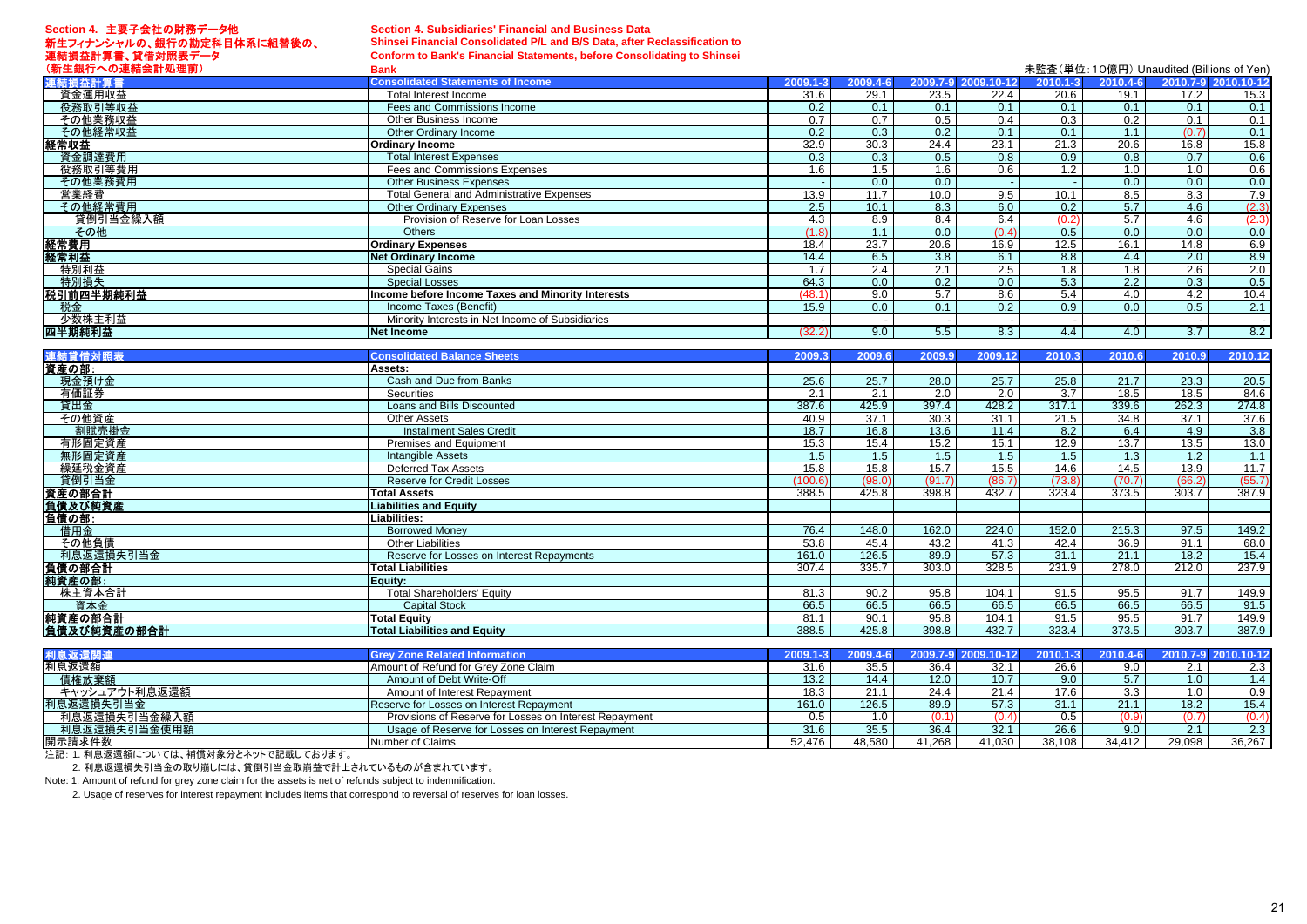| 新生フィナンシャル主要計数 | 未監査(単位:10億円) Unaudited (Billions of Yen)<br><b>Shinsei Financial Summary of Major Business Information</b> |        |         |       |         |        |        |        |         |
|---------------|------------------------------------------------------------------------------------------------------------|--------|---------|-------|---------|--------|--------|--------|---------|
| 営業債権残高        | <b>Principal Balance(*)</b>                                                                                | 2009.3 | 2009.61 |       | 2009.12 | 2010.3 | 2010.6 | 2010.9 | 2010.12 |
| 無担保パーソナルローン   | Unsecured Personal Loans (UPL)                                                                             | 595.8  | 571.8   | 545.1 | 519.0   | 495.1  | 466.9  | 428.5  | 394.6   |
| クレジットカード      | <b>Credit Card</b>                                                                                         | 52.8   | 46.2    | 39.9  | 34.7    | 29.1   | 24.9   | 21.4   | 18.6    |
| 信販事業          | Installment Sales Finance                                                                                  |        |         | 6.3   | ູບ.     | 3.9    | 2.9    | 2.2    | 1.6     |
| 住宅ローン(HPL)    | Mortgage (Home Property Loans)                                                                             | 76.5   | 76.3    | 74.6  | 73.3    |        |        |        |         |
| 不動産担保ローン(HEL) | Mortgage (Home Equity Loans)                                                                               | 34.9   | 32.9    | 31.2  | 29.6    | 28.0   | 26.5   | 25.1   | 23.9    |
| 営業債権残高        | <b>Total Principal Balance</b>                                                                             | 769.2  | 735.4   | 697.2 | 661.8   | 556.2  | 521.4  | 477.5  | 438.9   |

#### 注記: 1. 証券化実施分を含む残高であります。

2. 2010.1-3期中に新生フィナンシャルにおける個人向け住宅ローンは当行リテールバンキングへ譲渡されております。

Note: 1. Balance before securitization.

2. Housing loans at Shinsei Financial were transferred to Retail Banking during 2010.1-3.

| 顧客数(千人)          | Number of Customers (Thousands)            | 2009.3 | 2009.6 | 2009.9 | 2009.12 | 2010.3 | 2010.6 | 2010.9 | 2010.12 |
|------------------|--------------------------------------------|--------|--------|--------|---------|--------|--------|--------|---------|
| 無担保パーソナルローン      | Unsecured Personal Loans (UPL)             | 996.9  | 966.4  | 936.5  | 902.1   | 877.2  | 846.7  | 810.0  | 774.0   |
| クレジットカード(有効会員数)  | Credit Card (Valid Customer)               | 553.9  | 427.9  | 316.9  | 165.3   |        |        |        |         |
| クレジットカード(残あり顧客数) | Credit Card (On Book Customer)             | 206.8  | 185.6  | 154.0  | 127.0   | 91.5   | 77.8   | 70.0   | 64.0    |
| 信販事業(残あり顧客数)     | Installment Sales Finance (Valid Customer) | 35.5   | 39.3   | 32.2   | 27.6    | 22.3   | 18.0   | 13.0   | 9.0     |
| 住宅ローン(HPL)       | Mortgage (Home Property Loans)             |        |        |        | 3.9     |        |        |        |         |
| 不動産担保ローン(HEL)    | Mortgage (Home Equity Loans)               |        |        |        | 7.6     |        | 7.0    | 7.0    | 6.6     |
| 顧客数合計            | <b>Total Customers</b>                     | ,599.0 | .446.0 | ,297.6 | ,106.7  | 907.0  | 871.9  | 830.0  | 789.6   |

注記: 2010.1-3期中に新生フィナンシャルにおける個人向け住宅ローンは当行リテールバンキングへ譲渡されております。

Note: Housing loans at Shinsei Financial were transferred to Retail Banking during 2010.1-3.

| 店舗・チャネル                                                                                                                                                                                                                                                                                                                                                                                                                                                      | <b>Number of Branches and Channels</b>                         | 2009.3 | 2009.6 | 2009.9          | 2009.12 | 2010.3 | 2010.6 | 2010.9           | 2010.12 |
|--------------------------------------------------------------------------------------------------------------------------------------------------------------------------------------------------------------------------------------------------------------------------------------------------------------------------------------------------------------------------------------------------------------------------------------------------------------|----------------------------------------------------------------|--------|--------|-----------------|---------|--------|--------|------------------|---------|
| 店舗数(箇所)                                                                                                                                                                                                                                                                                                                                                                                                                                                      | <b>Branches</b>                                                | 1.047  | 947    | 948             | 948     | 945    | 945    | 945              | 944     |
| 無担保パーソナルローン 有人店舗                                                                                                                                                                                                                                                                                                                                                                                                                                             | Manned Branches for Unsecured Personal Loans (UPL)             | 42     |        |                 |         |        |        |                  |         |
| 無担保パーソナルローン 無人店舗                                                                                                                                                                                                                                                                                                                                                                                                                                             | Unmanned Branches for Unsecured Personal Loans (UPL)           | 997    | 940    | 94 <sup>′</sup> | 941     | 938    | 938    | 938              | 944     |
| 住宅ローン サービスプラザ                                                                                                                                                                                                                                                                                                                                                                                                                                                | Mortgage Service Plaza                                         |        |        |                 |         |        |        |                  |         |
| CD·ATM台数:                                                                                                                                                                                                                                                                                                                                                                                                                                                    | CD/ATMs:                                                       |        |        |                 |         |        |        |                  |         |
| 自社分(台)                                                                                                                                                                                                                                                                                                                                                                                                                                                       | Own                                                            | 1.063  | 978    | 979             | 983     | 981    | 981    | 981              | 980     |
| 提携分:                                                                                                                                                                                                                                                                                                                                                                                                                                                         | Tie-up:                                                        |        |        |                 |         |        |        |                  |         |
| 無担保パーソナルローン(千台)                                                                                                                                                                                                                                                                                                                                                                                                                                              | Unsecured Personal Loans (UPL) (Thousands)                     | 106    |        | 108             | 109     | 109    | 108    | 108 <sub>1</sub> | 107     |
| クレジットカード(千台)                                                                                                                                                                                                                                                                                                                                                                                                                                                 | Credit Card (Thousands)                                        | 104    |        |                 | 56      |        |        |                  |         |
| 無担保パーソナルローン 自動契約機台数(台)                                                                                                                                                                                                                                                                                                                                                                                                                                       | Automated Contract Machines for Unsecured Personal Loans (UPL) | 1.046  | 954    | 955             | 955     | 952    | 952    | 952              | 951     |
| $\mathcal{L} = \mathcal{L} = \mathcal{L} = \mathcal{L} = \mathcal{L} = \mathcal{L} = \mathcal{L} = \mathcal{L} = \mathcal{L} = \mathcal{L} = \mathcal{L} = \mathcal{L} = \mathcal{L} = \mathcal{L} = \mathcal{L} = \mathcal{L} = \mathcal{L} = \mathcal{L} = \mathcal{L} = \mathcal{L} = \mathcal{L} = \mathcal{L} = \mathcal{L} = \mathcal{L} = \mathcal{L} = \mathcal{L} = \mathcal{L} = \mathcal{L} = \mathcal{L} = \mathcal{L} = \mathcal{L} = \mathcal$ |                                                                |        |        |                 |         |        |        |                  |         |

注記: 1. 住宅ローンサービスプラザについては、2009年5月末に1店舗閉鎖し、その他7店舗については2009年6月30日をもって閉鎖しております。

2. クレジットカード提携分ATMについては、事業収束に伴い、2010年2月28日をもって全ての提携を解除しております。

3. 無担保パーソナルローン 有人7店舗は2010年10月29日に閉鎖し、2010年10月30日をもって無担保パーソナルローン 無人店舗としてオープンしています。

Note: 1. One "Mortgage Service Plaza" was closed at the end of May 2009, and the remaining seven plazas were closed at the end of June 2009.

2. All ATM partnerships for credit cards were dissolved as of February 28, 2010 due to closure of the business.

3. All 7 "Manned Branches for Unsecured Personal Loans (UPL)" were closed on October 29, 2010, and reopened as "Unmanned Branches for Unsecured Personal Loans (UPL)" from October 30, 2010.

| 新生フィナンシャル 無担保パーソナルローンビジネス計数 | <b>Shinsei Financial Unsecured Personal Loans (UPL) Business Information</b> |              |       |       |                     |              |              |       |                     |
|-----------------------------|------------------------------------------------------------------------------|--------------|-------|-------|---------------------|--------------|--------------|-------|---------------------|
| 新規獲得顧客数(千人)                 | Number of Newly Acquired Customers (Thousands)                               | $2009.1 - 3$ |       |       | 2009.7-9 2009.10-12 | $2010.1 - 3$ | $2010.4 - 6$ |       | 2010.7-9 2010.10-12 |
| 無担保パーソナルローン                 | Unsecured Personal Loans (UPL)                                               | 43.9         | 40.7  | 37.5  | 32.3                | 34.0         | 28.0         | 22.0  | 24.6                |
|                             |                                                                              |              |       |       |                     |              |              |       |                     |
| 成約率                         | <b>Approval Rate</b>                                                         |              |       |       |                     |              | 2010.4-6     |       | 2010.7-9 2010.10-12 |
| 無担保パーソナルローン                 | Unsecured Personal Loans (UPL)                                               | 36.2%        | 37.6% | 36.7% | 35.9%               | 34.8%        | 31.0%        | 26.9% | 30.2%               |
|                             |                                                                              |              |       |       |                     |              |              |       |                     |
| 平均貸出金利                      | <b>Average Lending Rates</b>                                                 | 2009.31      |       |       | 2009.12             | 2010.3       | 2010.4-6     |       | 2010.7-9 2010.10-12 |
| 無担保パーソナルローン                 | Unsecured Personal Loans (UPL)                                               | 20.9%        | 17.1% | 16.9% | 16.8%               | 16.6%        | 16.3%        | 16.0% | 15.8%               |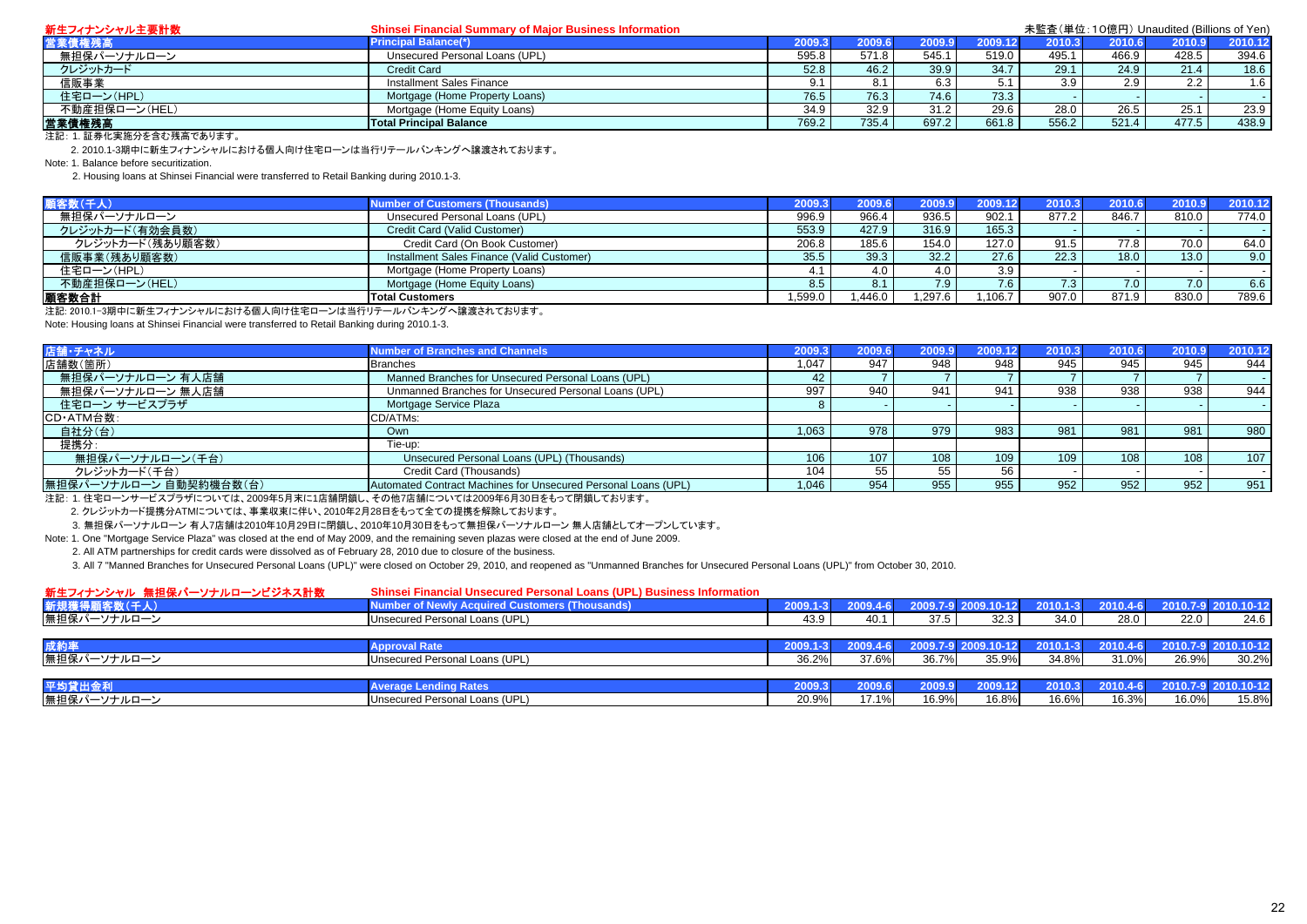| 貸出金利帯別残高     | <b>Breakdown of Loans by Lending Rates</b> | 2009.3 | 2009.6 | 2009.9  | 2009.12 | 2010.3 | 2010.6 | 2010.9 | 2010.12 |
|--------------|--------------------------------------------|--------|--------|---------|---------|--------|--------|--------|---------|
| 無担保パーソナルローン  | Unsecured personal loans (UPL)             |        |        |         |         |        |        |        |         |
| 残高:          | Outstanding:                               |        |        |         |         |        |        |        |         |
| $\sim$ 15%   | $\sim$ 15%                                 | 158.0  | 279.9  | 270.0   | 260.6   | 253.0  | 246.6  | 229.8  | 212.8   |
| $\sim$ 18%   | $\sim$ 18%                                 | 96.2   | 170.3  | 162.9   | 155.2   | 147.4  | 145.8  | 138.6  | 130.9   |
| $\sim$ 20%   | $\sim 20\%$                                | 12.7   | 6.9    | 6.5     | 6.2     | 5.8    | 4.7    | 3.8    | 3.2     |
| $\sim$ 25%   | $\sim$ 25%                                 | 85.6   | 40.7   | 38.1    | 35.3    | 32.8   | 25.6   | 20.7   | 17.6    |
| $\sim$ 29.2% | $\sim$ 29.2%                               | 242.9  | 73.8   | 67.4    | 61.5    | 56.0   | 44.1   | 35.4   | 29.9    |
| $>= 29.2\%$  | Over 29.2%                                 | 0.0    | 0.0    | 0.0     | 0.0     | 0.0    | 0.0    | 0.0    | 0.0     |
| <u>合計</u>    | <b>Total</b>                               | 595.8  | 571.8  | 545.1   | 519.0   | 495.1  | 466.9  | 428.5  | 394.6   |
| 比率:          | <b>Ratios:</b>                             |        |        |         |         |        |        |        |         |
| $\sim$ 15%   | $\sim$ 15%                                 | 26.5%  | 49.0%  | 49.5%   | 50.2%   | 51.1%  | 52.8%  | 53.6%  | 53.9%   |
| $\sim$ 18%   | $\sim$ 18%                                 | 16.2%  | 29.8%  | 29.9%   | 29.9%   | 29.8%  | 31.2%  | 32.4%  | 33.2%   |
| $\sim$ 20%   | $\sim$ 20%                                 | 2.1%   | 1.2%   | 1.2%    | 1.2%    | 1.2%   | 1.0%   | 0.9%   | 0.8%    |
| $\sim$ 25%   | $\sim 25\%$                                | 14.4%  | 7.1%   | $7.0\%$ | 6.8%    | 6.6%   | 5.5%   | 4.9%   | 4.5%    |
| $\sim$ 29.2% | $\sim$ 29.2%                               | 40.8%  | 12.9%  | 12.4%   | 11.9%   | 11.3%  | 9.5%   | 8.3%   | 7.6%    |
| $>= 29.2\%$  | Over 29.2%                                 | 0.0%   | 0.0%   | $0.0\%$ | 0.0%    | 0.0%   | 0.0%   | 0.0%   | 0.0%    |
| 台計           | <b>Total</b>                               | 100.0% | 100.0% | 100.0%  | 100.0%  | 100.0% | 100.0% | 100.0% | 100.0%  |
|              |                                            |        |        |         |         |        |        |        |         |

注記: 旧金利体系で契約し、貸金業法完全施行後においても、新たな貸付が発生していない債権の一部については、金利を旧金利体系のまま据え置いており、金利体系として20%超に分類される債権は存在しております。

Note: Interest rates for receivables whose contracts were made under the previous interest rate system, and for which there has been no new borrowing, are not required to be changed after the full implementation of the rev Money-Lending Business Control and Regulation Law. As a result, some receivables are classified as having interest rates of over 20%.

| 比率          |                                 | 2009.3 | <u>zuusz</u> |       |       | 2010.3 |       | 2010.9 | 2010.12 |
|-------------|---------------------------------|--------|--------------|-------|-------|--------|-------|--------|---------|
| 無担保パーソナルローン | Unsecured Personal Loans (UPL): |        |              |       |       |        |       |        |         |
| 残高          | <b>Outstanding</b>              | 595.8  | 571          | 545.1 | 519.0 | 495.   | 466.9 | 428.5  | 394.6   |
| 91~180日延滞残高 | 91-180 Days Delinguency Amount  | 10.9   | ∍. ت ا       | 12.8  | 11.4  | 9.0    | .     | 9.9    | 9.3     |
| 91~180日延滞比率 | 91-180 Days Delinquency Ratio   | 1.8%   | 2.8%         | 2.4%  | 2.2%  | 1.8%   | 2.4%  | 2.3%   | 2.4%    |

| 年齢別残高構成比    | <b>Balance by Age</b>          | 2009.3 | 2009.  |        | 2009.12 | 2010.3 | 2010.6 | 2010.9 | 2010.1 |
|-------------|--------------------------------|--------|--------|--------|---------|--------|--------|--------|--------|
| 無担保パーソナルローン | Unsecured Personal Loans (UPL) |        |        |        |         |        |        |        |        |
| $30$        | $30$                           | 16.6%  | 17.4%  | 18.1%  | 18.7%   | 19.1%  | 19.5%  | 19.6%  | 20.0%  |
| <40         | <40                            | 26.0%  | 25.9%  | 25.8%  | 25.8%   | 25.8%  | 25.8%  | 25.8%  | 25.8%  |
| < 50        | $50$                           | 23.2%  | 23.1%  | 23.0%  | 23.0%   | 23.0%  | 23.0%  | 23.1%  | 23.1%  |
| <60         | <60                            | 21.4%  | 21.0%  | 20.5%  | 20.0%   | 19.7%  | 19.5%  | 19.2%  | 18.9%  |
| $>/- 60$    | Over <sub>60</sub>             | 12.8%  | 12.6%  | 12.6%  | 12.4%   | 12.4%  | 12.2%  | 12.3%  | 12.3%  |
| 合計          | Total                          | 100.0% | 100.0% | 100.0% | 100.0%  | 100.0% | 100.0% | 100.0% | 100.0% |

| 性別、既婚・未婚<br>氰纖成比 | <b>Balance by Gender and Marital Status \</b> | 2009.3 |        |        | 2009.12 | 2010.3 | 2010.6 | 2010.91 | 2010.12   |
|------------------|-----------------------------------------------|--------|--------|--------|---------|--------|--------|---------|-----------|
| 無担保パーソナルローン      | Unsecured Personal Loans (UPL)                |        |        |        |         |        |        |         |           |
| 男性独身             | Single Male                                   | 39.0%  | 39.4%  | 39.7%  | 40.0%   | 40.2%  | 40.5%  | 40.7%   | 41.0%     |
| 男性既婚             | <b>Married Male</b>                           | 35.7%  | 35.3%  | 35.1%  | 34.9%   | 34.8%  | 34.7%  | 34.7%   | 34.7%     |
| 女性独身             | Single Female                                 | 11.5%  | 11.7%  | 11.8%  | 11.9%   | 12.0%  | 12.0%  | 12.0%   | 12.1%     |
| 女性既婚             | <b>Married Female</b>                         | 13.8%  | 13.7%  | 13.5%  | 13.2%   | 13.0%  | 12.7%  | 12.5%   | 12.2%     |
| 合計               | Total                                         | 100.0% | 100.0% | 100.0% | 100.0%  | 100.0% | 100.0% | 100.0%  | $100.0\%$ |

| 実行残高別残高構成比    | <b>Balance by Amount of Origination</b>          | 2009.3 | 2009.61 | 2009.91 | 2009.12 | 2010.3 | 2010.6 | 2010.9  | 2010.12 |
|---------------|--------------------------------------------------|--------|---------|---------|---------|--------|--------|---------|---------|
| 無担保パーソナルローン   | Unsecured Personal Loans (UPL)                   |        |         |         |         |        |        |         |         |
| 10万円以下        | Less than or Equal to JPY 100K                   | .1%    |         | 1.2%    | 1.2%    | 1.3%   | 1.3%   | 1.4%    | 1.5%    |
| 10万円超、30万円以下  | Over JPY 100K and Less than or Equal to JPY 300K | 7.6%   |         | 8.0%    | 8.2%    | 8.8%   | 9.2%   | 9.7%    | 10.1%   |
| 30万円超、50万円以下  | Over JPY 300K and Less than or Equal to JPY 500K | 21.9%  | 22.0%   | 22.2%   | 22.2%   | 22.2%  | 22.7%  | 23.4%   | 23.9%   |
| 50万円超、100万円以下 | Over JPY 500K and Less than or Equal to JPY 1M   | 29.6%  | 29.7%   | 28.8%   | 28.3%   | 27.5%  | 27.1%  | 27.1%   | 27.4%   |
| 100万円超        | Over JPY 1M                                      | 39.9%  | 39.5%   | 39.9%   | 40.1%   | 40.2%  | 39.7%  | 38.3%   | 37.1%   |
| 合計            | <b>Total</b>                                     | 100.0% | 100.0%  | 100.0%  | 100.0%  | 100.0% | 100.0% | 100.0%। | 100.0%  |

| 年収別残高構成比        | <b>Balance by Annual Income</b>  | 2009.3 | 2009.6 | 2009.91 | 2009.12 | 2010.3 | 2010.6 | 2010.9 | 2010.12 |
|-----------------|----------------------------------|--------|--------|---------|---------|--------|--------|--------|---------|
| 無担保パーソナルローン     | Unsecured Personal Loans (UPL)   |        |        |         |         |        |        |        |         |
| 年収2百万円未満        | Less than JPY 2M                 | 19.6%  | 20.0%  | 20.0%   | 20.1%   | 20.0%  | 19.9%  | 19.0%  | 18.3%   |
| 年収2百万円以上、5百万円未満 | Over JPY 2M and Less than JPY 5M | 55.9%  | 56.1%  | 56.6%   | 57.0%   | 57.4%  | 57.8%  | 58.9%  | 59.7%   |
| 年収5百万円以上、7百万円未満 | Over JPY 5M and Less than JPY 7M | 16.0%  | 15.6%  | 15.3%   | 15.0%   | 14.7%  | 14.6%  | 14.5%  | 14.4%   |
| 年収7百万円以上        | Over JPY 7M                      | 8.6%   | 8.3%   | 8.1%    | 7.9%    | 7.8%   | 7.7%   | 7.6%   | 7.6%    |
| 合計              | <b>Total</b>                     | 100.0% | 100.0% | 100.0%  | 100.0%  | 100.0% | 100.0% | 100.0% | 100.0%  |

注記: 新生フィナンシャル主要計数と無担保パーソナルローンビジネス計数の前期の数値については、他計数との入り繰りの修正を一部行っております。

Note: Minor amendments have been made to previous period figures of Shinsei Financial Summary of Major Business Information and Shinsei Financial Unsecured Personal Loans (UPL) Business Information.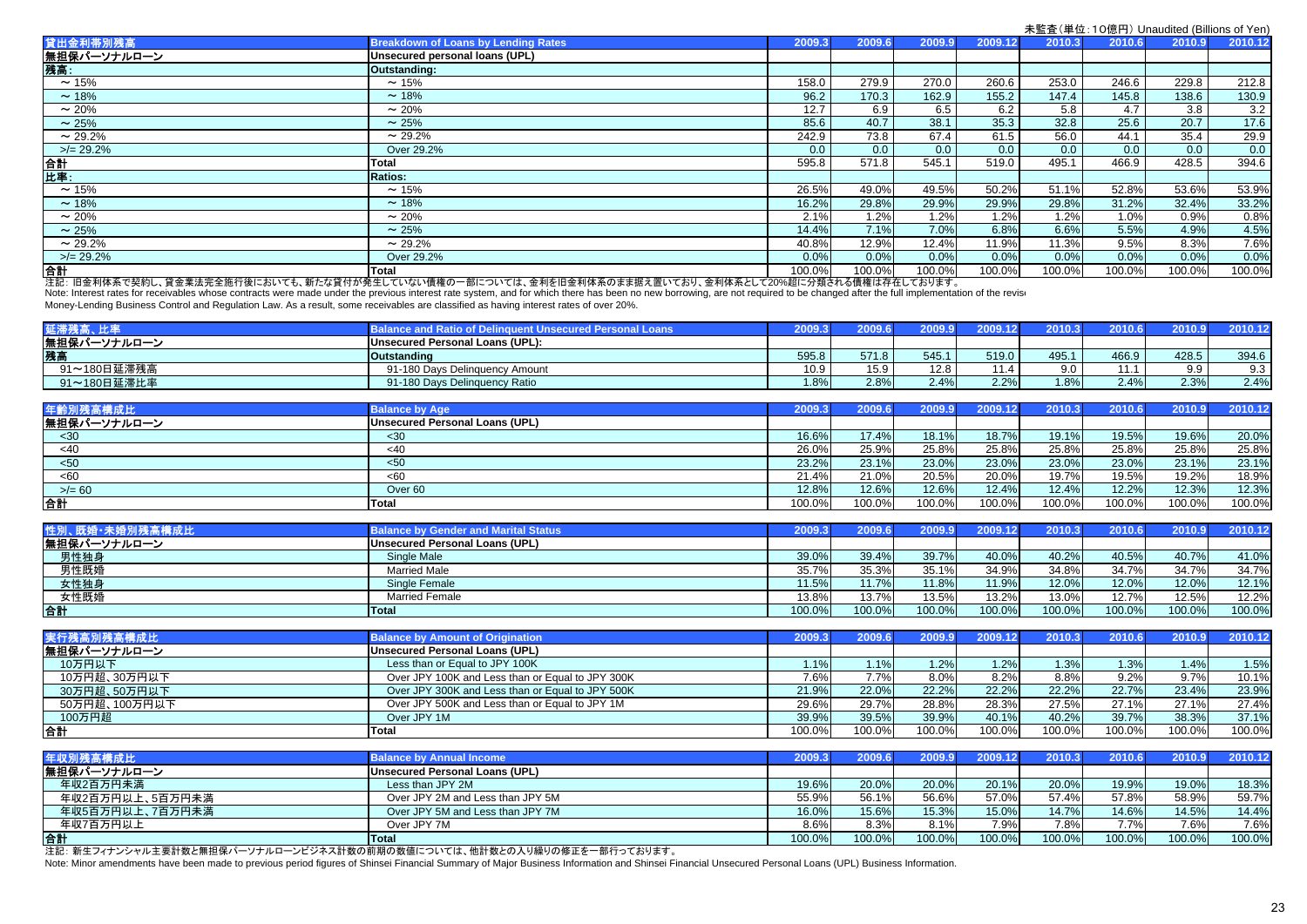#### シンキ株式会社の、銀行の勘定科目体系に組替後の、 連結損益計算書、貸借対照表データ (新生銀行への連結会計処理前)

#### **Shinki Consolidated P/L and B/S Data, after Reclassification to Conform**

**to Bank's Financial Statements, before Consolidating to Shinsei Bank**

| (新生銀行への連結会計処理前) |                                                          |              |          |       |                     | 未監査(単位: 10億円) Unaudited (Billions of Yen) |          |     |                     |
|-----------------|----------------------------------------------------------|--------------|----------|-------|---------------------|-------------------------------------------|----------|-----|---------------------|
| 連結損益計算書         | <b>Consolidated Statements of Income</b>                 | $2009.1 - 3$ | 2009.4-6 |       | 2009.7-9 2009.10-12 | $2010.1 - 3$                              | 2010.4-6 |     | 2010.7-9 2010.10-12 |
| 資金運用収益          | <b>Total Interest Income</b>                             | 4.9          | 4.7      | 4.3   | 4.0                 | 3.7                                       | 3.3      | 3.1 | 2.7                 |
| 役務取引等収益         | Fees and Commissions Income                              | 0.0          | 0.0      | 0.0   | 0.0                 | 0.0                                       | 0.0      | 0.0 | 0.0                 |
| その他業務収益         | Other Business Income                                    | 0.0          | 0.0      |       |                     |                                           |          |     | $-1$                |
| その他経常収益         | Other Ordinary Income                                    | 0.0          | 0.0      | 0.0   | 0.0                 | 0.0                                       | 0.0      | 0.0 | 0.0                 |
| 経常収益            | <b>Ordinary Income</b>                                   | 4.9          | 4.7      | 4.3   | 4.1                 | 3.7                                       | 3.3      | 3.1 | 2.8                 |
| 資金調達費用          | <b>Total Interest Expenses</b>                           | 0.3          | 0.3      | 0.3   | 0.3                 | 0.3                                       | 0.1      | 0.1 | 0.0                 |
| 役務取引等費用         | Fees and Commissions Expenses                            | 0.2          | 0.2      | 0.2   | 0.2                 | 0.4                                       | 0.2      | 0.2 | 0.2                 |
| その他業務費用         | <b>Other Business Expenses</b>                           | 0.0          | 0.0      | 0.0   |                     |                                           |          |     |                     |
| 営業経費            | <b>Total General and Administrative Expenses</b>         | 2.3          | 2.2      | 2.1   | 1.8                 | 1.5                                       | 1.3      | 1.1 | 1.0                 |
| その他経常費用         | <b>Other Ordinary Expenses</b>                           | 5.8          | 6.1      | (1.0) | 1.3                 | 10.5                                      | 0.9      | 1.0 | 0.6                 |
| 貸倒引当金繰入額        | Provision of Reserve for Loan Losses                     | 1.3          |          | (5.3) | 1.3                 | 1.0                                       | 0.4      | 0.6 | 0.1                 |
| その他             | <b>Others</b>                                            | 4.5          | 5.0      | 4.3   | 0.0                 | 9.5                                       | 0.4      | 0.4 | 0.4                 |
| 経常費用            | <b>Ordinary Expenses</b>                                 | 8.8          | 9.0      | 1.6   | 3.9                 | 12.9                                      | 2.6      | 2.6 | 2.0                 |
| 経常利益(損失)        | <b>Net Ordinary Income (Loss)</b>                        | (3.8)        | (4.2)    | 2.6   | 0.1                 | (9.1)                                     | 0.6      | 0.5 | 0.7                 |
| 特別利益            | Special Gains                                            | 0.2          | 0.3      | 0.2   | 0.2                 | 0.2                                       | 0.2      | 0.2 | 0.2                 |
| 特別損失            | <b>Special Losses</b>                                    | 0.5          | 0.1      | 1.5   | 0.6                 | 1.2                                       | 0.0      | 0.5 | 0.0                 |
| 税引前四半期純利益(損失)   | Income (Loss) before Income Taxes and Minority Interests | (4.1)        | (4.0)    | 1.4   | (0.1)               | (10.0)                                    | 0.9      | 0.2 | 1.0                 |
| 税金              | Income Taxes (Benefit)                                   | 0.2          | 0.1      | 0.1   | 0.1                 | 1.2                                       | 0.0      | 0.0 | 0.0                 |
| 少数株主利益          | Minority Interests in Net Income of Subsidiaries         |              |          |       |                     |                                           |          |     |                     |
| 四半期純利益(損失)      | Net Income (Loss)                                        | (4.3)        | (4.7)    | 1.3   | (0.2)               | (11.3)                                    | 0.9      | 0.2 | 1.0                 |

| 連結貸借対照表     | <b>Consolidated Balance Sheets</b>        | 2009.3       | 2009.6   | 2009.9           | 2009.12             | 2010.3   | 2010.6   | 2010.9 | 2010.12             |
|-------------|-------------------------------------------|--------------|----------|------------------|---------------------|----------|----------|--------|---------------------|
| 資産の部:       | Assets:                                   |              |          |                  |                     |          |          |        |                     |
| 現金預け金       | Cash and Due from Banks                   | 5.9          | 5.5      | 3.8              | 3.6                 | 3.0      | 3.9      | 4.9    | 3.1                 |
| 有価証券        | <b>Securities</b>                         | 0.4          | 0.5      | 0.4              | 0.4                 | 0.4      | 0.4      | 0.4    | 0.3                 |
| 貸出金         | Loans and Bills Discounted                | 102.2        | 96.2     | 91.3             | 86.2                | 45.8     | 52.2     | 46.2   | 44.7                |
| その他資産       | <b>Other Assets</b>                       | 3.2          | 3.1      | 3.0              | 4.0                 | 7.9      | 3.5      | 2.9    | 2.7                 |
| 有形固定資産      | Premises and Equipment                    | 7.1          | 6.8      | 5.7              | 5.6                 | 5.6      | 5.6      | 5.5    | 5.5                 |
| 無形固定資産      | <b>Intangible Assets</b>                  | 1.7          | 1.8      | 1.8              | 1.7                 | 0.6      | 0.7      | 0.5    | 0.4                 |
| 繰延税金資産      | <b>Deferred Tax Assets</b>                | 1.8          | 1.7      | 1.5              | 1.4                 | 0.0      |          |        |                     |
| 貸倒引当金       | <b>Reserve for Credit Losses</b>          | (19.4)       | (18.4)   | (10.9)           | (10.3)              | (9.6)    | (8.9)    | (8.4)  | (7.5)               |
| 資産の部合計      | <b>Total Assets</b>                       | 103.1        | 97.2     | 96.8             | 92.7                | 54.0     | 60.6     | 54.8   | 51.8                |
| 負債及び純資産     | <b>Liabilities and Equity</b>             |              |          |                  |                     |          |          |        |                     |
| 負債の部:       | Liabilities:                              |              |          |                  |                     |          |          |        |                     |
| コマーシャル・ペーパー | <b>Commercial Paper</b>                   |              |          |                  |                     |          |          |        |                     |
| 借用金         | <b>Borrowed Money</b>                     | 58.0         | 55.8     | 54.7             | 58.4                | 20.2     | 17.5     | 15.3   | 14.2                |
| 社債          | Corporate Bonds                           | 4.9          | 5.4      | 4.9              | 0.0                 |          |          |        |                     |
| その他負債       | <b>Other Liabilities</b>                  | 2.0          | 1.9      | 2.5              | 3.6                 | 8.4      | 6.1      | 5.1    | 5.1                 |
| 利息返還損失引当金   | Reserve for Losses on Interest Repayments | 21.7         | 21.8     | 21.2             | 17.5                | 23.7     | 19.6     | 16.6   | 13.8                |
| 繰延税金負債      | <b>Deferred Tax Liabilities</b>           | 0.3          | 0.2      | 0.2              | 0.2                 |          |          |        |                     |
| 負債の部合計      | <b>Total Liabilities</b>                  | 87.3         | 85.5     | 83.8             | 80.0                | 52.6     | 43.4     | 37.3   | 33.4                |
| 純資産の部:      | <b>Equity:</b>                            |              | 0.0      |                  |                     |          |          |        |                     |
| 株主資本合計      | <b>Total Shareholders' Equity</b>         | 15.8         | 11.7     | 13.0             | 12.7                | 1.4      | 17.1     | 17.4   | 18.4                |
| 資本金         | <b>Capital Stock</b>                      | 16.7         | 16.7     | 16.7             | 16.7                | 16.7     | 24.1     | 24.1   | 24.1                |
| 純資産の部合計     | <b>Total Equity</b>                       | 15.8         | 11.6     | 13.0             | 12.7                | 1.4      | 17.1     | 17.4   | 18.4                |
| 負債及び純資産の部合計 | <b>Total Liabilities and Equity</b>       | 103.1        | 97.2     | 96.8             | 92.7                | 54.0     | 60.6     | 54.8   | 51.8                |
|             |                                           |              |          |                  |                     |          |          |        |                     |
| 利息返還関連      | <b>Grey Zone Related Information</b>      | $2009.1 - 3$ | 2009.4-6 |                  | 2009.7-9 2009.10-12 | 2010.1-3 | 2010.4-6 |        | 2010.7-9 2010.10-12 |
| 利息返還額       | Amount of Refund for Grey Zone Claim      | 3.9          | 4.4      | 4.5              | 3.6                 | 3.1      | 4.0      | 3.1    | 2.8                 |
| 債権放棄額       | Amount of Debt Write-Off                  | 1.3          | 1.5      | 1.3 <sub>h</sub> | 1.0                 | 0.8      | 1.0      | 0.8    | 0.8                 |

| 机尽必退舆遇        | <b>Grey Zone Related Information</b>                   | <b>2009.1-3</b> | <b>2009.4-0</b> |       | <b>ZUUS.I-9 ZUUS.IU-IZ</b> |       | <b>ZU</b> I               |       | <b>ZUIU.</b> 1-9 ZUIU. IU-TZ |
|---------------|--------------------------------------------------------|-----------------|-----------------|-------|----------------------------|-------|---------------------------|-------|------------------------------|
| 利息返還額         | Amount of Refund for Grey Zone Claim                   |                 |                 |       | 3.6                        |       |                           |       | 2.8                          |
| 債権放棄額         | Amount of Debt Write-Off                               |                 | . ب             |       | 1.0                        | 0.8   | $\overline{\mathbf{0}}$ . | 0.8   | 0.8                          |
| キャッシュアウト利息返還額 | Amount of Interest Repayment                           |                 | ت. ے            | ບ.    | 2.5                        | 2.3   | 3.0                       | 2.3   | 2.0                          |
| 利息返還損失引当金     | Reserve for Losses on Interest Repayment               | 21.7            | 21.8            | 21.2  | 17.5                       | 23.7  | 19.6                      | 16.6  | 13.8                         |
| 利息返還損失引当金繰入額  | Provisions of Reserve for Losses on Interest Repayment |                 |                 |       | 0.0                        | 9.3   | 0.0                       | 0.0   | 0.0 <sub>1</sub>             |
| 利息返還損失引当金使用額  | Usage of Reserve for Losses on Interest Repayment      |                 |                 |       | 3.6                        | 3.1   | 4.0                       | 3.1   | 2.8                          |
| 開示請求件数        | Number of Claims                                       | 10.373          | 9.276           | 7.746 | 7,520                      | 6,482 | 5,884                     | 5,298 | 6,167                        |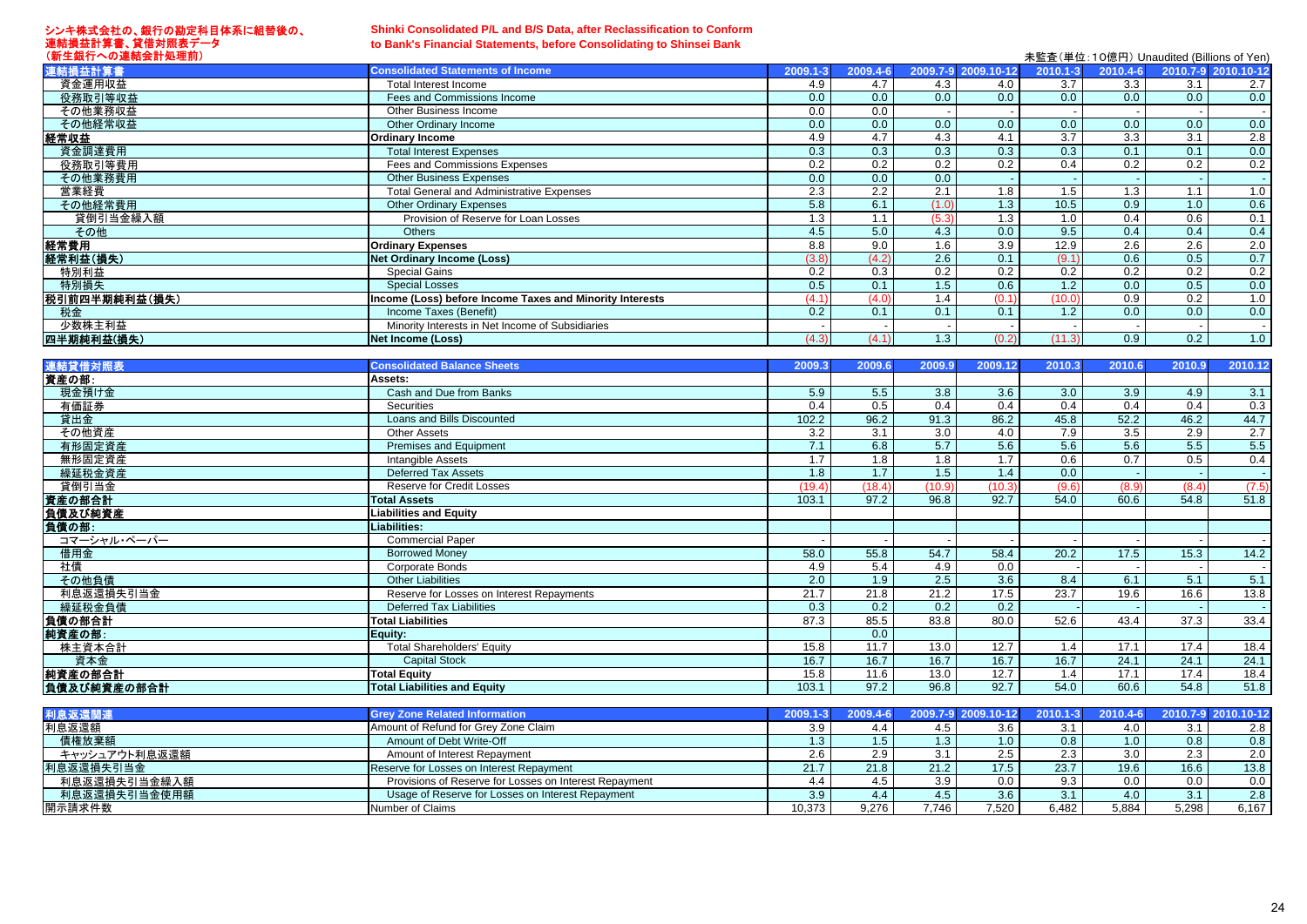| シンキ開示のデータ           | <b>Shinki Data Disclosed by Shinki</b>                        |               |               |        |                     | 未監査(単位:10億円) Unaudited (Billions of Yen) |                |                  |                     |
|---------------------|---------------------------------------------------------------|---------------|---------------|--------|---------------------|------------------------------------------|----------------|------------------|---------------------|
| 貸付金残高               | <b>Loan Receivables</b>                                       | 2009.3        | 2009.6        | 2009.9 | 2009.12             | 2010.3                                   | 2010.6         | 2010.9           | 2010.12             |
| 消費者向け貸付             | <b>Total Personal Loans</b>                                   | 77.2          | 73.8          | 70.8   | 67.4                | 64.9                                     | 61.8           | 58.9             | 53.1                |
| 無担保ローン              | <b>Unsecured Loans</b>                                        | 76.8          | 73.4          | 70.4   | 67.1                | 64.6                                     | 61.5           | 57.8             | 52.8                |
| 有担保ローン              | Secured Loans                                                 | 0.4           | 0.3           | 0.3    | 0.3                 | 0.3                                      | 0.3            | 0.3              | 0.3                 |
| 事業者向け貸付             | <b>Total Business Loans</b>                                   | 24.8          | 22.2          | 20.3   | 18.6                | 17.4                                     | 15.7           | 13.8             | 12.1                |
| 証書貸付                | Loans on Deeds                                                | 0.1           | 0.1           | 0.0    | 0.0                 | 0.0                                      | 0.0            | $\overline{0.0}$ | 0.0                 |
| ノーローンビジネス           | <b>NOLOAN Business</b>                                        | 24.6          | 22.0          | 20.2   | 18.5                | 17.3                                     | 15.6           | 13.8             | 12.1                |
| 有担保貸付               | Secured Loans                                                 | 0.0           | 0.0           | 0.0    | 0.0                 | 0.0                                      | 0.0            | 0.0              | 0.0                 |
| 貸付金合計               | <b>Total Loan Receivables</b>                                 | 102.0         | 96.0          | 91.1   | 86.0                | 82.3                                     | 77.6           | 72.7             | 65.3                |
|                     |                                                               |               |               |        |                     |                                          |                |                  |                     |
| 顧客数(千人)             | <b>Number of Customers (Thousands)</b>                        | 2009.3        | 2009.6        | 2009.9 | 2009.12             | 2010.3                                   | 2010.6         | 2010.9           | 2010.12             |
| 顧客数                 | <b>Number of Customers</b>                                    | 221.8         | 212.9         | 203.8  | 192.3               | 181.1                                    | 170.0          | 160.0            | 149.4               |
| 新規獲得顧客数             | Number of Newly Acquired Customers                            | 12.4          | 11.5          | 8.9    | 7.7                 | 4.7                                      | 5.0            | 3.2              | 2.8                 |
|                     | <b>Number of Branches and Channels</b>                        |               |               |        |                     |                                          |                |                  |                     |
| 店舗・チャネル             | <b>Unmanned Branches</b>                                      | 2009.3<br>317 | 2009.6<br>317 | 2009.9 | 2009.12             | 2010.3                                   | 2010.6         | 2010.9           | 2010.12             |
| 無人店舗数(箇所)<br>ATM台数: | ATMs:                                                         |               |               | 227    | 88                  | $\overline{2}$                           | $\overline{2}$ | 2                | 2                   |
|                     | Own                                                           | 321           | 321           | 230    | 89                  |                                          |                |                  |                     |
| 自社分(台)<br>提携分(千台)   | Tie-up (Thousands)                                            | 52.2          | 52.8          | 53.6   | 55.3                | 49.2                                     | 50.1           | 50.4             | 52.0                |
| 自動契約機台数(台)          | <b>Automated Contract Machines</b>                            | 349           | 349           | 258    | 107                 |                                          |                |                  |                     |
|                     |                                                               |               |               |        |                     |                                          |                |                  |                     |
| 成約率                 | <b>Approval Rate</b>                                          | 2009.1-3      | 2009.4-6      |        | 2009.7-9 2009.10-12 | 2010.1-3                                 | 2010.4-6       |                  | 2010.7-9 2010.10-12 |
| 申込数(ノーローン) (千件)     | Number of Application (NOLOAN) (Thousands)                    | 55.6          | 58.1          | 52.4   | 44.4                | 31.8                                     | 32.5           | 24.7             | 23.8                |
| 成約率(ノーローン)          | Approval Rate (NOLOAN)                                        | 22.4%         | 19.8%         | 17.1%  | 17.4%               | 15.0%                                    | 15.6%          | 13.0%            | 11.7%               |
|                     |                                                               |               |               |        |                     |                                          |                |                  |                     |
| 加重平均約定金利 (単体)       | <b>Weighted Average Loan Interest Rate (Non-Consolidated)</b> | 2009.3        | 2009.6        | 2009.9 | 2009.12             | 2010.3                                   | 2010.6         | 2010.9           | 2010.12             |
| 加重平均約定金利            | Weighted Average Loan Interest Rate                           | 22.8%         | 22.4%         | 21.9%  | 21.5%               | 21.2%                                    | 20.7%          | 18.1%            | 17.9%               |
| 消費者向け               | <b>Personal Loans</b>                                         | 23.1%         | 22.6%         | 22.1%  | 21.7%               | 21.3%                                    | 20.8%          | 19.9%            | 19.7%               |
| 無担保ローン              | <b>Unsecured Loans</b>                                        | 23.2%         | 22.7%         | 22.2%  | 21.7%               | 21.4%                                    | 20.8%          | 19.9%            | 19.7%               |
| 有担保ローン              | <b>Secured Loans</b>                                          | 13.6%         | 13.5%         | 13.4%  | 13.2%               | 13.2%                                    | 13.0%          | 16.3%            | 16.2%               |
| 事業者向け               | <b>Business Loans</b>                                         | 21.8%         | 21.5%         | 21.3%  | 21.0%               | 20.8%                                    | 20.4%          | 19.5%            | 19.4%               |
| 証書貸付                | Loans on Deeds                                                | 23.1%         | 23.3%         | 23.4%  | 23.5%               | 23.8%                                    | 22.2%          | 22.7%            | n/a                 |
| ノーローンビジネス           | <b>NOLOAN Business</b>                                        | 21.8%         | 21.6%         | 21.3%  | 21.0%               | 20.8%                                    | 20.4%          | 19.5%            | 19.4%               |
| 有担保貸付               | <b>Secured Loans</b>                                          | 11.5%         | 11.5%         | 11.5%  | 11.5%               | 11.4%                                    | 11.4%          | n/a              | n/a                 |

注記: 商品内訳は、和解分を含まない数値となっております。

Note: Figures for individual products do not include cases that have been settled.

| 貸出金利帯別残高     | <b>Breakdown of Loans by Lending Rates</b> | 2009.3 | 2009.6 | 2009.9 | 2009.12 | 2010.3 | 2010.6 | 2010.9 | 2010.12 |
|--------------|--------------------------------------------|--------|--------|--------|---------|--------|--------|--------|---------|
| 無担保ローン       | <b>Unsecured Personal Loans</b>            |        |        |        |         |        |        |        |         |
| 残高:          | <b>Outstanding:</b>                        |        |        |        |         |        |        |        |         |
| $\sim$ 15%   | $\sim$ 15%                                 | 9.7    | 9.7    | 10.1   | 10.1    | 10.4   | 10.8   | 11.8   | 11.3    |
| ~18%         | $~18\%$                                    | 29.1   | 31.1   | 32.2   | 32.4    | 32.3   | 32.6   | 31.6   | 29.5    |
| $\sim$ 20%   | $\sim 20\%$                                | 0.0    | 0.0    | 0.0    | 0.0     | 0.0    | 0.0    | 0.0    | 0.0     |
| $\sim$ 25%   | $\sim 25%$                                 | 7.5    | 6.6    | 5.8    | 5.2     | 4.7    | 4.1    | 3.4    | 2.9     |
| $\sim$ 29.2% | $\sim$ 29.2%                               | 30.4   | 25.9   | 22.2   | 19.2    | 17.0   | 13.9   | 10.9   | 9.2     |
| 合計           | Total                                      | 76.8   | 73.4   | 70.4   | 67.1    | 64.6   | 61.5   | 57.8   | 52.9    |
| 比率           | Ratios:                                    |        |        |        |         |        |        |        |         |
| $\sim$ 15%   | $\sim$ 15%                                 | 12.7%  | 13.3%  | 14.4%  | 15.1%   | 16.1%  | 17.6%  | 20.4%  | 21.4%   |
| ~18%         | $~18\%$                                    | 38.0%  | 42.4%  | 45.8%  | 48.3%   | 50.1%  | 53.1%  | 54.8%  | 55.8%   |
| $\sim$ 20%   | $\sim 20\%$                                | 0.0%   | 0.0%   | 0.0%   | 0.0%    | 0.0%   | 0.0%   | 0.0%   | 0.0%    |
| $\sim$ 25%   | $\sim$ 25%                                 | 9.8%   | 9.0%   | 8.3%   | 7.9%    | 7.3%   | 6.6%   | 5.9%   | 5.5%    |
| $\sim$ 29.2% | $\sim$ 29.2%                               | 39.6%  | 35.3%  | 31.5%  | 28.7%   | 26.5%  | 22.7%  | 18.9%  | 17.3%   |
| 信合<br>.      | Total                                      | 100.0% | 100.0% | 100.0% | 100.0%  | 100.0% | 100.0% | 100.0% | 100.0%  |

注記: 旧金利体系で契約し、貸金業法完全施行後においても、新たな貸付が発生していない債権の一部については、金利を旧金利体系のまま据え置いており、金利体系として20%超に分類される債権は存在しております。

Note: Interest rates for receivables whose contracts were made under the previous interest rate system, and for which there has been no new borrowing, are not required to be changed after the full implementation of the rev Money-Lending Business Control and Regulation Law. As a result, some receivables are classified as having interest rates of over 20%.

|              |                                                              |      |      |      |      | <b><i><u>Property</u></i></b> | 20106 | 2010.9       |        |
|--------------|--------------------------------------------------------------|------|------|------|------|-------------------------------|-------|--------------|--------|
| 無担保ローン       | <b>Unsecured Personal Loans</b>                              |      |      |      |      |                               |       |              |        |
| 残高(固定化債権を含む) | <b>Outstanding (including Long-Term Accounts Receivable)</b> | 76.8 | 73.5 | 70.5 | 67.1 | 64.7                          | 61.5  | 57.8         | 52.8   |
| 91~180日延滞残高  | 91-180 Davs Delinguency Amount                               |      |      | 2.0  |      |                               | . 4   | . . <u>.</u> | $\sim$ |
| 91~180日延滞比率  | 91-180 Days Delinguency Ratio                                | 2.5% | 2.9% | 2.8% | 2.7% | 2.4%                          | 2.4%  | 2.1%         | 2.3%   |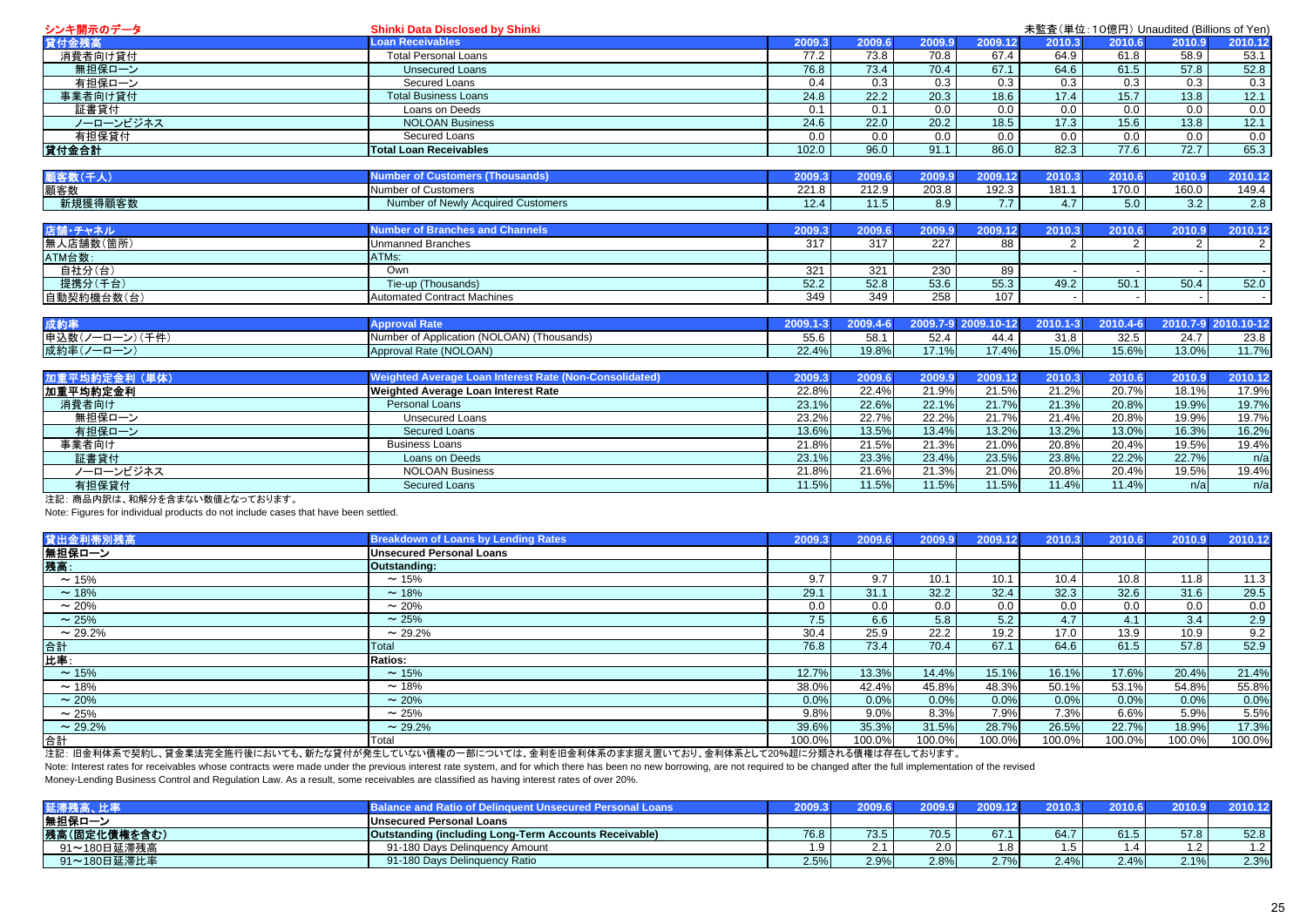|                 |                                                         |        |        |        |         | 未監査(単位:10億円) Unaudited (Billions of Yen) |        |        |         |
|-----------------|---------------------------------------------------------|--------|--------|--------|---------|------------------------------------------|--------|--------|---------|
| 加重平均借入金利 (単体)   | <b>Weighted Average Funding Rate (Non-Consolidated)</b> | 2009.3 | 2009.6 | 2009.9 | 2009.12 | 2010.3                                   | 2010.6 | 2010.9 | 2010.12 |
| 期中加重平均          | During the Fiscal Year                                  | 2.2%   | 2.2%   | 2.3%   | 2.5%    | 2.5%                                     | 2.4%   | 2.5%   | 2.6%    |
| 期末加重平均          | As of the Fiscal Year End                               | 2.3%   | 2.2%   | 2.3%   | 2.6%    | 2.5%                                     | 2.4%   | 2.5%   | 2.6%    |
|                 |                                                         |        |        |        |         |                                          |        |        |         |
| 年齡別残高横成比        | <b>Balance by Age</b>                                   | 2009.3 | 2009.6 | 2009.9 | 2009.12 | 2010.3                                   | 2010.6 | 2010.9 | 2010.12 |
| 無担保ローン          | <b>Unsecured Personal Loans</b>                         |        |        |        |         |                                          |        |        |         |
| <30             | $30$                                                    | 13.1%  | 12.9%  | 12.6%  | 12.3%   | 11.8%                                    | 11.5%  | 11.0%  | 10.8%   |
| <40             | <40                                                     | 31.5%  | 31.3%  | 31.2%  | 31.1%   | 30.7%                                    | 30.6%  | 30.1%  | 29.8%   |
| < 50            | 50<                                                     | 27.6%  | 28.2%  | 28.8%  | 29.4%   | 30.0%                                    | 30.5%  | 31.1%  | 31.5%   |
| <60             | <60                                                     | 19.0%  | 18.8%  | 18.6%  | 18.5%   | 18.6%                                    | 18.7%  | 18.9%  | 18.9%   |
| $>$ /= 60       | Over <sub>60</sub>                                      | 8.9%   | 8.7%   | 8.8%   | 8.7%    | 8.8%                                     | 8.8%   | 9.0%   | 9.0%    |
| 合計              | Total                                                   | 100%   | 100%   | 100.0% | 100.0%  | 100.0%                                   | 100.0% | 100.0% | 100.0%  |
|                 |                                                         |        |        |        |         |                                          |        |        |         |
| 性別、既婚·未婚別残高構成比  | <b>Balance by Gender and Marital Status</b>             | 2009.3 | 2009.6 | 2009.9 | 2009.12 | 2010.3                                   | 2010.6 | 2010.9 | 2010.12 |
| 無担保ローン          | <b>Unsecured Personal Loans</b>                         |        |        |        |         |                                          |        |        |         |
| 男性独身            | <b>Single Male</b>                                      | 39.4%  | 39.7%  | 40.8%  | 39.8%   | 39.9%                                    | 40.0%  | 39.9%  | 39.9%   |
| 男性既婚            | <b>Married Male</b>                                     | 33.5%  | 34.7%  | 31.9%  | 37.0%   | 37.9%                                    | 38.7%  | 39.7%  | 40.3%   |
| 女性独身            | Single Female                                           | 12.6%  | 12.2%  | 13.0%  | 11.5%   | 11.1%                                    | 10.8%  | 10.5%  | 10.3%   |
| 女性既婚            | <b>Married Female</b>                                   | 14.5%  | 13.5%  | 14.3%  | 11.7%   | 11.1%                                    | 10.4%  | 9.9%   | 9.5%    |
| 合計              | Total                                                   | 100.0% | 100.0% | 100%   | 100.0%  | 100.0%                                   | 100.0% | 100.0% | 100.0%  |
|                 |                                                         |        |        |        |         |                                          |        |        |         |
| 実行残高別残高構成比      | <b>Balance by Amount of Origination</b>                 | 2009.3 | 2009.6 | 2009.9 | 2009.12 | 2010.3                                   | 2010.6 | 2010.9 | 2010.12 |
| 無担保ローン          | <b>Unsecured Personal Loans</b>                         |        |        |        |         |                                          |        |        |         |
| 10万円未満          | Less than JPY 100K                                      | 2.9%   | 3.0%   | 3.1%   | 3.0%    | 2.9%                                     | 2.8%   | 2.7%   | 2.8%    |
| 10万円以上、30万円未満   | Over JPY 100K and Less than JPY 300K                    | 19.0%  | 19.3%  | 19.0%  | 18.9%   | 18.5%                                    | 18.1%  | 17.9%  | 18.0%   |
| 30万円以上、50万円未満   | Over JPY 300K and Less than JPY 500K                    | 32.5%  | 33.4%  | 33.6%  | 33.9%   | 33.8%                                    | 33.9%  | 33.2%  | 32.7%   |
| 50万円以上、100万円未満  | Over JPY 500K and Less than JPY 1M                      | 32.8%  | 32.0%  | 31.7%  | 31.3%   | 31.2%                                    | 31.1%  | 30.9%  | 30.8%   |
| 100万円以上         | Over JPY 1M                                             | 12.8%  | 12.3%  | 12.5%  | 12.9%   | 13.6%                                    | 14.2%  | 15.3%  | 15.8%   |
| 合計              | Total                                                   | 100.0% | 100.0% | 100.0% | 100.0%  | 100.0%                                   | 100.0% | 100.0% | 100.0%  |
|                 |                                                         |        |        |        |         |                                          |        |        |         |
| 年収別残高構成比        | <b>Balance by Annual Income</b>                         | 2009.3 | 2009.6 | 2009.9 | 2009.12 | 2010.3                                   | 2010.6 | 2010.9 | 2010.12 |
| 無担保ローン          | <b>Unsecured Personal Loans</b>                         |        |        |        |         |                                          |        |        |         |
| 年収2百万円未満        | Less than JPY 2M                                        | 15.0%  | 14.1%  | 13.4%  | 12.9%   | 12.4%                                    | 12.1%  | 11.9%  | 11.3%   |
| 年収2百万円以上、5百万円未満 | Over JPY 2M and Less than JPY 5M                        | 57.1%  | 57.3%  | 57.0%  | 56.8%   | 56.5%                                    | 56.5%  | 56.1%  | 56.3%   |
| 年収5百万円以上、7百万円未満 | Over JPY 5M and Less than JPY 7M                        | 18.2%  | 18.5%  | 18.9%  | 19.1%   | 19.2%                                    | 19.3%  | 19.4%  | 19.5%   |
| 年収7百万円以上        | Over JPY 7M                                             | 9.7%   | 10.1%  | 10.7%  | 11.3%   | 11.8%                                    | 12.1%  | 12.6%  | 12.9%   |
| 合計              | Total                                                   | 100.0% | 100.0% | 100.0% | 100.0%  | 100.0%                                   | 100.0% | 100.0% | 100.0%  |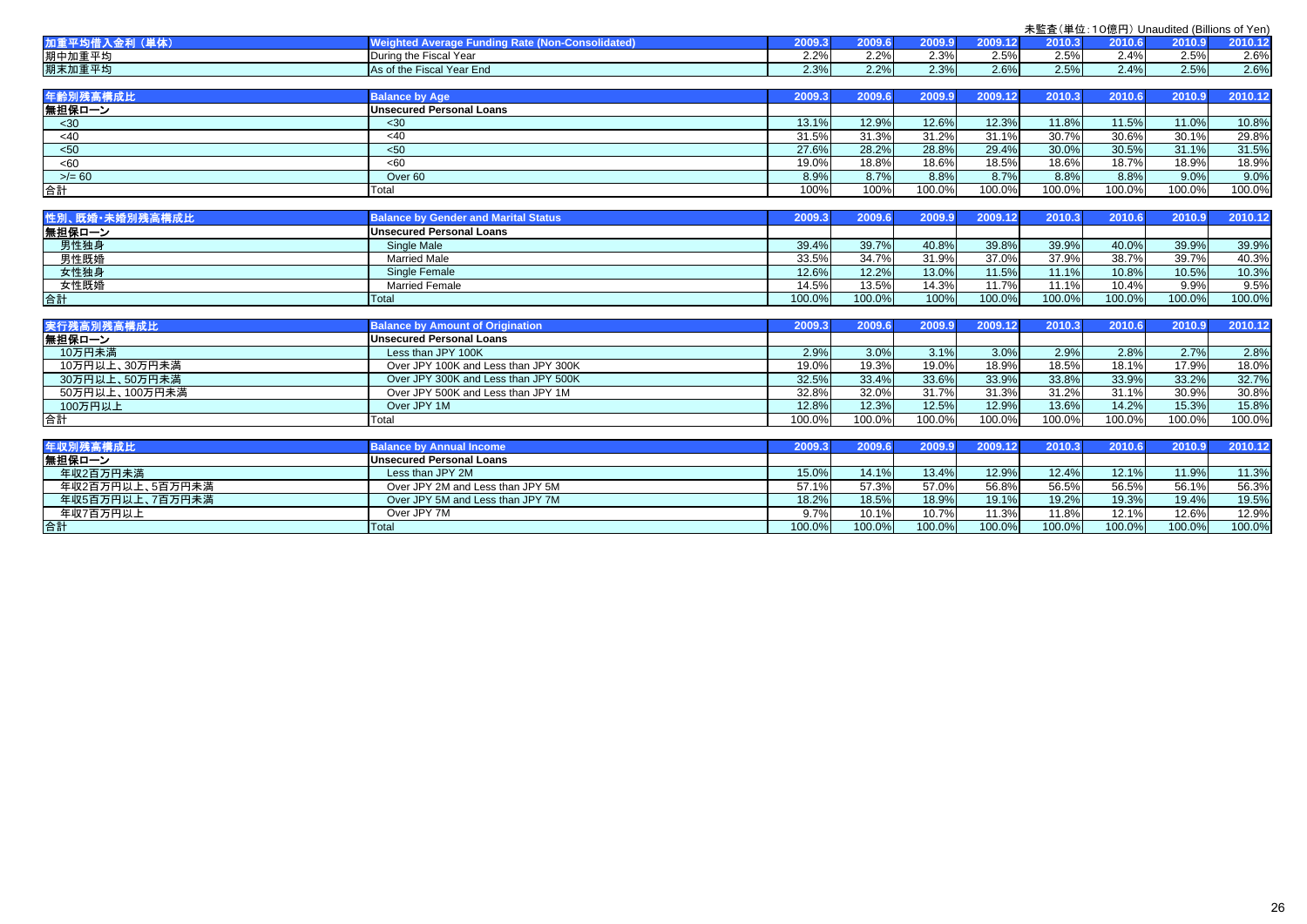|                    | 株式会社アプラスフィナンシャルの、銀行の勘定科目体系に組替後 APLUS FINANCIAL Consolidated P/L and B/S Data, after Reclassification |          |          |      |                     |              |          |                                           |      |
|--------------------|------------------------------------------------------------------------------------------------------|----------|----------|------|---------------------|--------------|----------|-------------------------------------------|------|
| の、連結損益計算書、貸借対照表データ | to Conform to Bank's Financial Statements, before Consolidating to                                   |          |          |      |                     |              |          |                                           |      |
| (新生銀行への連結会計処理前)    | <b>Shinsei Bank</b>                                                                                  |          |          |      |                     |              |          | 未監査(単位: 10億円) Unaudited (Billions of Yen) |      |
| 連結損益計算書            | <b>Consolidated Statements of Operations</b>                                                         | 2009.1-3 | 2009.4-6 |      | 2009.7-9 2009.10-12 | $2010.1 - 3$ | 2010.4-6 | 2010.7-9 2010.10-12                       |      |
| 資金運用収益             | Total Interest Income                                                                                | 10.0     | 9.7      | 8.8  | 8.4                 | 7.7          | 6.8      | 5.4                                       | 5.0  |
| 役務取引等収益            | Fees and Commissions Income                                                                          | 6.1      | 6.1      | 6.0  | 5.9                 | 5.7          | 5.6      | 5.4                                       | 5.4  |
| その他業務収益            | <b>Other Business Income</b>                                                                         | 5.3      | 5.5      | 5.7  | 5.7                 | 6.4          | 5.4      | 5.7                                       | 5.8  |
| その他経常収益            | Other Ordinary Income                                                                                | 0.6      | 0.5      | 0.7  | 0.9                 | 0.9          | 0.9      | 0.8                                       | 1.0  |
| 経常収益               | <b>Ordinary Income</b>                                                                               | 22.1     | 21.9     | 21.3 | 21.0                | 20.8         | 18.9     | 17.5                                      | 17.4 |
| 資金調達費用             | <b>Total Interest Expenses</b>                                                                       | 1.5      | 1.1      | 1.1  | 0.8                 | 0.7          | 0.5      | 0.5                                       | 0.4  |
| 役務取引等費用            | Fees and Commissions Expenses                                                                        | 2.7      | 3.3      | 3.1  | 2.8                 | 2.9          | 2.8      | 2.8                                       | 2.6  |
| その他業務費用            | <b>Other Business Expenses</b>                                                                       | 0.0      | 0.4      | 0.5  | 0.4                 | 0.4          | 0.5      | 0.6                                       | 0.6  |
| 営業経費               | <b>Total General and Administrative Expenses</b>                                                     | 11.3     | 9.8      | 9.2  | 9.1                 | 9.5          | 8.8      | 7.9                                       | 7.8  |
| その他経常費用            | <b>Other Ordinary Expenses</b>                                                                       | 11.5     | 6.2      | 6.0  | 4.9                 | 14.7         | 4.0      | 4.0                                       | 1.8  |
| 貸倒引当金繰入額           | Provision of Reserve for Loan Losses                                                                 | 6.0      | 6.2      | 5.5  | 4.4                 | 4.8          | 3.9      | 3.9                                       | 1.8  |
| その他                | <b>Others</b>                                                                                        | 5.4      | 0.0      | 0.5  | 0.5                 | 9.8          | 0.0      | 0.0                                       | 0.0  |
| 経常費用               | <b>Ordinary Expenses</b>                                                                             | 27.1     | 21.0     | 20.2 | 18.3                | 28.4         | 16.8     | 15.8                                      | 13.4 |
| 経常利益               | <b>Net Ordinary Income</b>                                                                           | (4.9)    | 0.8      | 1.0  | 2.7                 | (7.5)        | 2.0      | 1.6                                       | 4.0  |
| 特別利益               | <b>Special Gains</b>                                                                                 | 0.9      | 0.0      | 0.1  | 0.3                 | 0.0          | 0.0      | 0.0                                       | 0.0  |
| 特別損失               | <b>Special Losses</b>                                                                                | 0.0      | 0.0      | 0.0  | 0.0                 | 3.0          | 0.0      | 0.0                                       | 0.0  |
| 税引前四半期純利益          | Income before Income Taxes and Minority Interests                                                    | (4.0)    | 0.8      | 1.2  | 3.0                 | (10.5)       | 1.9      | 1.6                                       | 4.0  |
| 税金                 | Income Taxes (Benefit)                                                                               | (0.5)    | 0.0      | 0.0  | 0.0                 | 2.2          | 0.1      | 0.4                                       | 0.1  |
| 少数株主利益             | Minority Interests in Net Income of Subsidiaries                                                     | 0.0      | 0.0      | 0.0  | 0.0                 | 0.0          | 0.0      | 0.0                                       | 0.0  |
| 四半期純利益             | <b>Net Income</b>                                                                                    | (3.4)    | 0.8      | 1.2  | 3.0                 | (12.7)       | 1.7      | 1.1                                       | 3.8  |

| 連結貸借対照表     | <b>Consolidated Balance Sheets</b>                    | 2009.3  | 2009.6 | 2009.9  | 2009.12 | 2010.3           | 2010.6  | 2010.9  | 2010.12 |
|-------------|-------------------------------------------------------|---------|--------|---------|---------|------------------|---------|---------|---------|
| 資産の部:       | Assets:                                               |         |        |         |         |                  |         |         |         |
| 現金預け金       | Cash and Due from Banks                               | 203.6   | 198.4  | 147.2   | 109.7   | 115.5            | 113.4   | 94.3    | 85.4    |
| 買入金銭債権      | Other Monetary Claims Purchased                       | 7.6     | 6.1    | 45.2    | 3.2     | $\overline{2.3}$ | 15.5    | 14.2    | 13.0    |
| 金銭の信託       | Monetary Assets Held in Trust                         | 58.6    | 58.2   | 55.7    | 54.2    | 52.4             | 52.1    | 51.8    | 52.7    |
| 有価証券        | <b>Securities</b>                                     | 0.9     |        | 0.7     | 45.8    | 55.3             | 54.8    | 54.4    | 67.3    |
| 貸出金         | Loans and Bills Discounted                            | 200.3   | 193.0  | 185.5   | 176.0   | 168.1            | 160.6   | 153.8   | 144.9   |
| その他資産       | <b>Other Assets</b>                                   | 270.5   | 271.5  | 279.2   | 278.9   | 218.9            | 231.6   | 238.0   | 241.6   |
| 割賦売掛金       | <b>Installment Sales Credit</b>                       | 207.3   | 211.0  | 218.7   | 215.8   | 161.3            | 175.3   | 184.6   | 189.6   |
| 有形固定資産      | <b>Premises and Equipment</b>                         | 10.3    | 9.9    | 9.8     | 9.4     | 8.9              | 9.0     | 8.9     | 8.7     |
| 無形固定資産      | <b>Intangible Assets</b>                              | 16.2    | 16.4   | 16.8    | 17.0    | 13.8             | 14.1    | 15.0    | 15.2    |
| のれん         | Goodwill, Net                                         | 5.8     | 5.6    | 5.4     | 5.2     | 5.0              | 4.8     | 4.6     | 4.4     |
| 繰延税金資産      | <b>Deferred Tax Assets</b>                            | 12.2    | 12.2   | 12.2    | 12.2    | 10.0             | 10.0    | 9.7     | 9.7     |
| 支払承諾見返      | Customers' Liabilities for Acceptances and Guarantees | 628.4   | 619.5  | 610.3   | 604.3   | 596.4            | 568.6   | 563.4   | 562.1   |
| 貸倒引当金       | <b>Reserve for Credit Losses</b>                      | (42.4)  | (41.2) | (39.7)  | (38.0)  | (36.4)           | (35.3)  | (34.4)  | (32.6)  |
| 資産の部合計      | <b>Total Assets</b>                                   | 1,373.7 | ,351.7 | 1,328.7 | 1.277.7 | ,209.8           | 1.198.1 | 1,172.3 | 1,170.8 |
| 負債及び純資産     | Liabilities and Equity                                |         |        |         |         |                  |         |         |         |
| 負債の部:       | Liabilities:                                          |         |        |         |         |                  |         |         |         |
| コマーシャル・ペーパー | <b>Commercial Paper</b>                               |         |        |         |         |                  |         |         |         |
| 借用金         | <b>Borrowed Money</b>                                 | 345.7   | 334.6  | 279.1   | 252.4   | 236.2            | 259.5   | 236.2   | 235.9   |
| 短期社債        | Short-Term Corporate Bonds                            | 10.5    | 14.5   | 28.8    | 16.5    |                  | 3.0     | 2.5     | 1.0     |
| 社債          | Corporate Bonds                                       | 16.6    | 16.6   | 16.6    | 10.1    | 10.1             |         |         |         |
| その他負債       | <b>Other Liabilities</b>                              | 251.5   | 250.1  | 282.2   | 284.0   | 272.9            | 273.1   | 276.3   | 275.8   |
| 利息返還損失引当金   | Reserve for Losses on Interest Repayments             | 11.0    | 9.4    | 8.3     | 6.8     | 15.1             | 13.5    | 11.8    | 10.0    |
| 繰延税金負債      | <b>Deferred Tax Liabilities</b>                       | 0.0     | 0.1    | 0.1     | 0.1     | 0.1              | 0.1     | 0.1     | 0.1     |
| 支払承諾        | <b>Acceptances and Guarantees</b>                     | 628.4   | 619.5  | 610.3   | 604.3   | 596.4            | 568.6   | 563.4   | 562.1   |
| 負債の部合計      | <b>Total Liabilities</b>                              | 1,265.5 | .246.4 | ,226.9  | 1,175.5 | 1,132.5          | 1.119.2 | 1.092.1 | 1,086.8 |
| 純資産の部:      | Equity:                                               |         |        |         |         |                  |         |         |         |
| 株主資本合計      | <b>Total Shareholders' Equity</b>                     | 108.2   | 105.2  | 101.7   | 102.1   | 77.1             | 78.9    | 80.0    | 83.9    |
| 資本金         | <b>Capital Stock</b>                                  | 47.2    | 47.2   | 15.0    | 15.0    | 15.0             | 15.0    | 15.0    | 15.0    |
| 純資産の部合計     | <b>Total Equity</b>                                   | 108.2   | 105.3  | 101.7   | 102.2   | 77.2             | 78.9    | 80.1    | 84.0    |
| 負債及び純資産の部合計 | <b>Total Liabilities and Equity</b>                   | 1,373.7 | .351.7 | 328.7   | 1.277.7 | ,209.8           | ,198.1  | 1,172.3 | 1,170.8 |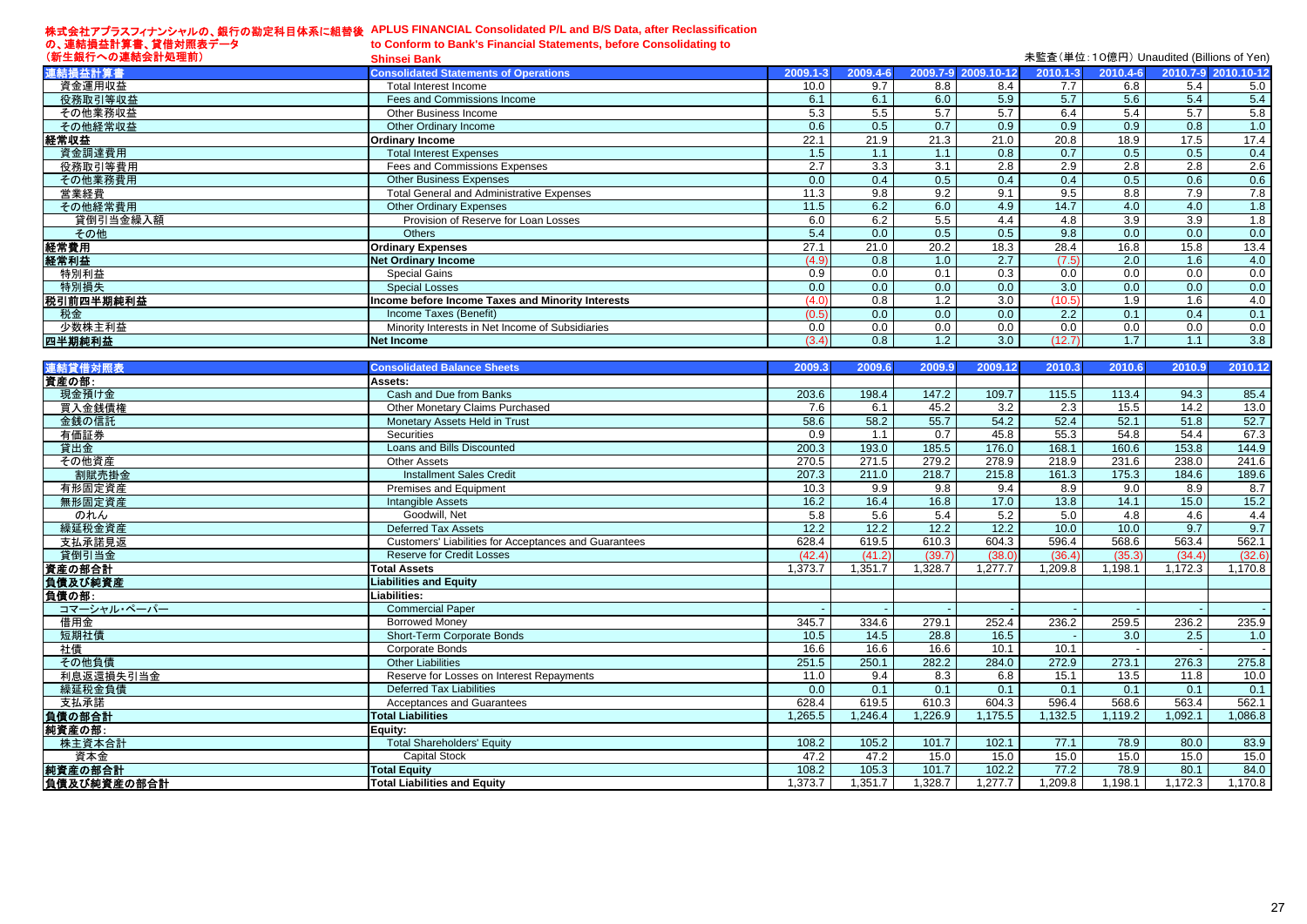| アプラスフィナンシャル開示の連結データ | <b>APLUS FINANCIAL Consolidated Data Disclosed by APLUS FINANCIAL</b> |                   |                   | 未監査(単位: 10億円) Unaudited (Billions of Yen) |                     |                  |                  |                     |                   |  |
|---------------------|-----------------------------------------------------------------------|-------------------|-------------------|-------------------------------------------|---------------------|------------------|------------------|---------------------|-------------------|--|
| 連結損益の概要             | <b>Summary of Income Statement</b>                                    | 2009.1-3          | 2009.4-6          |                                           | 2009.7-9 2009.10-12 | 2010.1-3         | 2010.4-6         | 2010.7-9 2010.10-12 |                   |  |
| 包括信用購入あっせん          | Credit Card Shopping (Hokatsu)                                        | 2.4               | 2.6               | 2.7                                       | 2.7                 | 2.6              | 2.7              | 2.8                 | 3.0               |  |
| 個別信用購入あっせん          | Installment Shopping Credit (Kobetsu)                                 | 2.6               | $\overline{2.8}$  | 2.8                                       | 2.7                 | 3.5              | 2.2              | 2.3                 | 2.3               |  |
| オートクレジット            | Auto Credit                                                           | 0.6               | 0.7               | 0.8                                       | 0.9                 | 1.4              | 0.8              | 0.8                 | 1.0               |  |
| その他ショッピングクレジット      | <b>Other Shopping Credit</b>                                          | 2.0               | 2.0               | 1.9                                       | 1.8                 | 2.0              | 1.4              | 1.5                 | 1.3               |  |
| 信用保証                | <b>Credit Guarantee</b>                                               | 4.2               | 4.1               | 4.0                                       | 4.0                 | 3.9              | 3.7              | 3.6                 | $\frac{3.5}{2.2}$ |  |
| オートクレジット            | <b>Auto Credit</b>                                                    | 2.3               | 2.4               | 2.4                                       | 2.4                 | 2.4              | 2.4              | 2.2                 |                   |  |
| その他ショッピングクレジット      | Other Shopping Credit                                                 | 1.3               | 1.2               | 1.1                                       | 1.1                 | 1.0              | 0.9              | 0.9                 | 0.8               |  |
| その他信用保証             | <b>Others</b>                                                         | 0.4               | 0.4               | 0.4                                       | 0.4                 | 0.4              | 0.4              | 0.4                 | 0.3               |  |
| 融資                  | <b>Total Loans</b>                                                    | 9.9               | 9.6               | 8.8                                       | 8.4                 | 7.6              | 6.8              | 5.3                 | 5.0               |  |
| 消費者金融               | <b>Consumer Loans</b>                                                 | 9.9               | 9.6               | 8.7                                       | 8.4                 | 7.6              | 6.7              | 5.3                 | 4.9               |  |
| カードキャッシング           | Cashing by Credit Card                                                | 4.3               | 4.2               | 4.1                                       | 4.0                 | $\overline{3.6}$ | 3.0              | $\overline{2.2}$    | 2.1               |  |
| ローンカード              | Loan Card                                                             | 4.7               | 4.5               | 3.8                                       | 3.6                 | 3.2              | 2.9              | 2.3                 | 2.1               |  |
| その他消費者金融            | Other Consumer Loans                                                  | 0.7               | 0.7               | 0.7                                       | 0.7                 | 0.6              | 0.7              | 0.6                 | 0.6               |  |
| その他融資               | Other Loans                                                           | 0.0               | 0.0               | 0.0                                       | 0.0                 | 0.0              | 0.0              | 0.0                 | 0.1               |  |
| 金融収益                | Financial Income                                                      | 0.5               | 0.5               | 0.7                                       | 0.9                 | 0.9              | 0.9              | 0.8                 | 1.0               |  |
| その他                 | <b>Others</b>                                                         | 2.2               | 2.0               | 2.1                                       | 2.1                 | 2.1              | 2.3              | 2.3                 | 2.3               |  |
| 営業収益                | <b>Operating Revenue</b>                                              | 22.0              | 21.9              | 21.2                                      | 21.0                | 20.8             | 18.9             | 17.5                | 17.4              |  |
| 販売費及び一般管理費          | <b>Total SG&amp;A</b>                                                 | 25.0              | 19.3              | 18.7                                      | 17.2                | 27.5             | 15.9             | 15.1                | 12.7              |  |
| 貸倒引当金繰入額            | Net Provision of Allowance for Bad Debts                              | 6.0               | 6.2               | 5.5                                       | 4.4                 | 4.8              | 3.9              | 3.9                 | 1.8               |  |
| 従業員給料 賞与            | <b>Personnel Expenses</b>                                             | 2.3               | 2.4               | 2.3                                       | 2.3                 | 2.3              | 2.3              | 2.3                 | 2.3               |  |
| 支払手数料               | <b>Handling Charges</b>                                               | 4.6               | 4.4               | 4.2                                       | 3.9                 | 4.3              | 3.9              | 3.7                 | $\frac{3.6}{1.1}$ |  |
| 販売促進費               | <b>Sales Promotion Costs</b>                                          | 1.5               | 1.2               | 1.1                                       | 1.4                 | 1.4              | 1.0              | 1.1                 |                   |  |
| 賃借料                 | Rent                                                                  | 0.5               | 0.5               | 0.5                                       | 0.5                 | 0.5              | 0.5              | 0.5                 | 0.5               |  |
| 減価償却額               | Depreciation and Amortization                                         | 0.8               | 0.8               | 0.8                                       | 0.7                 | 0.7              | 0.5              | 0.2                 | 0.4               |  |
| 通信費                 | <b>Communication Costs</b>                                            | 0.8               | 0.9               | 0.9                                       | 0.8                 | 0.8              | 0.8              | 0.7                 | 0.7               |  |
| その他                 | <b>Others</b>                                                         | 8.0               | 2.6               | 3.0                                       | 2.9                 | 12.3             | 2.6              | 2.3                 | 2.2               |  |
| 金融費用                | <b>Financial Expenses</b>                                             | 1.7               | 1.6               | 1.5                                       | 1.0                 | 0.9              | 0.8              | 0.7                 | 0.6               |  |
| 支払利息                | <b>Interest Expenses</b>                                              | 1.5               | 1.1               | 1.1                                       | 0.8                 | 0.7              | 0.5              | 0.5                 | 0.4               |  |
| その他                 | Others                                                                | 0.1               | 0.4               | $\overline{0.3}$                          | 0.1                 | 0.1              | $\overline{0.3}$ | 0.2                 | 0.1               |  |
| 営業費用                | <b>Operating Expenses</b>                                             | $\overline{26.7}$ | $\overline{21.0}$ | $\overline{20.2}$                         | 18.2                | 28.4             | 16.8             | 15.8                | 13.4              |  |
| 営業利益(損失)            | <b>Operating Income (Loss)</b>                                        | (4.7)             | 0.8               | 1.0                                       | $\overline{2.7}$    | (7.6)            | $\overline{2.1}$ | 1.6                 | 4.0               |  |
| 経常利益(損失)            | <b>Ordinary Income (Loss)</b>                                         | (4.8)             | 0.8               | 1.0                                       | 2.7                 | (7.5)            | $\overline{2.0}$ | 1.6                 | 4.0               |  |
| 特別損益(損失)            | <b>Net Extraordinary Profit (Loss)</b>                                | 0.8               | 0.0               | 0.1                                       | 0.3                 | (3.0)            | (0.0)            | 0.0                 | 0.0               |  |
| 税引前四半期純利益(損失)       | Net Income (Loss) before Income Taxes and Minority Interests          | (4.0)             | 0.8               | 1.2                                       | 3.0                 | (10.5)           | 1.9              | 1.6                 | 4.0               |  |
| 四半期純利益(損失)          | <b>Net Income (Loss)</b><br>. <del>.</del> <del>.</del>               | (3.4)             | 0.8               | 1.2                                       | 3.0                 | (12.7)           | 1.7              | 1.1                 | $\overline{3.8}$  |  |

注記: 2009年12月に改正割賦販売法が施行されたことに伴い、科目名を「総合あっせん」から「包括信用購入あっせん」、「個品あっせん」から「個別信用購入あっせん」へと変更しております。

Note: In accordance with the Revised Installment Sales Act effective from December 2009, the category previously referred to as "Sogo" has been renamed "Hokatsu", and "Kohin" has been renamed "Kobetsu".

| 利息返還関連        | <b>Grey Zone Related Information</b>                   | $2009.1 - 3$ | $2009.4 - 6$ |       | 2009.7-9 2009.10-12 |       | $2010.4 - 6$ |         | 2010.7-9 2010.10-12 |
|---------------|--------------------------------------------------------|--------------|--------------|-------|---------------------|-------|--------------|---------|---------------------|
| 利息返還額         | Amount of Refund for Grey Zone Claim                   |              |              |       | <u>.</u>            |       | ں. ا         |         | 1.9                 |
| 債権放棄額         | Amount of Debt Write-Off                               | $0.5\,$      | 0.6          |       | 0.8                 | 0.6   | 0.6          | 0.6     | 0.7                 |
| キャッシュアウト利息返還額 | Amount of Interest Repayment                           | 0.8          |              |       |                     | 1.0   | 0.9          |         | 1.2                 |
| 利息返還損失引当金     | Reserve for Losses on Interest Repayment               | 11.0         |              | 0.3   | 6.8                 | 15.1  | 13.5         | 11.8    | 10.0                |
| 利息返還損失引当金繰入額  | Provisions of Reserve for Losses on Interest Repayment |              | 0.0          | 0.5   | 0.4                 | 9.8   | 0.0          | $0.0\,$ | 0.0                 |
| 利息返還損失引当金使用額  | Usage of Reserve for Losses on Interest Repayment      |              |              |       |                     |       | 1.5          | 1.6     | 1.8                 |
| 開示請求件数        | Number of Claims                                       | 5,289        | 5.718        | 5.430 | 4,836               | 4,445 | 4,539        | 4,334   | 4,855               |

注記: 利息返還額のうち債権放棄額には会計上既に償却している債権を一部含んでいることなどから、利息返還額と会計上(利息損失引当金使用額)の金額とは異なっています。

Note: The "loan receivables write-off" amount included in "the amount of refund for grey zone claim" is different from or higher than the accounting loss since a portion of the "loan receivables write-off"

includes the amount which has already been recorded as a write-off on an accounting basis.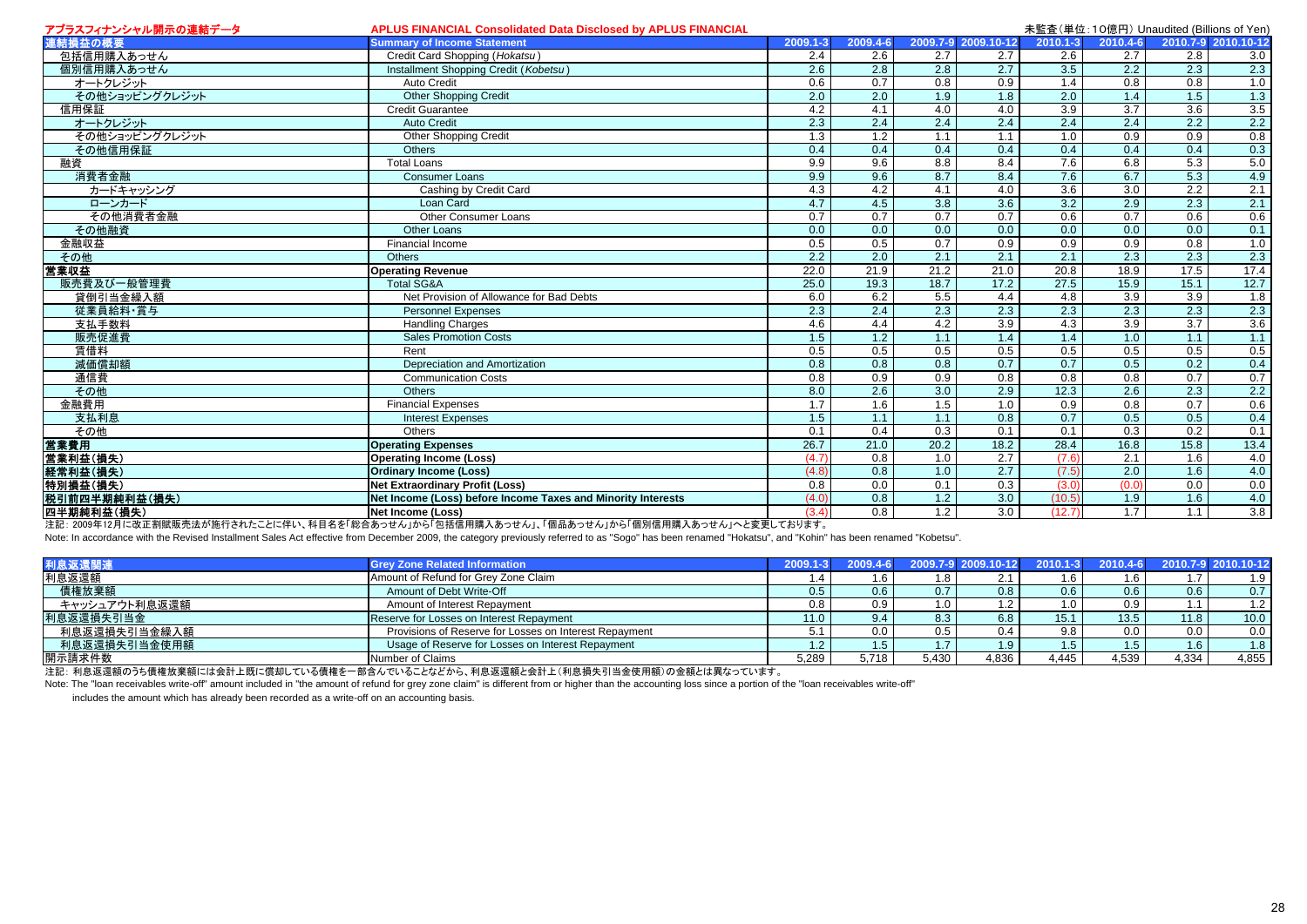|                   |                                                       |         |         |         |         |        |        | 未監査(単位: 10億円) Unaudited (Billions of Yen) |         |
|-------------------|-------------------------------------------------------|---------|---------|---------|---------|--------|--------|-------------------------------------------|---------|
| 営業債権残高            | <b>Account Receivables</b>                            | 2009.3  | 2009.6  | 2009.9  | 2009.12 | 2010.3 | 2010.6 | 2010.9                                    | 2010.12 |
| 割賦売掛金             | <b>Total Installment Receivables</b>                  | 428.4   | 425.4   | 425.5   | 412.7   | 350.0  | 370.6  | 372.1                                     | 367.8   |
| 包括信用購入あっせん        | Credit Card Shopping (Hokatsu)                        | 50.0    | 50.1    | 49.4    | 54.2    | 51.5   | 52.3   | 53.3                                      | 58.3    |
| 個別信用購入あっせん        | Installment Shopping Credit (Kobetsu)                 | 157.7   | 161.2   | 169.6   | 161.7   | 110.0  | 123.4  | 131.5                                     | 131.6   |
| オートクレジット          | <b>Auto Credit</b>                                    | 48.1    | 55.5    | 69.7    | 67.1    | 29.3   | 47.4   | 57.5                                      | 59.1    |
| その他ショッピングクレジット    | <b>Other Shopping Credit</b>                          | 109.6   | 105.7   | 99.9    | 94.6    | 80.7   | 76.0   | 74.0                                      | 72.4    |
| 融資                | <b>Total Loans</b>                                    | 220.5   | 213.9   | 206.4   | 196.6   | 188.3  | 194.9  | 187.1                                     | 177.8   |
| 消費者金融             | Consumer Loans                                        | 203.7   | 195.6   | 188.0   | 177.5   | 169.7  | 175.5  | 166.0                                     | 154.5   |
| カードキャッシング         | Cashing by Credit Card                                | 65.6    | 62.1    | 61.1    | 57.8    | 55.8   | 53.5   | 51.7                                      | 48.0    |
| ローンカード            | Loan Card                                             | 87.5    | 83.4    | 78.2    | 72.8    | 68.0   | 64.1   | 59.0                                      | 53.9    |
| その他消費者金融          | <b>Other Consumer Loans</b>                           | 50.6    | 50.0    | 48.6    | 46.9    | 45.8   | 57.8   | 55.2                                      | 52.5    |
| その他融資             | Other Loans                                           | 16.8    | 18.3    | 18.3    | 19.0    | 18.6   | 19.3   | 21.1                                      | 23.2    |
| その他               | Others                                                | 0.0     | 0.0     | 0.0     | 0.0     | 0.0    | 0.0    | 0.0                                       | 0.0     |
| 信用保証割賦売掛金         | Customers' Liabilities for Acceptances and Guarantees | 628.4   | 619.5   | 610.3   | 604.3   | 596.4  | 568.6  | 563.4                                     | 562.1   |
| オートクレジット          | <b>Auto Credit</b>                                    | 472.5   | 470.3   | 467.4   | 466.6   | 464.3  | 454.4  | 453.3                                     | 455.0   |
| 信用保証業務によるオフバランス残高 | Off-Balance Receivables in Credit Guarantee Business  | 104.6   | 101.6   | 99.3    | 97.6    | 94.6   | 91.2   | 86.7                                      | 82.5    |
| その他ショッピングクレジット    | <b>Other Shopping Credit</b>                          | 68.3    | 64.0    | 60.1    | 56.8    | 53.2   | 48.1   | 45.9                                      | 44.9    |
| 信用保証業務によるオフバランス残高 | Off-Balance Receivables in Credit Guarantee Business  | 61.1    | 58.2    | 55.7    | 53.9    | 52.2   | 50.7   | 50.0                                      | 50.0    |
| その他信用保証           | <b>Others</b>                                         | 87.6    | 85.1    | 82.7    | 80.8    | 78.8   | 66.1   | 64.0                                      | 62.2    |
| リース投資資産           | Leased Investment Assets                              | 7.0     | 6.2     | 5.5     | 4.8     | 4.1    | 3.5    | 2.9                                       | 2.3     |
| 営業債権残高合計          | Total Account Receivables                             | 1,063.8 | 1,051.1 | 1,041.3 | 1.021.8 | 950.6  | 942.8  | 938.4                                     | 932.4   |

注記: 2009年12月に改正割賦販売法が施行されたことに伴い、科目名を「総合あっせん」から「包括信用購入あっせん」、「個品あっせん」から「個別信用購入あっせん」へと変更しております。

Note: In accordance with the Revised Installment Sales Act effective from December 2009, the category previously referred to as "Sogo" has been renamed "Hokatsu", and "Kohin" has been renamed "Kobetsu".

| 顧客数                        | <b>Number of Customers (Thousands)</b>                 | 2009.3  | 2009.6  | 2009.9  | 2009.<br>121 | 2010.3  | 2010.6  | 2010.9  | 2010.12 |
|----------------------------|--------------------------------------------------------|---------|---------|---------|--------------|---------|---------|---------|---------|
| ショッピングクレジット事業 新規信用供与件数(千件) | Number of New Transactions in Shopping Credit Business | 84.8    | 83.9    | 79.5    | 74.6         | 72.0    | 70.1    | 75.9    | 70.5    |
| 個別信用購入あっせん                 | Installment Shopping Credit (Kobetsu)                  | 41.2    | 40.8    | 36.0    | 32.2         | 32.7    | 38.7    | 36.7    | 28.8    |
| 信用保証                       | <b>Credit Guarantee</b>                                | 43.5    | 43.1    | 43.5    | 42.3         | 39.2    | 31.3    | 39.2    | 41.6    |
| 加盟店数(千店)                   | Number of Merchants                                    | 874.3   | n/a     | 885.7   | n/a          | 898.4   | n/a     | 910.4   | n/a     |
| クレジットカード                   | <b>Credit Card</b>                                     | 386.5   | n/a     | 390.3   | n/a          | 392.4   | n/a     | 394.5   | n/a     |
| ショッピングクレジット                | <b>Shopping Credit</b>                                 | 487.7   | n/a     | 495.3   | n/a          | 505.9   | n/a     | 515.9   | n/a     |
| 有効カード会員数(千人)               | Available Cardholders                                  | 8.366.3 | 8,332.1 | 8.238.9 | 8.171.8      | 8.165.6 | 8.072.3 | 7,962.9 | 7,830.1 |
| クレジットカード                   | <b>Credit Card</b>                                     | 7.903.3 | 7.899.6 | 7.841.9 | 7,800.1      | 7.811.4 | 7.758.7 | 7,649.3 | 7,516.6 |
| ローンカード                     | Loan Card                                              | 462.9   | 432.4   | 396.9   | 371.6        | 354.2   | 313.5   | 313.5   | 313.4   |
| カード新規獲得枚数(千枚)              | Number of New Card Issuance                            | 208.0   | 242.0   | 174.4   | 176.0        | 171.5   | 151.1   | 81.4    | 50.0    |
| クレジットカード                   | <b>Credit Card</b>                                     | 205.0   | 239.0   | 171.1   | 174.0        | 168.2   | 148.6   | 78.8    | 47.6    |
| ローンカード                     | Loan Card                                              | 3.0     | 3.0     | 3.2     | 2.0          | 3.2     | 2.5     | 2.5     | 2.3     |
| 残高有口座数(千人)                 | Number of Active Accounts                              | 555.0   | 549.0   | 542.0   | 529.9        | 509.8   | 502.0   | 493.2   | 478.8   |
| クレジットカードキャッシング             | Cashing by Credit Card                                 | 352.9   | 352.8   | 350.7   | 343.5        | 332.7   | 329.3   | 325.2   | 315.6   |
| ローンカード                     | Loan Card                                              | 202.1   | 196.1   | 191.3   | 186.4        | 177.1   | 172.6   | 168.0   | 163.2   |

注記: 2009年12月に改正割賦販売法が施行されたことに伴い、科目名を「総合あっせん」から「包括信用購入あっせん」、「個品あっせん」から「個別信用購入あっせん」へと変更しております。

Note: In accordance with the Revised Installment Sales Act effective from December 2009, the category previously referred to as "Sogo" has been renamed "Hokatsu", and "Kohin" has been renamed "Kohetsu".

| 店舗・チャネル                       | Number of Branches and Channels                        |              |       |       |                     | 2010.3       | 2010.6       |       | 2010.12             |
|-------------------------------|--------------------------------------------------------|--------------|-------|-------|---------------------|--------------|--------------|-------|---------------------|
| 店舗数(箇所)                       | <b>Branches</b>                                        |              |       |       | 34                  | 34           |              | 34    | 34                  |
| CD台数(千台):                     | Cash Dispensers (CDs) (Own and Tie-up) (Thousands)     | 145          |       | 145   |                     | 146          |              | 147   |                     |
|                               |                                                        |              |       |       |                     |              |              |       |                     |
|                               | <b>Average Lending Rates</b>                           | $2009.1 - 3$ |       |       | 2009.7-9 2009.10-12 | $2010.1 - 3$ | $2010.4 - 6$ |       | 2010.7-9 2010.10-12 |
| 無担保ローン(クレジットカードキャッシング、ローンカード) | Unsecured Loans (Cashing by Credit Card and Loan Card) | 24.0%        | 24.0% | 23.9% | 23.8%               | 23.7%        | 17.7%ı       | 17.7% | 17.7%               |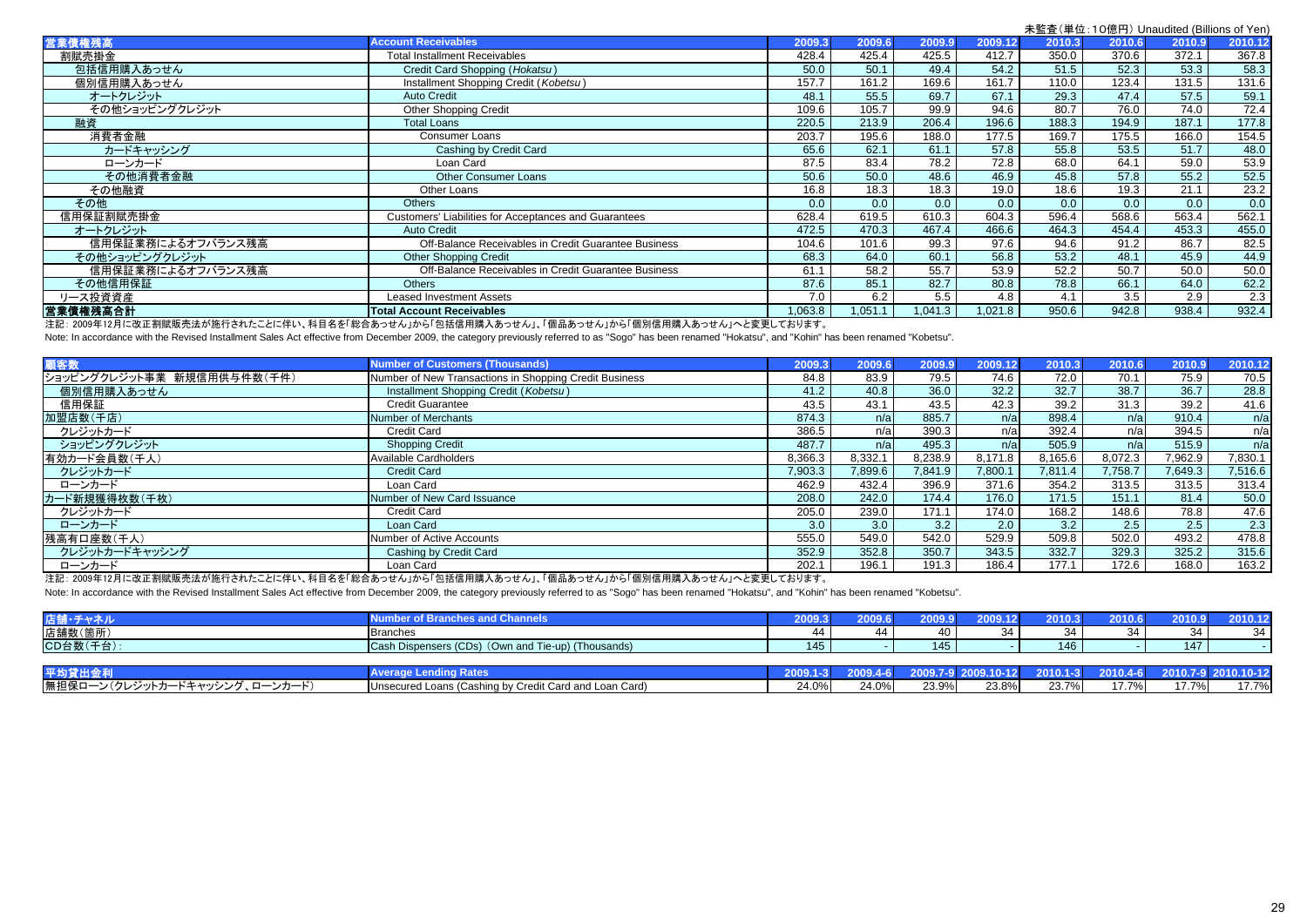| 融資残高内訳                     | <b>Breakdown of Loan Receivables</b>                | 2009.3 | 2009.6 | 2009.9 | 2009.12 | 2010.3 | 2010.6 | 2010.9 | 2010.12 |  |
|----------------------------|-----------------------------------------------------|--------|--------|--------|---------|--------|--------|--------|---------|--|
| 貸付金利別融資残高                  | Loan Receivables Outstanding by Interest Rate Zone  |        |        |        |         |        |        |        |         |  |
| 残高(クレジットカードキャッシング、ローンカード): | Outstanding (Cashing by Credit Card and Loan Card): |        |        |        |         |        |        |        |         |  |
| $~15.0\%$                  | $~15.0\%$                                           | 6.1    | 6.0    | 6.1    | 6.1     | 6.0    | 39.9   | 38.2   | 36.0    |  |
| $~18.0\%$                  | $~18.0\%$                                           | 38.1   | 39.2   | 39.8   | 39.6    | 38.7   | 96.9   | 94.0   | 88.2    |  |
| $~20.0\%$                  | $~20.0\%$                                           | 12.0   | 11.5   | 11.0   | 10.5    | 9.7    | 3.1    | 2.9    | 2.7     |  |
| $~25.0\%$                  | $~25.0\%$                                           | 40.1   | 38.2   | 36.4   | 34.8    | 31.8   | 6.5    | 6.1    | 5.8     |  |
| $~29.2\%$                  | $~29.2\%$                                           | 85.1   | 81.7   | 78.6   | 74.6    | 69.7   | 4.5    | 4.1    | 3.8     |  |
| 合計                         | Total                                               | 181.7  | 176.7  | 172.1  | 165.8   | 156.2  | 151.0  | 145.5  | 136.8   |  |
| 比率(クレジットカードキャッシング、ローンカード): | Ratios (Cashing by Credit Card and Loan Card):      |        |        |        |         |        |        |        |         |  |
| $~15.0\%$                  | $~15.0\%$                                           | 3.4%   | 3.4%   | 3.6%   | 3.7%    | 3.9%   | 26.4%  | 26.3%  | 26.4%   |  |
| $~18.0\%$                  | $~18.0\%$                                           | 21.0%  | 22.2%  | 23.1%  | 23.9%   | 24.8%  | 64.1%  | 64.6%  | 64.5%   |  |
| $~20.0\%$                  | $~20.0\%$                                           | 6.6%   | 6.5%   | 6.4%   | 6.4%    | 6.2%   | 2.1%   | 2.0%   | 2.0%    |  |
| $~25.0\%$                  | $~25.0\%$                                           | 22.1%  | 21.6%  | 21.2%  | 21.0%   | 20.4%  | 4.3%   | 4.2%   | 4.3%    |  |
| $~29.2\%$                  | $~29.2\%$                                           | 46.8%  | 46.2%  | 45.7%  | 45.0%   | 44.7%  | 3.0%   | 2.9%   | 2.8%    |  |
| 合計                         | Total                                               | 100.0% | 100.0% | 100.0% | 100.0%  | 100.0% | 100.0% | 100.0% | 100.0%  |  |
| カードタイプ別融資残高                | Loan Receivables Outstanding by Card Type           |        |        |        |         |        |        |        |         |  |
| クレジットカードキャッシング             | Cashing by Credit Card                              | 74.8   | 73.7   | 72.4   | 69.6    | 66.2   | 64.5   | 63.1   | 59.2    |  |
| ローンカード                     | Loan Card                                           | 106.8  | 103.0  | 99.6   | 96.1    | 89.9   | 86.4   | 82.3   | 77.5    |  |
| 合計                         | Total                                               | 181.7  | 176.7  | 172.1  | 165.8   | 156.2  | 151.0  | 145.5  | 136.8   |  |
|                            |                                                     |        |        |        |         |        |        |        |         |  |

注記: 旧金利体系で契約し、貸金業法完全施行後においても、新たな貸付が発生していない債権の一部については、金利を旧金利体系のまま据え置いており、金利体系として20%超に分類される債権は存在しております。

Note: Interest rates for receivables whose contracts were made under the previous interest rate system, and for which there has been no new borrowing, are not required to be changed after the full implementation of the rev Money-Lending Business Control and Regulation Law. As a result, some receivables are classified as having interest rates of over 20%.

| 延滞残高、比率                       | <b>Balance and Ratio of Delinguent Unsecured Personal Loans</b> | 2009.3 | 2009.6 | 2009.9 | 2009.12 | 2010.3 | 2010.6 | 2010.9 | 2010.12 |
|-------------------------------|-----------------------------------------------------------------|--------|--------|--------|---------|--------|--------|--------|---------|
| 無担保ローン(クレジットカードキャッシング、ローンカード) | Unsecured Loans (Cashing by Credit Card and Loan Card)          |        |        |        |         |        |        |        |         |
| 残高                            | Outstanding                                                     | 181.7  | 176.7  | 172.1  | 165.8   | 156.2  | 151.0  | 145.5  | 136.8   |
| 91~180日延滞残高                   | 91-180 Days Delinquency Amount                                  | 4.5    | 5.1    | 4.6    | 4.2     | 3.5    | 3.5    | 3.0    | 2.6     |
| 91~180日延滞比率                   | 91-180 Days Delinquency Ratio                                   | 2.5%   | 2.9%   | 2.7%   | 2.5%    | 2.2%   | 2.3%   | 2.1%   | 1.9%    |
| 加重平均借入金利                      | <b>Weighted Average Funding Rate</b>                            | 2009.3 | 2009.6 | 2009.9 | 2009.12 | 2010.3 | 2010.6 | 2010.9 | 2010.12 |
| 期中加重平均                        | During the Fiscal Year                                          | 1.5%   | 1.5%   | 1.4%   | 1.1%    | 1.0%   | 0.8%   | 0.7%   | 0.7%    |
| 期末加重平均                        | As of the Fiscal Year End                                       | 1.4%   | 1.3%   | 1.1%   | 1.0%    | 0.8%   | 0.8%   | 0.7%   | 0.7%    |
|                               |                                                                 |        |        |        |         |        |        |        |         |
| 1口座あたり残高(千円)                  | <b>Credit Outstanding Per Account (Thousands of Yen)</b>        | 2009.3 | 2009.6 | 2009.9 | 2009.12 | 2010.3 | 2010.6 | 2010.9 | 2010.12 |
| 1口座あたり残高                      | Credit Outstanding Per Account                                  | 327.3  | 322.0  | 317.5  | 312.9   | 306.4  | 300.9  | 295.1  | 285.7   |
| クレジットカードキャッシング                | Cashing by Credit Card                                          | 212.1  | 208.9  | 206.5  | 202.8   | 199.0  | 196.1  | 194.2  | 187.7   |
| ローンカード                        | Loan Card                                                       | 528.5  | 525.3  | 520.9  | 515.7   | 508.1  | 501.0  | 490.3  | 475.2   |
| 年齡別残高構成比                      | <b>Balance by Age</b>                                           | 2009.3 | 2009.6 | 2009.9 | 2009.12 | 2010.3 | 2010.6 | 2010.9 | 2010.12 |
| 無担保ローン(クレジットカードキャッシング、ローンカード) | Unsecured Loans (Cashing by Credit Card and Loan Card)          |        |        |        |         |        |        |        |         |
| $30$                          | $30$                                                            | 8.8%   | 8.3%   | 7.8%   | 7.4%    | 7.1%   | 6.8%   | 6.4%   | 6.1%    |
| <40                           | <40                                                             | 27.6%  | 27.2%  | 26.9%  | 26.5%   | 26.1%  | 25.9%  | 25.4%  | 25.0%   |
| $50$                          | < 50                                                            | 29.3%  | 29.6%  | 29.8%  | 30.0%   | 30.1%  | 30.4%  | 30.6%  | 30.8%   |
| <60                           | < 60                                                            | 23.0%  | 23.1%  | 23.2%  | 23.3%   | 23.5%  | 23.6%  | 23.7%  | 23.8%   |
| $>=$ 60                       | Over 60                                                         | 11.4%  | 11.8%  | 12.3%  | 12.7%   | 13.2%  | 13.4%  | 13.9%  | 14.3%   |
| 合計                            | Total                                                           | 100.0% | 100.0% | 100.0% | 100.0%  | 100.0% | 100.0% | 100.0% | 100.0%  |

| 性別                            | Balance bv Gender                                      | 2009.3 | $\sim$ |        | zuus.  | 884 C  | 2010.6 | 2010.9 |        |
|-------------------------------|--------------------------------------------------------|--------|--------|--------|--------|--------|--------|--------|--------|
| 無担保ローン(クレジットカードキャッシング、ローンカード) | Unsecured Loans (Cashing by Credit Card and Loan Card) |        |        |        |        |        |        |        |        |
| 男性                            | Male                                                   | 62.5%  | 62.6%  | 62.7%  | 62.7%  | 63.0%  | 63.1%  | 63.3%  | 63.7%  |
| 女性<br>-> 11                   | Female                                                 | 37.5%  | 37.4%  | 37.3%  | 37.3%  | 37.0%  | 36.9%  | 36.7%  | 36.3%  |
| 合計                            | Total                                                  | 100.0% | 100.0% | 100.0% | 100.0% | 100.0% | 100.0% | 100.0% | 100.0% |

| 実行残高別残高構成比                    | <b>Balance by Amount of Origination</b>                | 2009.3 | 2009.6 <sub>1</sub> | 2009.9 | 2009.12   | 2010.3 | 2010.6 | 2010.9 | 2010.12   |
|-------------------------------|--------------------------------------------------------|--------|---------------------|--------|-----------|--------|--------|--------|-----------|
| 無担保ローン(クレジットカードキャッシング、ローンカード) | Unsecured Loans (Cashing by Credit Card and Loan Card) |        |                     |        |           |        |        |        |           |
| 10万円未満                        | Less than JPY 100K                                     | 4.2%   | 4.4%                | 4.5%   | 4.6%      | 4.8%   | 5.0%   | 5.2%   | 5.5%      |
| 10万円以上、30万円未満                 | Over JPY 100K and less than JPY 300K                   | 19.8%  | 20.2%               | 20.6%  | 20.9%     | 21.7%  | 22.1%  | 22.9%  | 23.5%     |
| 30万円以上、50万円未満                 | Over JPY 300K and less than JPY 500K                   | 29.5%  | 29.4%               | 29.3%  | 29.3%     | 29.0%  | 28.8%  | 28.7%  | 29.0%     |
| 50万円以上、100万円未満                | Over JPY 500K and less than JPY 1M                     | 28.3%  | 28.0%               | 27.7%  | 27.3%     | 26.9%  | 26.7%  | 26.4%  | 25.5%     |
| 100万円以上                       | Over JPY 1M                                            | 18.2%  | 18.1%               | 17.9%  | 17.9%     | 17.6%  | 17.3%  | 16.8%  | 16.4%     |
| 順                             | Total                                                  | 100.0% | 100.0%              | 100.0% | $100.0\%$ | 100.0% | 100.0% | 100.0% | $100.0\%$ |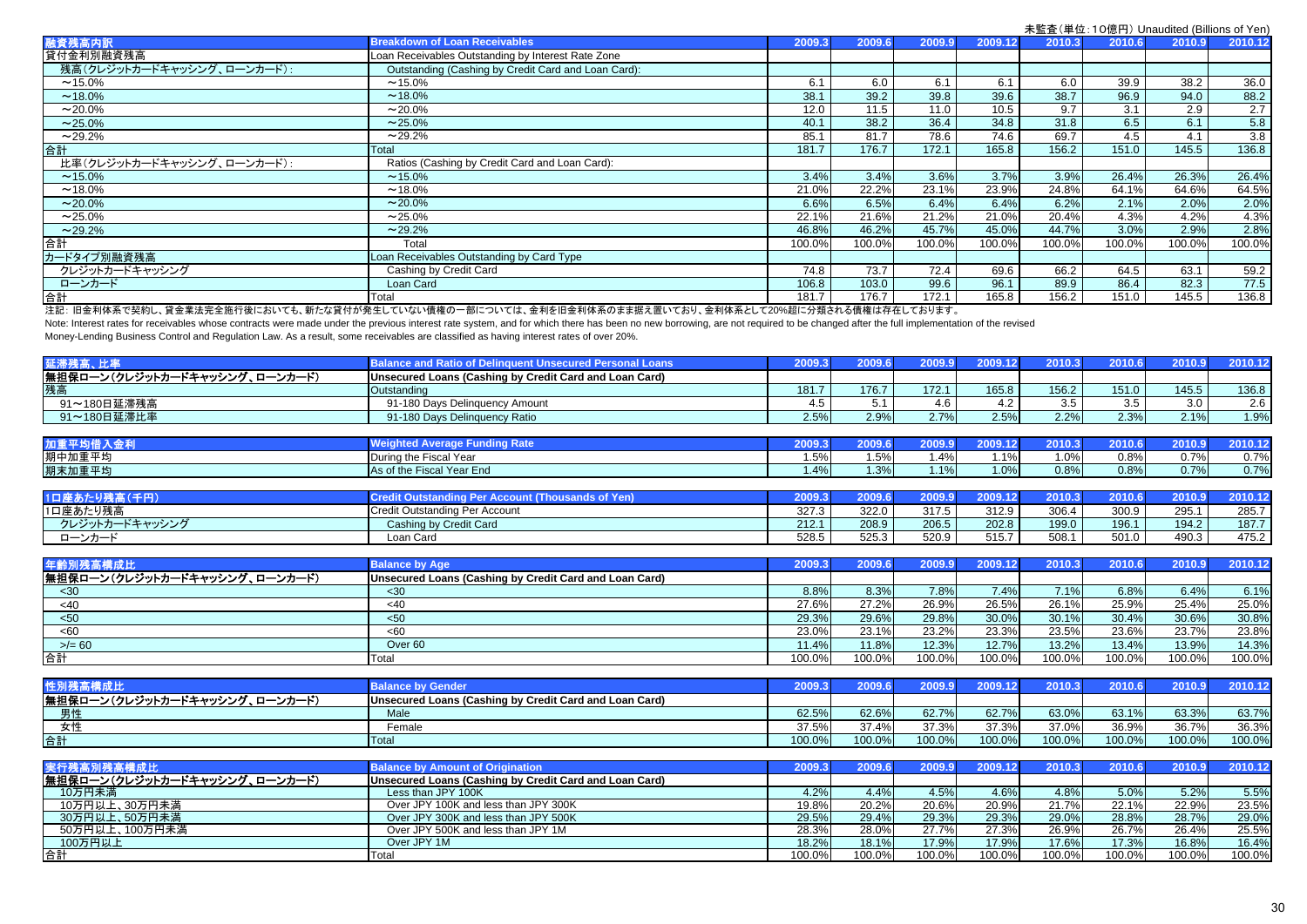#### 昭和リース株式会社の、銀行の勘定科目体系に組替後の、連結損 益計算書、貸借対照表データ **Showa Leasing Consolidated P/L and B/S Data, after Reclassification to**

| <b>Conform to Bank's Financial Statements, before Consolidating to Shinsei</b> |  |
|--------------------------------------------------------------------------------|--|
| <b>Bank</b>                                                                    |  |

| (新生銀行への連結会計処理前) | <b>Bank</b>                                              |              |          |      |                     |              | 未監査(単位: 10億円) Unaudited (Billions of Yen) |      |                     |
|-----------------|----------------------------------------------------------|--------------|----------|------|---------------------|--------------|-------------------------------------------|------|---------------------|
| 連結損益計算書         | <b>Consolidated Statements of Income</b>                 | $2009.1 - 3$ | 2009.4-6 |      | 2009.7-9 2009.10-12 | $2010.1 - 3$ | 2010.4-6                                  |      | 2010.7-9 2010.10-12 |
| 資金運用収益          | Total Interest Income                                    | 0.5          | 0.3      | 0.3  | 0.3                 | 0.7          | 0.5                                       | 0.3  | 0.3                 |
| 役務取引等収益         | Fees and Commissions Income                              | 0.2          | 0.1      | 0.1  | 0.1                 | 0.0          | 0.3                                       | 0.1  | 0.1                 |
| その他業務収益         | Other Business Income                                    | 34.5         | 32.0     | 31.8 | 30.5                | 31.7         | 29.1                                      | 28.6 | 27.9                |
| その他経常収益         | Other Ordinary Income                                    | 0.0          | 0.0      | 0.0  | 0.0                 | 0.0          | 0.0                                       | 0.0  | 0.0                 |
| 経常収益            | <b>Ordinary Income</b>                                   | 35.3         | 32.6     | 32.3 | 31.0                | 32.6         | 30.1                                      | 29.1 | 28.4                |
| 資金調達費用          | <b>Total Interest Expenses</b>                           | 1.4          | 1.3      | 1.3  | 1.3                 | 1.3          | 1.2                                       | 1.2  | 1.1                 |
| 役務取引等費用         | Fees and Commissions Expenses                            | 0.0          | 0.0      | 0.0  | 0.0                 | 0.0          | 0.0                                       | 0.0  | 0.0                 |
| その他業務費用         | Other Business Expenses                                  | 28.7         | 26.3     | 26.5 | 25.2                | 26.5         | 24.7                                      | 23.6 | 22.8                |
| 営業経費            | <b>Total General and Administrative Expenses</b>         | 2.0          | 1.9      | 2.0  | 1.9                 | 2.0          | 1.9                                       | 1.8  | 1.9                 |
| その他経常費用         | <b>Other Ordinary Expenses</b>                           | 4.5          | 2.0      | 1.5  | 0.7                 | 2.6          | 0.4                                       | 1.4  | (1.0)               |
| 貸倒引当金繰入額        | Provision of Reserve for Loan Losses                     | 3.9          | 2.0      | 1.2  | 0.3                 | 2.1          | 0.2                                       | 1.1  | (1.3)               |
| その他             | Others                                                   | 0.6          | 0.0      | 0.2  | 0.4                 | 0.4          | 0.2                                       | 0.2  | 0.3                 |
| 経常費用            | <b>Ordinary Expenses</b>                                 | 36.7         | 31.8     | 31.4 | 29.3                | 32.7         | 28.4                                      | 28.1 | 24.8                |
| 経常利益(損失)        | <b>Net Ordinary Income (Loss)</b>                        |              | 0.7      | 0.9  | 1.7                 | 0.0          | 1.6                                       | 0.9  | 3.6                 |
| 特別利益            | Special Gains                                            | 0.0          |          | 0.0  | 0.0                 |              |                                           | 0.0  | 0.0                 |
| 特別損失            | <b>Special Losses</b>                                    | 0.8          | 0.0      | 0.0  | 0.0                 | 0.0          | 0.0                                       | 0.0  | 0.0                 |
| 税引前四半期純利益(損失)   | Income (Loss) before Income Taxes and Minority Interests | 2.2          | 0.7      | 0.9  | 1.6                 | 0.0          | 1.6                                       | 0.9  | 3.6                 |
| 税金              | Income Taxes (Benefit)                                   | 0.9          | 0.0      | 0.1  | 0.0                 | 0.0          | 0.0                                       | 0.0  | 0.0                 |
| 少数株主利益          | Minority Interests in Net Income of Subsidiaries         | 0.0          | 0.0      | 0.0  | 0.0                 | 0.0          | 0.0                                       | 0.0  | 0.0                 |
| 四半期純利益(損失)      | Net Income (Loss)                                        | (3.1)        | 0.7      | 0.7  | 1.6                 | (0.1)        | 1.5                                       | 0.8  | 3.5                 |

| 連結貸借対照表        | <b>Consolidated Balance Sheets</b>             | 2009.3 | 2009.6 | 2009.9 | 2009.12 | 2010.3           | 2010.6 | 2010.9 | 2010.12 |
|----------------|------------------------------------------------|--------|--------|--------|---------|------------------|--------|--------|---------|
| 資産の部:          | Assets:                                        |        |        |        |         |                  |        |        |         |
| 現金預け金          | Cash and Due from Banks                        | 41.7   | 48.9   | 59.1   | 72.4    | 98.6             | 87.2   | 51.0   | 82.5    |
| 有価証券           | Securities                                     | 7.0    | 7.4    | 7.5    | 7.5     | 7.9              | 7.6    | 7.5    | 8.2     |
| 貸出金            | Loans and Bills Discounted                     | 36.0   | 35.5   | 33.3   | 35.0    | 39.0             | 36.4   | 36.3   | 34.4    |
| リース債権及びリース投資資産 | Lease Receivables and Leased Investment Assets | 232.0  | 227.6  | 223.5  | 216.9   | 213.4            | 208.6  | 204.5  | 203.4   |
| その他資産          | <b>Other Assets</b>                            | 167.0  | 154.4  | 148.7  | 138.7   | 135.3            | 128.3  | 130.8  | 128.7   |
| 割賦売掛金          | <b>Installment Sales Credit</b>                | 143.3  | 130.5  | 126.6  | 117.9   | 115.0            | 106.8  | 110.6  | 107.2   |
| 有形固定資産         | Premises and Equipment                         | 10.0   | 9.7    | 17.6   | 16.6    | 15.8             | 17.6   | 17.5   | 17.0    |
| 無形固定資産         | Intangible Assets                              | 2.4    | 2.1    | 2.0    | 1.8     | 1.8              | 1.7    | 1.6    | 1.5     |
| 繰延税金資産         | <b>Deferred Tax Assets</b>                     | 2.3    | 2.4    | 2.4    | 2.4     | $\overline{2.2}$ | 2.2    | 2.3    | 2.3     |
| 貸倒引当金          | <b>Reserve for Credit Losses</b>               | (7.2)  | (6.9)  | (7.0)  | (7.8)   | (10.0)           | (10.0) | (11.1) | (9.8)   |
| 資産の部合計         | <b>Total Assets</b>                            | 498.5  | 486.4  | 496.8  | 493.0   | 512.6            | 488.5  | 450.4  | 477.6   |
| 負債及び純資産        | <b>Liabilities and Equity</b>                  |        |        |        |         |                  |        |        |         |
| 負債の部:          | Liabilities:                                   |        |        |        |         |                  |        |        |         |
| コマーシャル・ペーパー    | <b>Commercial Paper</b>                        |        |        |        |         |                  |        |        |         |
| 借用金            | <b>Borrowed Money</b>                          | 398.1  | 381.0  | 388.0  | 387.1   | 388.4            | 363.5  | 317.7  | 332.8   |
| 短期社債           | Short-Term Corporate Bonds                     | 1.0    | 9.0    | 13.5   | 14.0    | 17.7             | 22.5   | 17.9   | 27.1    |
| 社債             | Corporate Bonds                                | 7.3    | 7.3    |        |         |                  |        |        |         |
| その他負債          | <b>Other Liabilities</b>                       | 42.2   | 38.2   | 43.2   | 38.4    | 42.4             | 37.5   | 48.6   | 47.5    |
| 繰延税金負債         | <b>Deferred Tax Liabilities</b>                | 0.0    | 0.1    | 0.1    | 0.1     | 0.2              | 0.1    | 0.1    | 0.3     |
| 負債の部合計         | <b>Total Liabilities</b>                       | 451.2  | 438.0  | 447.4  | 442.1   | 451.5            | 426.0  | 387.0  | 410.3   |
| 純資産の部          | Equity:                                        |        |        |        |         |                  |        |        |         |
| 株主資本合計         | <b>Total Shareholders' Equity</b>              | 47.4   | 48.1   | 48.9   | 50.5    | 60.5             | 62.1   | 63.0   | 66.5    |
| 資本金            | <b>Capital Stock</b>                           | 24.3   | 24.3   | 24.3   | 24.3    | 29.3             | 29.3   | 29.3   | 29.3    |
| 純資産の部合計        | <b>Total Equity</b>                            | 47.3   | 48.4   | 49.3   | 50.8    | 61.1             | 62.5   | 63.3   | 67.2    |
| 負債の部及び純資産の部合計  | <b>Total Liabilities and Equity</b>            | 498.5  | 486.4  | 496.8  | 493.0   | 512.6            | 488.5  | 450.4  | 477.6   |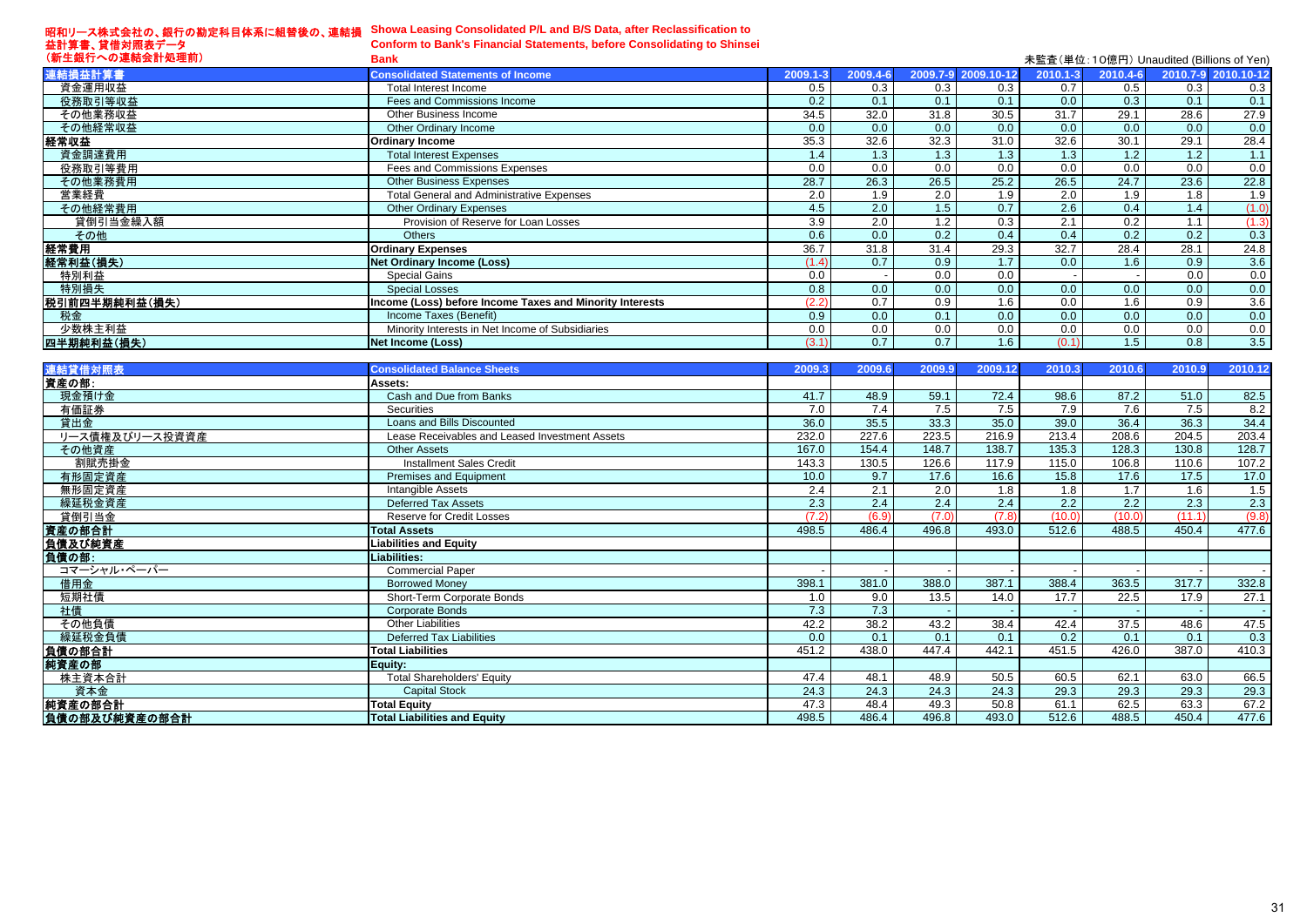| Section 5. 新生銀行 単体財務関連データ | Section 5. Shinsei Bank Non-Consolidated P/L and B/S Data    | 未監査(単位: 10億円) Unaudited (Billions of Yen) |                  |                  |                     |              |                  |                   |                     |
|---------------------------|--------------------------------------------------------------|-------------------------------------------|------------------|------------------|---------------------|--------------|------------------|-------------------|---------------------|
| 単体損益の概要                   | <b>Results of Operations (Non-Consolidated)</b>              | 2009.1-3                                  | 2009.4-6         |                  | 2009.7-9 2009.10-12 | $2010.1 - 3$ | 2010.4-6         |                   | 2010.7-9 2010.10-12 |
| 業務粗利益                     | <b>Total Gross Business Profit (Loss)</b>                    | (22.0)                                    | 27.8             | 25.3             | 29.1                | 6.0          | 24.0             | 46.2              | 21.1                |
| 資金利益                      | Net Interest Income                                          | 36.8                                      | 14.6             | 14.3             | 18.3                | 33.2         | 15.8             | 22.5              | 12.6                |
| 役務取引等利益                   | Net Fees and Commissions                                     | (2.4)                                     | 3.2              | $\overline{2.2}$ | 3.4                 | (17.8)       | 4.5              | 6.0               | 3.9                 |
| 特定取引利益                    | Net Trading Income                                           | (3.4)                                     | 0.4              | 3.0              | 1.1                 | 2.9          | 3.0              | 2.4               | 1.1                 |
| その他業務利益                   | Net Other Business Income                                    | (53.0)                                    | 9.4              | 5.5              | 6.2                 | (12.3)       | 0.5              | 15.2              | 3.3                 |
| 経費                        | <b>Total Expenses</b>                                        | 18.6                                      | 17.4             | 17.1             | 17.2                | 15.4         | 14.4             | $\overline{15.5}$ | 15.6                |
| 実質業務純益(損失)                | Net Business Profit (Loss) (Jisshitsu Gyomu Jun-eki)         | (40.6)                                    | 10.3             | 8.1              | 11.9                | (9.4)        | 9.5              | 30.7              | 5.4                 |
| その他損益                     | Other Operating Expenses, Net                                | (63.1)                                    | (8.5)            | (6.6)            | (13.6)              | (36.2)       | (5.2)            | (28.8)            | 0.3                 |
| 経常利益(損失)                  | <b>Net Ordinary Income (Loss)</b>                            | (103.8                                    | 1.7              | 1.5              | (1.7)               | (45.7)       | 4.2              | 1.8               | 5.8                 |
| 特別利益(損失)                  | Extraordinary Income (Loss)                                  | 41.8                                      | 8.6              | 1.5              | (0.9)               | (4.3)        | $\overline{0.2}$ | 4.4               | (3.1)               |
| 税引前四半期純利益(損失)             | Income (Loss) before Income Taxes                            | (62.0)                                    | 10.4             | 3.1              | (2.7)               | (50.1)       | 4.4              | 6.3               | 2.7                 |
| 法人税、住民税及び事業税              | <b>Current Income Taxes (Benefit)</b>                        | (1.1)                                     | (0.0)            | 0.3              | (0.3)               | 0.0          | (0.2)            | (0.1)             | (0.1)               |
| 法人税等調整額                   | Deferred Income Taxes Expense (Benefit)                      | 8.9                                       |                  | 4.6              | 0.0                 | 3.6          | $\sim$           | 1.8               | $\sim$              |
| 四半期純利益(損失)                | Net Income (Loss)                                            | (69.7)                                    | 10.4             | (1.8)            | (2.3)               | (53.8)       | 4.7              | 4.6               | 2.8                 |
|                           |                                                              |                                           |                  |                  |                     |              |                  |                   |                     |
| 単体損益計算書                   | <b>Non-Consolidated Statements of Operations</b>             | 2009.1-3                                  | 2009.4-6         |                  | 2009.7-9 2009.10-12 | $2010.1 - 3$ | 2010.4-6         |                   | 2010.7-9 2010.10-12 |
| 資金運用収益                    | Total Interest Income                                        | 55.5                                      | 34.5             | 33.6             | 36.1                | 48.7         | 29.5             | 35.3              | 24.9                |
| 貸出金利息                     | Interest on Loans and Bills Discounted                       | 25.5                                      | 21.9             | 20.7             | 23.8                | 19.9         | 19.4             | 18.7              | 16.8                |
| 有価証券利息配当金                 | Interest and Dividends on Securities                         | 26.6                                      | 8.2              | 8.5              | 8.6                 | 25.8         | 7.0              | 13.4              | 5.4                 |
| その他の資金運用収益                | Other Interest Income                                        | 3.3                                       | 4.4              | 4.2              | 3.6                 | 2.9          | 3.0              | 3.0               | 2.6                 |
| 役務取引等収益                   | Fees and Commissions Income                                  | 3.8                                       | $\overline{3.7}$ | 4.1              | $\overline{3.7}$    | 5.1          | 3.5              | 3.5               | 3.3                 |
| 特定取引収益                    | <b>Trading Profits</b>                                       | (2.7)                                     | 3.6              | 0.0              | 1.2                 | 3.0          | 7.3              | 3.6               | 0.0                 |
| その他業務収益                   | Other Business Income                                        | 8.5                                       | 12.8             | 7.4              | 7.6                 | 3.5          | 2.5              | 17.6              | 4.0                 |
| その他経常収益                   | Other Ordinary Income                                        | (24.6)                                    | 4.1              | 4.9              | 3.3                 | (3.8)        | 4.4              | 6.0               | 5.5                 |
| 経常収益                      | <b>Ordinary Income</b>                                       | 40.6                                      | 58.8             | 50.1             | 52.1                | 56.7         | 47.4             | 66.1              | 37.8                |
| 資金調達費用                    | <b>Total Interest Expenses</b>                               | 19.9                                      | 21.6             | 20.5             | 19.2                | 16.5         | 14.5             | 13.6              | 13.0                |
| 預金利息                      | <b>Interest on Deposits</b>                                  | 12.7                                      | 14.0             | 13.9             | 12.8                | 10.8         | 9.7              | 8.5               | 8.1                 |
| 社債利息                      | Interest on Corporate Bonds                                  | 4.6                                       | 4.2              | 3.9              | 4.2                 | 3.9          | 3.2              | 3.5               | 3.5                 |
| その他の資金調達費用                | Other Interest Expenses                                      | 2.6                                       | 3.3              | 2.6              | 2.0                 | 1.6          | 1.5              | 1.4               | 1.3                 |
| 役務取引等費用                   | Fees and Commissions Expenses                                | 3.3                                       | 2.6              | 2.2              | 2.5                 | 2.3          | 2.7              | 2.6               | 2.2                 |
| 特定取引費用                    | <b>Trading Losses</b>                                        | 0.7                                       | $\overline{3.1}$ | (3.0)            | 0.0                 | 0.0          | 4.2              | 1.2               | (1.1)               |
| その他業務費用                   | <b>Other Business Expenses</b>                               | 61.6                                      | 3.3              | 1.8              | 1.3                 | 15.9         | 1.8              | 2.3               | 0.6                 |
| 営業経費                      | General and Administrative Expenses                          | 20.7                                      | 18.1             | 17.8             | 17.8                | 15.8         | 15.1             | 16.1              | 16.2                |
| その他経常費用                   | <b>Other Ordinary Expenses</b>                               | 38.0                                      | 8.1              | 9.0              | 12.8                | 51.7         | 4.6              | 28.1              | 0.8                 |
| 貸倒引当金繰入額                  | Provision of Reserve for Loan Losses                         | 29.7                                      | 4.5              | 0.2              | 7.2                 | 24.1         | 1.1              | 24.0              | (0.3)               |
| その他                       | Others                                                       | 8.3                                       | 3.5              | 8.8              | 5.5                 | 27.6         | 3.4              | 4.1               | $\overline{1.2}$    |
| 経常費用                      | <b>Ordinary Expenses</b>                                     | 144.4                                     | 57.0             | 48.6             | 53.8                | 102.4        | 43.1             | 64.2              | 32.0                |
| 経常利益(損失)                  | <b>Net Ordinary Income (Loss)</b>                            | (103.8)                                   | 1.7              | 1.5              | (1.7)               | (45.7)       | 4.2              | 1.8               | 5.8                 |
| 特別利益                      | <b>Special Gains</b>                                         | 75.0                                      | 11.2             | 2.4              | 1.9                 | 10.2         | 1.8              | 4.8               | 28.6                |
| 特別損失                      | <b>Special Losses</b>                                        | 33.1                                      | 2.6              | 0.8              | 2.8                 | 14.6         | 1.6              | 0.4               | 31.7                |
| 税引前四半期純利益(損失)             | Income (Loss) before Income Taxes                            | (62.0)                                    | 10.4             | 3.1              | (2.7)               | (50.1)       | 4.4              | 6.3               | 2.7                 |
| 税金                        | Income Taxes (Benefit)                                       |                                           |                  |                  |                     |              |                  |                   |                     |
| 法人税、住民税及び事業税              | Current                                                      | (1.1)                                     | (0.0)            | 0.3              | (0.3)               | 0.0          | (0.0)            | (0.1)             | (0.1)               |
| 法人税等調整額                   | Deferred                                                     | 8.9                                       |                  | 4.6              |                     | 3.6          |                  | 1.8               | $\sim$              |
| 四半期純利益(損失)                | Net Income (Loss)                                            | (69.7)                                    | 10.4             | (1.8)            | (2.3)               | (53.8)       | 4.7              | 4.6               | 2.8                 |
|                           |                                                              |                                           |                  |                  |                     |              |                  |                   |                     |
| 与信関連費用 (単体)               | <b>Net Credit Costs (Non-Consolidated)</b>                   | 2009.1-3                                  | 2009.4-6         |                  | 2009.7-9 2009.10-12 | $2010.1 - 3$ | 2010.4-6         |                   | 2010.7-9 2010.10-12 |
| 貸出金償却·債権処分損               | Losses on Write-Off of Loans / Losses on Sale of Loans       | 0.0                                       | 0.8              | 2.7              | 3.6                 | 9.1          | 2.2              | 3.8               | (0.8)               |
| 貸倒引当金繰入                   | Net Provision (Reversal) of Reserve for Loan Losses          | 29.7                                      | 4.5              | 0.2              | 7.2                 | 24.1         | 1.1              | 24.0              | (0.3)               |
| 一般貸倒引当金繰入                 | Net (Reversal) Provision of General Reserve for Loan Losses  | 17.4                                      | (4.6)            | 6.1              | 9.6                 | 0.3          | (1.4)            | 17.4              | 0.4                 |
| 個別貸倒引当金繰入                 | Net (Reversal) Provision of Specific Reserve for Loan Losses | 12.3                                      | 9.1              | (5.9)            | (2.4)               | 23.7         | $\overline{2.6}$ | 6.5               | (0.8)               |
| 特定海外債権引当勘定繰入              | Net (Reversal) Provision of Reserve for Loan Losses to       | (0.0)                                     |                  | (0.0)            | 0.0                 | (0.0)        |                  | (0.0)             |                     |
|                           | <b>Restructuring Countries</b>                               |                                           |                  |                  |                     |              |                  |                   | (0.0)               |
| 与信閣連書用                    | <b>Net Credit Costs</b>                                      | 29.7                                      | 5.4              | 3.0              | 10.9                | 33.2         | 3.4              | 27.8              | (1.2)               |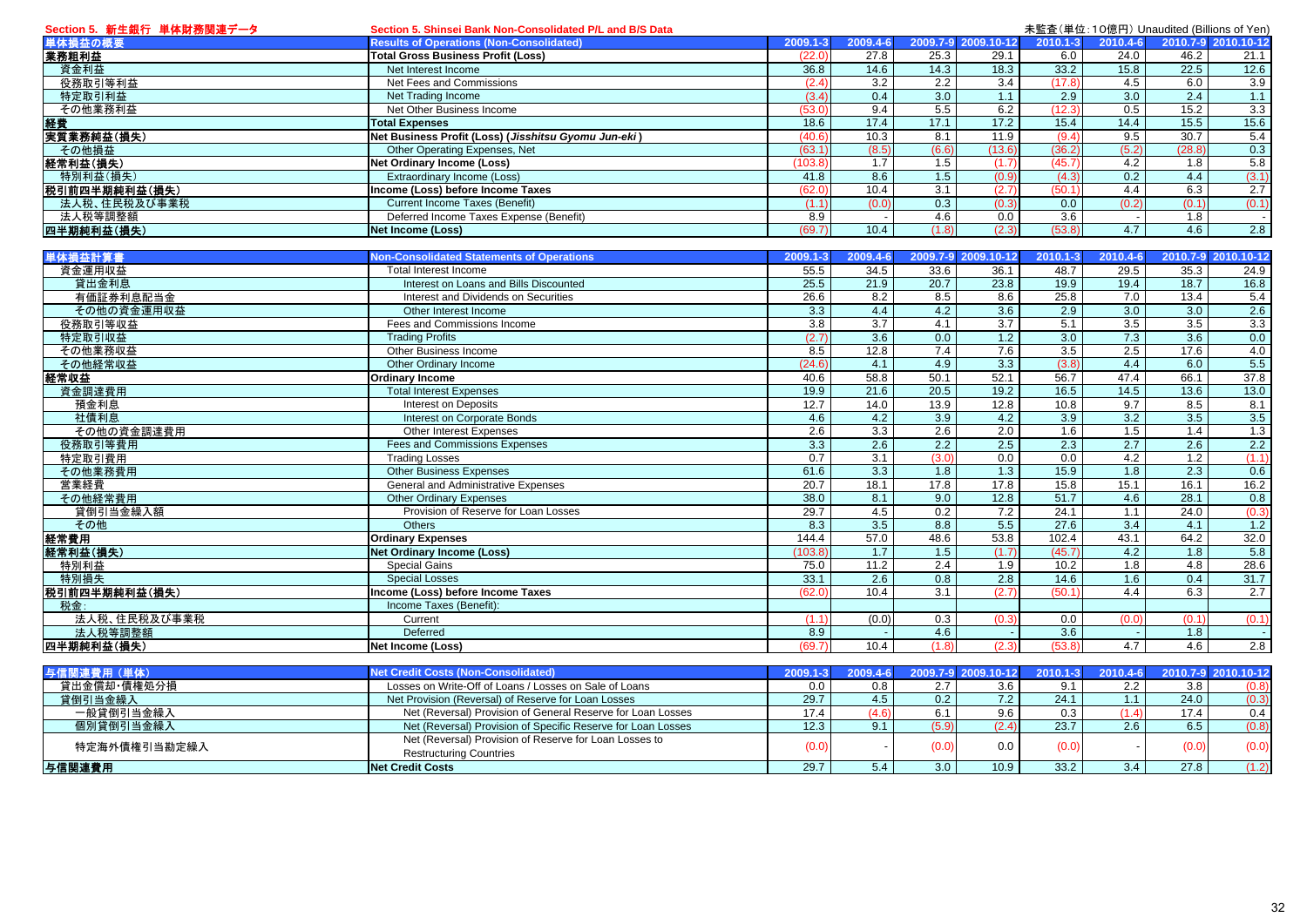|               |                                                                 |          |          |                   |                     |              | 不血且 \ 푸 L . ㅣ 이忌ㅣ ] / Urladdited (Dillions Of Terr) |         |                          |
|---------------|-----------------------------------------------------------------|----------|----------|-------------------|---------------------|--------------|-----------------------------------------------------|---------|--------------------------|
| 資金運用/調達の状況    | <b>Interest-Earning Assets and Interest-Bearing Liabilities</b> | 2009.1-3 | 2009.4-6 |                   | 2009.7-9 2009.10-12 | $2010.1 - 3$ | 2010.4-6                                            |         | 2010.7-9 2010.10-12      |
| (平均残高)( 单体)   | (Average Balance) (Non-Consolidated)                            |          |          |                   |                     |              |                                                     |         |                          |
| 資金運用勘定:       | <b>Interest-Earning Assets:</b>                                 |          |          |                   |                     |              |                                                     |         |                          |
| 現金預け金         | Cash and Due from Banks                                         | 11.3     | 7.6      | 5.4               | 10.2                | 18.2         | 15.0                                                | 32.7    | 23.8                     |
| コールローン        | Call Loans                                                      | 54.2     | 44.8     | 108.7             | 110.1               | 53.8         | 47.7                                                | 62.6    | 69.5                     |
| 買現先勘定         | Receivables under Resale Agreements                             | 0.0      |          |                   |                     |              |                                                     |         |                          |
| 債券貸借取引支払保証金   | <b>Collateral Related to Securities Borrowing Transactions</b>  | 97.9     | 45.1     | 48.0              | 73.5                | 73.4         | 101.8                                               | 200.2   | 157.1                    |
| 有価証券          | <b>Securities</b>                                               | 2,599.5  | 3,413.5  | 3,888.1           | 3,683.0             | 3,661.3      | 3,581.1                                             | 3,178.4 | 3,205.1                  |
| 貸出金           | Loans and Bills Discounted                                      | 5,073.8  | 4,850.4  | 4,738.3           | 4,736.4             | 4,674.5      | 4,571.7                                             | 4,352.6 | 4,205.5                  |
| その他資金運用       | Other Interest-Earning Assets                                   | 626.4    | 716.1    | 617.5             | 515.1               | 448.1        | 486.7                                               | 468.7   | 444.1                    |
| 金利スワップ等       | Interest Rate and Funding Swaps                                 |          |          |                   |                     |              |                                                     |         |                          |
| 資金運用勘定合計      | <b>Total Interest-Earning Assets</b>                            | 8.463.3  | 9,077.8  | 9,406.2           | 9,128.6             | 8,929.4      | 8,804.2                                             | 8,295.5 | 8,105.3                  |
| 資金調達勘定:       | <b>Interest-Bearing Liabilities:</b>                            |          |          |                   |                     |              |                                                     |         |                          |
| 預金            | <b>Deposits</b>                                                 | 6,245.0  | 6,994.6  | 6,978.5           | 6,911.8             | 6,487.6      | 6,311.4                                             | 5,954.1 | 5,831.1                  |
| 讓渡性預金         | Negotiable Certificates of Deposit                              | 402.4    | 378.4    | 414.2             | 384.7               | 341.9        | 313.9                                               | 305.0   | 285.5                    |
| 債券            | <b>Debentures</b>                                               | 711.2    | 655.7    | 582.6             | 513.2               | 500.5        | 476.7                                               | 445.0   | 412.1                    |
| コールマネー        | <b>Call Money</b>                                               | 146.6    | 221.8    | 256.4             | 285.8               | 226.6        | 198.2                                               | 181.2   | 166.3                    |
| 売現先勘定         | Payable under Repurchase Agreements                             | 2.9      | 24.7     | 82.3              | 52.0                | 19.7         | 5.4                                                 | 5.0     | (0.0)                    |
| 債券貸借取引受入保証金   | Collateral Related to Securities Lending Transactions           | 212.7    | 454.2    | 554.3             | 494.7               | 506.7        | 476.1                                               | 160.4   | 182.8                    |
| 借用金           | <b>Borrowed Money</b>                                           | 552.3    | 363.2    | 306.7             | 356.9               | 560.4        | 836.8                                               | 1,051.8 | 1,015.2                  |
| 社債            | Corporate Bonds                                                 | 397.0    | 383.0    | 370.7             | 361.5               | 361.5        | 338.4                                               | 322.0   | 300.9                    |
| その他資金調達勘定     | Other Interest-Bearing Liabilities                              | 0.2      | 0.2      | 0.2               | 0.2                 | 0.2          | 0.3                                                 | 0.2     | 0.1                      |
| 金利スワップ等       | Interest Rate and Funding Swaps                                 |          |          |                   |                     |              |                                                     |         | $\overline{\phantom{a}}$ |
| 資金調達勘定合計      | <b>Total Interest-Bearing Liabilities</b>                       | 8.670.7  | 9,476.2  | 9,546.2           | 9,361.2             | 9,005.6      | 8,957.8                                             | 8,425.2 | 8,194.4                  |
| 資金運用収益一資金調達費用 | Net Interest Income/Yield on Interest-Earning Assets            | 8,463.3  | 9,077.8  | 9,406.2           | 9,128.6             | 8,929.4      | 8,804.2                                             | 8,295.5 | 8,105.3                  |
|               |                                                                 |          |          |                   |                     |              |                                                     |         |                          |
| 資金運用/調達の状況    | Interest-Earning Assets and Interest-Bearing Liabilities        | 2009.1-3 | 2009.4-6 |                   | 2009.7-9 2009.10-12 | $2010.1 - 3$ | 2010.4-6                                            |         | 2010.7-9 2010.10-12      |
| (利息)(単体)      | (Interest) (Non-Consolidated)                                   |          |          |                   |                     |              |                                                     |         |                          |
| 資金運用勘定:       | <b>Interest-Earning Assets:</b>                                 |          |          |                   |                     |              |                                                     |         |                          |
| 現金預け金         | Cash and Due from Banks                                         | 0.0      | 0.0      | 0.0               | 0.0                 | 0.0          | 0.0                                                 | 0.0     | 0.0                      |
| コールローン        | Call Loans                                                      | 0.0      | 0.0      | 0.0               | 0.0                 | 0.0          | 0.0                                                 | 0.0     | 0.0                      |
| 買現先勘定         | Receivables under Resale Agreements                             |          |          |                   |                     |              |                                                     |         |                          |
| 債券貸借取引支払保証金   | Collateral Related to Securities Borrowing Transactions         | 0.0      | 0.0      | 0.0               | 0.0                 | 0.0          | 0.0                                                 | 0.0     | 0.0                      |
| 有価証券          | <b>Securities</b>                                               | 26.6     | 8.2      | 8.5               | 8.6                 | 25.8         | 7.0                                                 | 13.4    | 5.4                      |
| 貸出金           | Loans and Bills Discounted                                      | 25.5     | 21.9     | $\overline{20.7}$ | 23.8                | 19.9         | 19.4                                                | 18.7    | 16.8                     |
| その他資金運用       | Other Interest-Bearing Assets                                   | 3.2      | 3.4      | $\overline{2.8}$  | 2.1                 | 1.6          | 1.6                                                 | 1.6     | 14                       |
| 金利スワップ等       | Interest Rate and Funding Swaps                                 |          | 0.9      | $\overline{1.3}$  |                     |              | 1.3                                                 | 1.3     | $\sim$                   |
| 資金運用勘定合計      | <b>Total Interest-Earning Assets</b>                            | 55.5     | 34.5     | 32.2              | 34.7                | 47.4         | 29.5                                                | 35.3    | 23.8                     |
| 資金調達勘定:       | <b>Interest-Bearing Liabilities:</b>                            |          |          |                   |                     |              |                                                     |         |                          |
| 預金            | <b>Deposits</b>                                                 | 12.7     | 14.0     | 13.9              | 12.8                | 10.8         | 9.7                                                 | 8.5     | 8.1                      |

Debentures 1.3 1.2 1.0 0.8 0.7 0.7 0.6 0.5

金 Borrowed Money 0.8 | 0.6 | 0.4 | 0.5 | 0.5

Corporate Bonds 4.6 4.2 3.9 4.2 3.9 3.2 3.5 3.5

Call Money 0.1 0.0 0.0 0.0 0.0 0.0 0.0 0.0

Negotiable Certificates of Deposit 0.7 0.4 0.3 0.2 0.2 0.1 0.1 0.1

Payable under Repurchase Agreements 0.0 0.0 0.0 0.0 0.0 0.0 0.0 -

Collateral Related to Securities Lending Transactions (0.3) 0.1 0.1 0.1 0.1 0.1 0.1 0.0 0.0<br>Borrowed Money 1.3 0.9 0.8 0.6 0.4 0.4 0.5 0.5 0.5

Other Interest-Bearing Liabilities 0.4 0.3 0.1 0.0 0.0 0.0 0.0 0.0

Interest Rate and Funding Swaps (1.0) - - - - - - -

**Total Interest-Bearing Liabilities** 19.9 21.6 20.5 19.2 16.5 14.5 13.6 13.0

**Net Interest Income/Yield on Interest-Earning Assets** 35.5 12.9 11.6 15.5 30.9 14.9 21.6 10.8

讓渡性預金

コールマネー

債券貸借取引受入保証金

その他資金調達勘定

資金運用収益-資金調達費用

金利スワップ等

資金調達勘定合計

売現先勘定

借用金

社債

債券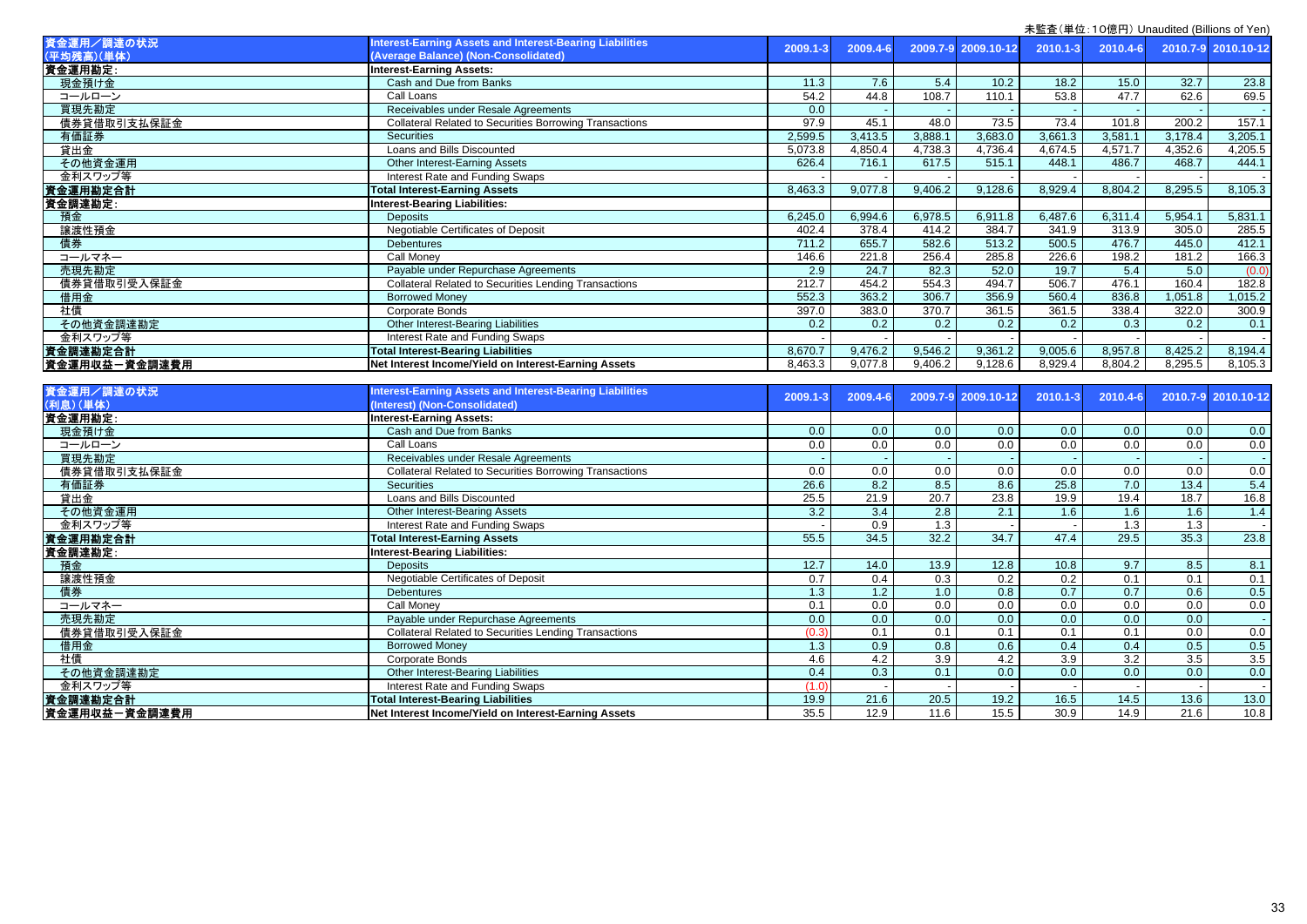| 木血且 / 半山. TO 忌门 / Urlaudited (Dillions Of Terry |                                                                                                |        |          |       |                     |              |          |       |                     |
|-------------------------------------------------|------------------------------------------------------------------------------------------------|--------|----------|-------|---------------------|--------------|----------|-------|---------------------|
| 資金運用/調達の状況<br>(利回り(%)) (単体)                     | nterest-Earning Assets and Interest-Bearing Liabilities<br>(Yield/Rate (%)) (Non-Consolidated) | 2009.1 | 2009.4-6 |       | 2009.7-9 2009.10-12 | $2010.1 - 3$ | 2010.4-6 |       | 2010.7-9 2010.10-12 |
| 資金運用勘定:                                         | nterest-Earning Assets:                                                                        |        |          |       |                     |              |          |       |                     |
| 現金預け金                                           | Cash and Due from Banks                                                                        | 1.54   | 1.16     | 0.36  | 0.46                | 0.60         | 1.03     | 0.54  | 0.70                |
| コールローン                                          | Call Loans                                                                                     | 0.24   | 0.18     | 0.13  | 0.13                | 0.14         | 0.16     | 0.16  | 0.19                |
| 買現先勘定                                           | Receivables under Resale Agreements                                                            | 0.00   |          |       |                     |              |          |       |                     |
| 債券貸借取引支払保証金                                     | <b>Collateral Related to Securities Borrowing Transactions</b>                                 | 0.18   | 0.14     | 0.12  | 0.12                | 0.11         | 0.12     | 0.12  | 0.11                |
| 有価証券                                            | <b>Securities</b>                                                                              | 4.16   | 0.96     | 0.87  | 0.93                | 2.86         | 0.78     | 1.68  | 0.67                |
| 貸出金                                             | Loans and Bills Discounted                                                                     | 2.04   | 1.81     | 1.73  | 1.99                | 1.72         | 1.70     | 1.70  | 1.59                |
| その他資金運用                                         | Other Interest-Bearing Assets                                                                  | 2.09   | 1.91     | 1.83  | 1.66                | 1.51         | 1.35     | 1.38  | 1.30                |
| 金利スワップ等                                         | Interest Rate and Funding Swaps                                                                |        |          |       |                     |              |          |       |                     |
| 資金運用勘定合計                                        | <b>Total Interest-Earning Assets</b>                                                           | 2.66   | 1.52     | 1.36  | 1.50                | 2.15         | 1.34     | 1.68  | 1.16                |
| 資金調達勘定                                          | Interest-Bearing Liabilities:                                                                  |        |          |       |                     |              |          |       |                     |
| 預金                                              | <b>Deposits</b>                                                                                | 0.82   | 0.80     | 0.79  | 0.73                | 0.67         | 0.61     | 0.57  | 0.55                |
| 讓渡性預金                                           | Negotiable Certificates of Deposit                                                             | 0.73   | 0.47     | 0.35  | 0.28                | 0.26         | 0.19     | 0.21  | 0.20                |
| 債券                                              | <b>Debentures</b>                                                                              | 0.78   | 0.77     | 0.70  | 0.63                | 0.61         | 0.60     | 0.57  | 0.53                |
| コールマネー                                          | Call Money                                                                                     | 0.29   | 0.15     | 0.10  | 0.10                | 0.11         | 0.11     | 0.11  | 0.11                |
| 売現先勘定                                           | Payable under Repurchase Agreements                                                            | 0.18   | 0.13     | 0.12  | 0.12                | 0.10         | 0.10     | 0.11  | 0.00                |
| 債券貸借取引受入保証金                                     | <b>Collateral Related to Securities Lending Transactions</b>                                   | (0.61) | 0.14     | 0.12  | 0.13                | 0.10         | 0.11     | 0.12  | 0.18                |
| 借用金                                             | <b>Borrowed Money</b>                                                                          | 0.97   | 1.10     | 1.07  | 0.74                | 0.31         | 0.23     | 0.20  | 0.20                |
| 社債                                              | Corporate Bonds                                                                                | 4.73   | 4.45     | 4.24  | 4.66                | 4.48         | 3.89     | 4.41  | 4.66                |
| その他資金調達勘定                                       | Other Interest-Bearing Liabilities                                                             | $***$  | $***$    | $***$ | ***                 | ***          | $***$    | $***$ | $***$               |
| 金利スワップ等                                         | Interest Rate and Funding Swaps                                                                |        |          |       |                     |              |          |       |                     |
| 資金調達勘定合計                                        | <b>Total Interest-Bearing Liabilities</b>                                                      | 0.93   | 0.91     | 0.85  | 0.81                | 0.74         | 0.65     | 0.64  | 0.63                |
| 資金運用収益一資金調達費用                                   | Net Interest Income/Yield on Interest-Earning Assets                                           | 1.70   | 0.57     | 0.49  | 0.67                | 1.40         | 0.68     | 1.03  | 0.52                |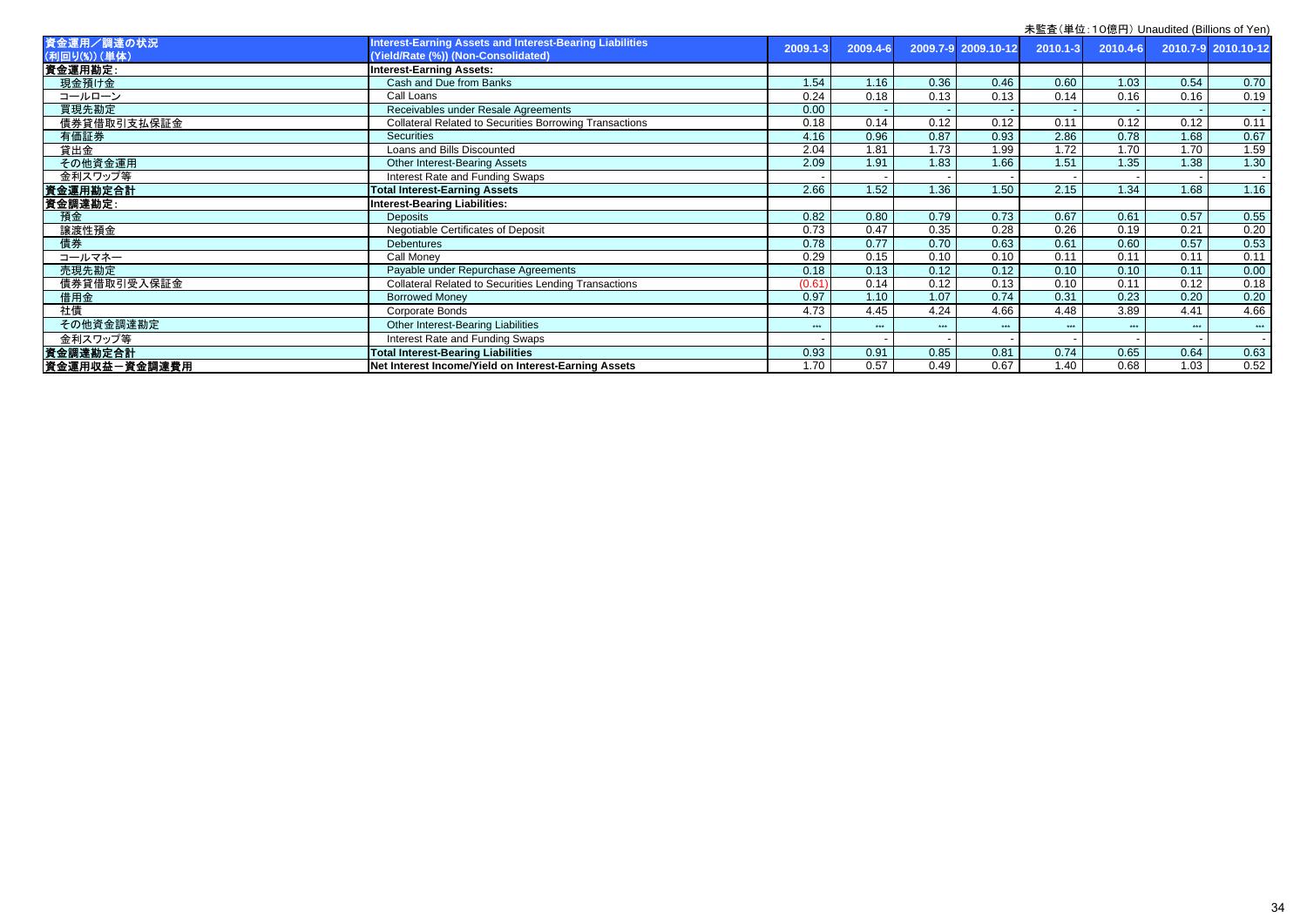|                  |                                                                |          |          |          |          |          |                  | <b>I DIE TO DIRECTED INTO OF TUIL</b> |                          |
|------------------|----------------------------------------------------------------|----------|----------|----------|----------|----------|------------------|---------------------------------------|--------------------------|
| 単体貸借対照表          | <b>Non-Consolidated Balance Sheets</b>                         | 2009.3   | 2009.6   | 2009.9   | 2009.12  | 2010.3   | 2010.6           | 2010.9                                | 2010.12                  |
| 資 <u>産の部:</u>    | Assets:                                                        |          |          |          |          |          |                  |                                       |                          |
| 現金預け金            | Cash and Due from Banks                                        | 411.9    | 97.4     | 307.5    | 257.1    | 310.0    | 503.2            | 343.6                                 | 358.0                    |
| コールローン           | Call Loans                                                     |          | 19.6     | 19.5     | 25.9     | 19.1     | 13.9             | 31.5                                  | 8.6                      |
| 債券貸借取引支払保証金      | <b>Collateral Related to Securities Borrowing Transactions</b> | 0.1      | 235.0    | 4.1      | 4.6      | 2.8      | 5.1              | 5.8                                   | 20.9                     |
| 買入金銭債権           | Other Monetary Claims Purchased                                | 666.1    | 766.8    | 528.6    | 433.7    | 621.2    | 424.6            | 495.5                                 | 395.8                    |
| 特定取引資産           | <b>Trading Assets</b>                                          | 326.0    | 253.6    | 232.3    | 227.3    | 211.0    | 201.4            | 213.5                                 | 182.1                    |
|                  |                                                                | 573.0    | 579.6    | 544.9    | 522.5    | 463.4    | 425.7            | 412.8                                 | 374.7                    |
| 金銭の信託            | Monetary Assets Held in Trust                                  | 2,626.0  | 3,711.7  |          | 3,606.0  | 3,674.5  | 3,274.8          |                                       |                          |
| 有価証券             | <b>Securities</b>                                              |          |          | 3,729.6  |          |          |                  | 3,089.1                               | 3,550.4                  |
| 投資損失引当金          | Valuation Allowance for Investments                            | (3.3)    | (3.3)    | (3.3)    | (3.3)    | (3.3)    | (3.3)            | (3.3)                                 | (3.3)                    |
| 貸出金              | Loans and Bills Discounted                                     | 5,168.0  | 4,737.3  | 4,922.8  | 4,661.5  | 4,732.8  | 4,473.7          | 4.176.9                               | 4,103.6                  |
| 外国為替             | Foreign Exchanges                                              | 37.1     | 11.9     | 12.7     | 13.1     | 10.9     | 17.4             | 12.3                                  | 15.0                     |
| その他資産            | <b>Other Assets</b>                                            | 977.9    | 745.0    | 792.1    | 758.7    | 506.8    | 876.4            | 987.2                                 | 687.5                    |
| 有形固定資産           | Premises and Equipment                                         | 18.8     | 18.3     | 18.0     | 17.7     | 17.8     | 14.7             | 14.8                                  | 18.8                     |
| 無形固定資産           | <b>Intangible Assets</b>                                       | 13.4     | 13.2     | 12.7     | 12.2     | 11.8     | 11.1             | 10.6                                  | 10.0                     |
| 債券繰延資産           | Deferred Issuance Expenses for Debentures                      | 0.1      | 0.1      | 0.1      | 0.1      | 0.1      | 0.1              | 0.1                                   | 0.1                      |
| 繰延税金資産           | <b>Deferred Tax Assets</b>                                     | 4.3      | 7.1      | 0.4      | 1.6      |          |                  |                                       | 0.7                      |
| 支払承諾見返           | Customers' Liabilities for Acceptances and Guarantees          | 12.5     | 10.7     | 8.4      | 14.1     | 11.2     | 11.5             | 13.8                                  | 15.9                     |
| 貸倒引当金            | <b>Reserve for Credit Losses</b>                               | (118.9)  | (113.9)  | (107.5)  | (101.9   | (102.2)  | (102.3)          | (121.9)                               | (105.3)                  |
| 資産の部合計           | <b>Total Assets</b>                                            | 10,713.4 | 11,090.8 | 11,023.7 | 10,451.4 | 10,488.5 | 10,148.5         | 9,682.8                               | 9,634.2                  |
| 負債及び純資産の部        | <b>Liabilities and Equity</b>                                  |          |          |          |          |          |                  |                                       |                          |
| 負債の部:            | Liabilities:                                                   |          |          |          |          |          |                  |                                       |                          |
| 預金               | <b>Deposits</b>                                                | 6,637.8  | 7,123.8  | 7,080.5  | 6,890.3  | 6,533.5  | 6,163.2          | 5,940.3                               | 5,816.5                  |
| 讓渡性預金            | Negotiable Certificates of Deposit                             | 259.6    | 395.4    | 378.6    | 240.4    | 290.9    | 284.1            | 319.6                                 | 232.7                    |
| 債券               | <b>Debentures</b>                                              | 676.7    | 622.2    | 528.2    | 503.1    | 487.5    | 461.6            | 429.0                                 | 388.2                    |
| コールマネー           | Call Money                                                     | 281.5    | 155.5    | 100.4    | 310.4    | 310.4    | 180.4            | 160.4                                 | 165.4                    |
| 売現先勘定            | Payables under Repurchase Agreements                           | 53.8     | 60.9     | 156.3    |          | 8.4      |                  |                                       |                          |
| 債券貸借取引受入担保金      | Collateral Related to Securities Lending Transactions          | 569.5    | 598.8    | 764.3    | 504.8    | 548.4    | 399.8            | 112.2                                 | 306.6                    |
| 特定取引負債           | <b>Trading Liabilities</b>                                     | 316.0    | 237.0    | 188.8    | 192.4    | 176.6    | 179.7            | 174.0                                 | 147.7                    |
| 借用金              | <b>Borrowed Money</b>                                          | 425.3    | 328.9    | 336.1    | 330.4    | 811.1    | 901.3            | 1,065.9                               | 1,012.0                  |
| 外国為替             | Foreign Exchanges                                              | 0.2      | 0.2      | 0.2      | 0.2      | 0.2      | 0.3              | 0.2                                   | 0.2                      |
|                  | Corporate Bonds                                                | 402.4    |          |          |          | 342.5    |                  |                                       |                          |
| 社債               |                                                                |          | 376.3    | 354.6    | 369.0    |          | 321.4            | 313.0<br>591.2                        | 219.3                    |
| その他負債            | <b>Other Liabilities</b>                                       | 495.0    | 567.9    | 496.0    | 465.5    | 392.4    | 680.4            |                                       | 774.6                    |
| 未払法人税等           | Income Taxes Payable                                           | 0.0      | 0.1      | 0.3      | 0.3      | 0.4      | 0.1              | 0.2                                   | 0.0                      |
| リース債務            | <b>Lease Debt</b>                                              | 0.0      | 0.0      | 0.0      | 0.0      | 0.0      | 0.0              | 0.0                                   | 0.0                      |
| 資産除去債務           | Asset retirement obligations                                   |          |          |          |          |          | 2.0              | 2.0                                   | 3.9                      |
| その他の負債           | <b>Other Liabilities</b>                                       | 494.9    | 567.8    | 495.6    | 465.2    | 391.9    | 678.2            | 588.9                                 | 770.6                    |
| 賞与引当金            | <b>Accrued Employees' Bonuses</b>                              | 7.1      | 2.2      | 3.7      | 5.2      | 5.4      | 1.6              | 2.3                                   | 3.2                      |
| 退職給付引当金          | <b>Reserve for Retirement Benefits</b>                         | 0.0      | 0.0      | 0.0      | ÷.       |          |                  |                                       |                          |
| 固定資産処分損失引当金      | Reserve for Losses on Disposal of Premises and Equipment       | 6.9      | 6.8      | 6.8      | 6.8      | 7.0      |                  | $\sim$                                | $\overline{\phantom{a}}$ |
| 訴訟損失引当金          | Reserve for Losses on Litigation                               | 3.6      | 3.6      | 3.6      | 5.4      | 5.8      |                  | $\sim$                                | $\sim$                   |
| 繰延税金負債           | Deferred tax liability                                         |          |          |          |          |          | $\overline{3.8}$ | 6.4                                   |                          |
| 支払承諾             | <b>Acceptances and Guarantees</b>                              | 12.5     | 10.7     | 8.4      | 14.1     | 11.2     | 11.5             | 13.8                                  | 15.9                     |
|                  | <b>Total Liabilities</b>                                       | 10,148.6 | 10,491.0 | 10,407.2 | 9,838.6  | 9,932.6  | 9,589.7          | 9,128.9                               | 9,082.8                  |
| 負債の部合計<br>純資産の部: | Eauitv:                                                        |          |          |          |          |          |                  |                                       |                          |
| 株主資本合計           | <b>Total Shareholders' Equity</b>                              | 601.7    | 612.2    | 610.3    | 607.9    | 554.1    | 558.8            | 563.4                                 | 566.2                    |
| 資本金              | <b>Capital Stock</b>                                           | 476.2    | 476.2    | 476.2    | 476.2    | 476.2    | 476.2            | 476.2                                 | 476.2                    |
| 資本剰余金            | <b>Capital Surplus</b>                                         | 43.5     | 43.5     | 43.5     | 43.5     | 43.5     | 43.5             | 43.5                                  | 43.5                     |
| 資本準備金            | <b>Additional Paid-in Capital</b>                              | 43.5     | 43.5     | 43.5     | 43.5     | 43.5     | 43.5             | 43.5                                  | 43.5                     |
| 利益剰余金            | <b>Retained Earnings</b>                                       | 154.4    | 164.9    | 163.0    | 160.6    | 106.8    | 111.5            | 116.1                                 | 118.9                    |
| 利益準備金            | <b>Legal Reserve</b>                                           | 11.0     | 11.0     | 11.0     | 11.0     | 11.0     | 11.0             | 11.0                                  | 11.0                     |
| その他利益剰余金         | <b>Other Retained Earnings</b>                                 | 143.4    | 153.8    | 152.0    | 149.6    | 95.7     | 100.4            | 105.0                                 | 107.9                    |
| 繰越利益剰余金          | <b>Unappropriated Retained Earnings</b>                        | 143.4    | 153.8    | 152.0    | 149.6    | 95.7     | 100.4            | 105.0                                 | 107.9                    |
| 自己株式             | Treasury Stock, at Cost                                        | (72.5)   | (72.5)   | (72.5)   | (72.5)   | (72.5)   | (72.5)           | (72.5)                                | (72.5)                   |
| 評価・換算差額等合計       | <b>Total Net Unrealized Gain (Loss)</b>                        | (38.7)   | (14.0)   | 4.5      | 3.1      | 0.1      | (1.5)            | (11.1)                                | (16.4)                   |
| その他有価証券評価差額金     | Unrealized Gain (Loss) on Available-for-Sale Securities        | (38.0)   | (12.5)   | 3.3      | 5.3      | 0.3      | (1.0)            | (9.4)                                 | (10.9)                   |
| 繰延ヘッジ損益          | Deferred Gain (Loss) on Derivatives under Hedge Accounting     | (0.6)    | (1.5)    | 1.2      | (2.1)    | (0.0)    | (0.0)            | (1.7)                                 | (5.5)                    |
|                  |                                                                | 1.8      | 1.6      | 1.5      | 1.6      | 1.6      | 1.5              | 1.6                                   |                          |
| 新株予約権<br>純資産の部合計 | <b>Stock Acquisition Rights</b>                                |          |          |          |          |          |                  |                                       | 1.5                      |
| 負債及び純資産の部合計      | <b>Total Equity</b>                                            | 564.8    | 599.7    | 616.4    | 612.7    | 555.9    | 558.8            | 553.8                                 | 551.3                    |
|                  | <b>Total Liabilities and Equity</b>                            | 10,713.4 | 11,090.8 | 11,023.7 | 10,451.4 | 10,488.5 | 10,148.5         | 9,682.8                               | 9,634.2                  |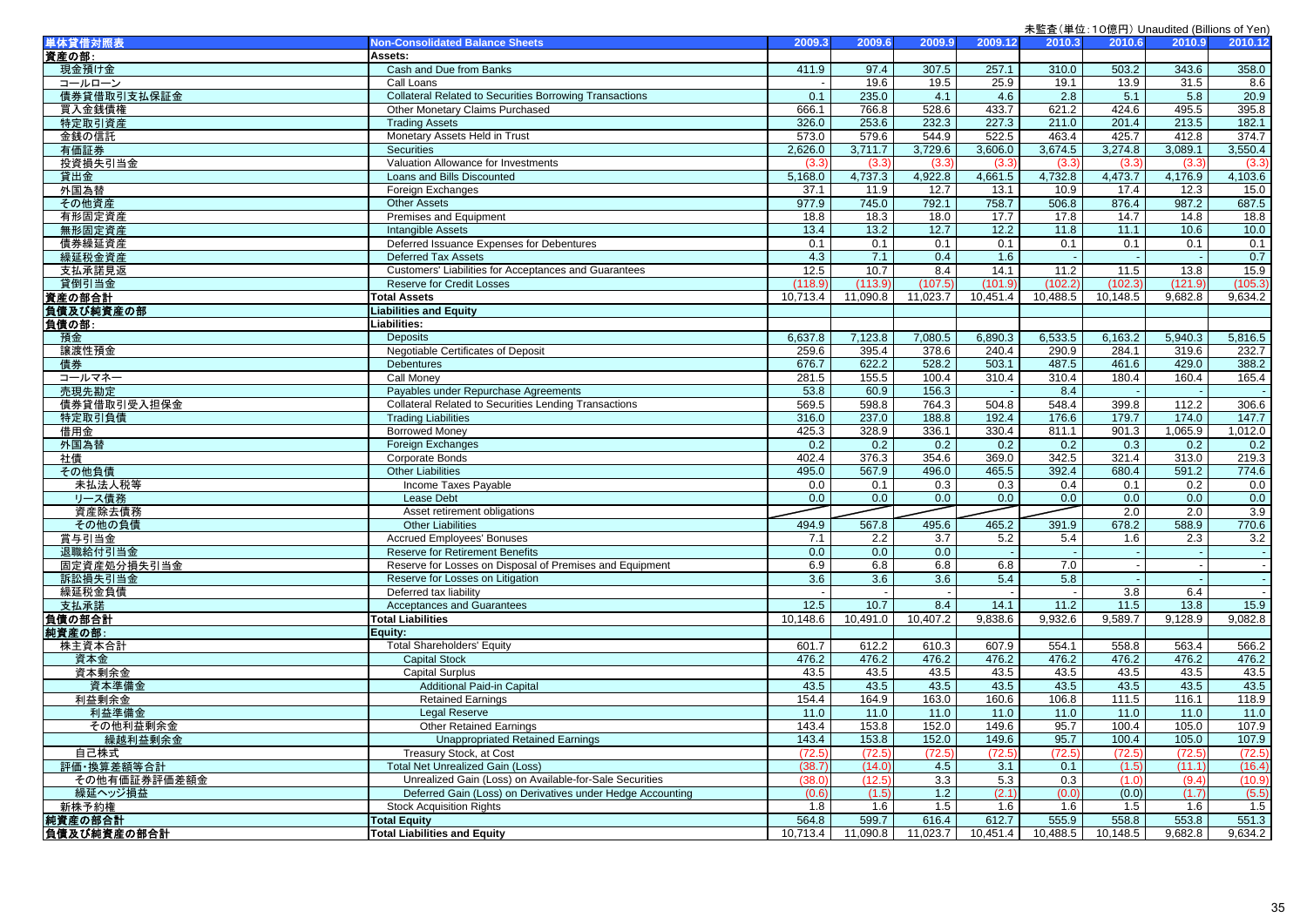|                    |                                                                                 |         |         |         |         |                  | 未監査(単位: 10億円) Unaudited (Billions of Yen) |                  |            |
|--------------------|---------------------------------------------------------------------------------|---------|---------|---------|---------|------------------|-------------------------------------------|------------------|------------|
| 貸出金の残存期間別残高(単体)    | <b>Loan Maturity (Non-consolidated)</b>                                         | 2009.3  | 2009.6  | 2009.9  | 2009.12 | 2010.3           | 2010.6                                    | 2010.9           | 2010.12    |
| 1年以下               | One Year or Less                                                                | 1,701.6 | n/a     | 1.827.6 | n/a     | 1.708.0          | n/a                                       | 1,493.6          | n/a        |
| 1年超3年以下            | Over One Year to Three Years                                                    | 1,370.0 | n/a     | 1,015.8 | n/a     | 961.4            | n/a                                       | 866.3            | n/a        |
| 3年超5年以下            | Over Three Years to Five Years                                                  | 480.9   | n/a     | 541.8   | n/a     | 529.7            | n/a                                       | 419.6            | n/a        |
| 5年超7年以下            | Over Five Years to Seven Years                                                  | 284.3   | n/a     | 222.0   | n/a     | 278.6            | n/a                                       | 182.8            | n/a        |
| 7年超                | Over Seven Years                                                                | 1,201.0 | n/a     | 1,146.0 | n/a     | 111.0            | n/a                                       | 1,065.9          | n/a        |
| 期間の定めのないもの         | <b>Indefinite Term</b>                                                          | 129.9   | n/a     | 169.3   | n/a     | 144.0            | n/a                                       | 148.4            | n/a        |
| 合計                 | Total                                                                           | 5.168.0 | 4.737.3 | 4.922.8 | 4.661.5 | 4.732.8          | 4.473.7                                   | 4.176.9          | 4,103.6    |
|                    |                                                                                 |         |         |         |         |                  |                                           |                  |            |
| リスク管理債権(単体)        | <b>Risk Monitored Loans (Non-Consolidated)</b>                                  | 2009.3  | 2009.6  | 2009.9  | 2009.12 | 2010.3           | 2010.6                                    | 2010.9           | 2010.12    |
| 破綻先債権額             | Loans to Bankrupt Obligors                                                      | 23.9    | 23.0    | 20.1    | 19.7    | 11.1             | 10.2                                      | 10.1             | 8.6        |
| 延滞債権額              | Non-Accrual Delinquent Loans                                                    | 110.2   | 146.9   | 129.4   | 136.1   | 290.0            | 281.3                                     | 273.0            | 248.4      |
| 3ヵ月以上延滞債権額         | Loans Past Due Three Months or More                                             | 3.7     | 10.7    | 24.6    | 13.4    | 2.0              | 2.3                                       | 1.7              | 3.0        |
| 貸出条件緩和債権額          | <b>Restructured Loans</b>                                                       | 3.1     | 2.6     | 3.1     | 2.9     | $\overline{3.0}$ | $\overline{3.0}$                          | 4.5              | 4.5        |
| 合計 (A)             | Total (A)                                                                       | 141.0   | 183.4   | 177.3   | 172.3   | 306.2            | 296.9                                     | 289.6            | 264.5      |
| 貸出金残高(B)           | Loans and Bills Discounted (B)                                                  | 5,168.0 | 4,737.3 | 4,922.8 | 4,661.5 | 4,732.8          | 4,473.7                                   | 4,176.9          | 4,103.6    |
| 貸出残高比 (A)/(B)      | (A)/(B)                                                                         | 2.73%   | 3.87%   | 3.60%   | 3.70%   | 6.47%            | 6.64%                                     | 6.93%            | 6.45%      |
| 貸倒引当金 (C)          | Reserve for Credit Losses (C)                                                   | 118.9   | 113.9   | 107.5   | 101.9   | 102.2            | 102.3                                     | 121.9            | 105.3      |
| 引当率 (C)/(A)        | Reserve Ratios (C)/(A)                                                          | 84.3%   | 62.1%   | 60.7%   | 59.2%   | 33.4%            | 34.5%                                     | 42.1%            | 39.8%      |
|                    |                                                                                 |         |         |         |         |                  |                                           |                  |            |
| 業種別貸出残高(単体)        | <b>Loans by Borrower Industry (Non-Consolidated)</b>                            | 2009.3  | 2009.6  | 2009.9  | 2009.12 | 2010.3           | 2010.6                                    | 2010.9           | 2010.12    |
| 国内(除く特別国際金融取引勘定分): | Domestic Offices (excluding Japan Offshore Market Accounts):                    |         |         |         |         |                  |                                           |                  |            |
| 製造業                | Manufacturing                                                                   | 239.3   | 248.9   | 254.6   | 260.2   | 246.8            | 246.7                                     | 250.6            | 232.1      |
| 農業、林業              | Agriculture and Forestry                                                        |         |         |         |         |                  |                                           |                  |            |
| 漁業                 | Fisherv                                                                         | 2.7     | 2.6     | 2.6     | 2.5     | 2.5              | 2.4                                       | 2.4              | 2.2        |
| 鉱業、砕石業、砂利採取業       | Mining, Quarrying and Gravel Extraction                                         | 3.6     | 3.5     | 3.2     | 2.9     | 2.7              | 2.4                                       | $\overline{2.2}$ | 2.0        |
| 建設業                | Construction                                                                    | 12.2    | 7.9     | 8.2     | 8.7     | 5.6              | 4.0                                       | $\overline{3.7}$ | 3.8        |
| 電気・ガス・熱供給・水道業      | Electric Power, Gas, Heat Supply and Water Supply                               | 45.4    | 43.6    | 39.6    | 39.2    | 32.3             | 30.1                                      | 25.9             | 24.6       |
| 情報通信業              | Information and Communications                                                  | 47.3    | 29.4    | 19.4    | 18.4    | 16.4             | 10.6                                      | 15.6             | 11.3       |
| 運輸業、郵便業            | <b>Transportation and Postal Service</b>                                        | 331.6   | 319.5   | 308.9   | 293.7   | 288.4            | 278.3                                     | 268.5            | 295.7      |
| 卸売業、小売業            | Wholesale and Retail                                                            | 123.0   | 118.3   | 116.7   | 113.6   | 107.0            | 95.5                                      | 97.2             | 91.5       |
| 金融業、保険業            | Finance and Insurance                                                           | 1,521.2 | 1,203.9 | 1,515.2 | 1,268.2 | 1.486.1          | 1,397.3                                   | 1,239.0          | 1,186.4    |
| 不動産業               | <b>Real Estate</b>                                                              | 966.4   | 950.3   | 892.6   | 912.0   | 845.2            | 737.5                                     | 663.5            | 565.8      |
| 各種サービス業            | Services                                                                        | 352.0   | 321.4   | 321.2   | 329.1   | 318.1            | 316.4                                     | 311.4            | 395.3      |
| 地方公共団体             | <b>Local Government</b>                                                         | 156.5   | 172.4   | 168.3   | 170.8   | 171.3            | 166.7                                     | 164.1            | 163.2      |
| 個人                 | Individual                                                                      | 905.3   | 876.8   | 851.0   | 844.8   | 913.2            | 912.2                                     | 891.1            | 908.7      |
| 海外円借款、国内店名義現地貸     | Overseas Yen Loan and Overseas Loans Booked Domestically                        | 389.7   | 377.4   | 366.1   | 350.2   | 248.6            | 229.0                                     | 201.4            | 183.4      |
| 国内店計               | <b>Total Domestic</b>                                                           | 5.096.7 | 4.676.5 | 4.868.3 | 4.614.9 | 4.684.9          | 4,429.7                                   | 4.137.1          | 4,066.5    |
| 海外及び特別国際金融取引勘定分:   | Overseas Offices (including Japan Offshore Market Accounts):                    |         |         |         |         |                  |                                           |                  |            |
| 政府等                | Governments                                                                     | 1.4     | 1.6     | 1.5     | 1.7     | 1.9              | 2.2                                       | $\overline{2.2}$ | 2.3        |
| 金融機関               | <b>Financial Institutions</b>                                                   |         |         |         |         | 1.8              | 2.2                                       | 2.1              | 1.6        |
| 商工業                | Commerce and Industry                                                           | 69.7    | 59.1    | 52.9    | 44.8    | 44.1             | 39.6                                      | 35.3             | 33.1       |
| その他                | Others                                                                          |         |         |         |         |                  |                                           |                  | $\sim$ $-$ |
| 海外合計               | <b>Total Overseas</b>                                                           | 71.2    | 60.7    | 54.5    | 46.5    | 47.9             | 44.0                                      | 39.7             | 37.1       |
| 合計                 | <b>Total</b>                                                                    | 5.168.0 | 4,737.3 | 4.922.8 | 4.661.5 | 4,732.8          | 4,473.7                                   | 4.176.9          | 4,103.6    |
|                    | 注記:項目名については2009.6の表示区分の変更に沿って表示しておりますが、重要性に鑑み、2009.3以前につきましては、従来の開示計数を表示しております。 |         |         |         |         |                  |                                           |                  |            |

Note: While names of items reflect changes made for the 2009.6 period, figures for periods before 2009.3 are disclosed under the previous format from a view of materiality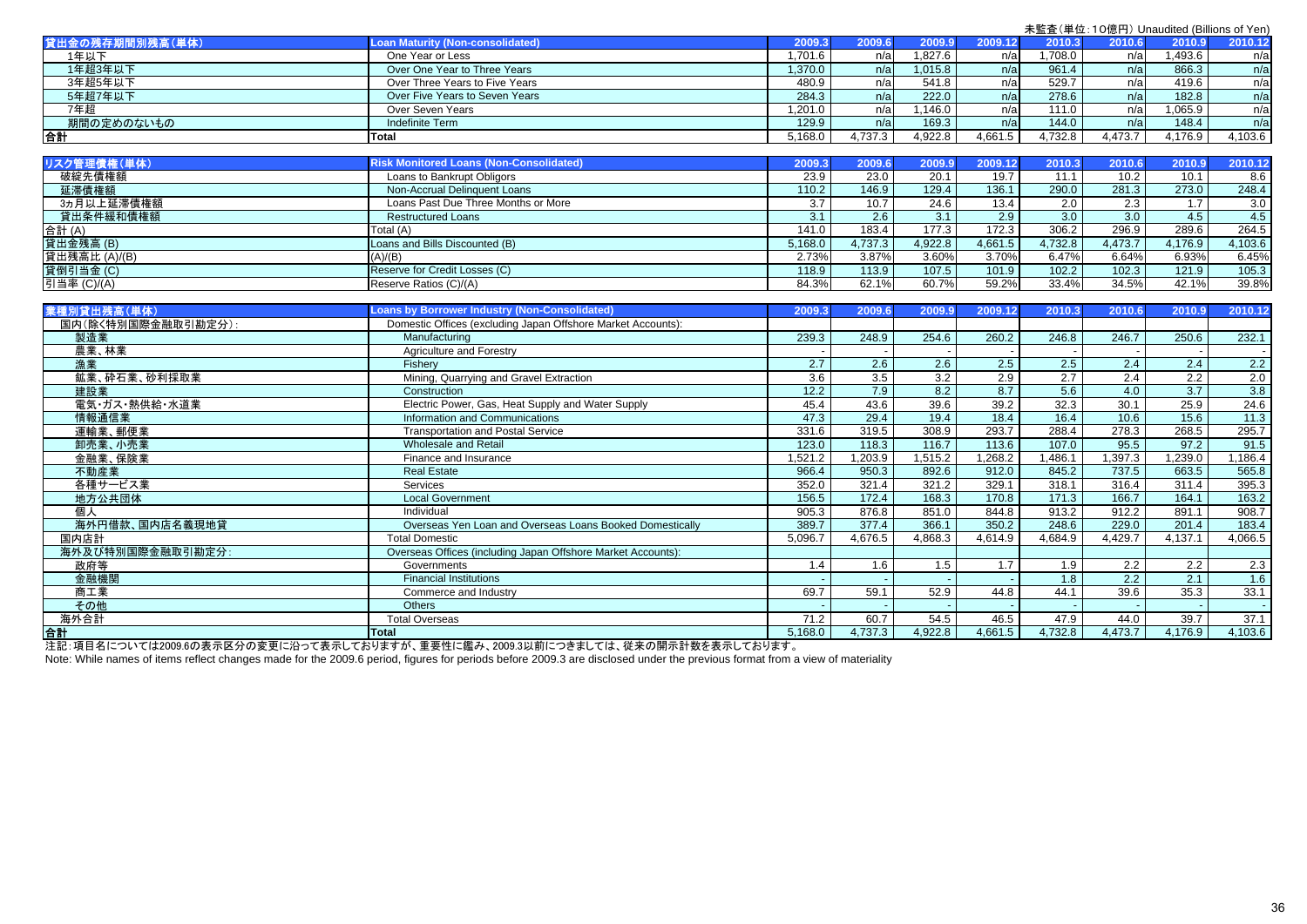|                    | 木盅宜\芈位. TO忌门/ Urlaudited (Dillions of Terr)                                     |        |        |        |         |        |        |        |         |
|--------------------|---------------------------------------------------------------------------------|--------|--------|--------|---------|--------|--------|--------|---------|
| 業種別リスク管理債権残高(単体)   | <b>Risk Monitored Loans by Borrower Industry (Non-Consolidated)</b>             | 2009.3 | 2009.6 | 2009.9 | 2009.12 | 2010.3 | 2010.6 | 2010.9 | 2010.12 |
| 国内(除く特別国際金融取引勘定分): | Domestic Offices (excluding Japan Offshore Market Accounts):                    |        |        |        |         |        |        |        |         |
| 製造業                | Manufacturing                                                                   | 1.6    | 1.6    | 1.6    | 1.4     | 1.5    | 1.5    | 3.3    | 3.5     |
| 農業、林業              | Agriculture and Forestry                                                        |        |        |        |         |        |        |        |         |
| 漁業                 | Fishery                                                                         |        |        |        |         |        |        |        |         |
| 鉱業、砕石業、砂利採取業       | Mining, Quarrying and Gravel Extraction                                         |        |        |        |         |        |        |        |         |
| 建設業                | Construction                                                                    | 1.0    |        |        |         |        |        |        |         |
| 電気・ガス・熱供給・水道業      | Electric Power, Gas, Heat Supply and Water Supply                               |        |        |        |         |        |        |        |         |
| 情報通信業              | Information and Communications                                                  | 0.5    | 0.5    | 0.5    | 0.5     | 0.5    | 0.5    | 0.5    | 0.5     |
| 運輸業、郵便業            | <b>Transportation and Postal Service</b>                                        | 6.0    | 5.8    | 5.3    | 14.7    | 14.2   | 13.8   | 13.2   | 12.5    |
| 卸売業、小売業            | <b>Wholesale and Retail</b>                                                     | 0.0    | 0.0    | 0.0    | 0.0     | 0.0    | 0.0    | 0.0    | 0.0     |
| 金融業、保険業            | Finance and Insurance                                                           | 51.1   | 53.8   | 46.5   | 46.5    | 34.4   | 34.4   | 26.5   | 26.4    |
| 不動産業               | <b>Real Estate</b>                                                              | 32.0   | 85.9   | 93.3   | 85.9    | 231.6  | 224.5  | 218.3  | 198.0   |
| 各種サービス業            | <b>Services</b>                                                                 | 3.4    | 1.1    |        | 6.9     | 3.7    | 3.1    | 2.9    | 4.3     |
| 地方公共団体             | <b>Local Government</b>                                                         |        |        |        |         |        |        |        |         |
| 個人                 | Individual                                                                      | 5.3    | 5.4    | 2.6    | 2.5     | 4.8    | 5.8    | 6.1    | 6.2     |
| 海外円借款、国内店名義現地貸     | Overseas Yen Loan and Overseas Loans Booked Domestically                        | 39.8   | 25.3   | 24.3   | 13.5    | 15.2   | 13.0   | 18.4   | 12.7    |
| 国内店計               | <b>Total Domestic</b>                                                           | 141.0  | 179.8  | 175.5  | 172.3   | 306.2  | 296.9  | 289.6  | 264.5   |
| 海外及び特別国際金融取引勘定分:   | Overseas Offices (including Japan Offshore Market Accounts):                    |        |        |        |         |        |        |        |         |
| 政府等                | Governments                                                                     |        |        |        |         |        |        |        |         |
| 金融機関               | <b>Financial Institutions</b>                                                   |        |        |        |         |        |        |        |         |
| 商工業                | Commerce and Industry                                                           |        | 3.5    | 1.7    |         |        |        |        |         |
| その他                | <b>Others</b>                                                                   |        |        |        |         |        |        |        |         |
| 海外合計               | <b>Total Overseas</b>                                                           |        | 3.5    | 1.7    |         |        |        |        |         |
| 合計                 | Total                                                                           | 141.0  | 183.4  | 177.3  | 172.3   | 306.2  | 296.9  | 289.6  | 264.5   |
|                    | 注記:項目名については2009.6の表示区分の変更に沿って表示しておりますが、重要性に鑑み、2009.3以前につきましては、従来の開示計数を表示しております。 |        |        |        |         |        |        |        |         |

Note: While names of items reflect changes made for the 2009.6 period, figures for periods before 2009.3 are disclosed under the previous format from a view of materiality

| 地域別 海外・オフショアローン残高<br>(単体)         | <b>Overseas and Offshore Loans by Region</b><br>(Non-Consolidated)                | 2009.3     | 2009.6               | 2009.9        | 2009.12       | 2010.3 | 2010.6 | 2010.9 | 2010.12 |
|-----------------------------------|-----------------------------------------------------------------------------------|------------|----------------------|---------------|---------------|--------|--------|--------|---------|
| 米国                                | US                                                                                | 103.7      | 92.5                 | 86.1          | 73.4          | 39.8   | 37.9   | 35.7   | 35.1    |
| 米国アセットバック投資                       | Asset-Backed Investment in US                                                     |            | 4.4                  | 3.4           | 3.8           | 3.7    | 3.7    | 3.7    | 4.0     |
| 欧州                                | Europe                                                                            | 166.7      | 156.9                | 148.5         | 138.9         | 135.7  | 126.1  | 94.2   | 84.6    |
| 欧州アセットバック投資                       | Asset-Backed Investment in Europe                                                 | 122.2      | 113.4                | 106.0         | 98.0          | 95.6   | 86.8   | 56.9   | 49.2    |
| その他                               | <b>Others</b>                                                                     | 191.7      | 188.7                | 185.9         | 184.4         | 120.9  | 109.0  | 111.2  | 100.7   |
| 海外・オフショアローン合計                     | Total                                                                             | 460.9      | 438.2                | 420.6         | 396.8         | 296.5  | 273.1  | 241.2  | 220.5   |
| アセットバック投資合計                       | <b>Total Asset-Backed Investment</b>                                              | 127.7      | 117.9                | 109.5         | 101.9         | 99.4   | 90.6   | 60.6   | 53.2    |
|                                   |                                                                                   |            |                      |               |               |        |        |        |         |
| 地域別 海外・オフショアローン リスク管理債権残高<br>(単体) | <b>Risk Monitored Overseas and Offshore Loans by Region</b><br>(Non-Consolidated) | 2009.3     | 2009.6               | 2009.9        | 2009.12       | 2010.3 | 2010.6 | 2010.9 | 2010.12 |
| $\cdots$                          | $\overline{\phantom{a}}$                                                          | $\sim$ $-$ | $\sim$ $\sim$ $\sim$ | $\sim$ $\sim$ | $\sim$ $\sim$ |        |        |        |         |

|               | <b><i>INVIT OUTSURGEEY</i></b>                        |      |      |      |      |      |      |      |      |
|---------------|-------------------------------------------------------|------|------|------|------|------|------|------|------|
| 米国            | US                                                    |      |      |      | J.4  |      |      |      |      |
| 米国アセットバック投資   | Asset-Backed Investment in US                         |      | 0.6  | 0.4  | 0.4  |      |      |      |      |
| 欧小            | Europe                                                | 38.9 | 19.6 | 18.7 | 12.9 | 15.1 | 12.9 | 18.4 | 12.7 |
| 欧州アセットバック投資   | Asset-Backed Investment in Europe                     | 37.0 | 17.8 | 17.2 | 11.6 | 14.0 | 12.1 | 17.7 | 12.1 |
| その他           | Others                                                |      | 0.0  | 0.0  | n n  | 0.0  | 0.0  | 0.0  | 0.0  |
| 海外・オフショアローン合計 | Total                                                 | 39.8 | 28.9 | 26.1 | 13.5 | 15.2 | 13.0 | 18.4 | 12.7 |
| アセットバック投資合計   | Total Risk Monitored Loans of Asset-Backed Investment | 37 R | 18.4 | 177  | 12.1 | 14.0 | 12.1 | 17.7 | 12.1 |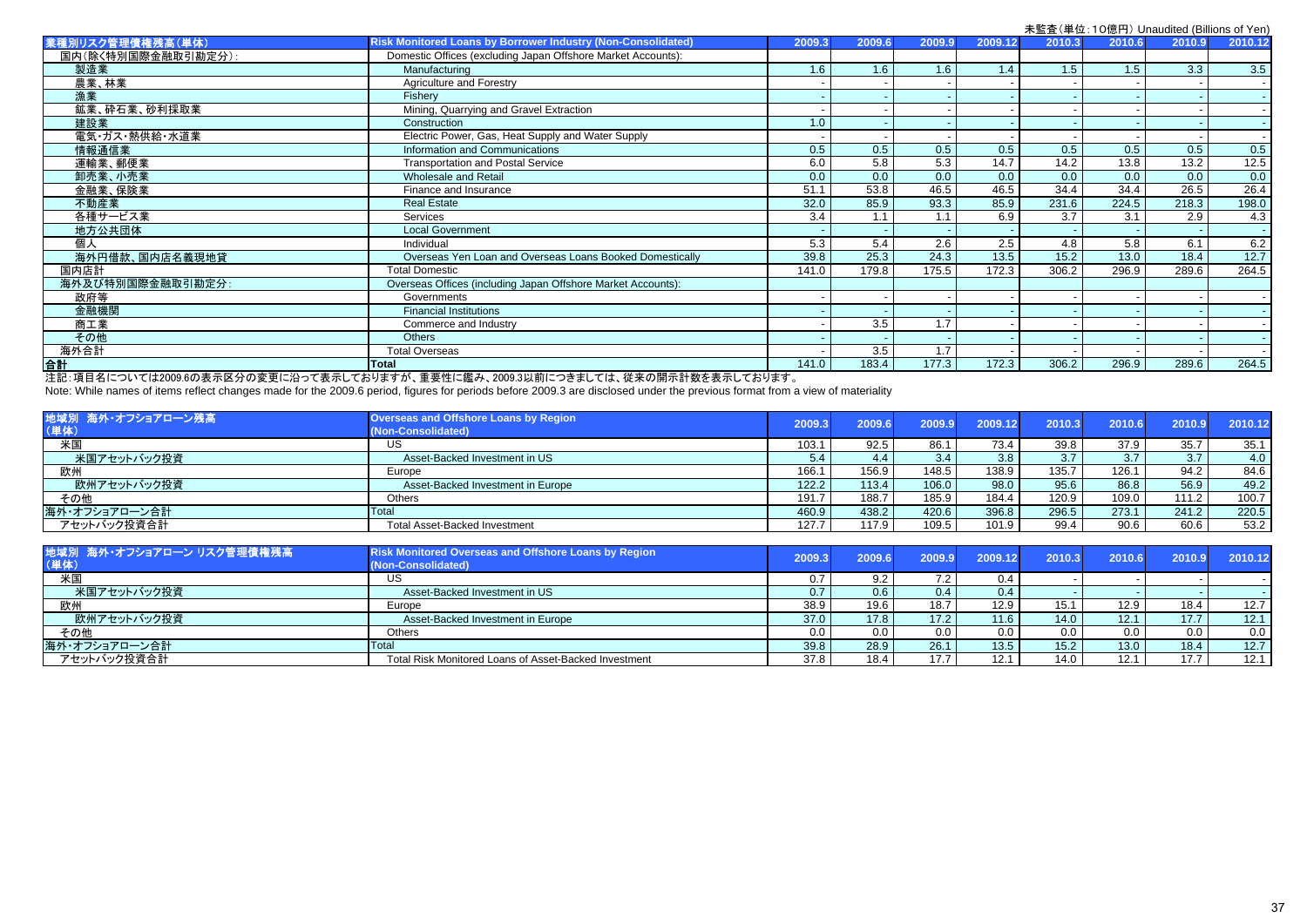|                          |                                                                                             |         |         |         |         |         | $\frac{1}{2}$ $\frac{1}{2}$ $\frac{1}{2}$ $\frac{1}{2}$ $\frac{1}{2}$ $\frac{1}{2}$ $\frac{1}{2}$ $\frac{1}{2}$ $\frac{1}{2}$ $\frac{1}{2}$ $\frac{1}{2}$ $\frac{1}{2}$ $\frac{1}{2}$ $\frac{1}{2}$ $\frac{1}{2}$ $\frac{1}{2}$ $\frac{1}{2}$ $\frac{1}{2}$ $\frac{1}{2}$ $\frac{1}{2}$ $\frac{1}{2}$ $\frac{1}{2}$ |         |         |
|--------------------------|---------------------------------------------------------------------------------------------|---------|---------|---------|---------|---------|---------------------------------------------------------------------------------------------------------------------------------------------------------------------------------------------------------------------------------------------------------------------------------------------------------------------|---------|---------|
| 金融再生法の開示基準に基づく債権(単体)     | <b>Claims Classified under the Financial Revitalization Law</b><br><b>Non-Consolidated)</b> | 2009.3  | 2009.6  | 2009.9  | 2009.12 | 2010.3  | 2010.6                                                                                                                                                                                                                                                                                                              | 2010.9  | 2010.12 |
| 破産更生債権及びこれらに準ずる債権        | Claims Against Bankrupt and Quasi-Bankrupt Obligors                                         | 83.3    | 116.2   | 116.2   | 133.3   | 112.2   | 103.5                                                                                                                                                                                                                                                                                                               | 92.1    | 85.7    |
| 危険債権                     | <b>Doubtful Claims</b>                                                                      | 55.7    | 58.1    | 37.6    | 26.9    | 215.7   | 212.1                                                                                                                                                                                                                                                                                                               | 218.2   | 198.8   |
| 要管理債権                    | <b>Substandard Claims</b>                                                                   | 6.9     | 13.4    | 27.8    | 16.4    | 5.1     | 5.3                                                                                                                                                                                                                                                                                                                 | 6.3     | 7.5     |
| 合計(A)                    | Total (A)                                                                                   | 145.8   | 187.8   | 181.6   | 176.6   | 333.0   | 321.0                                                                                                                                                                                                                                                                                                               | 316.6   | 292.0   |
| 総与信残高(B)                 | Total Claims (B)                                                                            | 5,815.6 | 5.145.8 | 5,325.7 | 5.105.7 | 4,970.1 | 5.031.2                                                                                                                                                                                                                                                                                                             | 4.858.4 | 4.501.8 |
| 貸出金                      | Loans and Bills Discounted                                                                  | 5,168.0 | 4,737.3 | 4,922.8 | 4,661.5 | 4,732.8 | 4,473.7                                                                                                                                                                                                                                                                                                             | 4,176.9 | 4,103.6 |
| その他                      | Others                                                                                      | 647.6   | 408.5   | 402.9   | 444.2   | 237.3   | 557.5                                                                                                                                                                                                                                                                                                               | 681.5   | 398.2   |
| 総与信残高比 (A)/(B)           | (A)/(B)                                                                                     | 2.51%   | 3.65%   | 3.41%   | 3.46%   | 6.70%   | 6.38%                                                                                                                                                                                                                                                                                                               | 6.52%   | 6.49%   |
| 貸倒引当金 (C)                | Reserve for Credit Losses (C)                                                               | 118.9   | 113.9   | 107.5   | 101.9   | 102.2   | 102.3                                                                                                                                                                                                                                                                                                               | 121.9   | 105.3   |
| 引当率 (C)/(A)              | Reserve Ratios (C)/(A)                                                                      | 81.6%   | 60.7%   | 59.2%   | 57.8%   | 30.7%   | 31.9%                                                                                                                                                                                                                                                                                                               | 38.5%   | 36.1%   |
| (参考1)部分直接償却実施額           | (Ref.) Amount of Write-Off                                                                  | 71.3    | 65.8    | 64.7    | 77.2    | 96.8    | 96.5                                                                                                                                                                                                                                                                                                                | 97.3    | 95.5    |
| (参考2)要注意債権以下             | (Ref.) Below Need Caution Level                                                             | 485.3   | 474.1   | 471.9   | 536.9   | 739.6   | 776.5                                                                                                                                                                                                                                                                                                               | 852.8   | 765.2   |
|                          |                                                                                             |         |         |         |         |         |                                                                                                                                                                                                                                                                                                                     |         |         |
| 金融再生法に基づく開示債権の保全率(単体)    | <b>Coverage Ratios for Non-Performing Claims Disclosed</b>                                  | 2009.3  | 2009.6  | 2009.9  | 2009.12 | 2010.3  | 2010.6                                                                                                                                                                                                                                                                                                              | 2010.9  | 2010.12 |
|                          | <b>Inder the Financial Revitalization Law (Non-Consolidated)</b>                            |         |         |         |         |         |                                                                                                                                                                                                                                                                                                                     |         |         |
| 破産更生債権及びこれらに準ずる債権        | Claims Against Bankrupt and Quasi-Bankrupt Obligors                                         | 100.0%  | 100.0%  | 100.0%  | 100.0%  | 100.0%  | 100.0%                                                                                                                                                                                                                                                                                                              | 100.0%  | 100.0%  |
| 危険債権                     | Doubtful Claims                                                                             | 90.7%   | 88.1%   | 88.5%   | 97.1%   | 96.8%   | 96.4%                                                                                                                                                                                                                                                                                                               | 95.3%   | 95.3%   |
| 要管理債権                    | <b>Substandard Claims</b>                                                                   | 90.0%   | 93.7%   | 96.5%   | 94.8%   | 79.0%   | 88.8%                                                                                                                                                                                                                                                                                                               | 74.8%   | 79.7%   |
| 合計                       | <b>Total</b>                                                                                | 96.0%   | 95.9%   | 97.1%   | 99.1%   | 97.6%   | 97.4%                                                                                                                                                                                                                                                                                                               | 96.3%   | 96.2%   |
|                          |                                                                                             |         |         |         |         |         |                                                                                                                                                                                                                                                                                                                     |         |         |
| 貸倒引当金(単体)                | <b>Reserve for Credit Losses (Non-Consolidated)</b>                                         | 2009.3  | 2009.6  | 2009.9  | 2009.12 | 2010.3  | 2010.6                                                                                                                                                                                                                                                                                                              | 2010.9  | 2010.12 |
| 貸倒引当金(貸出関連)(A)           | Reserve for Loan Losses (A)                                                                 | 97.6    | 92.8    | 86.4    | 80.8    | 81.0    | 81.1                                                                                                                                                                                                                                                                                                                | 100.7   | 84.1    |
| 一般貸倒引当金                  | General Reserve for Loan Losses                                                             | 65.5    | 56.2    | 63.7    | 67.6    | 50.6    | 48.9                                                                                                                                                                                                                                                                                                                | 62.2    | 48.5    |
| 個別貸倒引当金                  | Specific Reserve for Loan Losses                                                            | 32.1    | 36.5    | 22.6    | 13.1    | 30.3    | 32.2                                                                                                                                                                                                                                                                                                                | 38.5    | 35.5    |
| 特定海外債権引当勘定               | Reserve for Loans to Restructuring Countries                                                | 0.0     | 0.0     | 0.0     | 0.0     | 0.0     | 0.0                                                                                                                                                                                                                                                                                                                 | 0.0     | 0.0     |
| その他個別貸倒引当金               | Specific Reserve for Other Credit Losses                                                    | 21.2    | 21.1    | 21.1    | 21.1    | 21.1    | 21.1                                                                                                                                                                                                                                                                                                                | 21.1    | 21.1    |
| 貸倒引当金合計(B)               | Total Reserve for Credit Losses (B)                                                         | 118.9   | 113.9   | 107.5   | 101.9   | 102.2   | 102.3                                                                                                                                                                                                                                                                                                               | 121.9   | 105.3   |
| 総与信残高 (C)                | Total Claims (C)                                                                            | 5.815.6 | 5.145.8 | 5.325.7 | 5.105.7 | 4.970.1 | 5.031.2                                                                                                                                                                                                                                                                                                             | 4.858.4 | 4.501.8 |
| 総与信残高比貸倒引当金(貸出関連)(A)/(C) | Ratio of Total Reserve for Loan Losses to Total Claims (A)/(C)                              | 1.7%    | 1.8%    | 1.6%    | 1.6%    | 1.6%    | 1.6%                                                                                                                                                                                                                                                                                                                | 2.1%    | 1.9%    |
| 総与信残高比貸倒引当金 (B)/(C)      | Ratio of Total Reserve for Credit Losses to Total Claims (B)/(C)                            | 2.0%    | 2.2%    | 2.0%    | 2.0%    | 2.1%    | 2.0%                                                                                                                                                                                                                                                                                                                | 2.5%    | 2.3%    |
|                          |                                                                                             |         |         |         |         |         |                                                                                                                                                                                                                                                                                                                     |         |         |
| 債務者区分別の引当率(単体)           | <b>Reserve Ratios for Borrowers' Category (Non-Consolidated)</b>                            | 2009.3  | 2009.6  | 2009.9  | 2009.12 | 2010.3  | 2010.6                                                                                                                                                                                                                                                                                                              | 2010.9  | 2010.12 |
| 実質破綻·破綻先 (無担保部分)         | Legally and Virtually Bankrupt (unsecured portion)                                          | 100.00% | n/a     | 100.00% | n/a     | 100.00% | n/a                                                                                                                                                                                                                                                                                                                 | 100.00% | n/a     |
| 破綻懸念先 (無担保部分)            | Possibly Bankrupt (unsecured portion)                                                       | 81.89%  | n/a     | 75.54%  | n/a     | 78.75%  | n/a                                                                                                                                                                                                                                                                                                                 | 78.44%  | n/a     |
| 要管理先 (無担保部分)             | Substandard (unsecured portion)                                                             | 83.41%  | n/a     | 85.38%  | n/a     | 70.44%  | n/a                                                                                                                                                                                                                                                                                                                 | 66.50%  | n/a     |
| その他要注意先 (債権額)            | Need Caution (total claims)                                                                 | 6.85%   | n/a     | 5.63%   | n/a     | 6.60%   | n/a                                                                                                                                                                                                                                                                                                                 | 6.50%   | n/a     |
| その他要注意先 (無担保部分)          | Need Caution (unsecured portion)                                                            | 46.26%  | n/a     | 74.28%  | n/a     | 17.24%  | n/a                                                                                                                                                                                                                                                                                                                 | 23.47%  | n/a     |
| 正常先 (債権額)                | Normal (total claims)                                                                       | 0.37%   | n/a     | 0.41%   | n/a     | 0.45%   | n/a                                                                                                                                                                                                                                                                                                                 | 0.50%   | n/a     |
| 住宅ローン残高(単体)              | <b>Housing Loans (Non-Consolidated)</b>                                                     | 2009.3  | 2009.6  | 2009.9  | 2009.12 | 2010.3  | 2010.6                                                                                                                                                                                                                                                                                                              | 2010.9  | 2010.12 |
| 住宅ローン残高                  |                                                                                             | 860.0   | 835.7   | 816.7   | 813.4   | 882.3   | 883.3                                                                                                                                                                                                                                                                                                               | 864.1   | 872.3   |
|                          | Housing Loans                                                                               |         |         |         |         |         |                                                                                                                                                                                                                                                                                                                     |         |         |
|                          | Loans to Small- and Medium-Sized Entities                                                   |         |         |         |         |         |                                                                                                                                                                                                                                                                                                                     |         |         |
| 中小企業等に対する貸出金及び比率(単体)     | (Non-Consolidated)                                                                          | 2009.3  | 2009.6  | 2009.9  | 2009.12 | 2010.3  | 2010.6                                                                                                                                                                                                                                                                                                              | 2010.9  | 2010.12 |
| 中小企業等貸出金                 | Loans to Small- and Medium-Sized Entities                                                   | 2,937.8 | n/a     | 2,694.2 | n/a     | 2,822.2 | n/a                                                                                                                                                                                                                                                                                                                 | 2,557.8 | n/a     |
| 中小企業等貸出金比率               | % of Loans to Small- and Medium-Sized Entities                                              | 57.6%   | n/a     | 55.3%   | n/a     | 60.2%   | n/a                                                                                                                                                                                                                                                                                                                 | 61.8%   | n/a     |
|                          |                                                                                             |         |         |         |         |         |                                                                                                                                                                                                                                                                                                                     |         |         |
| 預金残高(単体)                 | <b>Balance of Deposits (Non-Consolidated)</b>                                               | 2009.3  | 2009.6  | 2009.9  | 2009.12 | 2010.3  | 2010.6                                                                                                                                                                                                                                                                                                              | 2010.9  | 2010.12 |
| 預金残高(譲渡性預金を含む)           | Balance of Deposits (including NCDs)                                                        | 6.897.4 | 7,519.2 | 7,459.1 | 7,130.8 | 6,824.4 | 6,447.3                                                                                                                                                                                                                                                                                                             | 6,260.0 | 6,049.2 |
| 個人預金残高                   | Balance of Deposits from Individuals                                                        | 5.045.8 | 5.662.3 | 5.562.6 | 5.513.7 | 5.302.6 | 5.059.6                                                                                                                                                                                                                                                                                                             | 4.804.8 | 4.781.1 |